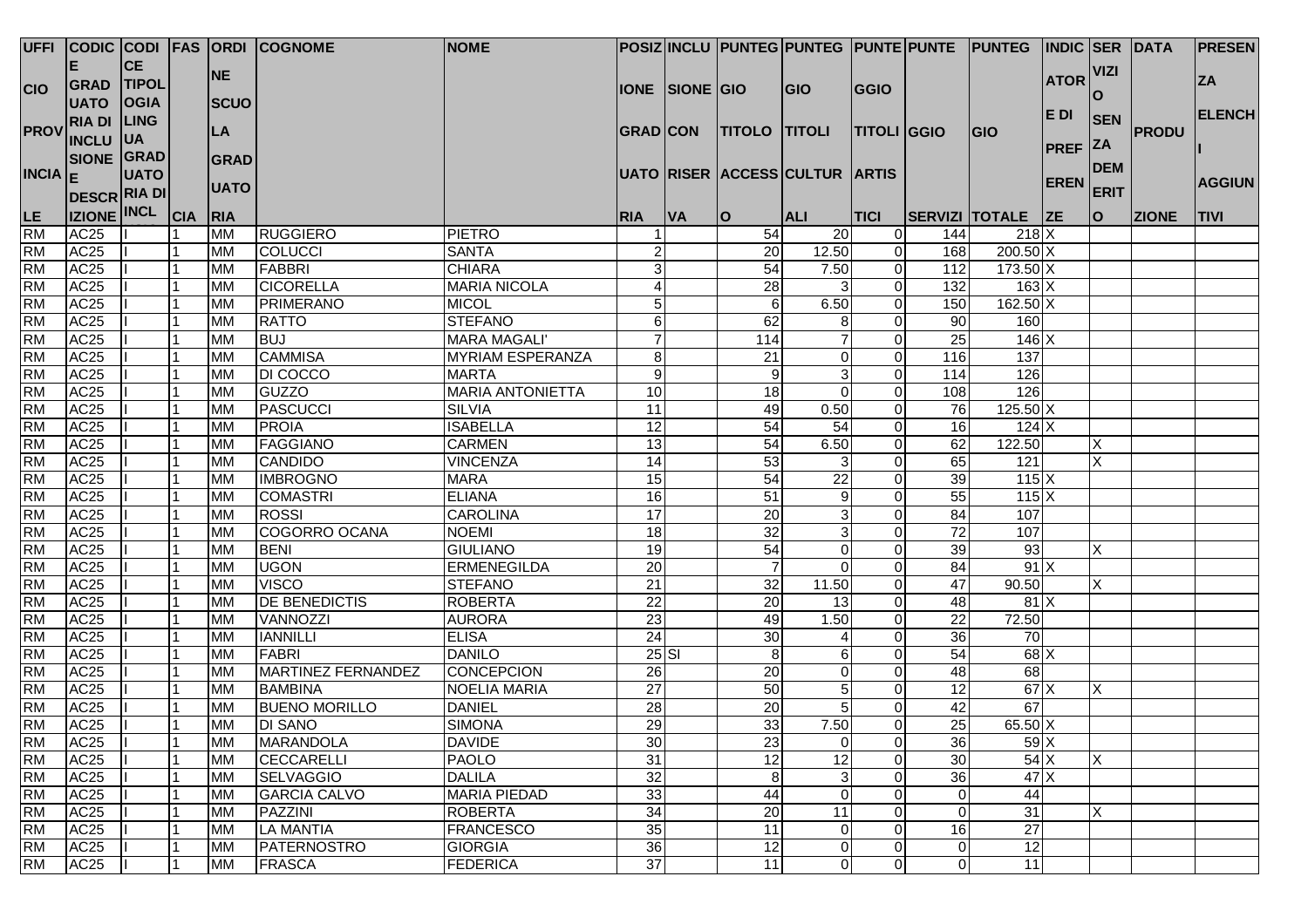| 39<br><b>RM</b><br>AC <sub>25</sub><br><b>EMILI</b><br><b>SABRINA MARIA</b><br>5<br>$\overline{13}$<br>103<br>121<br><b>MM</b><br>$\Omega$<br><b>RM</b><br>AC <sub>25</sub><br><b>RAPONI</b><br><b>GIORGIA FRANCESCA</b><br>40<br>95<br>99X<br><b>MM</b><br>$\Omega$<br>4<br>AC <sub>25</sub><br><b>PINTO</b><br><b>RM</b><br>41<br>99<br><b>MM</b><br><b>MARIANNA</b><br>6<br>9<br>84<br>AC <sub>25</sub><br>42<br>96<br><b>RM</b><br><b>MM</b><br>SCIALDONE<br><b>LUISA</b><br>5<br>84<br>83<br><b>RM</b><br>AC <sub>25</sub><br><b>CARLA</b><br>43<br><b>ROSSETTI</b><br>6<br>17<br>60<br><b>MM</b><br>$\Omega$<br>77X<br><b>RM</b><br>AC <sub>25</sub><br><b>MILELLA</b><br><b>MICHELA</b><br>44<br>5<br>68<br><b>MM</b><br>$\boldsymbol{\Lambda}$<br>45<br>62<br>72<br><b>RM</b><br>AC <sub>25</sub><br>SOLLECCHIA<br>8<br>$\overline{2}$<br><b>MM</b><br><b>SARA</b> |                  | SI<br>SI<br>SI<br>SI<br>SI<br>SI<br>SI<br>SI |
|----------------------------------------------------------------------------------------------------------------------------------------------------------------------------------------------------------------------------------------------------------------------------------------------------------------------------------------------------------------------------------------------------------------------------------------------------------------------------------------------------------------------------------------------------------------------------------------------------------------------------------------------------------------------------------------------------------------------------------------------------------------------------------------------------------------------------------------------------------------------------|------------------|----------------------------------------------|
|                                                                                                                                                                                                                                                                                                                                                                                                                                                                                                                                                                                                                                                                                                                                                                                                                                                                            |                  |                                              |
|                                                                                                                                                                                                                                                                                                                                                                                                                                                                                                                                                                                                                                                                                                                                                                                                                                                                            |                  |                                              |
|                                                                                                                                                                                                                                                                                                                                                                                                                                                                                                                                                                                                                                                                                                                                                                                                                                                                            |                  |                                              |
|                                                                                                                                                                                                                                                                                                                                                                                                                                                                                                                                                                                                                                                                                                                                                                                                                                                                            |                  |                                              |
|                                                                                                                                                                                                                                                                                                                                                                                                                                                                                                                                                                                                                                                                                                                                                                                                                                                                            |                  |                                              |
|                                                                                                                                                                                                                                                                                                                                                                                                                                                                                                                                                                                                                                                                                                                                                                                                                                                                            |                  |                                              |
|                                                                                                                                                                                                                                                                                                                                                                                                                                                                                                                                                                                                                                                                                                                                                                                                                                                                            |                  |                                              |
| AC <sub>25</sub><br><b>RM</b><br>46<br>6<br>51<br><b>MM</b><br><b>MONTALTO</b><br>CARLO ALBERTO<br>61X<br>4                                                                                                                                                                                                                                                                                                                                                                                                                                                                                                                                                                                                                                                                                                                                                                |                  |                                              |
| <b>RM</b><br>AC <sub>25</sub><br>$\overline{47}$<br><b>RIBUSTINI</b><br>14<br>41<br>59<br><b>CLAUDIA</b><br><b>MM</b><br>$\boldsymbol{\Lambda}$                                                                                                                                                                                                                                                                                                                                                                                                                                                                                                                                                                                                                                                                                                                            |                  | SI                                           |
| $\overline{47}$<br><b>RM</b><br>AC <sub>25</sub><br><b>FULVIA</b><br>48<br>33<br>14<br><b>MORETTI</b><br><b>MM</b><br>$\Omega$                                                                                                                                                                                                                                                                                                                                                                                                                                                                                                                                                                                                                                                                                                                                             |                  | SI                                           |
| AC <sub>25</sub><br>49<br><b>RM</b><br>SPALLETTA<br><b>SARA</b><br>4.50<br>46.50<br><b>MM</b><br>38<br>$\overline{A}$                                                                                                                                                                                                                                                                                                                                                                                                                                                                                                                                                                                                                                                                                                                                                      |                  | SI                                           |
| <b>RM</b><br>AC <sub>25</sub><br><b>ANTONELLA</b><br>50<br>15<br>27X<br><b>MM</b><br><b>FABELLINI</b><br>12<br>$\Omega$<br>$\Omega$                                                                                                                                                                                                                                                                                                                                                                                                                                                                                                                                                                                                                                                                                                                                        |                  | SI                                           |
| $\overline{51}$<br><b>RM</b><br>AC <sub>25</sub><br>20X<br><b>FABRIZI</b><br>ELEONORA<br>14<br>$\Omega$<br><b>MM</b><br>6<br>$\Omega$                                                                                                                                                                                                                                                                                                                                                                                                                                                                                                                                                                                                                                                                                                                                      |                  | SI                                           |
| 52<br><b>RM</b><br><b>D'AMICO</b><br>3.50<br>12<br>19.50<br><b>AC25</b><br><b>MM</b><br><b>FEDERICA</b><br>4<br>$\Omega$                                                                                                                                                                                                                                                                                                                                                                                                                                                                                                                                                                                                                                                                                                                                                   |                  | SI                                           |
| 53<br>AC <sub>25</sub><br><b>MANSO</b><br><b>RM</b><br><b>MM</b><br>$\overline{7}$<br>11<br>18<br><b>LUCA</b><br>$\Omega$                                                                                                                                                                                                                                                                                                                                                                                                                                                                                                                                                                                                                                                                                                                                                  |                  | SI                                           |
| 54<br>AC <sub>25</sub><br><b>BARBINI</b><br><b>SARA</b><br>10.50<br>15.50<br><b>RM</b><br><b>MM</b><br>5<br>$\overline{0}$<br>$\Omega$                                                                                                                                                                                                                                                                                                                                                                                                                                                                                                                                                                                                                                                                                                                                     |                  | SI                                           |
| 55<br><b>RM</b><br>AC <sub>25</sub><br><b>ELEONORA</b><br>$15\overline{\mathrm{X}}$<br>GIOVANNINI<br>5<br>10<br>$\mathbf 0$<br><b>MM</b>                                                                                                                                                                                                                                                                                                                                                                                                                                                                                                                                                                                                                                                                                                                                   |                  | SI                                           |
| 56<br><b>RM</b><br><b>CONTE</b><br>AC <sub>25</sub><br><b>VALERIA</b><br>8<br>14<br>6<br>$\Omega$<br><b>MM</b>                                                                                                                                                                                                                                                                                                                                                                                                                                                                                                                                                                                                                                                                                                                                                             |                  | SI                                           |
| $\overline{57}$<br><b>RM</b><br>AC <sub>25</sub><br>NAPOLEONI<br>$\overline{7}$<br>6.50<br>$13.50$ X<br>KATIA<br>$\Omega$<br><b>MM</b>                                                                                                                                                                                                                                                                                                                                                                                                                                                                                                                                                                                                                                                                                                                                     |                  | SI                                           |
| AC <sub>25</sub><br>$\overline{58}$<br><b>RM</b><br><b>CERRITO</b><br><b>ANNA CHIARA</b><br>4.50<br>8.50<br><b>MM</b><br>$\Omega$<br>4<br>0                                                                                                                                                                                                                                                                                                                                                                                                                                                                                                                                                                                                                                                                                                                                |                  | SI                                           |
| <b>RM</b><br>AC <sub>25</sub><br>59<br>8 <sup>1</sup><br><b>MM</b><br><b>CERRETO</b><br><b>ANNA</b><br>$\Omega$<br>4                                                                                                                                                                                                                                                                                                                                                                                                                                                                                                                                                                                                                                                                                                                                                       |                  | SI                                           |
| <b>RM</b><br>AC <sub>25</sub><br>$\overline{60}$<br><b>FIANCHI</b><br><b>ELENA</b><br><b>MM</b><br>3<br>$\Omega$<br>4                                                                                                                                                                                                                                                                                                                                                                                                                                                                                                                                                                                                                                                                                                                                                      | 7X               | SI                                           |
| <b>RM</b><br>AC <sub>25</sub><br><b>FILIPPI</b><br><b>VALERIO</b><br>61<br><b>MM</b><br>6<br>6<br>$\Omega$<br>$\Omega$                                                                                                                                                                                                                                                                                                                                                                                                                                                                                                                                                                                                                                                                                                                                                     |                  | SI                                           |
| 62<br>0.50<br>4.50X<br><b>RM</b><br>AC <sub>25</sub><br><b>DE RIGHI</b><br><b>ADOLFO MARIA</b><br><b>MM</b><br>$\mathbf{0}$<br>4<br>$\Omega$                                                                                                                                                                                                                                                                                                                                                                                                                                                                                                                                                                                                                                                                                                                               |                  | SI                                           |
| 63<br>AC <sub>25</sub><br><b>BIANCHI</b><br><b>SIMONA</b><br><b>RM</b><br>$\Omega$<br>$\Omega$<br><b>MM</b><br>$\Omega$<br>4                                                                                                                                                                                                                                                                                                                                                                                                                                                                                                                                                                                                                                                                                                                                               | $\overline{4}$ X | SI                                           |
| <b>RM</b><br>A060<br><b>ARMATI</b><br>CARLO<br>108<br>178<br>305<br>$\mathbf{1}$<br>19<br><b>MM</b><br>$\Omega$                                                                                                                                                                                                                                                                                                                                                                                                                                                                                                                                                                                                                                                                                                                                                            | X                |                                              |
| <b>RM</b><br>PETRUCCI<br>$\overline{2}$<br>$\overline{73}$<br>233X<br>A060<br><b>MONICA</b><br>156<br><b>MM</b><br>$\Omega$                                                                                                                                                                                                                                                                                                                                                                                                                                                                                                                                                                                                                                                                                                                                                |                  |                                              |
| <b>RM</b><br><b>RUOCCO</b><br>ω<br>$229.50 \times$<br>A060<br><b>TATIANA</b><br>21<br>2.50<br><b>MM</b><br>206<br>$\Omega$                                                                                                                                                                                                                                                                                                                                                                                                                                                                                                                                                                                                                                                                                                                                                 |                  |                                              |
| <b>RM</b><br><b>LAMENSA</b><br>FEDERICA<br>$\overline{4}$<br>$\overline{77}$<br>152<br>229X<br>A060<br><b>MM</b><br>$\Omega$<br>$\Omega$                                                                                                                                                                                                                                                                                                                                                                                                                                                                                                                                                                                                                                                                                                                                   |                  |                                              |
| 5 <sup>1</sup><br>$228$ X<br><b>RM</b><br>23<br>A060<br><b>FELLI</b><br><b>ANTONELLA</b><br>204<br><b>MM</b><br>$\Omega$                                                                                                                                                                                                                                                                                                                                                                                                                                                                                                                                                                                                                                                                                                                                                   |                  |                                              |
| $217.50 \times$<br><b>RM</b><br>FABRIZI<br>$6 \overline{6}$<br>2.50<br>A060<br><b>MM</b><br>LETIZIA<br>8<br>207<br>$\Omega$                                                                                                                                                                                                                                                                                                                                                                                                                                                                                                                                                                                                                                                                                                                                                |                  |                                              |
| $\overline{7}$<br><b>RM</b><br>A060<br>FERRI<br><b>ALESSANDRA</b><br>23<br>209 X<br><b>MM</b><br>186<br>$\Omega$<br>$\Omega$                                                                                                                                                                                                                                                                                                                                                                                                                                                                                                                                                                                                                                                                                                                                               |                  |                                              |
| $\bf{8}$<br>$\overline{12}$<br>208<br><b>RM</b><br>A060<br><b>FALCO</b><br>$\mathbf 0$<br><b>MM</b><br><b>MARIA CARMELA</b><br>196<br>$\Omega$                                                                                                                                                                                                                                                                                                                                                                                                                                                                                                                                                                                                                                                                                                                             |                  |                                              |
| $\overline{9}$<br>205X<br><b>RM</b><br>A060<br>LO PREATO<br>$\overline{19}$<br><b>GIUSEPPE</b><br>$\Omega$<br>186<br><b>MM</b><br>$\Omega$                                                                                                                                                                                                                                                                                                                                                                                                                                                                                                                                                                                                                                                                                                                                 |                  |                                              |
| $\overline{21}$<br><b>RM</b><br>CACCIOTTI<br><b>ANNALISA</b><br>$\overline{10}$<br>178<br>199X<br>A060<br>$\overline{0}$<br><b>MM</b><br>$\Omega$                                                                                                                                                                                                                                                                                                                                                                                                                                                                                                                                                                                                                                                                                                                          | х                |                                              |
| <b>RM</b><br><b>SARACO</b><br><b>ALDO</b><br>11<br>$\overline{23}$<br>$\overline{2}$<br>174<br>199X<br>A060<br><b>MM</b><br>$\Omega$                                                                                                                                                                                                                                                                                                                                                                                                                                                                                                                                                                                                                                                                                                                                       |                  |                                              |
| <b>RM</b><br><b>MIANO</b><br><b>CLAUDIO</b><br>$\overline{12}$<br>$\overline{19}$<br>$195$ X<br>A060<br><b>MM</b><br>$\Omega$<br>176<br>$\Omega$                                                                                                                                                                                                                                                                                                                                                                                                                                                                                                                                                                                                                                                                                                                           | X                |                                              |
| <b>RM</b><br><b>DI BERNARDO</b><br>13<br>$\overline{24}$<br>A060<br><b>BARBARA</b><br>1.50<br>168<br>$193.50 \times X$<br><b>MM</b><br>$\Omega$                                                                                                                                                                                                                                                                                                                                                                                                                                                                                                                                                                                                                                                                                                                            |                  |                                              |
| <b>RM</b><br>14<br>A060<br><b>ELISA</b><br>75<br>114<br>$193$ X<br><b>MM</b><br>ZACCAGNINI<br>$\Omega$<br>4                                                                                                                                                                                                                                                                                                                                                                                                                                                                                                                                                                                                                                                                                                                                                                | <b>X</b>         |                                              |
| <b>RM</b><br>15<br>54<br>$\mathbf 0$<br>A060<br><b>MM</b><br><b>DONATO</b><br>$\Omega$<br>138<br>192 X<br>1<br>DONATELLA                                                                                                                                                                                                                                                                                                                                                                                                                                                                                                                                                                                                                                                                                                                                                   |                  |                                              |
| 16<br>$\overline{23}$<br>$191.50$ X<br><b>RM</b><br>12.50<br>A060<br><b>MM</b><br><b>DI PUORTO</b><br><b>ANTONIO</b><br>156<br>$\Omega$                                                                                                                                                                                                                                                                                                                                                                                                                                                                                                                                                                                                                                                                                                                                    |                  |                                              |
| 17<br><b>RM</b><br>21<br>170<br>191X<br>A060<br><b>MM</b><br><b>PATRONI</b><br><b>ELVIRA</b><br>$\pmb{0}$<br>$\Omega$                                                                                                                                                                                                                                                                                                                                                                                                                                                                                                                                                                                                                                                                                                                                                      |                  |                                              |
| <b>RM</b><br>18<br>$\overline{23}$<br>191X<br><b>SAMUELA</b><br>$\overline{2}$<br>A060<br><b>VERGO</b><br>$\Omega$<br>166<br><b>MM</b>                                                                                                                                                                                                                                                                                                                                                                                                                                                                                                                                                                                                                                                                                                                                     |                  |                                              |
| 19<br>24<br>$\Omega$<br>190X<br><b>RM</b><br><b>MARIANI</b><br>PAOLA<br>$\Omega$<br>166<br>A060<br><b>MM</b>                                                                                                                                                                                                                                                                                                                                                                                                                                                                                                                                                                                                                                                                                                                                                               | Χ                |                                              |
| <b>RM</b><br>LEPORE<br><b>ANNA</b><br>20<br>189.50 X<br>A060<br><b>MM</b><br>19<br>0.50<br>$\Omega$<br>170                                                                                                                                                                                                                                                                                                                                                                                                                                                                                                                                                                                                                                                                                                                                                                 | $\overline{X}$   |                                              |
| <b>RM</b><br>ROCCO<br>$\overline{21}$<br>A060<br><b>VARIPAPA</b><br>$77 \,$<br>12<br>$\Omega$<br>100<br>189X<br><b>MM</b>                                                                                                                                                                                                                                                                                                                                                                                                                                                                                                                                                                                                                                                                                                                                                  |                  |                                              |
| 22<br><b>RM</b><br><b>ANTONIO</b><br>3.50<br>168<br>A060<br>GALLO<br>16<br>$\overline{0}$<br>187.50 X<br>1<br><b>MM</b>                                                                                                                                                                                                                                                                                                                                                                                                                                                                                                                                                                                                                                                                                                                                                    |                  |                                              |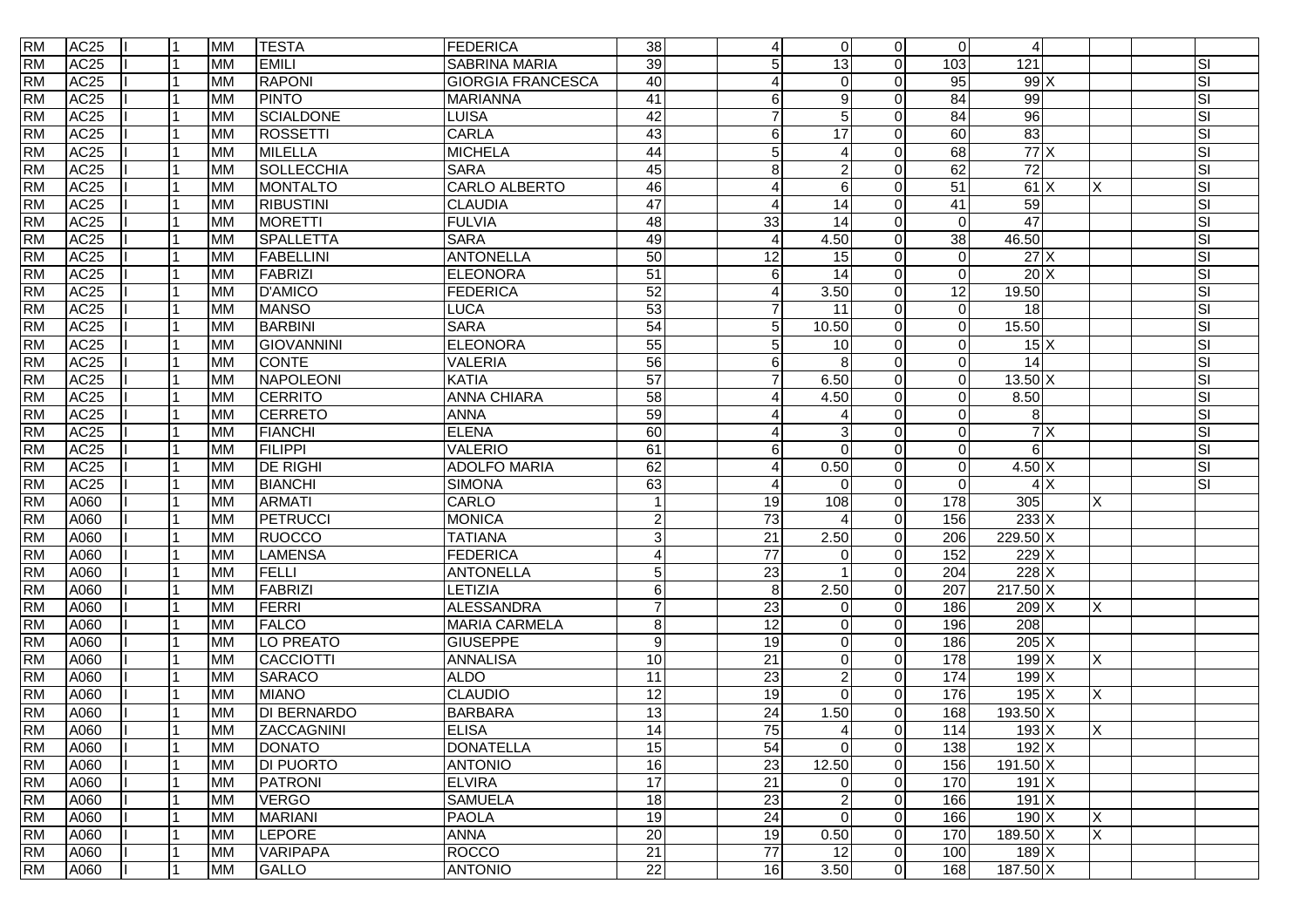| <b>RM</b> | A060 |  | <b>MM</b> | <b>MIGGIANO</b>         | <b>CECILIA</b>           | 23              | 54              | $\overline{0}$         | $\overline{0}$ | 130              | $184$ X              |                         |  |
|-----------|------|--|-----------|-------------------------|--------------------------|-----------------|-----------------|------------------------|----------------|------------------|----------------------|-------------------------|--|
| <b>RM</b> | A060 |  | <b>MM</b> | <b>D'ALESSANDRO</b>     | <b>ANTONIO</b>           | $\overline{24}$ | $\overline{21}$ | $\Omega$               | $\Omega$       | 162              | 183X                 |                         |  |
| <b>RM</b> | A060 |  | <b>MM</b> | <b>BERARDI</b>          | <b>GIOVANNA</b>          | 25              | 24              | 0.50                   | $\Omega$       | 158              | $182.50 \text{ X}$   | X                       |  |
| <b>RM</b> | A060 |  | <b>MM</b> | CENCI                   | <b>MARIA GRAZIA</b>      | $\overline{26}$ | 21              | $\Omega$               | $\Omega$       | 160              | $181 \times$         | $\overline{\mathsf{x}}$ |  |
| <b>RM</b> | A060 |  | <b>MM</b> | GORETTA                 | LAURA                    | $\overline{27}$ | 21              | $\Omega$               | $\Omega$       | 160              | $181 \times$         |                         |  |
| <b>RM</b> | A060 |  | <b>MM</b> | SPERANZA                | <b>FRANCA</b>            | 28              | $\overline{24}$ | 3                      | $\Omega$       | 153              | 180                  |                         |  |
| <b>RM</b> | A060 |  | <b>MM</b> | <b>CIRCELLI</b>         | <b>MARIA GRAZIA</b>      | 29              | 23              | 2.50                   | $\Omega$       | 152              | $177.50 \times$      |                         |  |
| <b>RM</b> | A060 |  | <b>MM</b> | <b>SUMMA</b>            | <b>MARIANNA</b>          | 30              | $\overline{77}$ | $\Omega$               | $\Omega$       | 99               | $176$ X              |                         |  |
| <b>RM</b> | A060 |  | <b>MM</b> | <b>BUZATU NEAGOE</b>    | <b>GEORGIANA CLAUDIA</b> | 31              | 54              | 10.50                  | $\overline{0}$ | 111              | 175.50 X             |                         |  |
| <b>RM</b> | A060 |  | <b>MM</b> | CARACCIOLO              | <b>LUCIANA</b>           | 32              | 23              | $\Omega$               | $\Omega$       | 152              | $175$ X              |                         |  |
| <b>RM</b> | A060 |  | <b>MM</b> | <b>MANCARUSO</b>        | <b>VALERIA</b>           | 33              | 24              | 3                      | $\Omega$       | 146              | $173 \times$         | X                       |  |
| <b>RM</b> | A060 |  | <b>MM</b> | <b>OTTAVIANI</b>        | <b>CHIARA</b>            | $\overline{34}$ | 23              | $\Omega$               | $\Omega$       | 150              | $173 \mathrm{X}$     |                         |  |
| <b>RM</b> | A060 |  | <b>MM</b> | PATITUCCI               | <b>MARIATERESA</b>       | 35              | 23              | 0.50                   | $\Omega$       | 149              | $172.50 \times$      |                         |  |
| <b>RM</b> | A060 |  | <b>MM</b> | <b>RIGHETTI</b>         | <b>BARBARA</b>           | 36              | 30              | 52.50                  | $\Omega$       | 89               | $171.50 \times$      | X                       |  |
| <b>RM</b> | A060 |  | <b>MM</b> | <b>CELLURALE</b>        | <b>MASSIMO</b>           | $\overline{37}$ | 21              |                        | $\Omega$       | 148              | 171X                 | X                       |  |
| <b>RM</b> | A060 |  | <b>MM</b> | SCHIRO'                 | LUISA                    | 38              | 53              | 11                     | $\Omega$       | 107              | 171X                 |                         |  |
| <b>RM</b> | A060 |  | <b>MM</b> | <b>FIMIANI</b>          | <b>ANGELA</b>            | 39              | 24              | $\boldsymbol{\Lambda}$ | $\Omega$       | $\frac{142}{2}$  | 170X                 |                         |  |
| <b>RM</b> | A060 |  | <b>MM</b> | <b>MONTALTO</b>         | MICHELE SALVATORE        | 40              | 18              | $\overline{2}$         | $\Omega$       | 150              | 170X                 | X                       |  |
| <b>RM</b> | A060 |  | <b>MM</b> | <b>NOVIA</b>            | <b>GERARDO SALVATORE</b> | 41              | $\overline{21}$ | 0.50                   | $\overline{0}$ | 148              | 169.50 X             |                         |  |
| <b>RM</b> | A060 |  | <b>MM</b> | <b>SCHIAVONE</b>        | <b>ORNELLA</b>           | 42              | 23              | 10                     | $\Omega$       | 136              | $169$ $X$            | X                       |  |
| <b>RM</b> | A060 |  | <b>MM</b> | RATTI                   | <b>ROBERTA</b>           | 43              | 20              | 2.50                   | $\overline{0}$ | 146              | 168.50 X             | X                       |  |
| <b>RM</b> | A060 |  | <b>MM</b> | <b>LUONGO</b>           | <b>DANIELA</b>           | 44              | 24              | 2                      | $\Omega$       | 142              | $168$ $X$            |                         |  |
| <b>RM</b> | A060 |  | <b>MM</b> | <b>VALENTI CLEMENTE</b> | <b>FRANCESCA</b>         | 45              | 20              | 0.50                   | $\Omega$       | 147              | 167.50               |                         |  |
| <b>RM</b> | A060 |  | <b>MM</b> | <b>MANGONE</b>          | <b>FILIPPO</b>           | 46              | 23              | $\Omega$               | $\Omega$       | 144              | 167                  |                         |  |
| <b>RM</b> | A060 |  | <b>MM</b> | <b>CASSIA</b>           | <b>CINZIA</b>            | 47              | 23              | 4.50                   | $\Omega$       | 138              | $165.50 \text{ X}$   | X                       |  |
| <b>RM</b> | A060 |  | <b>MM</b> | SICILIANO               | <b>ANNA RITA</b>         | 48              | 23              | 3.50                   | $\Omega$       | 138              | $164.50\overline{X}$ | X                       |  |
| <b>RM</b> | A060 |  | <b>MM</b> | <b>RICCIUTI</b>         | <b>AUDREY</b>            | 49              | $\overline{21}$ |                        | $\Omega$       | 141              | $164$ X              | X                       |  |
| <b>RM</b> | A060 |  | <b>MM</b> | <b>TURCO</b>            | <b>STEFANIA</b>          | 50              | 54              | 9                      | $\Omega$       | 100              | $163 \mid X$         |                         |  |
| <b>RM</b> | A060 |  | <b>MM</b> | PIZZICAROLI             | <b>MARIA</b>             | $\overline{51}$ | 23              | 0.50                   | $\Omega$       | 139              | $162.50 \times$      |                         |  |
| <b>RM</b> | A060 |  | <b>MM</b> | <b>LOMBARDI</b>         | <b>MARCELLO</b>          | 52              | 24              | $\Omega$               | $\Omega$       | 138              | $162$ X              |                         |  |
| <b>RM</b> | A060 |  | <b>MM</b> | <b>ROTUNDO</b>          | <b>GIUSEPPE</b>          | 53              | 23              | 2.50                   | $\Omega$       | 136              | 161.50 X             | X                       |  |
| <b>RM</b> | A060 |  | <b>MM</b> | GABRIELI                | <b>ALESSANDRA</b>        | 54              | 54              |                        | $\Omega$       | 106              | 161 X                |                         |  |
| <b>RM</b> | A060 |  | <b>MM</b> | SANGIORGI               | <b>GIANCARLO</b>         | 55              | $\overline{24}$ | $\Omega$               | $\Omega$       | 136              | $160 \times$         |                         |  |
| <b>RM</b> | A060 |  | <b>MM</b> | <b>D'ANGELICO</b>       | <b>MARCO</b>             | 56              | $\overline{24}$ | 52                     | $\Omega$       | 84               | $160 \times$         | X                       |  |
| <b>RM</b> | A060 |  | <b>MM</b> | MOSCATELLI              | <b>DANIELA</b>           | 57              | 24              | $\Omega$               | $\Omega$       | 136              | 160X                 |                         |  |
| <b>RM</b> | A060 |  | <b>MM</b> | CORRADO                 | <b>CARLA</b>             | 58              | 51              | 24.50                  | $\Omega$       | 84               | $159.50 \times$      |                         |  |
| <b>RM</b> | A060 |  | <b>MM</b> | <b>MELILLO</b>          | <b>ROSANNA</b>           | 59              | $\overline{24}$ |                        | $\Omega$       | 134              | $159$ X              |                         |  |
| <b>RM</b> | A060 |  | <b>MM</b> | <b>MORANZONI</b>        | <b>GIULIA</b>            | 60              | 23              | 16                     | $\Omega$       | 120              | $159$ X              | X                       |  |
| <b>RM</b> | A060 |  | <b>MM</b> | <b>ROBUSTELLI</b>       | <b>FRANCESCA</b>         | 61              | 54              | 8                      | $\Omega$       | 96               | 158                  | X                       |  |
| <b>RM</b> | A060 |  | МM        | <b>MONGINI</b>          | <b>DANIELA</b>           | 62              | 23              | $\overline{2}$         | $\Omega$       | $\overline{133}$ | 158                  | $\times$                |  |
| <b>RM</b> | A060 |  | <b>MM</b> | <b>BERTINI</b>          | <b>CATIA</b>             | 63              | $\overline{21}$ | 4.50                   | $\overline{0}$ | 132              | 157.50 X             |                         |  |
| <b>RM</b> | A060 |  | <b>MM</b> | <b>CIAMBELLA</b>        | <b>DANIELA</b>           | 64              | 9               | 9                      | $\overline{0}$ | 139              | $157$ X              |                         |  |
| <b>RM</b> | A060 |  | <b>MM</b> | <b>BALDISSERRI</b>      | <b>MARCO</b>             | 65              | 23              | 1.50                   | $\overline{0}$ | 132              | 156.50 X             |                         |  |
| <b>RM</b> | A060 |  | <b>MM</b> | <b>CORSI</b>            | <b>GABRIELLA</b>         | 66              | $\overline{23}$ | 1.50                   | $\overline{0}$ | 132              | 156.50 X             |                         |  |
| <b>RM</b> | A060 |  | <b>MM</b> | <b>BONANNI</b>          | <b>DANIELA</b>           | 67              | 54              | 11                     | $\overline{0}$ | 91               | $156$ X              |                         |  |
| <b>RM</b> | A060 |  | <b>MM</b> | <b>BUONGIOVANNI</b>     | <b>GERMANA</b>           | 68              | 20              | 8                      | $\overline{0}$ | 128              | 156                  |                         |  |
| <b>RM</b> | A060 |  | <b>MM</b> | <b>MARSICO</b>          | <b>FRANCESCA</b>         | 69              | 20              | 26                     | $\overline{0}$ | 108              | $154$ X              |                         |  |
| <b>RM</b> | A060 |  | <b>MM</b> | <b>SALVI</b>            | <b>DANIELA</b>           | 70              | 54              | 14                     | $\overline{0}$ | 84               | $152$ X              |                         |  |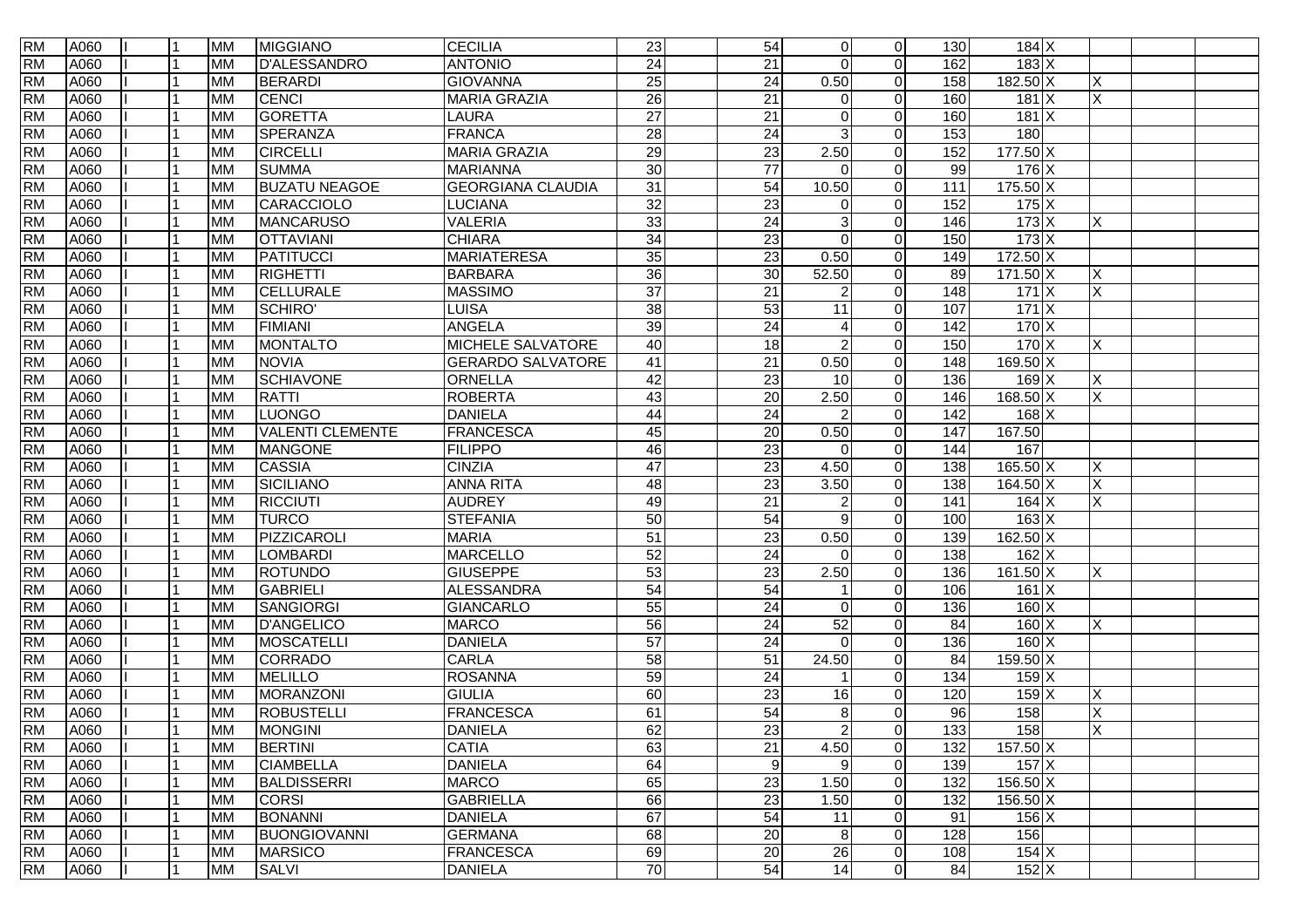| <b>RM</b> | A060 |  | <b>MM</b> | <b>POTO</b>             | <b>NUNZIA</b>             | $\overline{71}$   | 54               |                | $\overline{0}$ | 96                     | $151$ $X$                                 | ΙX  |  |
|-----------|------|--|-----------|-------------------------|---------------------------|-------------------|------------------|----------------|----------------|------------------------|-------------------------------------------|-----|--|
| <b>RM</b> | A060 |  | <b>MM</b> | <b>BEZZI</b>            | <b>VALERIA</b>            | $\overline{72}$   | 53               | $\Omega$       | $\Omega$       | $\overline{98}$        | 151X                                      |     |  |
| <b>RM</b> | A060 |  | <b>MM</b> | <b>LAMANTEA</b>         | <b>ELISABETTA</b>         | 73                | 23               |                | $\Omega$       | 120                    | 150X                                      |     |  |
| <b>RM</b> | A060 |  | <b>MM</b> | <b>CHIARETTI</b>        | <b>DARIO</b>              | 74                | 53               | $\Omega$       | $\Omega$       | $\overline{97}$        | 150                                       |     |  |
| <b>RM</b> | A060 |  | <b>MM</b> | TINARI                  | <b>FRANCESCA</b>          | 75                | 54               | 0              | $\Omega$       | 95                     | 149X                                      | X   |  |
| <b>RM</b> | A060 |  | <b>MM</b> | <b>DAMINO</b>           | <b>GIUSEPPE</b>           | 76                | 23               |                | $\Omega$       | 122                    | 146X                                      |     |  |
| <b>RM</b> | A060 |  | <b>MM</b> | <b>TURZO</b>            | <b>MARIA SANITA</b>       | 77                | 23               | 3              | $\Omega$       | 120                    | 146                                       |     |  |
| <b>RM</b> | A060 |  | <b>MM</b> | <b>MOFFA</b>            | ANGELO                    | 78                | 53               | 8              | $\Omega$       | 84                     | $145 \times$                              |     |  |
| <b>RM</b> | A060 |  | <b>MM</b> | <b>PROIETTI</b>         | PATRIZIA                  | 79                | $\overline{23}$  | 9.50           | $\Omega$       | 108                    | 140.50 X                                  |     |  |
| <b>RM</b> | A060 |  | <b>MM</b> | <b>ASCIUTTO</b>         | <b>FRANCA</b>             | 80                | 18               |                | $\Omega$       | 118                    | 140 X                                     | X   |  |
| <b>RM</b> | A060 |  | <b>MM</b> | <b>RANDOLFI</b>         | <b>GIOVANNA</b>           | 81                | 54               | $\Omega$       | $\Omega$       | 84                     | 138                                       |     |  |
| <b>RM</b> | A060 |  | <b>MM</b> | <b>BEVIVINO</b>         | <b>ITALA</b>              | $\overline{82}$   | 53               | $\Omega$       | $\Omega$       | 84                     | 137X                                      | X   |  |
| <b>RM</b> | A060 |  | <b>MM</b> | <b>LUCATELLI</b>        | <b>FEDERICA</b>           | $\overline{83}$   | 35               | $\Omega$       | $\Omega$       | 99                     | $134$ X                                   |     |  |
| <b>RM</b> | A060 |  | <b>MM</b> | MOSCATIELLO             | <b>MAURIZIO</b>           | 84                | 54               | 5              | $\Omega$       | 73                     | 132X                                      |     |  |
| <b>RM</b> | A060 |  | <b>MM</b> | <b>NOTO</b>             | LUCIA                     | 85                | 66               | 10.50          | $\Omega$       | 55                     | $131.50 \times$                           |     |  |
| <b>RM</b> | A060 |  | <b>MM</b> | <b>CULTRARO</b>         | <b>GABRIELE</b>           | 86                | 50               | 6              | $\Omega$       | 75                     | 131 X                                     |     |  |
| <b>RM</b> | A060 |  | <b>MM</b> | <b>SALVAGNI</b>         | <b>ISABELLA</b>           | 87                | $\overline{21}$  | 38             | $\overline{0}$ | 72                     | 131                                       |     |  |
| <b>RM</b> | A060 |  | <b>MM</b> | <b>SEDIA</b>            | <b>FABIO</b>              | 88                | 54               | 27.50          | $\overline{0}$ | 47                     | $128.50 \times$                           | X   |  |
| <b>RM</b> | A060 |  | <b>MM</b> | <b>BOLOGNA</b>          | <b>VITA</b>               | 89                | 53               | 3              | $\Omega$       | 72                     | $128$ $\overline{\overline{\phantom{X}}}$ |     |  |
| <b>RM</b> | A060 |  | <b>MM</b> | <b>ZOCCHI</b>           | <b>CLAUDIO</b>            | 90                | 53               |                | $\Omega$       | $\overline{72}$        | 126                                       |     |  |
| <b>RM</b> | A060 |  | <b>MM</b> | <b>CHIERA</b>           | <b>ELISABETTA</b>         | 91                | 51               | $\Omega$       | $\Omega$       | $\overline{72}$        | $123$ X                                   |     |  |
| <b>RM</b> | A060 |  | <b>MM</b> | <b>PASCASI</b>          | <b>VIVIANA</b>            | 92                | 53               | 9.50           | $\Omega$       | 60                     | $122.50 \times$                           |     |  |
| <b>RM</b> | A060 |  | <b>MM</b> | SOCCIO                  | <b>PIETRO</b>             | 93                | 50               | $\Omega$       | $\Omega$       | 66                     | $116$ X                                   |     |  |
| <b>RM</b> | A060 |  | <b>MM</b> | <b>D'EMIDIO</b>         | <b>MARIA</b>              | 94                | 53               | $\Omega$       | $\Omega$       | 60                     | $\overline{113}$                          |     |  |
| <b>RM</b> | A060 |  | <b>MM</b> | <b>CHIAVARO</b>         | <b>ELISA</b>              | 95                | 53               |                | $\Omega$       | $\overline{58}$        | 112X                                      |     |  |
| <b>RM</b> | A060 |  | <b>MM</b> | ROBERTI                 | <b>PIERLUIGI</b>          | 96                | 51               | 0.50           | $\Omega$       | 60                     | $111.50 \times$                           |     |  |
| <b>RM</b> | A060 |  | <b>MM</b> | <b>IANNONE</b>          | <b>GIUSEPPE</b>           | $\overline{97}$   | $\overline{51}$  | 0              | $\Omega$       | 60                     | 111X                                      | ΙX. |  |
| <b>RM</b> | A060 |  | <b>MM</b> | <b>ALBANO</b>           | <b>CLAUDIO</b>            | $\overline{98}$   | 50               |                | $\Omega$       | 60                     | $\frac{111}{11}$                          |     |  |
| <b>RM</b> | A060 |  | <b>MM</b> | PESARI                  | <b>GIOVANNI</b>           | 99                | 53               | 9.50           | $\Omega$       | 48                     | $110.50 \times$                           |     |  |
| <b>RM</b> | A060 |  | <b>MM</b> | <b>D'ANGELI</b>         | <b>TIZIANA</b>            | $100$ $SI$        | $\boldsymbol{8}$ | 12             | $\Omega$       | 89                     | $109$ X                                   |     |  |
| <b>RM</b> | A060 |  | <b>MM</b> | ALESSANDRONI            | LORETTA                   | 101               | 54               | $\Omega$       | $\Omega$       | 54                     | $108$ $X$                                 |     |  |
| <b>RM</b> | A060 |  | <b>MM</b> | D'ANGIOLELLA            | <b>ANTONIO</b>            | 102 SI            | 8                | 15             | $\Omega$       | 76                     | 99                                        |     |  |
| <b>RM</b> | A060 |  | <b>MM</b> | <b>CAPOGNA</b>          | <b>GIOVANNI</b>           | 103               | 16               | 21.50          | $\Omega$       | 60                     | $97.50 \text{ X}$                         |     |  |
| <b>RM</b> | A060 |  | <b>MM</b> | DI ZAZZO                | <b>ROBERT</b>             | 104               | 8                | $\Omega$       | $\Omega$       | 86                     | 94                                        |     |  |
| <b>RM</b> | A060 |  | <b>MM</b> | VAZZANA                 | <b>ELI GIUSEPPE</b>       | 105               | 54               | 1.50           | $\overline{0}$ | 37                     | $92.50 \mid X$                            | X   |  |
| <b>RM</b> | A060 |  | <b>MM</b> | <b>PERRONE</b>          | <b>LUCIANO</b>            | 106               | 8                | $\Omega$       | $\Omega$       | $\overline{72}$        | 80X                                       | X   |  |
| <b>RM</b> | A060 |  | <b>MM</b> | <b>SAITA</b>            | <b>ALESSANDRO ATTILIO</b> | 107               | 21               | 34.50          | $\Omega$       | 24                     | 79.50                                     |     |  |
| <b>RM</b> | A060 |  | <b>MM</b> | <b>LENOCI</b>           | <b>SIMONE</b>             | 108               | 54               | $\Omega$       | $\Omega$       | 24                     | $78$ $X$                                  | Χ   |  |
| <b>RM</b> | A060 |  | <b>MM</b> | <b>AURICCHIO</b>        | <b>ANTONELLA</b>          | 109               | 53               | 10             | $\Omega$       | 12                     | 75X                                       |     |  |
| <b>RM</b> | A060 |  | <b>MM</b> | <b>TEODORESCU</b>       | <b>AURELIA RUXANDRA</b>   | 110               | 24               | $\Omega$       | $\Omega$       | 48                     | 72                                        | ΙX  |  |
| <b>RM</b> | A060 |  | <b>MM</b> | <b>AUTORINO</b>         | <b>ANTONELLA</b>          | 111               | 65               | $\overline{7}$ | $\overline{0}$ | $\overline{0}$         | $\overline{72}$                           |     |  |
| <b>RM</b> | A060 |  | <b>MM</b> | <b>CATTINI</b>          | ANGELA                    | $112$ $SI$        | 8                | 24             | $\overline{0}$ | $\overline{37}$        | 69 X                                      | X   |  |
| <b>RM</b> | A060 |  | <b>MM</b> | <b>MASCIALE</b>         | <b>CECILIA</b>            | 113               | 53               | 11             | $\overline{0}$ | $\boldsymbol{\Lambda}$ | 68                                        |     |  |
| <b>RM</b> | A060 |  | <b>MM</b> | <b>LUCHICH</b>          | <b>BARBARA</b>            | 114               | $\overline{20}$  | 0              | $\overline{0}$ | 48                     | 68                                        |     |  |
| <b>RM</b> | A060 |  | <b>MM</b> | <b>DE LIETO VOLLARO</b> | <b>EMANUELE</b>           | 115               | 50               | 16.50          | $\overline{0}$ | $\overline{0}$         | 66.50                                     |     |  |
| <b>RM</b> | A060 |  | <b>MM</b> | <b>REGGIANI</b>         | <b>ELVIRA</b>             | 116 SI            | 8                | 31             | $\overline{0}$ | 24                     | $63 \times$                               |     |  |
| <b>RM</b> | A060 |  | <b>MM</b> | GRIECO                  | <b>FABIANA</b>            | $\frac{117}{117}$ | 11               | 51             | $\overline{0}$ | 0                      | 62                                        |     |  |
| <b>RM</b> | A060 |  | <b>MM</b> | SINIBALDI               | <b>ALBERTO</b>            | 118               | 53               | 4              | $\overline{0}$ | $\overline{4}$         | 61X                                       | X   |  |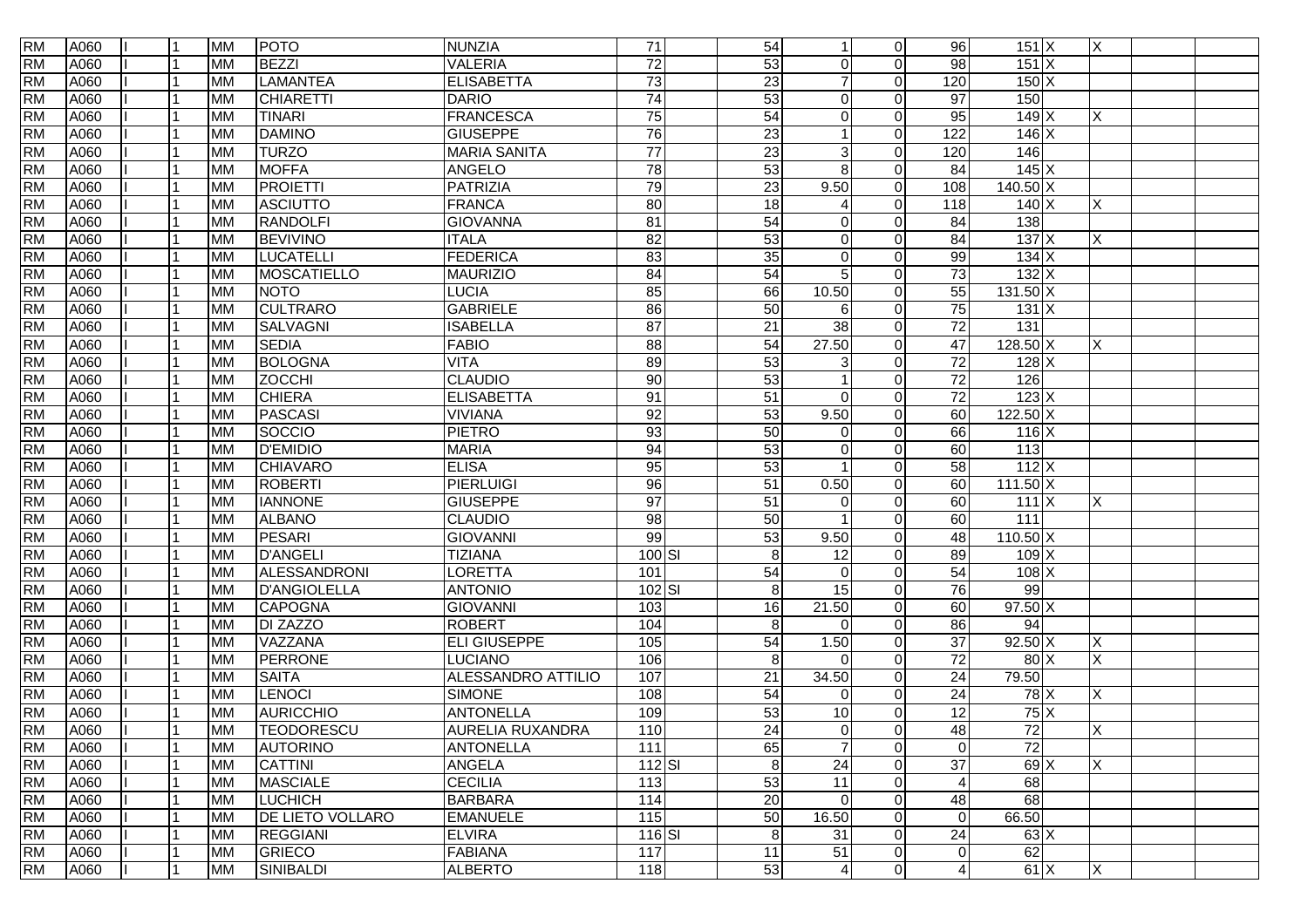| <b>RM</b> | A060        | l 1       | <b>MM</b> | <b>RENZETTI</b>       | <b>FRANCESCA ROMANA</b> | 119              |          | 9               | $\mathbf{3}$    | $\overline{0}$ | 48              | 60X                |   |    |
|-----------|-------------|-----------|-----------|-----------------------|-------------------------|------------------|----------|-----------------|-----------------|----------------|-----------------|--------------------|---|----|
| <b>RM</b> | A060        |           | <b>MM</b> | <b>CHIETINI</b>       | <b>RENATO</b>           | 120              |          | 51              | 1.50            | $\Omega$       | $\overline{7}$  | 59.50              | X |    |
| <b>RM</b> | A060        |           | <b>MM</b> | MUNZI                 | <b>MARIA</b>            | 121              |          | 50              | 6               | $\Omega$       | 2               | $\overline{58}$    |   |    |
| <b>RM</b> | A060        |           | <b>MM</b> | <b>VITALE</b>         | <b>EUGENIA RITA</b>     | 122              |          | $\overline{53}$ | 1.50            | $\Omega$       | $\Omega$        | 54.50              |   |    |
| <b>RM</b> | A060        |           | <b>MM</b> | <b>BORRELLO</b>       | <b>PIETRO</b>           | 123              |          | 53              |                 | $\Omega$       | $\mathbf{0}$    | 54                 |   |    |
| <b>RM</b> | A060        |           | <b>MM</b> | GIORDANO              | <b>FABRIZIO</b>         | 124              |          | 12              | $\overline{32}$ | $\Omega$       | 8.50            | $52.50 \text{ X}$  | X |    |
| <b>RM</b> | A060        |           | <b>MM</b> | <b>DE STEFANO</b>     | LIDIA                   | $\frac{1}{25}$   |          | $\overline{51}$ | $\mathbf 0$     | $\Omega$       | $\Omega$        | 51                 |   |    |
| <b>RM</b> | A060        |           | <b>MM</b> | <b>BIANCHI</b>        | <b>FABRIZIO</b>         | $126$ $SI$       |          | 8               | $\Omega$        | $\Omega$       | 30              | $\overline{38}$    |   |    |
| <b>RM</b> | A060        |           | <b>MM</b> | <b>CIRINNA</b>        | <b>CHIARA</b>           | $127$ $SI$       |          | 8               | 22              | $\Omega$       | $\overline{7}$  | 37X                |   |    |
| <b>RM</b> | A060        |           | <b>MM</b> | <b>FARAONE</b>        | <b>ANNA MARIA</b>       | 128              |          | 20              | $\overline{c}$  | $\Omega$       | 12              | 34X                |   |    |
| <b>RM</b> | A060        |           | <b>MM</b> | GUERRUCCI             | LORENZO                 | 129              |          | $\overline{20}$ | $\mathbf{3}$    | $\Omega$       | 6               | 29                 |   |    |
| <b>RM</b> | A060        |           | <b>MM</b> | <b>MOTTI</b>          | <b>FRANCESCA</b>        | 130              |          | $\overline{16}$ | $\overline{10}$ | $\Omega$       | $\Omega$        | $\overline{26}$    | X |    |
| <b>RM</b> | A060        |           | <b>MM</b> | <b>VALLARIO</b>       | <b>PAOLA</b>            | 131              |          | 12              | $\overline{7}$  | $\Omega$       | Δ               | $\overline{23}$    |   |    |
| <b>RM</b> | A060        |           | <b>MM</b> | <b>RECCHIA</b>        | <b>SUSANNA</b>          | $\overline{132}$ |          | 4               | 15              | $\Omega$       | $\Omega$        | 19X                |   |    |
| <b>RM</b> | A060        |           | <b>MM</b> | CAMPAGNANO            | <b>FILOMENA</b>         | $133$ $SI$       |          | 8               | 9               | $\Omega$       |                 | $\overline{18}$    |   |    |
| <b>RM</b> | A060        |           | <b>MM</b> | LAURIOLA              | <b>ANGELO PIETRO</b>    | 134              |          | $\overline{7}$  | $\mathbf 0$     | $\Omega$       | 6               | $\overline{13}$    |   |    |
| <b>RM</b> | A060        |           | <b>MM</b> | <b>SARACINO</b>       | <b>ROBERTO</b>          | 135              |          | 6               | $\mathbf 0$     | $\Omega$       | 5               | 11                 |   |    |
| <b>RM</b> | A060        |           | <b>MM</b> | LAZZARO               | <b>OLINDO</b>           | 136              |          | 9               | $\mathbf 0$     | $\Omega$       | $\mathbf{0}$    | 9X                 |   |    |
| <b>RM</b> | A060        |           | <b>MM</b> | <b>CIARLA</b>         | <b>ALESSANDRA</b>       | $137$ $SI$       |          | 8               | $\Omega$        | $\Omega$       | 65              | 73X                |   | SI |
| <b>RM</b> | A060        |           | <b>MM</b> | <b>GUIDA</b>          | <b>VINCENZO</b>         | 138 SI           |          | 8               | 7.50            | $\Omega$       | $\mathbf{0}$    | 15.50              |   | SI |
| <b>RM</b> | A060        |           | <b>MM</b> | <b>FASANO</b>         | <b>TERESA</b>           | 139              |          | 8               | $\mathbf 0$     | $\Omega$       | $\mathbf{0}$    | 8X                 |   | SI |
| <b>RM</b> | A060        |           | <b>MM</b> | <b>D'ERRICO</b>       | <b>VINCENZO</b>         | 140 SI           |          | 8               | $\Omega$        | $\Omega$       | $\mathbf{0}$    | 8                  |   | SI |
| <b>RM</b> | A060        |           | <b>MM</b> | <b>BUONAURIO</b>      | <b>ORSOLA</b>           | 141              |          | 6               | $\mathbf 0$     | $\Omega$       | $\mathbf{0}$    | $\frac{1}{\infty}$ |   | SI |
| <b>RM</b> | <b>AF56</b> |           | <b>MM</b> | COLACECI              | <b>FABIO</b>            |                  |          | $\overline{24}$ | $\Omega$        | 8 <sup>1</sup> | $\overline{97}$ | $129$ X            |   |    |
| <b>RM</b> | <b>AM56</b> |           | <b>MM</b> | PALMIGIANI            | <b>MARCO</b>            | $\overline{1}$   |          | 78              | 25.50           | 18             | 78              | $199.50 \times$    |   |    |
| <b>RM</b> | <b>AM56</b> |           | <b>MM</b> | CONSIGLIO             | <b>FABIO</b>            |                  | $2$ $SI$ | 8               | 3               | 30             | $\overline{38}$ | 79                 |   |    |
| <b>RM</b> | <b>AM56</b> |           | <b>MM</b> | COLASANTI             | <b>MARCO</b>            | 3 <sup>1</sup>   |          | 8               | 0.50            | 6              | 24              | $38.50$ X          |   |    |
| <b>RM</b> | <b>ADMM</b> |           | <b>MM</b> | <b>DI VENUTA</b>      | <b>SIMONA</b>           |                  |          | $\overline{36}$ | 115             | $\overline{0}$ | $\overline{73}$ | $224$ X            |   |    |
| <b>RM</b> | <b>ADMM</b> |           | <b>MM</b> | <b>CASTRILLO</b>      | <b>BENEDETTA</b>        | $\mathbf{2}$     |          | $\overline{24}$ | 124             | $\overline{0}$ | $\overline{72}$ | 220X               |   |    |
| <b>RM</b> | <b>ADMM</b> |           | <b>MM</b> | <b>CITTI</b>          | ARIANNA                 | $\overline{3}$   |          | 36              | 112             | $\Omega$       | 58              | $206$ X            |   |    |
| <b>RM</b> | <b>ADMM</b> |           | <b>MM</b> | <b>CARONIA</b>        | <b>FRANCESCO</b>        | $\vert$          |          | 36              | 66              | $\Omega$       | 102             | 204                |   |    |
| <b>RM</b> | <b>ADMM</b> |           | <b>MM</b> | <b>MARTINI</b>        | <b>MARIA LETIZIA</b>    | 5 <sup>1</sup>   |          | 22              | 51              | $\Omega$       | 118.50          | $191.50 \times$    | X |    |
| <b>RM</b> | <b>ADMM</b> |           | <b>MM</b> | <b>IEMMA</b>          | <b>PIERA</b>            | 6                |          | 36              | 43.50           | $\Omega$       | 101             | $180.50$ X         |   |    |
| <b>RM</b> | <b>ADMM</b> |           | <b>MM</b> | MORANZONI             | <b>GIULIA</b>           | $\overline{7}$   |          | 36              | 30              | $\overline{0}$ | 106             | 172X               | Χ |    |
| <b>RM</b> | <b>ADMM</b> |           | <b>MM</b> | <b>CANNOLI</b>        | <b>LIVIO</b>            | $\, 8$           |          | $\overline{36}$ | 80.50           | $\overline{0}$ | $\overline{53}$ | $169.50 \times$    |   |    |
| <b>RM</b> | <b>ADMM</b> |           | <b>MM</b> | <b>NOTO</b>           | <b>LUCIA</b>            | $\boldsymbol{9}$ |          | $\overline{36}$ | 76.50           | $\overline{0}$ | 55              | $167.50 \times$    |   |    |
| <b>RM</b> | <b>ADMM</b> |           | <b>MM</b> | <b>DI PUMA</b>        | <b>VINCENZA</b>         | 10               |          | 36              | 9               | $\Omega$       | 114             | 159X               |   |    |
| <b>RM</b> | <b>ADMM</b> |           | <b>MM</b> | <b>DI BUCCHIANICO</b> | <b>MARIA ELENA</b>      | $\overline{11}$  |          | 36              | $\overline{72}$ | $\Omega$       | 45              | $153 \mid X$       |   |    |
| <b>RM</b> | <b>ADMM</b> |           | <b>MM</b> | <b>TAMBURRELLI</b>    | <b>VINCENZOPIO</b>      | 12               |          | $\overline{36}$ | 42.50           | $\Omega$       | $\overline{72}$ | $150.50 \times X$  |   |    |
| <b>RM</b> | ADMM I      | <b>11</b> | <b>MM</b> | <b>BRAMUCCI</b>       | <b>FEDERICA</b>         | 13               |          | 36              | $\Omega$        | $\Omega$       | 113             | 149X               |   |    |
| <b>RM</b> | <b>ADMM</b> |           | <b>MM</b> | NARDOCCI              | LIVIA                   | 14               |          | $\overline{36}$ | 46.50           | $\overline{0}$ | 66              | $148.50 \times$    |   |    |
| <b>RM</b> | <b>ADMM</b> |           | <b>MM</b> | PERGOLINI             | <b>SIMONA</b>           | 15               |          | 36              | $\overline{2}$  | $\overline{0}$ | 108             | $146 \mathrm{X}$   | X |    |
| <b>RM</b> | <b>ADMM</b> |           | <b>MM</b> | CAROLI CASAVOLA       | <b>ELENA</b>            | 16               |          | 36              | 63.50           | $\overline{0}$ | 45              | 144.50 X           |   |    |
| <b>RM</b> | <b>ADMM</b> |           | <b>MM</b> | <b>DI STEFANO</b>     | <b>ISABELLA</b>         | 17               |          | 36              | 0               | $\overline{0}$ | 106             | 142X               |   |    |
| <b>RM</b> | <b>ADMM</b> |           | <b>MM</b> | <b>ALIVERNINI</b>     | <b>MILENA</b>           | 18               |          | 36              | $\mathbf{3}$    | $\Omega$       | 101             | 140 X              |   |    |
| <b>RM</b> | <b>ADMM</b> |           | <b>MM</b> | PIZZUTI               | MARIALETIZIA            | 19               |          | 20              | 32              | $\overline{0}$ | 87              | 139X               |   |    |
| <b>RM</b> | <b>ADMM</b> |           | <b>MM</b> | GRANDOLINI            | <b>TECLA</b>            | 20               |          | 36              | 1.50            | $\overline{0}$ | 101             | $138.50 \text{ X}$ |   |    |
| <b>RM</b> | ADMM        | l 1       | <b>MM</b> | <b>CALIMERO</b>       | <b>ALESSANDRO</b>       | $\overline{21}$  |          | 36              | 49              | $\overline{0}$ | 53              | 138X               |   |    |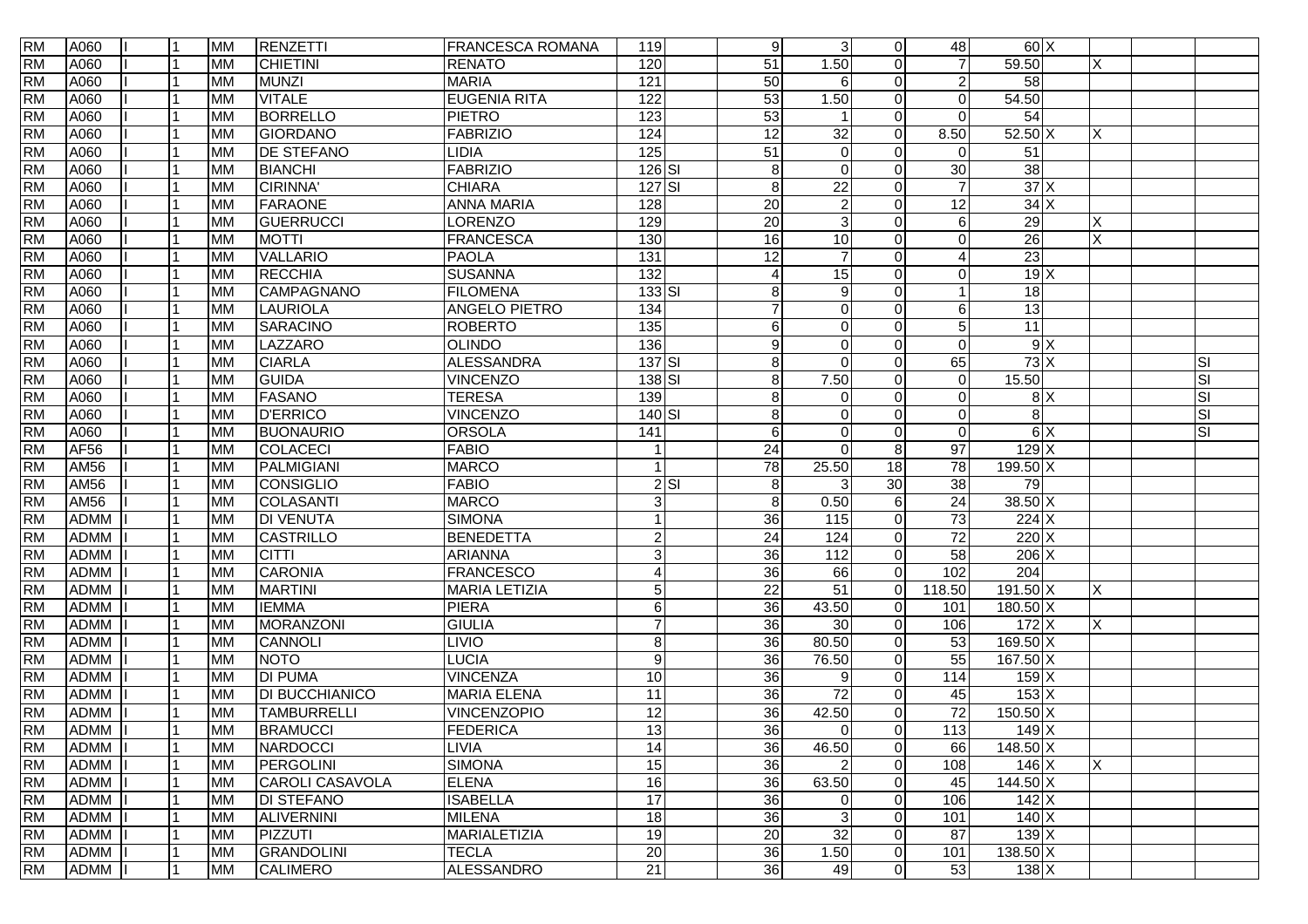| <b>RM</b> | ADMM        |                | <b>MM</b> | <b>CRUPI</b>       | <b>VANNA VIOLA</b>  | 22              | 36              | 12              | $\overline{0}$ | 89              | 137X                 |          |  |
|-----------|-------------|----------------|-----------|--------------------|---------------------|-----------------|-----------------|-----------------|----------------|-----------------|----------------------|----------|--|
| <b>RM</b> | <b>ADMM</b> |                | <b>MM</b> | <b>BURCHERI</b>    | <b>GRAZIELLA</b>    | $\overline{23}$ | 36              | 65              | $\Omega$       | 36              | 137X                 |          |  |
| <b>RM</b> | <b>ADMM</b> |                | <b>MM</b> | <b>CRABA</b>       | <b>FRANCESCA</b>    | 24              | 36              | 15.50           | $\overline{0}$ | 85              | $136.50 \times$      | X        |  |
| <b>RM</b> | <b>ADMM</b> |                | <b>MM</b> | <b>CIAMMELLA</b>   | <b>MARCO</b>        | $\overline{25}$ | 34              | 3.50            | $\Omega$       | $\overline{98}$ | $135.50 \text{ X}$   | $\times$ |  |
| <b>RM</b> | <b>ADMM</b> |                | <b>MM</b> | <b>TARTAGLIA</b>   | <b>LAURA</b>        | 26              | 36              | 1.50            | $\Omega$       | 97              | $134.50 \, X$        |          |  |
| <b>RM</b> | <b>ADMM</b> |                | <b>MM</b> | <b>BOLLINO</b>     | ANGELARITA          | $\overline{27}$ | 36              | 12              | $\Omega$       | 86              | $134$ X              | X        |  |
| <b>RM</b> | <b>ADMM</b> |                | <b>MM</b> | FRIZZI             | <b>ELISABETTA</b>   | 28              | 36              | 8.50            | $\Omega$       | $\overline{84}$ | $128.50 \times$      |          |  |
| <b>RM</b> | ADMM        |                | <b>MM</b> | ADDONISIO          | <b>GIOVANNA</b>     | 29              | 36              | $\Omega$        | $\Omega$       | 92              | 128                  |          |  |
| <b>RM</b> | <b>ADMM</b> |                | <b>MM</b> | <b>SALVI</b>       | <b>ANDREA</b>       | $\overline{30}$ | 36              | 3               | $\Omega$       | 88              | $127$ $X$            |          |  |
| <b>RM</b> | <b>ADMM</b> |                | <b>MM</b> | CINQUEGRANA        | <b>PAOLA</b>        | $\overline{31}$ | $\overline{34}$ | 11              | $\Omega$       | $\overline{82}$ | 127                  | X        |  |
| <b>RM</b> | <b>ADMM</b> |                | <b>MM</b> | <b>DEL VERME</b>   | <b>EMANUELE</b>     | $\overline{32}$ | 36              | 19.50           | $\Omega$       | 71              | 126.50 X             |          |  |
| <b>RM</b> | <b>ADMM</b> |                | <b>MM</b> | LERONE             | <b>LAURA</b>        | 33              | $\overline{36}$ | 28              | $\Omega$       | 60              | $124$ X              |          |  |
| <b>RM</b> | <b>ADMM</b> |                | <b>MM</b> | <b>MAZZOLA</b>     | <b>ERICA</b>        | 34              | $\overline{36}$ | 16              | $\Omega$       | $\overline{72}$ | $124$ X              |          |  |
| <b>RM</b> | <b>ADMM</b> |                | <b>MM</b> | <b>IACOMINO</b>    | PIERANNA            | 35              | $\overline{34}$ | 12              | $\Omega$       | $\overline{77}$ | 123X                 |          |  |
| <b>RM</b> | <b>ADMM</b> |                | <b>MM</b> | PERRONE            | <b>FEDERICA</b>     | 36              | 36              | $\overline{2}$  | $\Omega$       | $\overline{84}$ | 122X                 |          |  |
| <b>RM</b> | <b>ADMM</b> |                | <b>MM</b> | <b>SCARAMUCCIA</b> | <b>FEDERICO</b>     | $\overline{37}$ | 36              | 12              | $\Omega$       | 74              | 122X                 |          |  |
| <b>RM</b> | <b>ADMM</b> |                | <b>MM</b> | <b>SANTAMARIA</b>  | <b>ALESSIA</b>      | 38              | 36              | 5               | $\Omega$       | 80              | 121X                 |          |  |
| <b>RM</b> | <b>ADMM</b> |                | <b>MM</b> | <b>RIZZA</b>       | <b>ADRIANA</b>      | 39              | 36              |                 | $\Omega$       | 78              | $121$ X              |          |  |
| <b>RM</b> | <b>ADMM</b> |                | <b>MM</b> | <b>CIOTOLI</b>     | <b>VIVIANA</b>      | $\overline{40}$ | 36              | 27              | $\Omega$       | 58              | $121$ X              | X        |  |
| <b>RM</b> | <b>ADMM</b> |                | <b>MM</b> | CONSIGLIO          | <b>SABRINA</b>      | 41              | $\overline{36}$ |                 | $\Omega$       | 84              | $121$ X              | $\times$ |  |
| <b>RM</b> | <b>ADMM</b> |                | <b>MM</b> | <b>MILANA</b>      | VALENTINA           | $\overline{42}$ | 36              | 25              | $\overline{0}$ | 60              | $121$ X              |          |  |
| <b>RM</b> | <b>ADMM</b> |                | <b>MM</b> | FRANCHINA          | <b>SANDRA</b>       | 43              | 36              | 12.50           | $\Omega$       | 72              | $120.50$ X           | X        |  |
| <b>RM</b> | <b>ADMM</b> |                | <b>MM</b> | <b>MORETTI</b>     | <b>PATRIZIA</b>     | 44              | 36              | 3               | $\Omega$       | 81              | $120$ X              |          |  |
| <b>RM</b> | <b>ADMM</b> |                | <b>MM</b> | <b>TRANFAGLIA</b>  | <b>SILVIA</b>       | 45              | 36              | 2.50            | $\Omega$       | 81              | $119.50 \times$      | X        |  |
| <b>RM</b> | <b>ADMM</b> |                | <b>MM</b> | <b>URBANI</b>      | <b>FABRIZIA</b>     | 46              | 36              | 27.50           | $\Omega$       | 55              | $118.50 \times$      |          |  |
| <b>RM</b> | <b>ADMM</b> |                | <b>MM</b> | <b>MATTIA</b>      | <b>ANGELA</b>       | 47              | 36              | 11              | $\overline{0}$ | 70              | $117$ $X$            | X        |  |
| <b>RM</b> | <b>ADMM</b> |                | <b>MM</b> | <b>D'EMILI</b>     | <b>MICAELA</b>      | 48              | 36              | 7.50            | $\Omega$       | $\overline{73}$ | $116.50 \times$      | X        |  |
| <b>RM</b> | <b>ADMM</b> |                | <b>MM</b> | <b>QUINTILIANI</b> | <b>VALERIA</b>      | 49              | 36              |                 | $\Omega$       | 78              | $116$ $X$            |          |  |
| <b>RM</b> | <b>ADMM</b> |                | <b>MM</b> | <b>MORGANTI</b>    | <b>CHIARA</b>       | 50              | $\overline{36}$ |                 | $\Omega$       | 78              | 115X                 | X        |  |
| <b>RM</b> | <b>ADMM</b> |                | <b>MM</b> | <b>DI NARDO</b>    | <b>ANGELA</b>       | $\overline{51}$ | 18              | 17              | $\Omega$       | 80              | $115 \times$         |          |  |
| <b>RM</b> | <b>ADMM</b> |                | <b>MM</b> | SIDARI             | <b>ANNA</b>         | 52              | 34              | 4               | $\Omega$       | 77              | $115$ $X$            |          |  |
| <b>RM</b> | <b>ADMM</b> |                | <b>MM</b> | <b>FALASCO</b>     | <b>CORRADO</b>      | 53              | 8               | 0               | $\Omega$       | 107             | $\frac{115}{115}$    |          |  |
| <b>RM</b> | <b>ADMM</b> |                | <b>MM</b> | <b>ZACCARI</b>     | CARMELO             | 54              | $\overline{36}$ | $\overline{2}$  | $\Omega$       | 73              | 111X                 |          |  |
| <b>RM</b> | <b>ADMM</b> |                | <b>MM</b> | <b>TUMINO</b>      | <b>MASSIMILIANO</b> | 55              | $\overline{36}$ | 3               | $\Omega$       | $\overline{72}$ | $111$ $X$            | X        |  |
| <b>RM</b> | <b>ADMM</b> |                | <b>MM</b> | GIUNTI             | <b>MARGHERITA</b>   | 56              | 36              | 5.50            | $\overline{0}$ | 69              | $110.50 \times$      |          |  |
| <b>RM</b> | <b>ADMM</b> |                | <b>MM</b> | SORRENTINO         | <b>ANNALISA</b>     | 57              | 78              | 14              | $\Omega$       | 18              | 110                  |          |  |
| <b>RM</b> | <b>ADMM</b> |                | <b>MM</b> | <b>FILIPPELLI</b>  | <b>ADELE</b>        | 58              | $\overline{36}$ | 3.50            | $\overline{0}$ | 70              | 109.50               |          |  |
| <b>RM</b> | <b>ADMM</b> |                | <b>MM</b> | SGROI              | <b>ALESSANDRO</b>   | 59              | $\overline{36}$ | 13              | $\Omega$       | 60              | $109$ X              |          |  |
| <b>RM</b> | <b>ADMM</b> |                | <b>MM</b> | <b>SGURA</b>       | SIMONE LUCIO        | $\overline{60}$ | 36              | 0.50            | $\Omega$       | $\overline{72}$ | $108.50 \times$      |          |  |
| <b>RM</b> | ADMM I      | $\overline{1}$ | <b>MM</b> | <b>ARU</b>         | FEDERICA            | 61              | 36              | $\overline{16}$ | $\Omega$       | 56              | 108X                 | $\times$ |  |
| <b>RM</b> | <b>ADMM</b> |                | <b>MM</b> | <b>MINICHILLO</b>  | <b>GIOVANNI</b>     | 62              | 36              | $\mathbf 0$     | $\overline{0}$ | $\overline{72}$ | $108$ $X$            |          |  |
| <b>RM</b> | <b>ADMM</b> |                | <b>MM</b> | <b>IERACI</b>      | <b>FEDERICA</b>     | 63              | 36              | 13              | $\overline{0}$ | 58              | $107$ $\overline{X}$ | $\times$ |  |
| <b>RM</b> | <b>ADMM</b> |                | <b>MM</b> | <b>COSTABILE</b>   | <b>MARIA LUIGIA</b> | 64              | 36              | 12.50           | $\overline{0}$ | $\overline{57}$ | $105.50$ X           |          |  |
| <b>RM</b> | <b>ADMM</b> |                | <b>MM</b> | <b>ORSI</b>        | <b>CRISTINA</b>     | 65              | $\overline{36}$ | 12              | $\overline{0}$ | 57              | 105                  |          |  |
| <b>RM</b> | <b>ADMM</b> |                | <b>MM</b> | PELLEGRINI         | <b>GIULIA</b>       | 66              | 34              | 0               | $\Omega$       | 70              | $104 \mathrm{X}$     |          |  |
| <b>RM</b> | <b>ADMM</b> |                | <b>MM</b> | POLETTI            | <b>ARIANNA</b>      | 67              | 36              | 6               | $\overline{0}$ | 61              | $103 \times$         | $\times$ |  |
| <b>RM</b> | <b>ADMM</b> |                | <b>MM</b> | RINCICOTTI         | <b>FRANCESCA</b>    | 68              | 36              | $\overline{A}$  | $\overline{0}$ | 63              | $103 \times$         | X        |  |
| <b>RM</b> | ADMM        |                | <b>MM</b> | <b>PATERA</b>      | <b>ANNALISA</b>     | 69              | 36              |                 | $\overline{0}$ | 66              | $103 \times$         |          |  |
|           |             |                |           |                    |                     |                 |                 |                 |                |                 |                      |          |  |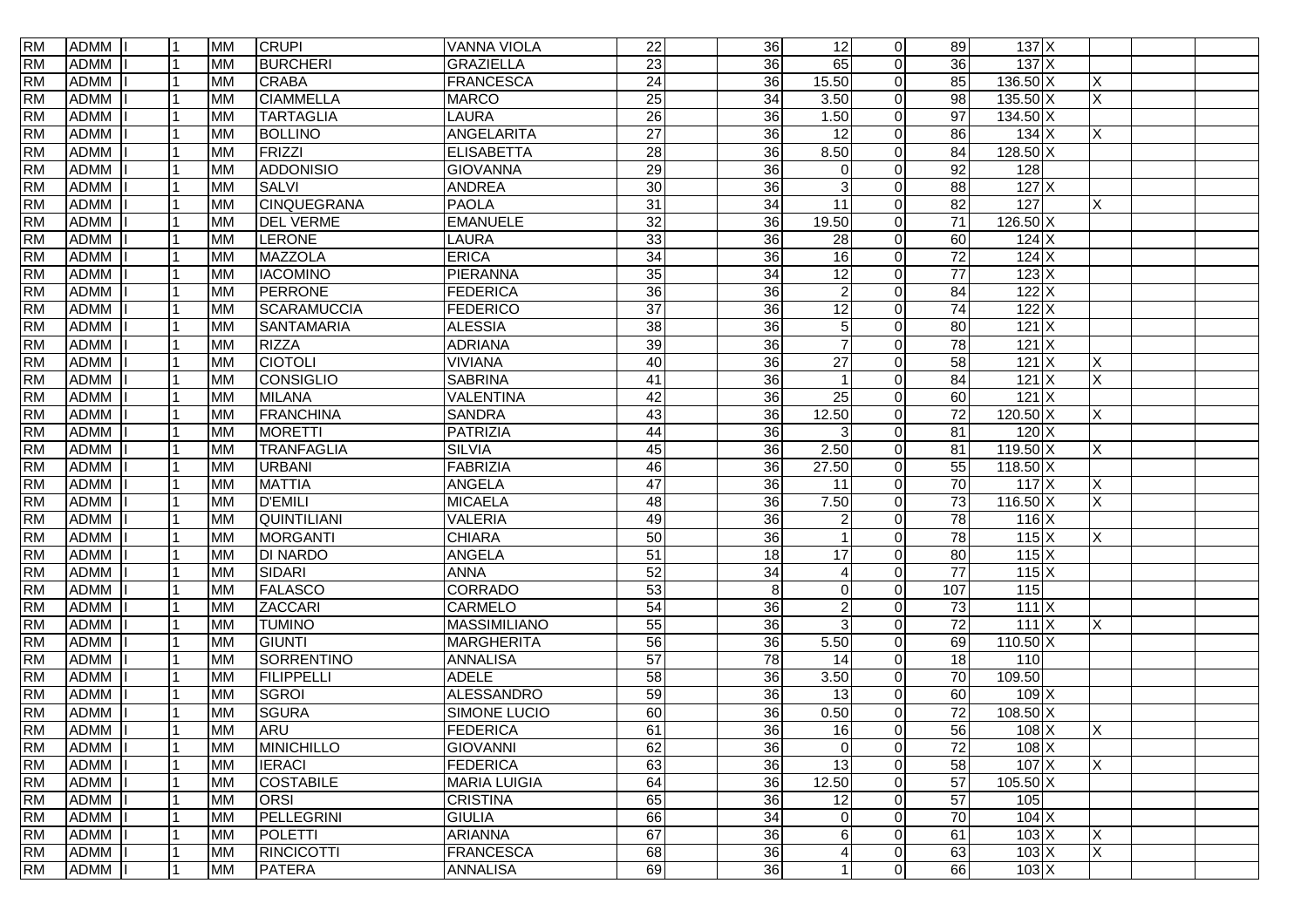| <b>RM</b> | ADMM        |                | <b>MM</b> | SPAZIANO           | <b>CRISTINA</b>        | 70                | 36              | 0.50            | $\overline{0}$ | 66              | $102.50 \times$    |          |  |
|-----------|-------------|----------------|-----------|--------------------|------------------------|-------------------|-----------------|-----------------|----------------|-----------------|--------------------|----------|--|
| <b>RM</b> | <b>ADMM</b> |                | <b>MM</b> | <b>D'ASCENZO</b>   | <b>EMANUELE</b>        | $\overline{71}$   | 36              | 5.50            | $\Omega$       | 61              | $102.50 \text{ X}$ |          |  |
| <b>RM</b> | <b>ADMM</b> |                | <b>MM</b> | STEFANINI          | <b>UMBERTO</b>         | $\overline{72}$   | 8 <sup>1</sup>  | 10.50           | $\overline{0}$ | 84              | 102.50             |          |  |
| <b>RM</b> | <b>ADMM</b> |                | <b>MM</b> | <b>DEBANNE</b>     | <b>ALESSANDRA</b>      | 73                | $\overline{36}$ | $\Omega$        | $\Omega$       | 66              | 102X               |          |  |
| <b>RM</b> | <b>ADMM</b> |                | <b>MM</b> | <b>PIROZZI</b>     | <b>FRANCESCA</b>       | $\overline{74}$   | 36              | $\Omega$        | $\Omega$       | 66              | $102$ X            |          |  |
| <b>RM</b> | <b>ADMM</b> |                | <b>MM</b> | SIGNORELLI         | <b>VALERIA</b>         | 75                | 36              | 1.50            | $\Omega$       | 64              | $101.50 \times$    | ΙX.      |  |
| <b>RM</b> | <b>ADMM</b> |                | <b>MM</b> | <b>MICHELI</b>     | <b>SARA</b>            | 76                | 36              | $\overline{22}$ | $\Omega$       | 43              | 101X               |          |  |
| <b>RM</b> | ADMM        |                | <b>MM</b> | <b>SPILLA</b>      | <b>FEDERICA</b>        | $\overline{77}$   | 36              | 8               | $\Omega$       | 54              | $98$ $\times$      |          |  |
| <b>RM</b> | <b>ADMM</b> |                | <b>MM</b> | <b>INSETTI</b>     | <b>MARIA ITALIA</b>    | 78                | 36              | 21              | 0              | 41              | $98$ $\times$      | X        |  |
| <b>RM</b> | <b>ADMM</b> |                | <b>MM</b> | <b>MUNZI</b>       | <b>MARIA</b>           | 79                | 36              | 56              | $\Omega$       | $6 \,$          | 98                 |          |  |
| <b>RM</b> | <b>ADMM</b> |                | <b>MM</b> | <b>ARAMINI</b>     | <b>VALERIA</b>         | 80                | 36              | 15              | $\Omega$       | 46              | $97 \times$        | Χ        |  |
| <b>RM</b> | <b>ADMM</b> |                | <b>MM</b> | <b>ROSSINI</b>     | <b>MELISSA</b>         | $\overline{81}$   | $\overline{34}$ |                 | $\Omega$       | $\overline{56}$ | 97X                |          |  |
| <b>RM</b> | <b>ADMM</b> |                | <b>MM</b> | <b>LONGO</b>       | <b>LEONARDO</b>        | 82                | $\overline{36}$ | 36.50           | $\Omega$       | $\overline{24}$ | $96.50 \text{ X}$  |          |  |
| <b>RM</b> | <b>ADMM</b> |                | <b>MM</b> | PELLEGRINO         | <b>LAURA</b>           | 83                | 36              | 7.50            | $\Omega$       | 51              | 94.50 X            |          |  |
| <b>RM</b> | <b>ADMM</b> |                | <b>MM</b> | <b>ARRIGO</b>      | <b>MARIA CARLA</b>     | 84                | 36              | 6               | $\Omega$       | 52              | $94$ X             |          |  |
| <b>RM</b> | <b>ADMM</b> |                | <b>MM</b> | <b>BAVA</b>        | <b>NADIA</b>           | 85                | 34              | 12              | $\Omega$       | 48              | $94$ X             |          |  |
| <b>RM</b> | <b>ADMM</b> |                | <b>MM</b> | VALENZANO          | <b>MARIA ANNA</b>      | 86                | 36              | 2.50            | $\overline{0}$ | 55              | $93.50 \text{ X}$  |          |  |
| <b>RM</b> | <b>ADMM</b> |                | <b>MM</b> | <b>BORGHERO</b>    | <b>EMANUELA</b>        | 87                | 36              | 11              | $\overline{0}$ | 45              | $92$ $\times$      |          |  |
| <b>RM</b> | <b>ADMM</b> |                | <b>MM</b> | PRESUTTO           | <b>STEFANIA</b>        | 88                | 36              | 12              | $\Omega$       | 44              | $92$ $\times$      | X        |  |
| <b>RM</b> | <b>ADMM</b> |                | <b>MM</b> | <b>FILANNINO</b>   | <b>ROSSANA</b>         | 89                | 36              | 2               | $\Omega$       | 54              | $92$ $\times$      |          |  |
| <b>RM</b> | <b>ADMM</b> |                | <b>MM</b> | VARSAVIA           | <b>ALESSANDRA</b>      | 90                | 36              |                 | $\Omega$       | 55              | 92                 | $\times$ |  |
| <b>RM</b> | <b>ADMM</b> |                | <b>MM</b> | GUIDI              | <b>SILVIA</b>          | 91                | 36              | 1.50            | $\Omega$       | 54              | $91.50 \text{ X}$  |          |  |
| <b>RM</b> | <b>ADMM</b> |                | <b>MM</b> | <b>AMICUCCI</b>    | <b>PAOLO</b>           | $92$ $SI$         | $\,8\,$         | 25.50           | $\Omega$       | 58              | $91.50 \text{ X}$  | X        |  |
| <b>RM</b> | <b>ADMM</b> |                | <b>MM</b> | FERMI              | <b>ANDREA</b>          | 93                | 36              | 15.50           | $\overline{0}$ | 40              | $91.50 \text{ X}$  |          |  |
| <b>RM</b> | <b>ADMM</b> |                | <b>MM</b> | <b>ALTOBELLI</b>   | <b>CLAUDIA</b>         | 94                | 36              | 7.50            | $\Omega$       | 48              | $91.50 \text{ X}$  |          |  |
| <b>RM</b> | <b>ADMM</b> |                | <b>MM</b> | <b>ESVAN</b>       | <b>YANN</b>            | 95                | 36              | $\overline{25}$ | $\Omega$       | 29              | 90X                |          |  |
| <b>RM</b> | <b>ADMM</b> |                | <b>MM</b> | <b>MANCINI</b>     | <b>DIANA</b>           | 96                | 36              | 3.50            | $\Omega$       | 50              | 89.50 X            | X        |  |
| <b>RM</b> | <b>ADMM</b> |                | <b>MM</b> | <b>MANZO</b>       | <b>NADIA</b>           | 97                | 36              | 29.50           | $\Omega$       | 24              | 89.50 X            |          |  |
| <b>RM</b> | <b>ADMM</b> |                | <b>MM</b> | <b>PALMIERI</b>    | <b>CRISTINA</b>        | $\overline{8}$    | $\overline{36}$ | 2.50            | $\Omega$       | 51              | 89.50 X            |          |  |
| <b>RM</b> | <b>ADMM</b> |                | <b>MM</b> | <b>D'ANGELO</b>    | <b>ILARIA</b>          | 99                | $\overline{36}$ | 8               | $\Omega$       | 45              | $89$ X             |          |  |
| <b>RM</b> | <b>ADMM</b> |                | <b>MM</b> | PLATAMONE          | <b>LAURA</b>           | 100               | 36              | 3.50            | $\Omega$       | 49              | 88.50 X            |          |  |
| <b>RM</b> | <b>ADMM</b> |                | <b>MM</b> | MOSCATIELLO        | <b>MAURIZIO</b>        | 101               | 24              | 5               | $\Omega$       | 58              | 87X                |          |  |
| <b>RM</b> | <b>ADMM</b> |                | <b>MM</b> | <b>PROIA</b>       | MARIALETIZIA           | 102               | $\overline{24}$ | $\Omega$        | $\Omega$       | 63              | $\overline{87}$    | X        |  |
| <b>RM</b> | <b>ADMM</b> |                | <b>MM</b> | <b>TANTIMONACO</b> | <b>MIRKO</b>           | 103               | 36              | 12              | $\Omega$       | 39              | 87                 |          |  |
| <b>RM</b> | <b>ADMM</b> |                | <b>MM</b> | <b>MANCUSO</b>     | <b>ROBERTA RITA</b>    | 104 SI            | 18              | 19.50           | $\overline{0}$ | 49              | $86.50 \text{ X}$  |          |  |
| <b>RM</b> | <b>ADMM</b> |                | <b>MM</b> | PASSARELLI         | <b>PASQUALE</b>        | $\frac{105}{105}$ | 36              | $\Omega$        | $\Omega$       | 50              | $86$ X             |          |  |
| <b>RM</b> | <b>ADMM</b> |                | <b>MM</b> | <b>CIPRIANI</b>    | <b>BENEDETTO</b>       | 106               | 36              | 19.50           | $\Omega$       | 30              | 85.50              |          |  |
| <b>RM</b> | <b>ADMM</b> |                | <b>MM</b> | <b>D'ASCANIO</b>   | <b>SILVIA</b>          | 107               | 36              | 5               | $\Omega$       | 44              | 85X                | Χ        |  |
| <b>RM</b> | <b>ADMM</b> |                | <b>MM</b> | <b>DI CARLO</b>    | <b>GIUSEPPE</b>        | 108               | 36              |                 | 0              | 42              | $85\text{X}$       |          |  |
| <b>RM</b> | ADMM I      | $\overline{1}$ | <b>MM</b> | <b>VAGLIO</b>      | <b>CELESTE</b>         | 109               | 36              | $\overline{7}$  | $\Omega$       | 42              | 85X                |          |  |
| <b>RM</b> | <b>ADMM</b> |                | <b>MM</b> | <b>DI GUIDA</b>    | GIUSI                  | 110               | 36              | $\overline{7}$  | $\overline{0}$ | 42              | $85\text{X}$       |          |  |
| <b>RM</b> | <b>ADMM</b> |                | <b>MM</b> | FRAGNELLI          | <b>ROSSELLA</b>        | 111               | 36              | $\overline{7}$  | $\overline{0}$ | 42              | 85X                | $\times$ |  |
| <b>RM</b> | <b>ADMM</b> |                | <b>MM</b> | <b>FAVIERE</b>     | <b>MARIA FRANCESCA</b> | 112               | 36              | 12              | $\overline{0}$ | 36              | 84X                |          |  |
| <b>RM</b> | <b>ADMM</b> |                | <b>MM</b> | <b>NOBILE</b>      | <b>ILENIA</b>          | 113               | $\overline{34}$ | $\overline{2}$  | $\Omega$       | 48              | $84$ X             |          |  |
| <b>RM</b> | <b>ADMM</b> |                | <b>MM</b> | <b>DE LISO</b>     | <b>ANNALISA</b>        | 114               | 36              | 14              | $\Omega$       | 34              | 84X                |          |  |
| <b>RM</b> | <b>ADMM</b> |                | <b>MM</b> | SORDILLI           | <b>ROSSELLA</b>        | 115               | 36              | 24              | $\overline{0}$ | 24              | 84X                |          |  |
| <b>RM</b> | <b>ADMM</b> |                | <b>MM</b> | <b>DI BIANCO</b>   | <b>PIETRO</b>          | 116               | 24              | 0               | $\overline{0}$ | 60              | 84                 |          |  |
| <b>RM</b> | ADMM        |                | <b>MM</b> | <b>VALERIO</b>     | <b>PAOLO</b>           | $\overline{117}$  | 36              | $\overline{0}$  | $\overline{0}$ | 48              | 84                 |          |  |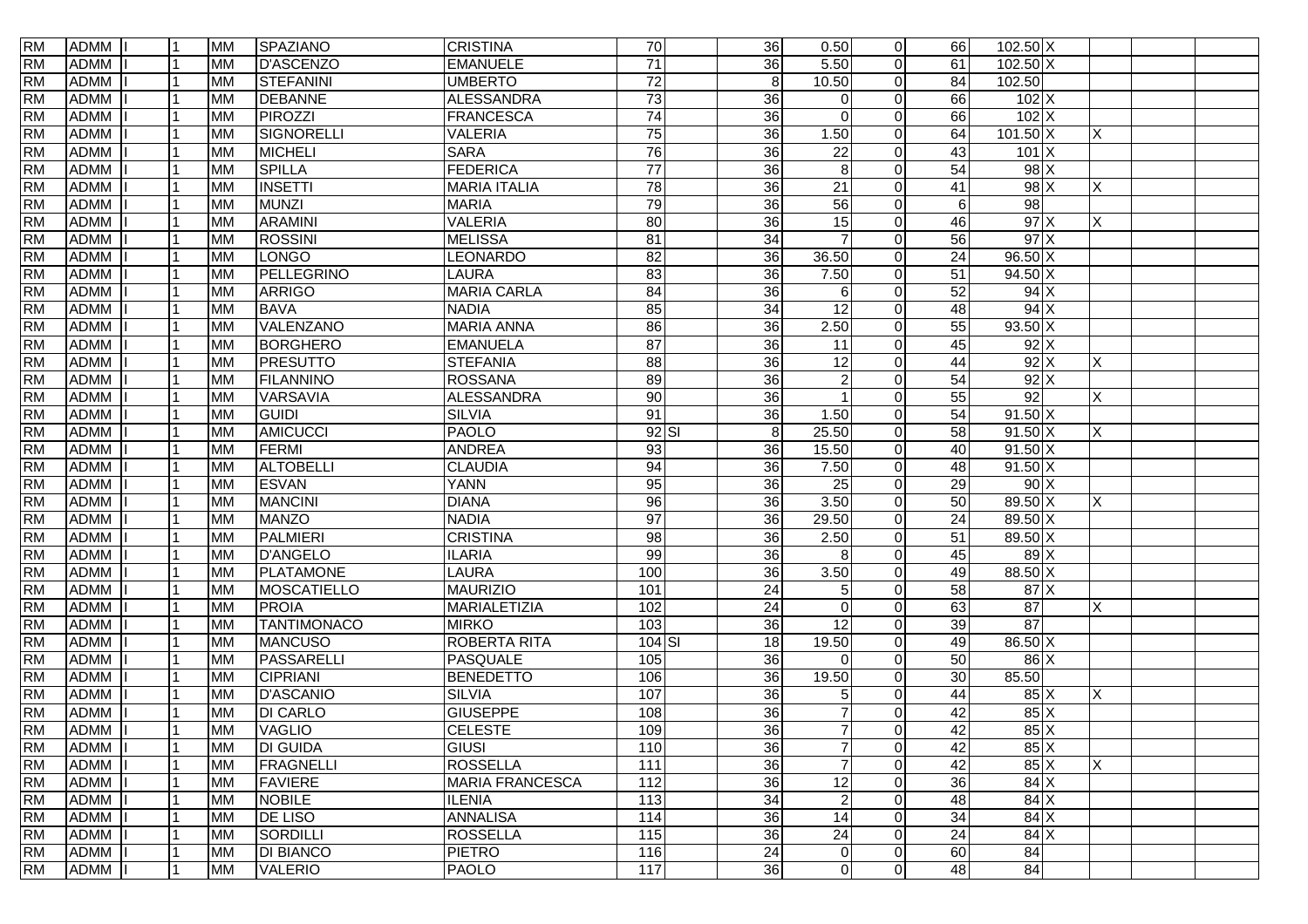| <b>RM</b> | ADMM        |   | <b>MM</b> | <b>FINTSCHI</b>   | <b>ANDREA</b>       | 118               | 36              | $\overline{0}$ | $\overline{0}$ | 47              | 83X               |          |  |
|-----------|-------------|---|-----------|-------------------|---------------------|-------------------|-----------------|----------------|----------------|-----------------|-------------------|----------|--|
| <b>RM</b> | <b>ADMM</b> |   | <b>MM</b> | GREVE             | <b>FRANCESCO</b>    | 119 SI            | $\,8\,$         | 26             | $\Omega$       | 49              | 83                |          |  |
| <b>RM</b> | <b>ADMM</b> |   | <b>MM</b> | <b>PALOMBI</b>    | <b>BENEDETTA</b>    | 120               | $\overline{36}$ | 3              | $\Omega$       | 43              | $82$ X            |          |  |
| <b>RM</b> | <b>ADMM</b> |   | <b>MM</b> | <b>NUCCI</b>      | <b>ADRIANO</b>      | 121               | $\overline{28}$ |                | $\Omega$       | 53              | 82X               |          |  |
| <b>RM</b> | <b>ADMM</b> |   | <b>MM</b> | ROVAGNA           | <b>MARTA</b>        | 122               | $\overline{36}$ |                | $\Omega$       | 44              | 81X               |          |  |
| <b>RM</b> | <b>ADMM</b> |   | <b>MM</b> | COLLELUORI        | <b>ELISABETTA</b>   | 123               | $\overline{36}$ | 8              | $\Omega$       | $\overline{37}$ | 81X               | X        |  |
| <b>RM</b> | <b>ADMM</b> |   | <b>MM</b> | SERAFINI          | <b>ANNALISA</b>     | 124               | 36              | 15             | 0              | 30              | 81X               |          |  |
| <b>RM</b> | <b>ADMM</b> |   | <b>MM</b> | <b>MORICONI</b>   | <b>ROBERTO</b>      | 125               | 36              | 8              | $\Omega$       | $\overline{37}$ | 81X               |          |  |
| <b>RM</b> | <b>ADMM</b> |   | <b>MM</b> | <b>BENNATI</b>    | <b>JLENIA</b>       | 126               | 36              |                | $\Omega$       | 44              | $81 \times$       |          |  |
| <b>RM</b> | <b>ADMM</b> |   | <b>MM</b> | <b>DE MARTINO</b> | <b>GIULIANO</b>     | $\overline{127}$  | 36              |                | $\Omega$       | 38              | 81X               |          |  |
| <b>RM</b> | <b>ADMM</b> |   | <b>MM</b> | <b>CALABRESE</b>  | <b>MADDALENA</b>    | 128               | 36              | 1.50           | $\Omega$       | 43              | 80.50             |          |  |
| <b>RM</b> | <b>ADMM</b> |   | <b>MM</b> | <b>CRUCITTI</b>   | <b>SILVIA</b>       | 129               | 30              | 0              | 0              | 50              | 80X               | X        |  |
| <b>RM</b> | <b>ADMM</b> |   | <b>MM</b> | <b>DI PIETRO</b>  | <b>ALESSIA</b>      | 130               | $\overline{36}$ | $\Omega$       | $\Omega$       | 44              | 80                |          |  |
| <b>RM</b> | <b>ADMM</b> |   | <b>MM</b> | MOSCATELLI        | <b>FLAVIA</b>       | $\overline{131}$  | $\overline{36}$ |                | 0              | 43              | $\overline{80}$   |          |  |
| <b>RM</b> | <b>ADMM</b> |   | <b>MM</b> | PAOLILLO          | <b>SARA</b>         | $\overline{132}$  | 36              |                | 0              | 42              | 79X               |          |  |
| <b>RM</b> | <b>ADMM</b> |   | <b>MM</b> | <b>BONSI</b>      | <b>LAURA</b>        | 133               | 36              |                | 0              | 41              | 78X               |          |  |
| <b>RM</b> | <b>ADMM</b> |   | <b>MM</b> | CHIAPPARELLI      | <b>ANNA</b>         | $\overline{134}$  | 36              | 2              | $\Omega$       | 40              | 78                |          |  |
| <b>RM</b> | <b>ADMM</b> |   | <b>MM</b> | <b>VITRANO</b>    | <b>ROCCO</b>        | 135               | 34              | 12.50          | $\overline{0}$ | 31              | 77.50 X           | X        |  |
| <b>RM</b> | <b>ADMM</b> |   | <b>MM</b> | BALLARDINI        | <b>CRISTIANO</b>    | 136               | 36              | 4.50           | $\overline{0}$ | $\overline{37}$ | 77.50 X           | X        |  |
| <b>RM</b> | <b>ADMM</b> |   | <b>MM</b> | <b>FIORAVANTI</b> | <b>ROSA</b>         | 137               | 36              | 13             | $\Omega$       | 28              | $77$ $X$          |          |  |
| <b>RM</b> | <b>ADMM</b> |   | <b>MM</b> | PETTINATO         | <b>PAOLO</b>        | 138               | 36              | 10.50          | $\Omega$       | 30              | 76.50 X           |          |  |
| <b>RM</b> | <b>ADMM</b> |   | <b>MM</b> | LO CASCIO         | <b>FRANCESCA</b>    | 139               | 36              | 9              | $\Omega$       | 31              | 76X               | X        |  |
| <b>RM</b> | <b>ADMM</b> |   | <b>MM</b> | <b>RIBUSTINI</b>  | <b>CLAUDIA</b>      | 140               | $\overline{36}$ | 5              | $\Omega$       | $\overline{35}$ | $76$ $X$          |          |  |
| <b>RM</b> | <b>ADMM</b> |   | <b>MM</b> | <b>LEPIDIO</b>    | <b>SERGIO</b>       | 141               | 36              | 4              | 0              | $\overline{35}$ | 75                |          |  |
| <b>RM</b> | <b>ADMM</b> |   | <b>MM</b> | <b>SALVATELLI</b> | <b>FABIO</b>        | 142               | 36              | 3              | $\Omega$       | 36              | 75                |          |  |
| <b>RM</b> | <b>ADMM</b> |   | <b>MM</b> | FORTUNA           | <b>MARIA PAOLA</b>  | 143               | 36              | 13.50          | $\overline{0}$ | $\overline{25}$ | 74.50 X           | X        |  |
| <b>RM</b> | <b>ADMM</b> |   | <b>MM</b> | SIRACUSA          | <b>STELLA MARIA</b> | 144               | 36              | 2.50           | $\overline{0}$ | 36              | 74.50 X           |          |  |
| <b>RM</b> | <b>ADMM</b> |   | <b>MM</b> | GELLI             | <b>ANTONELLA</b>    | $\frac{145}{145}$ | 36              |                | $\Omega$       | 36              | $74$ $X$          |          |  |
| <b>RM</b> | <b>ADMM</b> |   | <b>MM</b> | <b>MATTIUSSI</b>  | <b>STEFANIA</b>     | 146               | $\overline{36}$ | 14             | $\Omega$       | 24              | 74X               |          |  |
| <b>RM</b> | <b>ADMM</b> |   | <b>MM</b> | <b>CERASE</b>     | <b>JOANNA</b>       | 147               | $\overline{36}$ | 8              | $\Omega$       | 30              | 74X               |          |  |
| <b>RM</b> | <b>ADMM</b> |   | <b>MM</b> | <b>ALTOMONTE</b>  | <b>FLAVIA</b>       | 148               | 36              | 8              | $\Omega$       | 30              | $74$ $X$          |          |  |
| <b>RM</b> | <b>ADMM</b> |   | <b>MM</b> | <b>PAONE</b>      | <b>LAURA</b>        | 149               | $\overline{36}$ | 7.50           | $\Omega$       | 30              | 73.50 X           | X        |  |
| <b>RM</b> | <b>ADMM</b> |   | <b>MM</b> | <b>DI PILLO</b>   | <b>CHIARA</b>       | 150               | 36              | 0.50           | $\Omega$       | 36              | 72.50 X           |          |  |
| <b>RM</b> | <b>ADMM</b> |   | <b>MM</b> | <b>VILARDI</b>    | <b>ALESSANDRA</b>   | 151               | 36              | 2.50           | $\Omega$       | 34              | 72.50 X           |          |  |
| <b>RM</b> | <b>ADMM</b> |   | <b>MM</b> | <b>BECCIA</b>     | <b>NICOLETTA</b>    | 152               | 36              | $\Omega$       | $\overline{0}$ | 36              | $\overline{72}$   |          |  |
| <b>RM</b> | <b>ADMM</b> |   | <b>MM</b> | <b>MULLER</b>     | <b>FRANCESCA</b>    | 153               | 36              | 11.50          | $\overline{0}$ | 24              | $71.50 \text{ X}$ |          |  |
| <b>RM</b> | <b>ADMM</b> |   | <b>MM</b> | <b>SCAFETTA</b>   | <b>RICCARDO</b>     | 154               | $\overline{34}$ |                | $\Omega$       | 34              | $71$ X            |          |  |
| <b>RM</b> | <b>ADMM</b> |   | <b>MM</b> | GAGLIARDI         | <b>ALESSIA</b>      | 155               | 36              |                | $\Omega$       | 34              | 71X               |          |  |
| <b>RM</b> | <b>ADMM</b> |   | <b>MM</b> | <b>MARIANI</b>    | <b>SILVIA</b>       | 156               | 36              | 16.50          | 0              | 18              | 70.50             |          |  |
| <b>RM</b> | ADMM I      | 1 | MM        | <b>MEZZINA</b>    | <b>CATERINA</b>     | 157               | 36              | 3 <sup>1</sup> | $\Omega$       | 31              | 70 X              | ΙX       |  |
| <b>RM</b> | ADMM        |   | <b>MM</b> | <b>RICCI</b>      | <b>LICIA</b>        | 158               | 36              | $\sqrt{3}$     | $\overline{0}$ | 31              | 70X               |          |  |
| <b>RM</b> | <b>ADMM</b> |   | <b>MM</b> | ANDRACCHIO        | <b>SILVIA</b>       | 159               | 36              | 5              | $\overline{0}$ | 29              | $70$ $X$          |          |  |
| <b>RM</b> | <b>ADMM</b> |   | <b>MM</b> | <b>SANFILIPPO</b> | <b>ANNA LAURA</b>   | 160               | $\overline{24}$ | 0              | $\overline{0}$ | 45              | $69$ $\times$     | X        |  |
| <b>RM</b> | <b>ADMM</b> |   | <b>MM</b> | <b>MANAI</b>      | <b>VALERIA</b>      | 161               | 36              | 3              | $\overline{0}$ | 30              | $69$ $\times$     |          |  |
| <b>RM</b> | <b>ADMM</b> |   | <b>MM</b> | ANGELOZZI         | <b>GLORIA</b>       | 162               | 36              |                | 0              | 32              | $69$ $\times$     |          |  |
| <b>RM</b> | <b>ADMM</b> |   | <b>MM</b> | <b>DE FILIPPO</b> | <b>SIMONA</b>       | 163               | 36              | 2              | $\Omega$       | 31              | $69$ $\times$     |          |  |
| <b>RM</b> | <b>ADMM</b> |   | <b>MM</b> | <b>GIOVANNINI</b> | <b>ELEONORA</b>     | 164               | 36              |                | 0              | $\overline{32}$ | 69                | $\times$ |  |
| <b>RM</b> | ADMM        |   | <b>MM</b> | PERRI             | <b>ALESSANDRO</b>   | 165               | 36              | $\overline{0}$ | $\overline{0}$ | 33              | 69                | X        |  |
|           |             |   |           |                   |                     |                   |                 |                |                |                 |                   |          |  |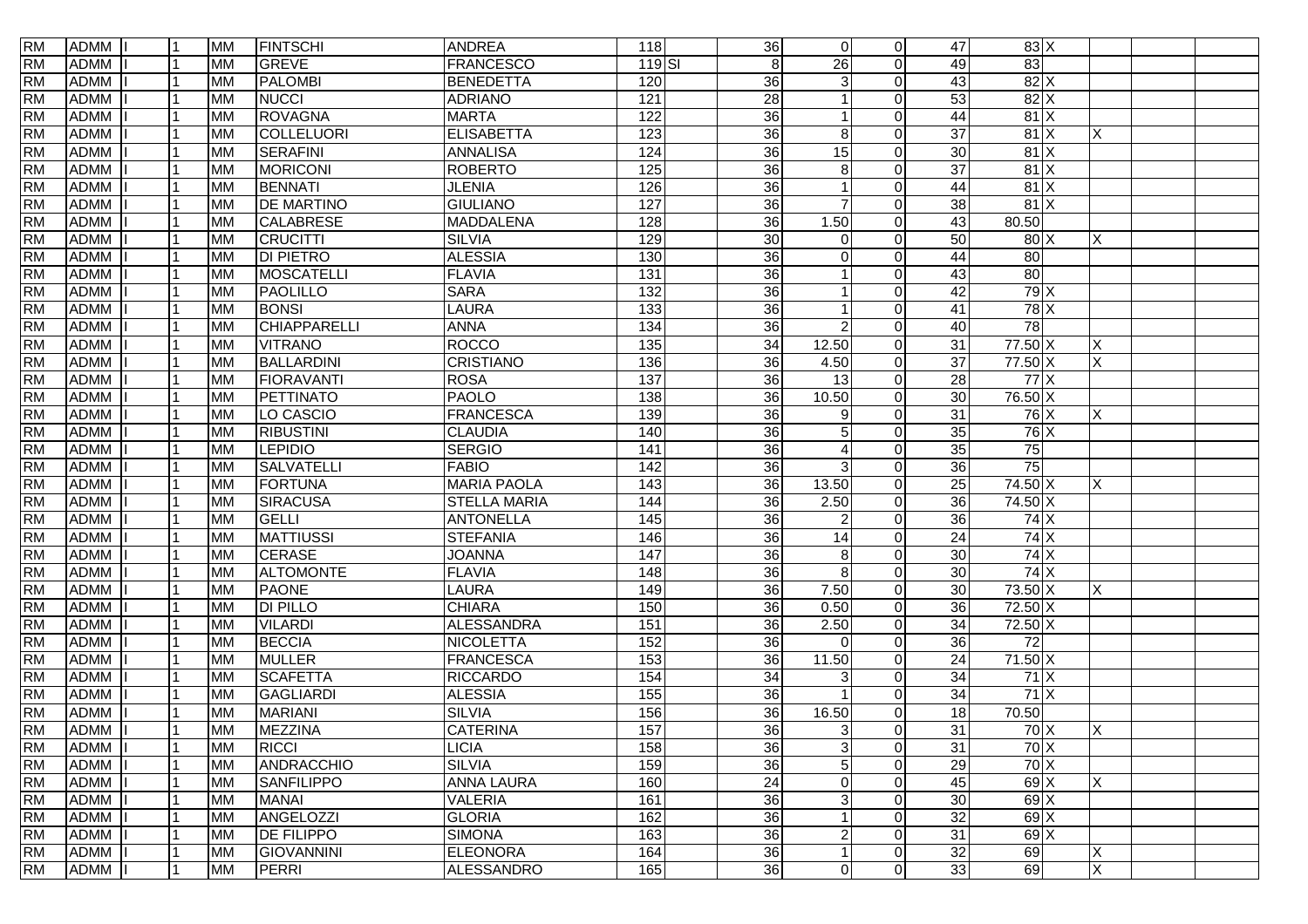| <b>RM</b> | ADMM        |   | <b>MM</b> | <b>DIONISI</b>     | <b>CECILIA</b>          | 166              | 36              | 8 <sup>1</sup> | $\overline{0}$ | 24              | $68$ $X$              |          |  |
|-----------|-------------|---|-----------|--------------------|-------------------------|------------------|-----------------|----------------|----------------|-----------------|-----------------------|----------|--|
| <b>RM</b> | <b>ADMM</b> |   | <b>MM</b> | <b>TOMAO</b>       | <b>ESTER MARIA</b>      | 167              | 36              | 3.50           | $\Omega$       | 28              | $67.50 \text{ X}$     |          |  |
| <b>RM</b> | <b>ADMM</b> |   | <b>MM</b> | <b>TABOLACCI</b>   | <b>CRISTINA</b>         | 168              | 36              |                | 0              | 30              | $67$ $\times$         |          |  |
| <b>RM</b> | <b>ADMM</b> |   | <b>MM</b> | <b>FIGLIOLINI</b>  | <b>AGNESE</b>           | 169              | $\overline{36}$ | 2              | $\Omega$       | 28              | $66$ X                |          |  |
| <b>RM</b> | <b>ADMM</b> |   | <b>MM</b> | <b>D'AGOSTINO</b>  | <b>CINZIA</b>           | 170              | $\overline{36}$ | 2              | $\Omega$       | 28              | $66$ X                |          |  |
| <b>RM</b> | <b>ADMM</b> |   | <b>MM</b> | <b>MASTROSERIO</b> | <b>ANGELA</b>           | $\frac{1}{171}$  | $\overline{36}$ | 5              | $\Omega$       | 25              | 66                    | X        |  |
| <b>RM</b> | <b>ADMM</b> |   | <b>MM</b> | <b>NIRO</b>        | <b>ANTONIA</b>          | 172              | 30              | 6              | 0              | 30              | 66                    |          |  |
| <b>RM</b> | <b>ADMM</b> |   | <b>MM</b> | <b>MARUOTTI</b>    | <b>FRANCESCA ROMANA</b> | 173              | 36              | 1.50           | $\Omega$       | 28              | 65.50 X               |          |  |
| <b>RM</b> | <b>ADMM</b> |   | <b>MM</b> | <b>MICARELLI</b>   | <b>DESIREE</b>          | $\frac{1}{174}$  | $\overline{36}$ |                | $\Omega$       | $\overline{25}$ | $65$ $X$              | X        |  |
| <b>RM</b> | <b>ADMM</b> |   | <b>MM</b> | <b>PICONE</b>      | CHIARA BRUNA            | 175              | 36              | 4.50           | $\Omega$       | 24              | 64.50 X               |          |  |
| <b>RM</b> | <b>ADMM</b> |   | <b>MM</b> | <b>GIORGI</b>      | <b>MARTINA</b>          | 176              | 36              | 0              | $\Omega$       | 28              | 64X                   |          |  |
| <b>RM</b> | <b>ADMM</b> |   | <b>MM</b> | <b>SCHIAVO</b>     | <b>ALESSANDRA</b>       | 177              | 36              | 3.50           | 0              | 24              | $63.50 \mid X$        |          |  |
| <b>RM</b> | <b>ADMM</b> |   | <b>MM</b> | ACQUARELLI         | <b>MARCO</b>            | 178              | $\overline{36}$ | 3.50           | $\Omega$       | 24              | $63.50 \mid X$        |          |  |
| <b>RM</b> | <b>ADMM</b> |   | <b>MM</b> | <b>TRINCA</b>      | <b>CLAUDIA</b>          | 179              | $\overline{36}$ | $\Omega$       | 0              | 26              | $62$ $\times$         |          |  |
| <b>RM</b> | <b>ADMM</b> |   | <b>MM</b> | <b>RIELLO</b>      | <b>STEFANIA</b>         | 180              | 36              | 6              | $\Omega$       | 20              | $62$ $\times$         |          |  |
| <b>RM</b> | <b>ADMM</b> |   | <b>MM</b> | <b>BORRELLI</b>    | <b>ROSA</b>             | 181              | 36              | 2              | 0              | $\overline{24}$ | $62$ $\times$         |          |  |
| <b>RM</b> | <b>ADMM</b> |   | <b>MM</b> | GENOVESE           | <b>ILARIA</b>           | 182              | 36              | 6              | $\Omega$       | 19              | 61X                   | X        |  |
| <b>RM</b> | <b>ADMM</b> |   | <b>MM</b> | <b>MAINERO</b>     | <b>MARINA</b>           | $\frac{1}{183}$  | 36              |                | 0              | 18              | 61                    | X        |  |
| <b>RM</b> | <b>ADMM</b> |   | <b>MM</b> | GIORDANO           | <b>MARIA CRISTINA</b>   | 184              | $\overline{36}$ | 0              | $\Omega$       | 24              | 60X                   | X        |  |
| <b>RM</b> | <b>ADMM</b> |   | <b>MM</b> | <b>STUMPO</b>      | ANGELA SABRINA          | 185              | $\overline{36}$ | 5              | 0              | 18              | $59$ $X$              |          |  |
| <b>RM</b> | <b>ADMM</b> |   | <b>MM</b> | PUGLIATTI          | <b>BEATRICE</b>         | 186              | 36              | 2              | $\Omega$       | 21              | 59X                   |          |  |
| <b>RM</b> | <b>ADMM</b> |   | <b>MM</b> | <b>CAMPOLI</b>     | <b>FABIO</b>            | 187              | 36              |                | 0              | 18              | $58$ $\times$         |          |  |
| <b>RM</b> | <b>ADMM</b> |   | <b>MM</b> | <b>POCE</b>        | <b>MELANIA</b>          | 188              | $\overline{36}$ |                | 0              | 18              | 58                    |          |  |
| <b>RM</b> | <b>ADMM</b> |   | <b>MM</b> | <b>GATTINI</b>     | LETIZIA                 | 189              | 36              | $\Omega$       | 0              | 21              | 57X                   |          |  |
| <b>RM</b> | <b>ADMM</b> |   | <b>MM</b> | <b>MANNITI</b>     | <b>LUCA</b>             | 190              | 34              | 6              | $\Omega$       | $\overline{17}$ | 57                    |          |  |
| <b>RM</b> | <b>ADMM</b> |   | <b>MM</b> | SANTARELLI         | <b>ILARIA</b>           | 191              | 36              |                | 0              | 20              | 57                    |          |  |
| <b>RM</b> | <b>ADMM</b> |   | <b>MM</b> | ZACCAGNINO         | <b>VITINA</b>           | $192$ $SI$       | 18              | 14.50          | $\Omega$       | 24              | 56.50                 |          |  |
| <b>RM</b> | <b>ADMM</b> |   | <b>MM</b> | <b>MARCANTE</b>    | <b>EMANUELE</b>         | 193              | $\overline{36}$ | 8              | $\Omega$       | $\overline{12}$ | $56$ $X$              |          |  |
| <b>RM</b> | <b>ADMM</b> |   | <b>MM</b> | CODISPOTI          | <b>LUISELLA</b>         | 194              | $\overline{36}$ | 1.50           | $\Omega$       | 18              | $55.50\text{X}$       |          |  |
| <b>RM</b> | <b>ADMM</b> |   | <b>MM</b> | <b>BILOTTA</b>     | <b>IRENE</b>            | 195              | $\overline{36}$ | 6              | 0              | 13              | $55\overline{\times}$ | X        |  |
| <b>RM</b> | <b>ADMM</b> |   | <b>MM</b> | SOLIGON            | <b>FEDERICA</b>         | 196              | 36              | 11             | $\Omega$       | $8 \,$          | $55\text{X}$          |          |  |
| <b>RM</b> | <b>ADMM</b> |   | <b>MM</b> | <b>D'ALESSIO</b>   | <b>ANNA</b>             | 197              | $\overline{36}$ |                | $\Omega$       | 12              | 55                    |          |  |
| <b>RM</b> | <b>ADMM</b> |   | <b>MM</b> | NORVETTO           | <b>ANNAMARIA</b>        | 198              | 36              | 9.50           | $\Omega$       | 9 <sup>1</sup>  | 54.50 X               |          |  |
| <b>RM</b> | <b>ADMM</b> |   | <b>MM</b> | <b>TOMMASI</b>     | <b>MARIELLA</b>         | 199              | 36              | 14.50          | $\Omega$       | 4               | 54.50                 |          |  |
| <b>RM</b> | <b>ADMM</b> |   | <b>MM</b> | VERDOLOTTI         | <b>ROSELLA</b>          | 200              | 36              | 5.50           | $\overline{0}$ | 12              | 53.50                 | X        |  |
| <b>RM</b> | <b>ADMM</b> |   | <b>MM</b> | SANSEVIERO         | <b>MYRIAM</b>           | 201              | 36              | 4.50           | $\Omega$       | 13              | 53.50                 |          |  |
| <b>RM</b> | <b>ADMM</b> |   | <b>MM</b> | <b>MAGISTRI</b>    | <b>CARLA</b>            | $\overline{202}$ | 36              | 14.50          | $\Omega$       | 3 <sup>1</sup>  | 53.50                 |          |  |
| <b>RM</b> | <b>ADMM</b> |   | <b>MM</b> | <b>DEL BOVE</b>    | <b>DENISE</b>           | $\overline{203}$ | $\overline{36}$ | 5              | $\Omega$       | 12              | 53X                   |          |  |
| <b>RM</b> | <b>ADMM</b> |   | <b>MM</b> | FACCHINETTI        | <b>MARIA TERESA</b>     | 204              | 36              | 17             | 0              | $\Omega$        | 53X                   |          |  |
| RM        | ADMM I      | 1 | MM        | <b>INSOLIA</b>     | <b>ALESSANDRO</b>       | 205              | 36              | 10             | $\Omega$       | 6 <sup>1</sup>  | 52X                   |          |  |
| <b>RM</b> | ADMM        |   | MM        | <b>MANGIAPANE</b>  | CINZIA MARIA            | 206              | 36              | 10             | $\overline{0}$ | 6 <sup>1</sup>  | 52                    |          |  |
| <b>RM</b> | <b>ADMM</b> |   | <b>MM</b> | <b>SALERNO</b>     | <b>RAMONA</b>           | $\overline{207}$ | 36              | 9              | $\overline{0}$ | $6 \,$          | 51X                   | X        |  |
| <b>RM</b> | <b>ADMM</b> |   | <b>MM</b> | <b>DIANA</b>       | <b>FILOMENA</b>         | 208              | 36              | $\mathbf 0$    | $\overline{0}$ | 15              | 51                    | $\times$ |  |
| <b>RM</b> | <b>ADMM</b> |   | <b>MM</b> | VAZZANA            | <b>ELI GIUSEPPE</b>     | 209              | 12              | 1.50           | $\overline{0}$ | 37              | $50.50$ X             | X        |  |
| <b>RM</b> | <b>ADMM</b> |   | <b>MM</b> | <b>MORI</b>        | <b>ELEONORA</b>         | 210              | 36              | 7.50           | 0              | $\overline{7}$  | $50.50\overline{X}$   |          |  |
| <b>RM</b> | <b>ADMM</b> |   | <b>MM</b> | <b>GRIFFO</b>      | <b>MARIA</b>            | 211              | 36              |                | $\Omega$       | 13              | 50 X                  |          |  |
| <b>RM</b> | <b>ADMM</b> |   | <b>MM</b> | <b>GIANNETTA</b>   | SAMUELE MICHELE         | 212              | 36              | $\Omega$       | 0              | 14              | 50X                   | X        |  |
|           |             |   |           |                    | <b>RUBEN</b>            |                  |                 |                |                |                 |                       |          |  |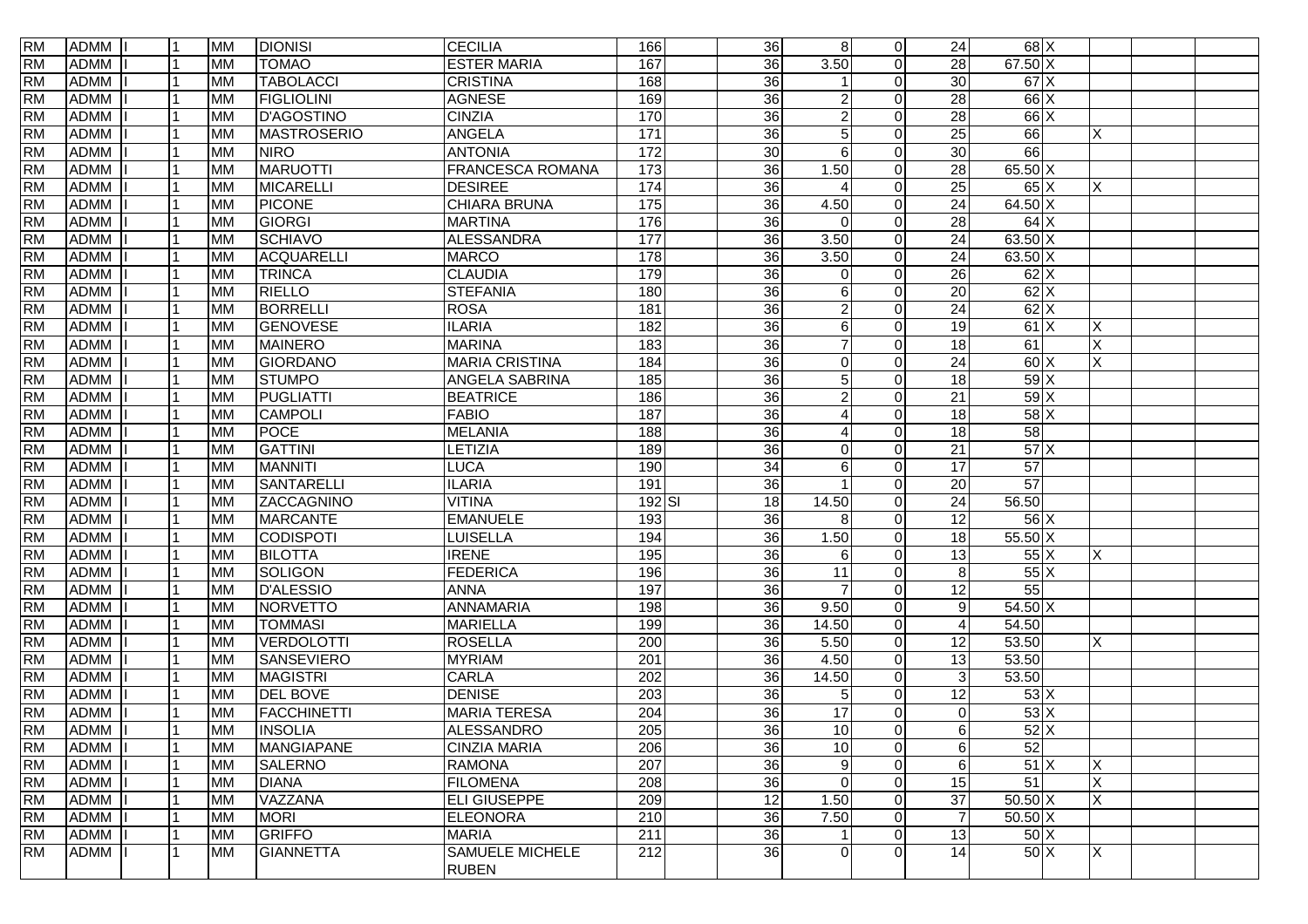| <b>RM</b> | ADMM        |                | <b>MM</b> | <b>TULLI</b>          | <b>TIZIANA</b>       | 213              | 36              | $\overline{0}$         | $\overline{0}$ | 14              | 50X              |              |  |
|-----------|-------------|----------------|-----------|-----------------------|----------------------|------------------|-----------------|------------------------|----------------|-----------------|------------------|--------------|--|
| <b>RM</b> | <b>ADMM</b> |                | <b>MM</b> | <b>ZUENA</b>          | <b>GIULIA</b>        | $\overline{214}$ | 36              | 8                      | $\Omega$       | $6 \mid$        | 50               |              |  |
| <b>RM</b> | <b>ADMM</b> |                | <b>MM</b> | <b>GENTILE</b>        | <b>CLAUDIO</b>       | $\overline{215}$ | 36              | $\Omega$               | $\Omega$       | $\overline{14}$ | 50               |              |  |
| <b>RM</b> | <b>ADMM</b> |                | <b>MM</b> | <b>ACETO</b>          | <b>MARTINA</b>       | $\overline{216}$ | $\overline{36}$ | 13.50                  | $\Omega$       | $\Omega$        | 49.50            | X            |  |
| <b>RM</b> | <b>ADMM</b> |                | <b>MM</b> | <b>SCHIAVO</b>        | <b>ROSARIA</b>       | $\overline{217}$ | $\overline{30}$ |                        | $\Omega$       | 18              | 49 X             |              |  |
| <b>RM</b> | <b>ADMM</b> |                | <b>MM</b> | OSSINO                | <b>LUCA</b>          | 218              | $\overline{36}$ | $\boldsymbol{\Lambda}$ | $\Omega$       | 9               | 49               | X            |  |
| <b>RM</b> | <b>ADMM</b> |                | <b>MM</b> | <b>MORUCCI</b>        | <b>CHIARA</b>        | $\overline{219}$ | 36              | 13                     | 0              | $\Omega$        | 49               |              |  |
| <b>RM</b> | <b>ADMM</b> |                | <b>MM</b> | <b>BUTTARELLI</b>     | <b>GIULIA</b>        | 220              | $\overline{36}$ | $\Omega$               | $\Omega$       | 12              | 48               | X            |  |
| <b>RM</b> | <b>ADMM</b> |                | <b>MM</b> | <b>IPPOLITI</b>       | <b>CRISTINA</b>      | $\overline{221}$ | 34              | 7.50                   | $\Omega$       | $6 \mid$        | 47.50 X          |              |  |
| <b>RM</b> | <b>ADMM</b> |                | <b>MM</b> | <b>RICOTTA</b>        | <b>RICCARDO</b>      | 222              | $\,8\,$         | $\Omega$               | $\Omega$       | 39              | 47X              |              |  |
| <b>RM</b> | <b>ADMM</b> |                | <b>MM</b> | PARTINGTON            | <b>GIULIA</b>        | 223              | 36              | 11                     | $\Omega$       | $\Omega$        | 47               |              |  |
| <b>RM</b> | <b>ADMM</b> |                | <b>MM</b> | <b>IANNIELLO</b>      | <b>SILVIA</b>        | $\overline{224}$ | $\overline{36}$ |                        | 0              |                 | $\overline{47}$  |              |  |
| <b>RM</b> | <b>ADMM</b> |                | <b>MM</b> | <b>CONTE</b>          | <b>CONCETTA</b>      | $\overline{225}$ | $\overline{36}$ | 8                      | $\Omega$       | $\overline{2}$  | 46               |              |  |
| <b>RM</b> | <b>ADMM</b> |                | <b>MM</b> | PAOLELLA              | <b>GERMANA</b>       | 226              | $\overline{36}$ | 9                      | $\Omega$       |                 | 46               |              |  |
| <b>RM</b> | <b>ADMM</b> |                | <b>MM</b> | PERRI                 | <b>ORTENSIA</b>      | 227              | 36              | 2                      | $\Omega$       | 8 <sup>1</sup>  | 46               |              |  |
| <b>RM</b> | <b>ADMM</b> |                | <b>MM</b> | COCCIOLI              | <b>LISA</b>          | $\overline{228}$ | 36              | 0                      | $\Omega$       | 10 <sup>1</sup> | 46               |              |  |
| <b>RM</b> | <b>ADMM</b> |                | <b>MM</b> | <b>SERINO</b>         | <b>ALESSIA</b>       | 229              | 36              |                        | $\Omega$       | 2               | 45               |              |  |
| <b>RM</b> | <b>ADMM</b> |                | <b>MM</b> | <b>BRENCA</b>         | <b>ROSY</b>          | 230              | 36              | 5                      | $\Omega$       |                 | 45               |              |  |
| <b>RM</b> | <b>ADMM</b> |                | <b>MM</b> | <b>BIDELLO</b>        | <b>PERLA</b>         | 231              | $\overline{36}$ | 9                      | $\Omega$       | $\Omega$        | 45               |              |  |
| <b>RM</b> | <b>ADMM</b> |                | <b>MM</b> | VALLARIO              | <b>PAOLA</b>         | 232              | 24              | 19                     | $\Omega$       | 2               | 45               |              |  |
| <b>RM</b> | <b>ADMM</b> |                | <b>MM</b> | <b>LORIGA</b>         | <b>ALESSANDRA</b>    | 233              | 36              | $\overline{7}$         | $\Omega$       | $\overline{2}$  | 45               |              |  |
| <b>RM</b> | <b>ADMM</b> |                | <b>MM</b> | <b>UTANO</b>          | <b>GIULIA</b>        | 234              | 36              | 0.50                   | $\Omega$       | 8               | 44.50 X          |              |  |
| <b>RM</b> | <b>ADMM</b> |                | <b>MM</b> | <b>FABIELLO</b>       | <b>ALESSANDRA</b>    | 235              | $\overline{36}$ | 7.50                   | $\Omega$       |                 | 44.50 X          |              |  |
| <b>RM</b> | <b>ADMM</b> |                | <b>MM</b> | <b>CAMPANA</b>        | <b>MARTA</b>         | 236              | 36              |                        | 0              | 6               | $44$ $\times$    | Х            |  |
| <b>RM</b> | <b>ADMM</b> |                | <b>MM</b> | <b>MANGRAVITI</b>     | <b>GIUSEPPA</b>      | 237              | 36              | $\Omega$               | $\Omega$       | 8 <sup>1</sup>  | $44$ X           | X            |  |
| <b>RM</b> | <b>ADMM</b> |                | <b>MM</b> | <b>ALIOTTA</b>        | ALESSANDRA MARIA     | 238              | 36              | 8                      | $\Omega$       | $\Omega$        | 44               |              |  |
| <b>RM</b> | <b>ADMM</b> |                | <b>MM</b> | GARZILLO              | <b>MARGHERITA</b>    | 239              | 36              |                        | $\Omega$       | $\Omega$        | 43X              |              |  |
| <b>RM</b> | <b>ADMM</b> |                | <b>MM</b> | <b>MAISTO</b>         | ANGELA               | 240              | 36              | 5                      | $\Omega$       | 2               | 43               | Χ            |  |
| <b>RM</b> | <b>ADMM</b> |                | <b>MM</b> | <b>FLORE</b>          | <b>NOEMI</b>         | 241              | $\overline{36}$ | 6                      | $\Omega$       |                 | 43               |              |  |
| <b>RM</b> | <b>ADMM</b> |                | <b>MM</b> | <b>BELFIORE</b>       | <b>FILIPPO</b>       | $\overline{242}$ | $\overline{36}$ | $\Omega$               | $\Omega$       | 6               | $42$ X           |              |  |
| <b>RM</b> | <b>ADMM</b> |                | <b>MM</b> | <b>BLASI</b>          | <b>FRANCESCA</b>     | 243              | 36              | 6                      | $\Omega$       | $\Omega$        | $42$ $\times$    |              |  |
| <b>RM</b> | <b>ADMM</b> |                | <b>MM</b> | <b>CIAMPI</b>         | <b>MARCO</b>         | 244              | $\overline{36}$ | 6                      | $\Omega$       | $\Omega$        | 42               |              |  |
| <b>RM</b> | <b>ADMM</b> |                | <b>MM</b> | <b>CESARINI</b>       | <b>FRANCESCA</b>     | 245              | $\overline{36}$ | $\Omega$               | $\Omega$       | 6               | 42               |              |  |
| <b>RM</b> | <b>ADMM</b> |                | <b>MM</b> | <b>BUONGIORNO</b>     | <b>MASSIMO</b>       | 246              | $\overline{36}$ | 6                      | $\Omega$       | $\Omega$        | 42               |              |  |
| <b>RM</b> | <b>ADMM</b> |                | <b>MM</b> | CULLE <sup>'</sup>    | <b>ALFREDO</b>       | 247 SI           | $\overline{22}$ | $\overline{10}$        | $\Omega$       | 9               | $41$ X           |              |  |
| <b>RM</b> | <b>ADMM</b> |                | <b>MM</b> | <b>DE PAOLIS</b>      | <b>CHIARA</b>        | $\overline{248}$ | 36              | 3                      | $\Omega$       | 2               | 41               | Х            |  |
| <b>RM</b> | <b>ADMM</b> |                | <b>MM</b> | <b>VICCARONE</b>      | <b>MARIA CHIARA</b>  | 249              | 36              | 5                      | $\Omega$       | $\Omega$        | 41               | Χ            |  |
| <b>RM</b> | <b>ADMM</b> |                | <b>MM</b> | <b>DIAZ MAYORDOMO</b> | <b>BEGONA</b>        | 250              | $\overline{20}$ | 21                     | $\Omega$       | $\Omega$        | 41               |              |  |
| <b>RM</b> | <b>ADMM</b> |                | <b>MM</b> | FERRARA               | <b>GIUSEPPE</b>      | $\overline{251}$ | $\overline{24}$ | 0                      | 0              | 16              | 40 X             | X            |  |
| <b>RM</b> | ADMM I      | $\overline{1}$ | MM        | D'AMATO               | <b>VIRGINIA</b>      | 252              | 36              |                        | $\Omega$       | $\mathcal{R}$   | 40X              | <sup>X</sup> |  |
| <b>RM</b> | ADMM        |                | <b>MM</b> | <b>MERCURI</b>        | <b>DANIELA</b>       | 253              | 36              | 4                      | $\overline{0}$ | $\overline{0}$  | $40\overline{X}$ |              |  |
| <b>RM</b> | <b>ADMM</b> |                | <b>MM</b> | <b>DI FRANCO</b>      | <b>FABIO</b>         | 254              | 36              | $\mathbf{3}$           | $\overline{0}$ |                 | 40               |              |  |
| <b>RM</b> | <b>ADMM</b> |                | <b>MM</b> | <b>GARBO</b>          | <b>CARLA AMABILE</b> | 255              | 36              | 3.50                   | $\overline{0}$ | $\overline{0}$  | 39.50            | X            |  |
| <b>RM</b> | <b>ADMM</b> |                | <b>MM</b> | <b>DE FELICE</b>      | <b>SIMONA</b>        | 256              | 34              | 5.50                   | $\overline{0}$ | $\overline{0}$  | 39.50            |              |  |
| <b>RM</b> | <b>ADMM</b> |                | <b>MM</b> | <b>FIASCONARO</b>     | <b>EUGENIO</b>       | 257              | 36              | 3.50                   | $\overline{0}$ | $\overline{0}$  | 39.50            |              |  |
| <b>RM</b> | <b>ADMM</b> |                | <b>MM</b> | MUSTO                 | <b>FRANCESCA</b>     | 258              | 36              | 0                      | $\Omega$       | 3 <sup>1</sup>  | 39               | Χ            |  |
| <b>RM</b> | <b>ADMM</b> |                | <b>MM</b> | <b>FORCINITI</b>      | <b>COSTANZA</b>      | 259              | 36              | 3                      | $\overline{0}$ | $\overline{0}$  | 39               |              |  |
| <b>RM</b> | ADMM        |                | <b>MM</b> | <b>FICORELLA</b>      | <b>MARCO</b>         | 260              | 8               | $\overline{0}$         | $\overline{0}$ | 30 <sup>1</sup> | $38$ $\times$    | X            |  |
|           |             |                |           |                       |                      |                  |                 |                        |                |                 |                  |              |  |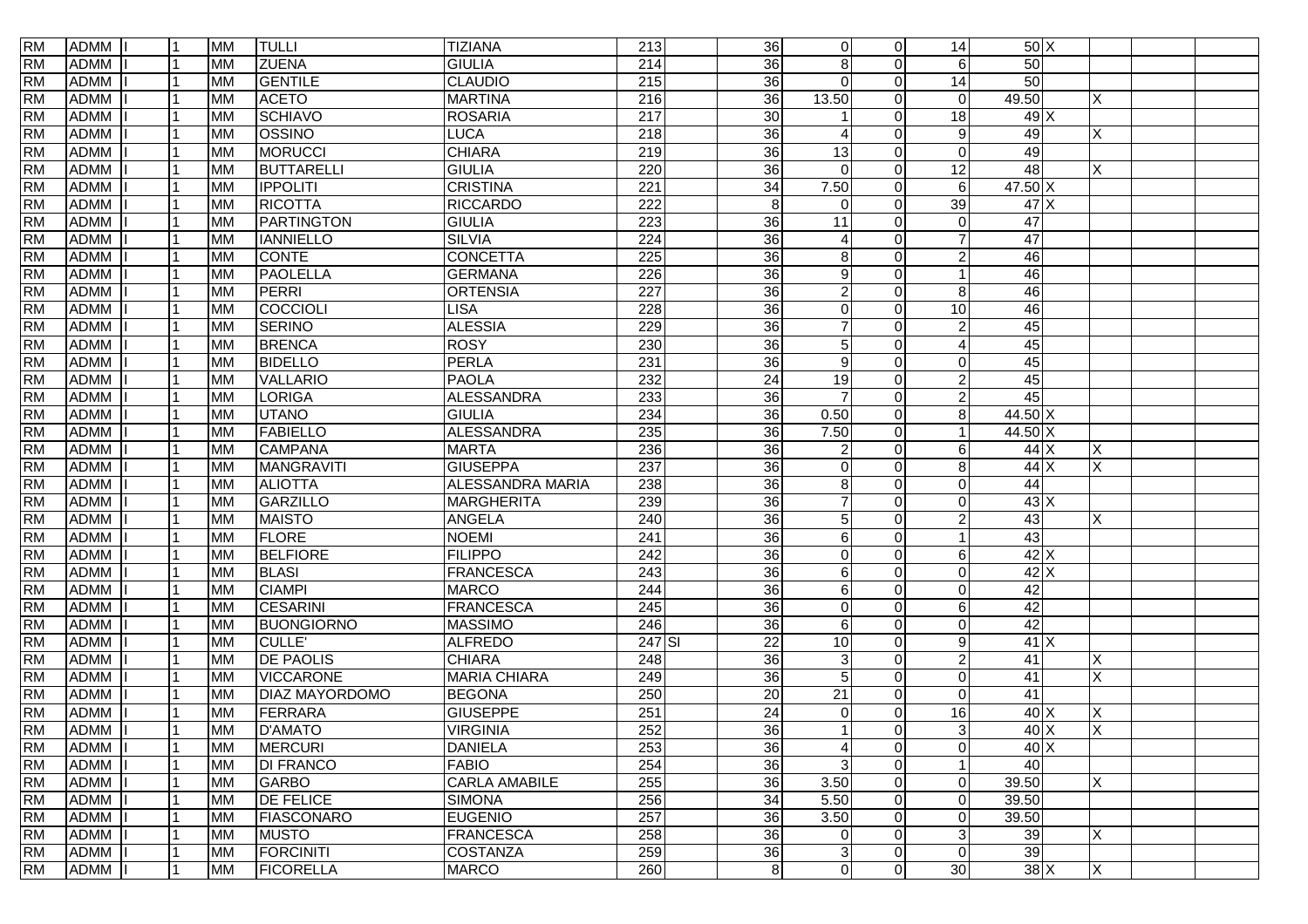| <b>RM</b> | ADMM        |                | <b>MM</b> | <b>ARENA</b>        | PATRIZIA            | 261              | 36              | $\overline{2}$ | $\overline{0}$ | $\Omega$       | 38 X                        |   |           |
|-----------|-------------|----------------|-----------|---------------------|---------------------|------------------|-----------------|----------------|----------------|----------------|-----------------------------|---|-----------|
| <b>RM</b> | <b>ADMM</b> |                | <b>MM</b> | <b>NAPOLITANI</b>   | <b>LUCA</b>         | 262              | 36              | $\overline{2}$ | $\Omega$       | $\Omega$       | 38                          |   |           |
| <b>RM</b> | <b>ADMM</b> |                | <b>MM</b> | GOLINO              | <b>ROSALBA</b>      | 263              | 36              | $\overline{2}$ | $\Omega$       | $\Omega$       | 38                          |   |           |
| <b>RM</b> | <b>ADMM</b> |                | <b>MM</b> | <b>PACE</b>         | <b>SILVIA</b>       | 264              | 36              | 1.50           | $\Omega$       | $\Omega$       | $37.50 \text{ X}$           |   |           |
| <b>RM</b> | <b>ADMM</b> |                | <b>MM</b> | <b>COCHI</b>        | <b>FEDERICA</b>     | 265              | $\overline{36}$ | 1.50           | $\Omega$       | $\Omega$       | 37.50                       |   |           |
| <b>RM</b> | <b>ADMM</b> |                | <b>MM</b> | <b>BISONNI</b>      | <b>LUCIA</b>        | 266              | 36              | 1.50           | $\Omega$       | $\Omega$       | 37.50                       |   |           |
| <b>RM</b> | <b>ADMM</b> |                | <b>MM</b> | <b>BONDANI</b>      | <b>ALESSIA</b>      | 267              | 36              |                | $\Omega$       | $\Omega$       | 37X                         |   |           |
| <b>RM</b> | <b>ADMM</b> |                | <b>MM</b> | <b>CIURLI</b>       | <b>DANIELA</b>      | 268              | 36              |                | $\Omega$       | $\Omega$       | 37X                         |   |           |
| <b>RM</b> | <b>ADMM</b> |                | <b>MM</b> | SANDRI              | <b>CHIARA</b>       | 269              | 36              |                | $\Omega$       | $\Omega$       | 37X                         |   |           |
| <b>RM</b> | <b>ADMM</b> |                | <b>MM</b> | <b>DEL BOSCO</b>    | <b>MARTINA</b>      | 270              | 36              |                | $\Omega$       | $\Omega$       | $\overline{37}$             |   |           |
| <b>RM</b> | <b>ADMM</b> |                | <b>MM</b> | <b>BARTOLINI</b>    | <b>LUCIA</b>        | 271              | 36              |                | $\Omega$       | $\Omega$       | $\overline{37}$             |   |           |
| <b>RM</b> | <b>ADMM</b> |                | <b>MM</b> | <b>DE SANCTIS</b>   | <b>LICIA</b>        | $\overline{272}$ | $\overline{36}$ |                | $\Omega$       | $\Omega$       | 37                          |   |           |
| <b>RM</b> | <b>ADMM</b> |                | <b>MM</b> | <b>ZAMBITO</b>      | <b>EMANUELA</b>     | 273              | $\overline{36}$ |                | $\Omega$       | $\Omega$       | $\overline{37}$             |   |           |
| <b>RM</b> | <b>ADMM</b> |                | <b>MM</b> | <b>BISCOTTI</b>     | <b>GLORILENA</b>    | $\overline{274}$ | $\overline{36}$ | 0.50           | $\Omega$       | $\Omega$       | 36.50                       |   |           |
| <b>RM</b> | <b>ADMM</b> |                | <b>MM</b> | <b>D'ABROSCA</b>    | <b>CECILIA</b>      | $\overline{275}$ | 8               | 6              | $\Omega$       | 22             | 36X                         |   |           |
| <b>RM</b> | <b>ADMM</b> |                | <b>MM</b> | <b>CAMBI</b>        | <b>FEDERICA</b>     | 276              | 36              | $\mathbf 0$    | $\Omega$       | $\Omega$       | 36X                         |   |           |
| <b>RM</b> | <b>ADMM</b> |                | <b>MM</b> | <b>DOMINICI</b>     | <b>ALESSANDRA</b>   | 277              | 36              | $\mathbf 0$    | $\Omega$       | $\Omega$       | 36                          | Χ |           |
| <b>RM</b> | <b>ADMM</b> |                | <b>MM</b> | GRILLO              | <b>BARBARA</b>      | 278              | 36              | $\overline{0}$ | $\Omega$       | $\Omega$       | 36                          | X |           |
| <b>RM</b> | <b>ADMM</b> |                | <b>MM</b> | <b>IABONI</b>       | <b>ERIKA</b>        | 279              | 36              | $\mathbf 0$    | $\Omega$       | $\Omega$       | $\overline{36}$             |   |           |
| <b>RM</b> | <b>ADMM</b> |                | <b>MM</b> | PICCOLO             | <b>ELEONORA</b>     | 280              | 36              | $\mathbf 0$    | $\Omega$       | $\Omega$       | 36                          |   |           |
| <b>RM</b> | <b>ADMM</b> |                | <b>MM</b> | PROIETTI            | <b>SONIA</b>        | 281              | 36              | $\mathbf 0$    | $\Omega$       | $\Omega$       | 36                          |   |           |
| <b>RM</b> | <b>ADMM</b> |                | <b>MM</b> | <b>SCOGNAMIGLIO</b> | <b>MARIA</b>        | 282              | 36              | $\mathbf 0$    | $\Omega$       | $\Omega$       | 36                          |   |           |
| <b>RM</b> | <b>ADMM</b> |                | <b>MM</b> | PERO                | <b>ISABELLA</b>     | 283              | 36              | $\mathbf 0$    | $\Omega$       | $\Omega$       | $\overline{36}$             |   |           |
| <b>RM</b> | <b>ADMM</b> |                | <b>MM</b> | <b>CALIA</b>        | <b>MARIANGELA</b>   | 284              | 36              | 0              | $\Omega$       | $\Omega$       | $\overline{36}$             |   |           |
| <b>RM</b> | <b>ADMM</b> |                | <b>MM</b> | SIELLI              | <b>MARIA AGNESE</b> | 285              | 36              | $\mathbf 0$    | $\Omega$       | $\Omega$       | $\overline{36}$             |   |           |
| <b>RM</b> | <b>ADMM</b> |                | <b>MM</b> | <b>BAVARO</b>       | <b>ROSANNA</b>      | 286              | 36              | $\mathbf 0$    | $\Omega$       | $\Omega$       | 36                          |   |           |
| <b>RM</b> | <b>ADMM</b> |                | <b>MM</b> | <b>CARBONE</b>      | <b>MADDALENA</b>    | 287              | 34              |                | $\Omega$       | $\Omega$       | 35                          |   |           |
| <b>RM</b> | <b>ADMM</b> |                | <b>MM</b> | <b>DE STEFANO</b>   | LIDIA               | 288 SI           | 30              | 5              | $\Omega$       | $\Omega$       | $\overline{35}$             |   |           |
| <b>RM</b> | <b>ADMM</b> |                | <b>MM</b> | <b>PERRONE</b>      | <b>ANTONIETTA</b>   | 289              | 34              | 0.50           | $\Omega$       | $\Omega$       | $34.50 \mid X$              |   |           |
| <b>RM</b> | <b>ADMM</b> |                | <b>MM</b> | <b>CRUPI</b>        | <b>CHIARA</b>       | 290              | $\overline{22}$ | 12             | $\Omega$       | 0              | 34                          | X |           |
| <b>RM</b> | <b>ADMM</b> |                | <b>MM</b> | <b>GOBERTI</b>      | <b>CHIARA</b>       | 291              | 34              | $\mathbf 0$    | $\Omega$       | $\Omega$       | 34                          |   |           |
| <b>RM</b> | <b>ADMM</b> |                | <b>MM</b> | <b>CHECCHI</b>      | <b>SIMONE</b>       | 292              | 34              | 0              | $\Omega$       | $\Omega$       | 34                          |   |           |
| <b>RM</b> | <b>ADMM</b> |                | <b>MM</b> | ROZZI               | <b>PAOLO</b>        | 293              | $\overline{22}$ | $\mathbf 0$    | $\Omega$       | 12             | 34                          |   |           |
| <b>RM</b> | <b>ADMM</b> |                | <b>MM</b> | PERUCATTI           | <b>SIMONE</b>       | 294              | $\overline{24}$ | 6              | $\Omega$       |                | 31                          |   |           |
| <b>RM</b> | <b>ADMM</b> |                | <b>MM</b> | PIETROVANNI         | <b>SILVIA</b>       | 295              | 24              | 5              | $\Omega$       | $\Omega$       | 29X                         |   |           |
| <b>RM</b> | <b>ADMM</b> |                | <b>MM</b> | CACCIATORE          | <b>LUIGI</b>        | 296              | $\overline{24}$ | 1.50           | $\Omega$       | $\Omega$       | $25.50$ X                   |   |           |
| <b>RM</b> | <b>ADMM</b> |                | <b>MM</b> | PORCARO             | <b>VALENTINA</b>    | 297              | $\overline{24}$ |                | $\Omega$       | $\Omega$       | 25                          |   |           |
| <b>RM</b> | <b>ADMM</b> |                | <b>MM</b> | CORTEGIANI          | <b>DANIELE</b>      | 298              | 8               | $\Omega$       | $\Omega$       | $\overline{2}$ | $\overline{10}$             |   |           |
| <b>RM</b> | <b>ADMM</b> |                | <b>MM</b> | <b>DE MARCO</b>     | ORNELLA             | 299              | 36              | 22.50          | $\Omega$       | 90             | $148.50 \times$             |   | lsı       |
| <b>RM</b> | ADMM I      | $\overline{1}$ | <b>MM</b> | <b>ASTAZI</b>       | <b>ELEONORA</b>     | 300              | 36              | 5 <sub>1</sub> | $\Omega$       | 95             | 136                         |   | <b>SI</b> |
| <b>RM</b> | <b>ADMM</b> |                | <b>MM</b> | PISCIAROLI          | <b>CHIARA</b>       | 301              | $\overline{36}$ | 1.50           | $\overline{0}$ | 91             | $128.50 \times$             |   | <b>SI</b> |
| <b>RM</b> | <b>ADMM</b> |                | <b>MM</b> | <b>GRAMMATICA</b>   | <b>MAURIZIO</b>     | 302              | 36              | 0              | $\overline{0}$ | 87             | 123X                        |   | <b>SI</b> |
| <b>RM</b> | <b>ADMM</b> |                | <b>MM</b> | <b>GINESI</b>       | ALESSANDRO          | $303$ $SI$       | 34              | 1.50           | $\overline{0}$ | 84             | $119.50 \times$             |   | <b>SI</b> |
| <b>RM</b> | <b>ADMM</b> |                | <b>MM</b> | <b>D'AVERSA</b>     | <b>MASSIMILIANO</b> | 304              | 36              | 15.50          | $\overline{0}$ | 62             | $113.50\overline{\text{X}}$ |   | <b>SI</b> |
| <b>RM</b> | <b>ADMM</b> |                | <b>MM</b> | <b>CAMPERIO</b>     | <b>CRISTINA</b>     | 305              | 36              | 73             | $\overline{0}$ | $\Omega$       | 109                         |   | <b>SI</b> |
| <b>RM</b> | <b>ADMM</b> |                | <b>MM</b> | GENTILE             | <b>FRANCESCA</b>    | 306              | 36              | 25.50          | $\overline{0}$ | 42             | $103.50$ X                  |   | <b>SI</b> |
| <b>RM</b> | <b>ADMM</b> |                | <b>MM</b> | <b>CAPASSO</b>      | <b>SERENA</b>       | 307              | $\overline{36}$ | 65             | $\overline{0}$ | $\overline{0}$ | 101                         |   | <b>SI</b> |
| <b>RM</b> | ADMM        |                | <b>MM</b> | <b>ROSSETTI</b>     | CARLA               | 308              | $\overline{36}$ | 17             | $\overline{0}$ | 48             | 101                         |   | <b>SI</b> |
|           |             |                |           |                     |                     |                  |                 |                |                |                |                             |   |           |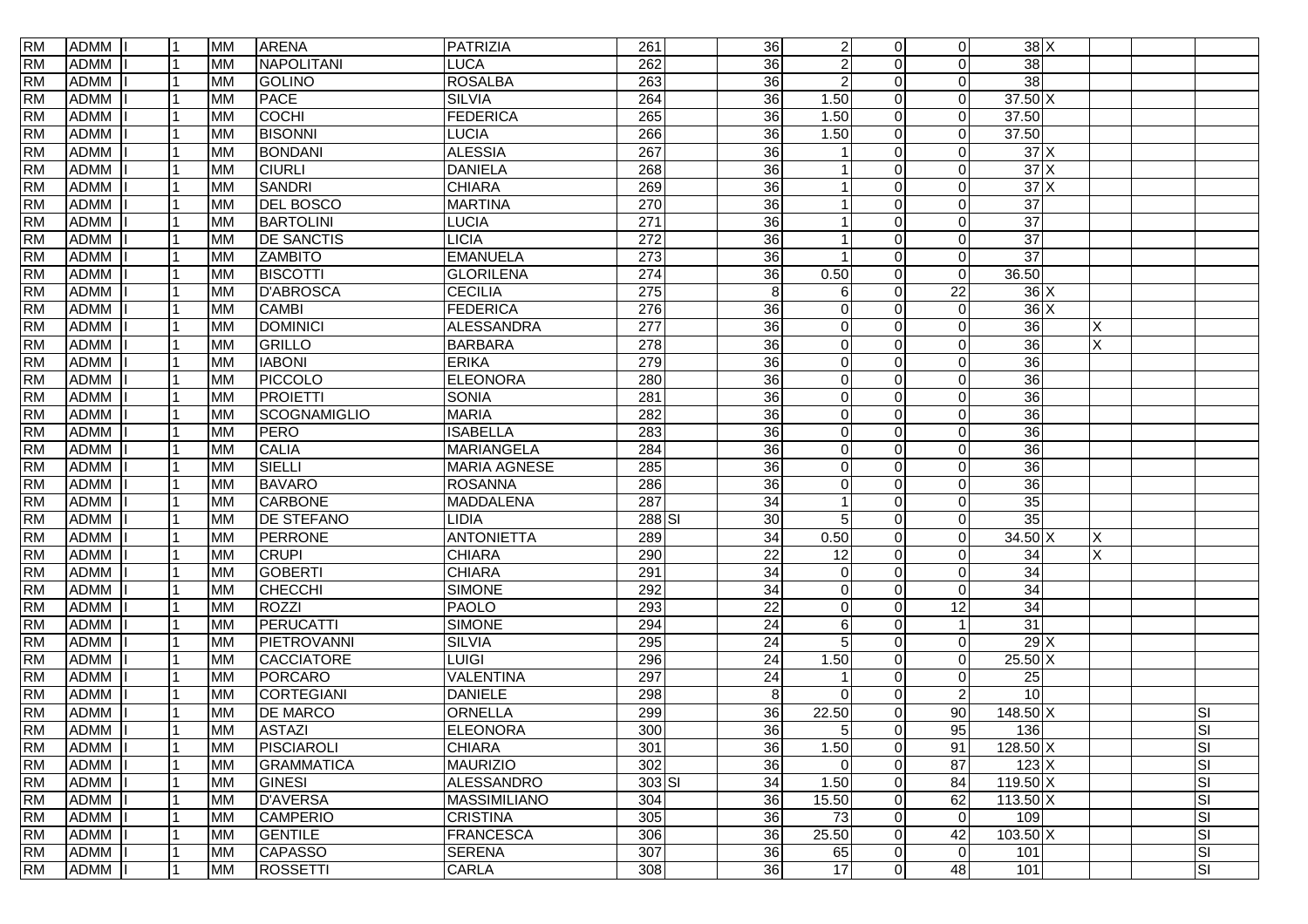| <b>RM</b> | ADMM        |   | <b>MM</b> | SOLLECCHIA                | <b>SARA</b>         | 309              | 36              | $\overline{2}$         | $\Omega$       | 55             | 93                |                         | SI                       |
|-----------|-------------|---|-----------|---------------------------|---------------------|------------------|-----------------|------------------------|----------------|----------------|-------------------|-------------------------|--------------------------|
| <b>RM</b> | <b>ADMM</b> |   | <b>MM</b> | <b>DE MEO</b>             | <b>SIMONA</b>       | $\overline{310}$ | 36              | 12                     | $\Omega$       | 44             | 92                |                         | $\overline{\mathsf{SI}}$ |
| <b>RM</b> | <b>ADMM</b> |   | <b>MM</b> | <b>ACRI</b>               | <b>ALESSIA</b>      | $\overline{311}$ | $\overline{36}$ | 1.50                   | $\Omega$       | 52             | 89.50 X           | х                       | SI                       |
| <b>RM</b> | <b>ADMM</b> |   | <b>MM</b> | <b>DI SABATINO</b>        | <b>BARBARA</b>      | $\overline{312}$ | $\overline{36}$ | 8                      | $\Omega$       | 45             | 89X               | $\overline{\mathsf{x}}$ | SI                       |
| <b>RM</b> | <b>ADMM</b> |   | <b>MM</b> | <b>BATTAFARANO</b>        | <b>MARIA</b>        | $\overline{313}$ | 36              | $\overline{2}$         | $\Omega$       | 50             | $88$ $\times$     |                         | SI                       |
| <b>RM</b> | <b>ADMM</b> |   | <b>MM</b> | MIELE                     | <b>CATERINA</b>     | 314              | $\overline{36}$ | 9                      | $\Omega$       | 42             | $\overline{87}$   |                         | SI                       |
| <b>RM</b> | <b>ADMM</b> |   | <b>MM</b> | <b>FURZI</b>              | <b>PARIDE</b>       | 315              | $\overline{36}$ | 4                      | $\Omega$       | 43             | 83X               |                         | SI                       |
| <b>RM</b> | <b>ADMM</b> |   | <b>MM</b> | <b>LANCELLOTTI</b>        | <b>SILVIA</b>       | 316              | $\overline{36}$ | 16                     | <sup>0</sup>   | 30             | 82X               |                         | SI                       |
| <b>RM</b> | <b>ADMM</b> |   | <b>MM</b> | <b>PIRO</b>               | <b>MARTINA</b>      | $\overline{317}$ | $\overline{36}$ | 8                      | $\Omega$       | 36             | $\overline{80}$   |                         | SI                       |
| <b>RM</b> | <b>ADMM</b> |   | <b>MM</b> | FORCINITI                 | <b>ALESSANDRA</b>   | 318              | $\overline{34}$ | 17.50                  | $\Omega$       | 24             | 75.50 X           | X                       | SI                       |
| <b>RM</b> | <b>ADMM</b> |   | <b>MM</b> | <b>BLASETTI FANTAUZZI</b> | <b>CLAUDIA</b>      | 319              | 36              | 27                     | $\Omega$       | 12             | 75X               |                         | SI                       |
| <b>RM</b> | <b>ADMM</b> |   | <b>MM</b> | <b>DE BENEDICTIS</b>      | <b>ROBERTA</b>      | 320              | $\overline{36}$ | 33                     | $\Omega$       | 3              | $\overline{72}$   |                         | SI                       |
| <b>RM</b> | <b>ADMM</b> |   | <b>MM</b> | CAPOCCELLO                | <b>IRENE</b>        | 321              | $\overline{36}$ | $\boldsymbol{\Lambda}$ | $\Omega$       | 31             | 71X               |                         | SI                       |
| <b>RM</b> | <b>ADMM</b> |   | <b>MM</b> | <b>DIANA</b>              | <b>PAOLA</b>        | 322              | 36              | 34                     | $\Omega$       | $\Omega$       | $\overline{70}$   |                         | <b>SI</b>                |
| <b>RM</b> | <b>ADMM</b> |   | <b>MM</b> | <b>FALCONE</b>            | <b>ROBERTA</b>      | 323              | $\overline{34}$ | $\overline{34}$        | 0              | $\Omega$       | 68                |                         | SI                       |
| <b>RM</b> | <b>ADMM</b> |   | <b>MM</b> | <b>CONTI</b>              | <b>ANNALISA</b>     | 324              | $\overline{36}$ | 29.50                  | $\Omega$       | $\Omega$       | $65.50\text{ X}$  |                         | SI                       |
| <b>RM</b> | <b>ADMM</b> |   | <b>MM</b> | COSTANTINO                | <b>MARIALUISA</b>   | 325              | $\overline{36}$ | $\overline{29}$        | $\Omega$       | $\Omega$       | 65X               |                         | SI                       |
| <b>RM</b> | <b>ADMM</b> |   | <b>MM</b> | <b>ALESCI</b>             | <b>MARIA GRAZIA</b> | 326              | $\overline{36}$ | $\overline{7}$         | $\Omega$       | 21             | 64                |                         | SI                       |
| <b>RM</b> | <b>ADMM</b> |   | <b>MM</b> | <b>BEVILACQUA</b>         | <b>IRENE</b>        | 327              | $\overline{36}$ | 26                     | $\Omega$       | $\Omega$       | $62$ X            |                         | SI                       |
| <b>RM</b> | <b>ADMM</b> |   | <b>MM</b> | BIANCOLILLO               | LOREDANA            | 328              | 36              | 26                     | $\Omega$       | $\Omega$       | $62$ X            |                         | SI                       |
| <b>RM</b> | <b>ADMM</b> |   | <b>MM</b> | <b>DE IORIS</b>           | <b>DANIELA</b>      | 329              | 36              | 25                     | $\Omega$       | $\Omega$       | 61                |                         | SI                       |
| <b>RM</b> | <b>ADMM</b> |   | <b>MM</b> | FERRARI                   | <b>DANIELA</b>      | 330              | 36              | 24                     | $\Omega$       | $\Omega$       | 60X               |                         | SI                       |
| <b>RM</b> | <b>ADMM</b> |   | <b>MM</b> | <b>FRAPICCINI</b>         | <b>DAVID</b>        | 331              | 36              | $\overline{24}$        | $\Omega$       | $\Omega$       | 60                |                         | SI                       |
| <b>RM</b> | <b>ADMM</b> |   | <b>MM</b> | <b>BRAVETTI</b>           | <b>ROBERTA</b>      | 332              | $\overline{36}$ | $\overline{21}$        | $\Omega$       | $\Omega$       | 57                |                         | SI                       |
| <b>RM</b> | <b>ADMM</b> |   | <b>MM</b> | <b>DE SIATI</b>           | <b>BENEDETTA</b>    | 333              | $\overline{36}$ | $\overline{21}$        | $\Omega$       | $\Omega$       | 57                |                         | SI                       |
| <b>RM</b> | <b>ADMM</b> |   | <b>MM</b> | <b>COSCIA</b>             | <b>FEDERICA</b>     | 334              | $\overline{36}$ | 20.50                  | $\Omega$       | $\Omega$       | $56.50\text{X}$   |                         | SI                       |
| <b>RM</b> | <b>ADMM</b> |   | <b>MM</b> | CELANI                    | <b>GIOVANNA</b>     | 335              | $\overline{36}$ | 20                     | $\Omega$       | $\Omega$       | 56                |                         | SI                       |
| <b>RM</b> | <b>ADMM</b> |   | <b>MM</b> | <b>BRANCALEONI</b>        | <b>FRANCESCA</b>    | 336              | $\overline{36}$ | 1.50                   | $\Omega$       | 18             | $55.50\text{X}$   |                         | SI                       |
| <b>RM</b> | <b>ADMM</b> |   | <b>MM</b> | <b>CAVALLO</b>            | <b>ANTONELLA</b>    | 337              | $\overline{36}$ | 19.50                  | $\Omega$       | $\Omega$       | 55.50             |                         | SI                       |
| <b>RM</b> | <b>ADMM</b> |   | <b>MM</b> | <b>COLLINA</b>            | <b>SILVIA</b>       | 338              | 36              | 6                      | $\Omega$       | 12             | 54X               |                         | SI                       |
| <b>RM</b> | <b>ADMM</b> |   | <b>MM</b> | <b>CIACCIONI</b>          | <b>SIMONE</b>       | 339              | 36              | 17                     | $\Omega$       |                | 54                |                         | SI                       |
| <b>RM</b> | <b>ADMM</b> |   | <b>MM</b> | <b>CICERO</b>             | <b>ILIA</b>         | 340              | 36              | 18                     | 0              | $\Omega$       | $\overline{54}$   |                         | SI                       |
| <b>RM</b> | <b>ADMM</b> |   | <b>MM</b> | <b>UGOLINI</b>            | <b>CLAUDIO</b>      | 341              | 34              | 6.50                   | $\Omega$       | 13             | $53.50 \text{ X}$ |                         | SI                       |
| <b>RM</b> | <b>ADMM</b> |   | <b>MM</b> | <b>DI MISCIO</b>          | <b>MARIANGELA</b>   | 342              | 36              | 16.50                  | $\Omega$       | $\overline{0}$ | 52.50 X           |                         | SI                       |
| <b>RM</b> | <b>ADMM</b> |   | <b>MM</b> | CHECCHI                   | <b>ROBERTA</b>      | $\overline{343}$ | $\overline{36}$ | 15                     | $\Omega$       | $\Omega$       | 51X               | X                       | SI                       |
| <b>RM</b> | <b>ADMM</b> |   | <b>MM</b> | <b>DE BIASIO</b>          | <b>GILDA</b>        | 344              | $\overline{36}$ | 14.50                  | $\Omega$       | 0              | $50.50\text{X}$   |                         | SI                       |
| <b>RM</b> | <b>ADMM</b> |   | <b>MM</b> | <b>GIULIANI</b>           | <b>ERICA</b>        | 345              | 36              | 14.50                  | $\Omega$       | $\Omega$       | $50.50\text{X}$   |                         | SI                       |
| <b>RM</b> | <b>ADMM</b> |   | <b>MM</b> | SCIOCCHETTI               | <b>LAURA</b>        | 346              | 36              | 14.50                  | $\Omega$       | $\Omega$       | 50.50             |                         | SI                       |
| <b>RM</b> | <b>ADMM</b> |   | <b>MM</b> | <b>D'URBANO</b>           | <b>EMILIANO</b>     | $\overline{347}$ | 36              | 14.50                  | $\Omega$       | $\mathbf{0}$   | 50.50             |                         | SI                       |
| <b>RM</b> | ADMM I      | 1 | <b>MM</b> | FORTUNA                   | <b>ALESSIA</b>      | 348              | $\overline{36}$ | 14                     | $\Omega$       | $\Omega$       | 50X               |                         | $\overline{\mathsf{S}}$  |
| <b>RM</b> | <b>ADMM</b> |   | <b>MM</b> | <b>DI MARCO</b>           | <b>ELENA</b>        | 349              | $\overline{36}$ | 14                     | $\Omega$       | 0              | 50X               |                         | SI                       |
| <b>RM</b> | <b>ADMM</b> |   | <b>MM</b> | <b>BUONO</b>              | <b>ROSANNA</b>      | 350              | 36              | $\overline{14}$        | $\Omega$       | 0              | 50                |                         | SI                       |
| <b>RM</b> | <b>ADMM</b> |   | <b>MM</b> | <b>BIANCO</b>             | <b>EMILIA</b>       | 351              | 36              | $\overline{14}$        | $\Omega$       | $\mathbf 0$    | 50                |                         | SI                       |
| <b>RM</b> | <b>ADMM</b> |   | <b>MM</b> | <b>DE VITA</b>            | <b>MARTINA</b>      | 352              | $\overline{36}$ | 13.50                  | $\overline{0}$ | $\overline{0}$ | 49.50             |                         | SI                       |
| <b>RM</b> | <b>ADMM</b> |   | <b>MM</b> | <b>BORRELLI</b>           | <b>GRAZIA</b>       | 353              | 36              | $\overline{1}$         | $\Omega$       | 12             | $49$ $\times$     |                         | SI                       |
| <b>RM</b> | <b>ADMM</b> |   | <b>MM</b> | CLARIZIA                  | <b>MARIA</b>        | 354              | 36              | 13                     | $\Omega$       | $\mathbf 0$    | 49X               |                         | SI                       |
| <b>RM</b> | <b>ADMM</b> |   | <b>MM</b> | <b>ABATE</b>              | <b>GEORGIA</b>      | 355              | 36              | 13                     | $\Omega$       | 0              | 49                |                         | SI                       |
| <b>RM</b> | ADMM        |   | <b>MM</b> | COLIZZA                   | <b>MAURIZIO</b>     | 356              | $\overline{36}$ | 13                     | $\overline{0}$ | $\mathbf 0$    | 49                |                         | SI                       |
|           |             |   |           |                           |                     |                  |                 |                        |                |                |                   |                         |                          |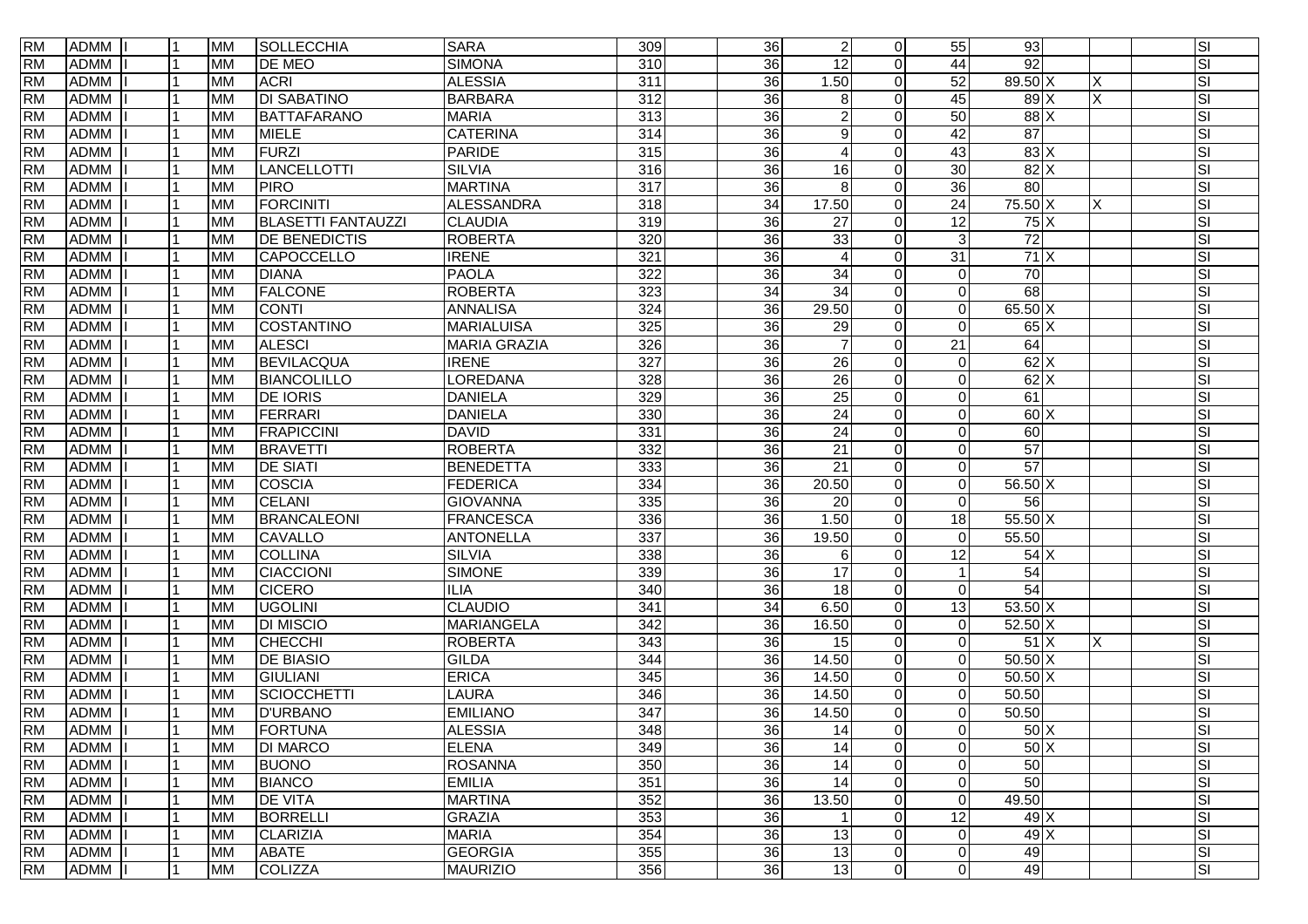| <b>RM</b> | <b>ADMM</b> | 11  | <b>MM</b> | <b>DE ANGELIS</b>      | <b>FRANCESCA ROMANA</b> | 357              | 36              | 6.50            | $\Omega$     | 6              | 48.50 X           |             | SI        |
|-----------|-------------|-----|-----------|------------------------|-------------------------|------------------|-----------------|-----------------|--------------|----------------|-------------------|-------------|-----------|
| <b>RM</b> | <b>ADMM</b> |     | <b>MM</b> | <b>CALCHETTI</b>       | <b>VALERIA</b>          | 358              | 36              | 12              | $\Omega$     | $\Omega$       |                   | $48$ $X$    | SI        |
| <b>RM</b> | <b>ADMM</b> |     | <b>MM</b> | <b>BATTISTI</b>        | <b>TAMARA</b>           | 359              | $\overline{36}$ | 12              | $\Omega$     | $\Omega$       |                   | 48X         | SI        |
| <b>RM</b> | <b>ADMM</b> |     | <b>MM</b> | <b>CIMMINO</b>         | <b>GRAZIA</b>           | 360              | 34              | $\overline{14}$ | $\Omega$     | $\Omega$       |                   | $48$ X      | SI        |
| <b>RM</b> | <b>ADMM</b> |     | <b>MM</b> | <b>D'ANTONIO</b>       | <b>BIANCA NICOLETTA</b> | 361              | 36              | $\overline{12}$ | $\Omega$     | $\Omega$       | 48                |             | SI        |
| <b>RM</b> | <b>ADMM</b> |     | <b>MM</b> | <b>CONTE</b>           | LUCIA                   | 362              | $\overline{36}$ | $\overline{12}$ | $\Omega$     | $\Omega$       | 48                |             | SI        |
| <b>RM</b> | <b>ADMM</b> |     | <b>MM</b> | <b>CURATOLO</b>        | <b>ANNALIA</b>          | 363              | $\overline{36}$ | 12              | <sup>n</sup> | $\Omega$       | 48                |             | SI        |
| <b>RM</b> | <b>ADMM</b> |     | <b>MM</b> | <b>GAMBETTA</b>        | <b>BARBARA</b>          | 364              | 36              | 12              |              | $\Omega$       | 48                |             | SI        |
| <b>RM</b> | <b>ADMM</b> |     | <b>MM</b> | <b>DE VITA</b>         | <b>MARILENA</b>         | 365              | 36              | $\overline{12}$ | $\Omega$     | $\Omega$       | $\overline{48}$   |             | SI        |
| <b>RM</b> | <b>ADMM</b> |     | <b>MM</b> | <b>DI CHIARA</b>       | <b>PAOLA</b>            | 366              | 36              | 11.50           | $\Omega$     | $\Omega$       | 47.50             |             | SI        |
| <b>RM</b> | <b>ADMM</b> |     | <b>MM</b> | <b>BOERIO</b>          | <b>SARA</b>             | 367              | 36              | 11.50           | 0            | $\Omega$       | 47.50             |             | SI        |
| <b>RM</b> | <b>ADMM</b> |     | <b>MM</b> | <b>PATERNO</b>         | LAURA                   | 368              | $\overline{36}$ | 11.50           | $\Omega$     | $\Omega$       | 47.50             |             | SI        |
| <b>RM</b> | <b>ADMM</b> |     | <b>MM</b> | <b>DE ANGELIS</b>      | <b>ANTONIETTA</b>       | 369              | 36              | 11              | 0            | $\Omega$       | 47X               |             | SI        |
| <b>RM</b> | <b>ADMM</b> |     | <b>MM</b> | <b>FABRINI</b>         | <b>IRENE</b>            | $\overline{370}$ | 36              | 11              | $\Omega$     | $\Omega$       | 47X               |             | SI        |
| <b>RM</b> | <b>ADMM</b> |     | <b>MM</b> | <b>BERNARDO</b>        | <b>TERESA</b>           | $\overline{371}$ | $\overline{36}$ | 11              | 0            | $\Omega$       | 47X               |             | SI        |
| <b>RM</b> | <b>ADMM</b> |     | <b>MM</b> | <b>LONOBILE</b>        | <b>ALESSANDRA</b>       | 372              | $\overline{36}$ | $\overline{11}$ | $\Omega$     | $\Omega$       | 47                |             | SI        |
| <b>RM</b> | <b>ADMM</b> |     | <b>MM</b> | <b>DI BONITO</b>       | <b>EUGENIO</b>          | 373              | $\overline{36}$ | $\overline{11}$ | $\Omega$     | $\Omega$       | 47                |             | SI        |
| <b>RM</b> | <b>ADMM</b> |     | <b>MM</b> | <b>DE LUCIA LUMENO</b> | <b>CATERINA</b>         | 374              | $\overline{36}$ | $\overline{11}$ | $\Omega$     | $\Omega$       | 47                |             | SI        |
| <b>RM</b> | <b>ADMM</b> |     | <b>MM</b> | <b>CERIALE</b>         | <b>ASSUNTA</b>          | 375              | $\overline{36}$ | 10.50           | $\Omega$     | $\mathbf 0$    | 46.50             |             | SI        |
| <b>RM</b> | <b>ADMM</b> |     | <b>MM</b> | <b>BOND</b>            | <b>VINCENZA</b>         | 376              | 36              | 10.50           | $\Omega$     | $\Omega$       | 46.50             |             | SI        |
| <b>RM</b> | <b>ADMM</b> |     | <b>MM</b> | <b>D'AURIZIO</b>       | <b>DANIELA</b>          | 377              | 36              | $\overline{0}$  | $\Omega$     | 10             |                   | 46 X        | SI        |
| <b>RM</b> | <b>ADMM</b> |     | <b>MM</b> | <b>DIGLIO</b>          | <b>ROBERTA</b>          | 378              | 36              | 10              | $\Omega$     | $\Omega$       |                   | $46 \times$ | SI        |
| <b>RM</b> | <b>ADMM</b> |     | <b>MM</b> | <b>BAZZICA</b>         | <b>CRISTINA</b>         | 379              | $\overline{36}$ | 10              | $\Omega$     | $\Omega$       |                   | $46 \times$ | SI        |
| <b>RM</b> | <b>ADMM</b> |     | <b>MM</b> | <b>BOTTARO</b>         | <b>IRENE</b>            | 380              | $\overline{36}$ | 10              | <sup>n</sup> | $\Omega$       |                   | $46$ X      | SI        |
| <b>RM</b> | <b>ADMM</b> |     | <b>MM</b> | <b>BIONDI</b>          | <b>ERSILIA</b>          | 381              | $\overline{36}$ | 10              | 0            | $\Omega$       | 46                |             | SI        |
| <b>RM</b> | <b>ADMM</b> |     | <b>MM</b> | CONTADINI              | <b>SARA</b>             | 382              | 36              | $\overline{10}$ | $\Omega$     | $\Omega$       | 46                |             | SI        |
| <b>RM</b> | <b>ADMM</b> |     | <b>MM</b> | <b>PAOLONI</b>         | <b>SOLANGE</b>          | 383              | 36              | 9.50            | $\Omega$     | $\Omega$       | $45.50 \text{ X}$ |             | SI        |
| <b>RM</b> | <b>ADMM</b> |     | <b>MM</b> | <b>DIANA</b>           | <b>NICOLINA</b>         | 384              | $\overline{36}$ | 9.50            | 0            | $\Omega$       | 45.50             |             | SI        |
| <b>RM</b> | <b>ADMM</b> |     | <b>MM</b> | CONVERSANO             | <b>ROBERTA</b>          | 385              | 36              | 9.50            | $\Omega$     | $\Omega$       | 45.50             |             | SI        |
| <b>RM</b> | <b>ADMM</b> |     | <b>MM</b> | <b>FEDELE</b>          | <b>LUANA BETA</b>       | 386              | 36              | 9               | $\Omega$     | $\Omega$       |                   | 45 X        | SI        |
| <b>RM</b> | <b>ADMM</b> |     | <b>MM</b> | <b>IMPROTA</b>         | <b>ALESSIA</b>          | 387              | 36              | 9               | $\Omega$     | $\Omega$       |                   | 45 X        | SI        |
| <b>RM</b> | <b>ADMM</b> |     | <b>MM</b> | <b>BIFOLCO</b>         | <b>BARBARA</b>          | 388              | 36              | 9               |              | $\Omega$       |                   | 45X         | SI        |
| <b>RM</b> | <b>ADMM</b> |     | <b>MM</b> | DI NUZZO               | <b>ANTONELLA</b>        | 389              | 36              | 9               | $\Omega$     | $\Omega$       |                   | 45X         | SI        |
| <b>RM</b> | <b>ADMM</b> |     | <b>MM</b> | <b>DE MARCHIS</b>      | LUISA                   | 390              | 36              | $\mathbf{3}$    | $\Omega$     | 6              |                   | 45X         | SI        |
| <b>RM</b> | <b>ADMM</b> |     | <b>MM</b> | <b>BUONAURIO</b>       | <b>ORSOLA</b>           | 391              | $\overline{36}$ | 9               | $\Omega$     | $\Omega$       |                   | $45$ $X$    | SI        |
| <b>RM</b> | <b>ADMM</b> |     | <b>MM</b> | <b>DI MAURO</b>        | <b>GIOVANNI</b>         | 392              | $\overline{36}$ | $9\,$           |              | $\Omega$       |                   | $45 \times$ | SI        |
| <b>RM</b> | <b>ADMM</b> |     | <b>MM</b> | BERNARDONI             | <b>CRISTINA</b>         | 393              | $\overline{36}$ | 9               | $\Omega$     | $\Omega$       | 45                |             | SI        |
| <b>RM</b> | <b>ADMM</b> |     | <b>MM</b> | <b>CALENNE</b>         | <b>MARCO</b>            | 394              | 36              | 9               | $\Omega$     | $\Omega$       | 45                |             | SI        |
| <b>RM</b> | <b>ADMM</b> |     | <b>MM</b> | <b>DANIELE</b>         | <b>PACIFICA</b>         | 395 SI           | 36              | 9               | $\Omega$     | $\Omega$       | 45                |             | SI        |
| <b>RM</b> | ADMM I      | l 1 | <b>MM</b> | <b>D'AMBROSCA</b>      | <b>ANNA</b>             | 396              | 36              | $\mathfrak{g}$  | $\Omega$     | $\Omega$       | 45                |             | <b>SI</b> |
| <b>RM</b> | <b>ADMM</b> | l 1 | <b>MM</b> | <b>DELLA GALA</b>      | <b>FRANCESCO</b>        | 397              | 36              | 9               | $\Omega$     | $\mathbf 0$    | 45                |             | SI        |
| <b>RM</b> | <b>ADMM</b> |     | <b>MM</b> | <b>FEDE</b>            | <b>RICCARDO</b>         | 398              | 36              | 9               | $\Omega$     | 0              | 45                |             | SI        |
| <b>RM</b> | <b>ADMM</b> | l 1 | <b>MM</b> | <b>BUZZONE</b>         | <b>VALENTINA</b>        | 399              | 36              | 9               | $\Omega$     | $\mathbf 0$    | 45                |             | SI        |
| <b>RM</b> | <b>ADMM</b> |     | <b>MM</b> | <b>ACCETTOLA</b>       | <b>GIUSEPPE</b>         | 400              | $\overline{36}$ | $9\,$           | $\Omega$     | 0              | 45                |             | SI        |
| <b>RM</b> | <b>ADMM</b> |     | <b>MM</b> | <b>CIACCIARELLI</b>    | <b>MARINA</b>           | 401              | 36              | 9               | $\Omega$     | $\Omega$       | 45                |             | SI        |
| <b>RM</b> | <b>ADMM</b> |     | <b>MM</b> | <b>FALASCA</b>         | <b>ADELIA</b>           | 402              | 36              | 2.50            | $\Omega$     | 6              | 44.50 X           |             | SI        |
| <b>RM</b> | <b>ADMM</b> | l 1 | <b>MM</b> | FERAGALLI              | <b>VALERIA</b>          | 403              | 36              | 8.50            | $\Omega$     | 0              | 44.50 X           |             | SI        |
| <b>RM</b> | ADMM        | l 1 | <b>MM</b> | <b>GALLO</b>           | CARMELA                 | 404              | 36              | 8.50            | $\Omega$     | $\overline{0}$ | 44.50 X           |             | S         |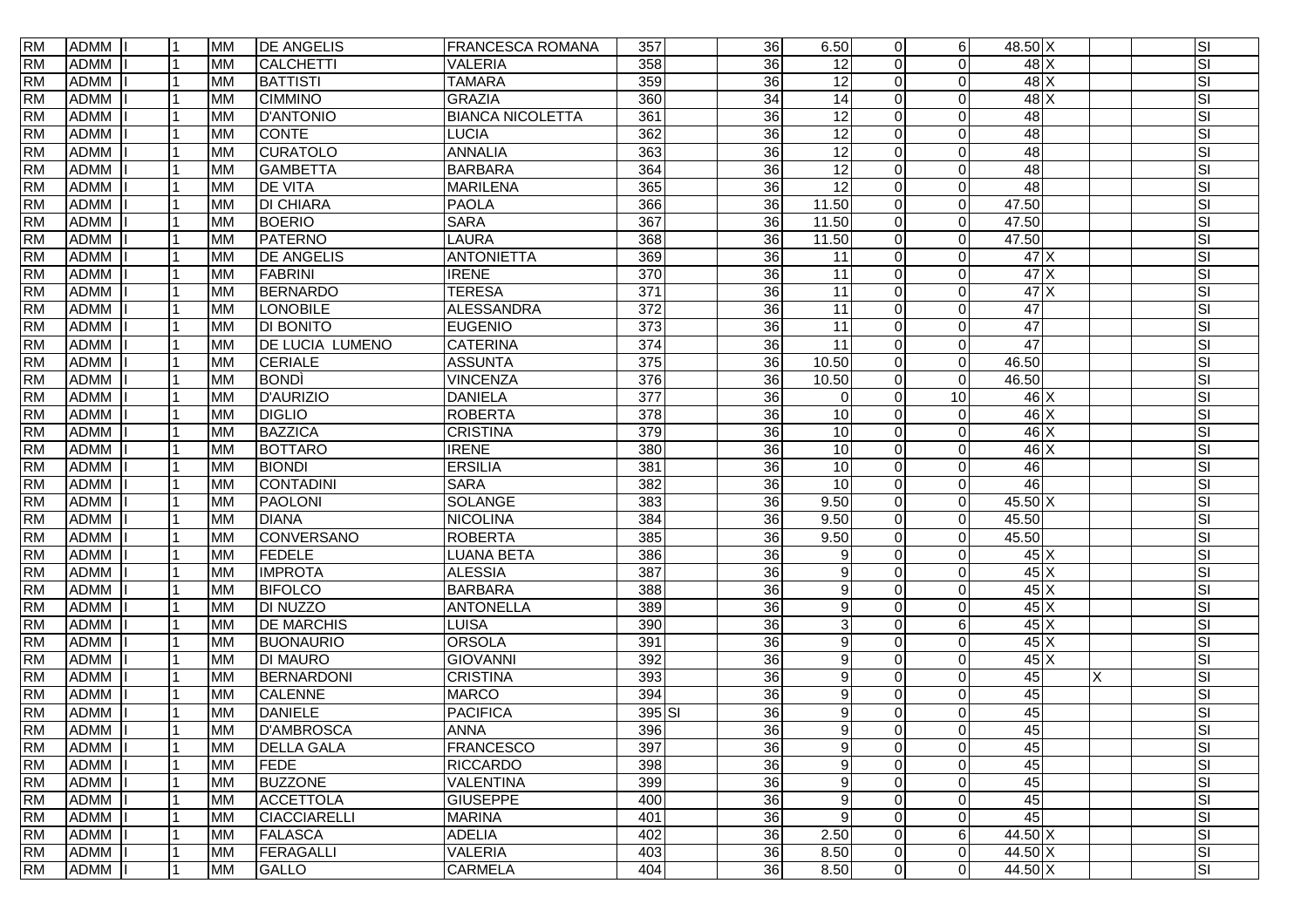| <b>RM</b> | <b>ADMM</b> | Ι1  | <b>MM</b> | CASAGRANDE          | <b>ADRIANO</b>        | 405    | 36              | 8.50                | $\Omega$       | $\overline{0}$ | 44.50             |               |   | SI                      |
|-----------|-------------|-----|-----------|---------------------|-----------------------|--------|-----------------|---------------------|----------------|----------------|-------------------|---------------|---|-------------------------|
| <b>RM</b> | <b>ADMM</b> |     | <b>MM</b> | CARLOMUSTO          | <b>MONICA</b>         | 406    | $\overline{36}$ | 8                   |                | O              |                   | 44X           |   | SI                      |
| <b>RM</b> | <b>ADMM</b> |     | <b>MM</b> | <b>AFELTRA</b>      | <b>MARIA ANTONIA</b>  | 407    | 36              | 8                   | $\Omega$       | $\Omega$       |                   | 44X           |   | SI                      |
| <b>RM</b> | <b>ADMM</b> |     | <b>MM</b> | <b>BIANCHI</b>      | <b>GIANLUCA</b>       | 408    | 36              | 8                   | $\Omega$       | $\Omega$       |                   | $44$ X        |   | SI                      |
| <b>RM</b> | <b>ADMM</b> |     | <b>MM</b> | <b>GAGGIANO</b>     | <b>MARIANGELA</b>     | 409    | $\overline{36}$ | 8                   | $\Omega$       | $\Omega$       |                   | 44X           |   | SI                      |
| <b>RM</b> | <b>ADMM</b> |     | <b>MM</b> | <b>CAPPIELLO</b>    | <b>RAFFAELLA</b>      | 410    | $\overline{36}$ | 8                   |                | $\Omega$       | 44                |               |   | SI                      |
| <b>RM</b> | <b>ADMM</b> |     | <b>MM</b> | DE CRISTOFARO       | <b>PIERA</b>          | 411    | $\overline{36}$ | 8                   | <sup>n</sup>   | $\Omega$       | 44                |               |   | SI                      |
| <b>RM</b> | <b>ADMM</b> |     | <b>MM</b> | <b>MORMONE</b>      | <b>ELISA</b>          | 412    | 36              | 8                   |                | $\Omega$       | 44                |               |   | SI                      |
| <b>RM</b> | <b>ADMM</b> |     | <b>MM</b> | <b>MARCHIONE</b>    | <b>IOLANDA</b>        | 413    | 36              | $\boldsymbol{8}$    | $\Omega$       | $\Omega$       | 44                |               |   | SI                      |
| <b>RM</b> | <b>ADMM</b> |     | <b>MM</b> | FERRARO             | <b>MARIAELENA</b>     | 414    | 36              | 8                   | 0              | $\Omega$       | 44                |               |   | SI                      |
| <b>RM</b> | <b>ADMM</b> |     | <b>MM</b> | <b>DE MONTIS</b>    | <b>GIULIA</b>         | 415    | 36              | 8                   | $\Omega$       | $\Omega$       | 44                |               |   | SI                      |
| <b>RM</b> | <b>ADMM</b> |     | <b>MM</b> | CAROLI              | <b>MARTINA</b>        | 416    | 36              | 8                   | $\Omega$       | $\Omega$       | 44                |               |   | SI                      |
| <b>RM</b> | <b>ADMM</b> |     | <b>MM</b> | FABOZZI             | <b>MARINELLA</b>      | 417    | 36              | 8                   | $\Omega$       | $\Omega$       | 44                |               |   | SI                      |
| <b>RM</b> | <b>ADMM</b> |     | <b>MM</b> | <b>CURCIO</b>       | <b>CATIA</b>          | 418    | $\overline{36}$ | 8                   | 0              | $\Omega$       | 44                |               |   | SI                      |
| <b>RM</b> | <b>ADMM</b> |     | <b>MM</b> | <b>BONANNO</b>      | <b>MARIA</b>          | 419 SI | $\overline{34}$ | 9.50                | 0              | $\Omega$       | $43.50 \text{ X}$ |               |   | SI                      |
| <b>RM</b> | <b>ADMM</b> |     | <b>MM</b> | CAPPARELLI          | <b>FRANCESCA</b>      | 420    | $\overline{36}$ | 7.50                | $\Omega$       | $\Omega$       | 43.50             |               |   | SI                      |
| <b>RM</b> | <b>ADMM</b> | l 1 | <b>MM</b> | <b>DI MARINO</b>    | <b>PIERA</b>          | 421    | $\overline{36}$ | 7.50                | $\Omega$       | $\Omega$       | 43.50             |               |   | SI                      |
| <b>RM</b> | <b>ADMM</b> |     | <b>MM</b> | <b>D'ALESSANDRO</b> | <b>CATERINA</b>       | 422    | $\overline{34}$ | 9                   | $\Omega$       | $\Omega$       |                   | 43X           |   | $\overline{\mathsf{S}}$ |
| <b>RM</b> | <b>ADMM</b> |     | <b>MM</b> | <b>CAPUANI</b>      | <b>IRENE</b>          | 423    | 36              |                     |                | $\Omega$       |                   | $43 \times$   |   | SI                      |
| <b>RM</b> | <b>ADMM</b> |     | <b>MM</b> | <b>CHIERICHINI</b>  | <b>CLAUDIA</b>        | 424    | 36              | $\overline{7}$      |                | $\Omega$       | 43                |               | X | SI                      |
| <b>RM</b> | <b>ADMM</b> |     | <b>MM</b> | <b>DI FRANCESCO</b> | <b>SABRINA</b>        | 425    | 36              | $\overline{7}$      | $\Omega$       | $\Omega$       | 43                |               |   | SI                      |
| <b>RM</b> | <b>ADMM</b> |     | <b>MM</b> | CANTALUPO           | <b>MARIA ANGELA</b>   | 426    | 36              | 7                   | $\Omega$       | $\Omega$       | 43                |               |   | SI                      |
| <b>RM</b> | <b>ADMM</b> |     | <b>MM</b> | <b>DI LORENZO</b>   | PIERA ANGELA          | 427    | $\overline{36}$ |                     | $\Omega$       | $\Omega$       | 43                |               |   | SI                      |
| <b>RM</b> | <b>ADMM</b> |     | <b>MM</b> | <b>BOCCIA</b>       | <b>MARIANTONIETTA</b> | 428    | $\overline{36}$ | $\overline{7}$      | <sup>n</sup>   | $\Omega$       | 43                |               |   | SI                      |
| <b>RM</b> | <b>ADMM</b> |     | <b>MM</b> | CALABRO'            | <b>MANUELA</b>        | 429    | $\overline{36}$ | $\overline{7}$      | $\Omega$       | $\Omega$       | 43                |               |   | SI                      |
| <b>RM</b> | <b>ADMM</b> |     | <b>MM</b> | COLAPIETRA          | ANTONELLA NATALY      | 430    | 36              | $\overline{7}$      | $\Omega$       | $\Omega$       | 43                |               |   | SI                      |
| <b>RM</b> | <b>ADMM</b> |     | <b>MM</b> | <b>GIACOBBI</b>     | <b>MARTA</b>          | 431    | $\overline{36}$ |                     |                | $\Omega$       | 43                |               |   | SI                      |
| <b>RM</b> | <b>ADMM</b> |     | <b>MM</b> | <b>CAROLETTI</b>    | <b>VALERIO</b>        | 432    | 36              | $\Omega$            |                |                | 43                |               |   | SI                      |
| <b>RM</b> | <b>ADMM</b> |     | <b>MM</b> | <b>CONTI</b>        | <b>RAFFAELLA</b>      | 433    | 36              | 7                   | $\Omega$       | $\Omega$       | 43                |               |   | SI                      |
| <b>RM</b> | <b>ADMM</b> |     | <b>MM</b> | <b>IACONE</b>       | <b>ELENA</b>          | 434    | 36              | 6.50                | $\Omega$       | $\Omega$       | 42.50             |               |   | SI                      |
| <b>RM</b> | <b>ADMM</b> |     | <b>MM</b> | <b>COLLURA</b>      | <b>ANNA MARIA</b>     | 435    | 36              | 6.50                | $\Omega$       | $\Omega$       | 42.50             |               |   | SI                      |
| <b>RM</b> | <b>ADMM</b> |     | <b>MM</b> | <b>CHIMIENTI</b>    | VALENTINA             | 436    | 36              | 6.50                | $\Omega$       | $\Omega$       | 42.50             |               |   | SI                      |
| <b>RM</b> | <b>ADMM</b> |     | <b>MM</b> | <b>CAVINATO</b>     | <b>VALERIA</b>        | 437    | 36              | 6.50                | $\Omega$       | $\Omega$       | 42.50             |               |   | SI                      |
| <b>RM</b> | <b>ADMM</b> |     | <b>MM</b> | <b>BEGOVIC</b>      | <b>SVETLANA</b>       | 438 SI | 36              | $\Omega$            | $\Omega$       | 6              |                   | 42X           |   | SI                      |
| <b>RM</b> | <b>ADMM</b> |     | <b>MM</b> | <b>BAUCINA</b>      | <b>MICHELANGELO</b>   | 439    | $\overline{36}$ | 6                   |                | $\Omega$       |                   | $42$ X        | X | SI                      |
| <b>RM</b> | <b>ADMM</b> |     | <b>MM</b> | <b>CINELLI</b>      | <b>ALESSANDRA</b>     | 440    | $\overline{36}$ | 6                   |                | $\Omega$       |                   | 42 X          |   | SI                      |
| <b>RM</b> | <b>ADMM</b> |     | <b>MM</b> | <b>DELLA POSTA</b>  | <b>ROBERTA</b>        | 441    | 36              | 6                   | $\Omega$       | $\Omega$       |                   | 42X           |   | SI                      |
| <b>RM</b> | <b>ADMM</b> |     | <b>MM</b> | <b>DI BARTOLO</b>   | <b>ROSSELLA</b>       | 442    | 36              | 6                   |                | $\Omega$       |                   | $42$ X        |   | SI                      |
| <b>RM</b> | <b>ADMM</b> |     | <b>MM</b> | <b>CATALANO</b>     | <b>GIUSEPPINA</b>     | 443    | $\overline{36}$ | 6                   | 0              | $\Omega$       |                   | 42 X          |   | SI                      |
| <b>RM</b> | <b>ADMM</b> | 11  | <b>MM</b> | <b>CAMPIONE</b>     | <b>MONICA</b>         | 444    | 36              | 6                   | $\Omega$       | $\Omega$       |                   | $42$ $\times$ |   | <b>SI</b>               |
| <b>RM</b> | <b>ADMM</b> | 11  | <b>MM</b> | <b>DI DONA</b>      | <b>CLARICE</b>        | 445    | 36              | 6                   | $\Omega$       | $\mathbf 0$    | 42                |               |   | SI                      |
| <b>RM</b> | <b>ADMM</b> |     | <b>MM</b> | <b>BIANCO</b>       | <b>RAFFAELLA</b>      | 446    | $\overline{36}$ | $\mathsf{O}\xspace$ | $\Omega$       | 6              | 42                |               |   | SI                      |
| <b>RM</b> | <b>ADMM</b> |     | <b>MM</b> | <b>CASINELLI</b>    | <b>OMAR</b>           | 447    | 36              | $\,6$               | $\Omega$       | $\mathbf 0$    | 42                |               |   | $\overline{\mathbf{S}}$ |
| <b>RM</b> | <b>ADMM</b> |     | <b>MM</b> | <b>CASILLI</b>      | <b>GAETANO</b>        | 448    | 36              | $\,6$               | 0              | 0              | 42                |               |   | SI                      |
| <b>RM</b> | <b>ADMM</b> |     | <b>MM</b> | <b>FEMINO</b>       | <b>GIACOMO</b>        | 449    | 36              | $\,6$               | $\Omega$       | $\Omega$       | 42                |               |   | SI                      |
| <b>RM</b> | <b>ADMM</b> |     | <b>MM</b> | COSTANZO            | LAURA                 | 450    | 36              | 5.50                | $\Omega$       | $\mathbf 0$    | 41.50             |               |   | SI                      |
| <b>RM</b> | <b>ADMM</b> | l 1 | <b>MM</b> | <b>CICCONE</b>      | <b>NUNZIA</b>         | 451    | $\overline{36}$ | 5.50                | $\Omega$       | $\mathbf 0$    | 41.50             |               |   | SI                      |
| <b>RM</b> | <b>ADMM</b> |     | <b>MM</b> | <b>DI BIASIO</b>    | <b>ROBERTA</b>        | 452    | 36              | 5.50                | $\overline{0}$ | $\overline{0}$ | 41.50             |               |   | $\overline{\mathsf{S}}$ |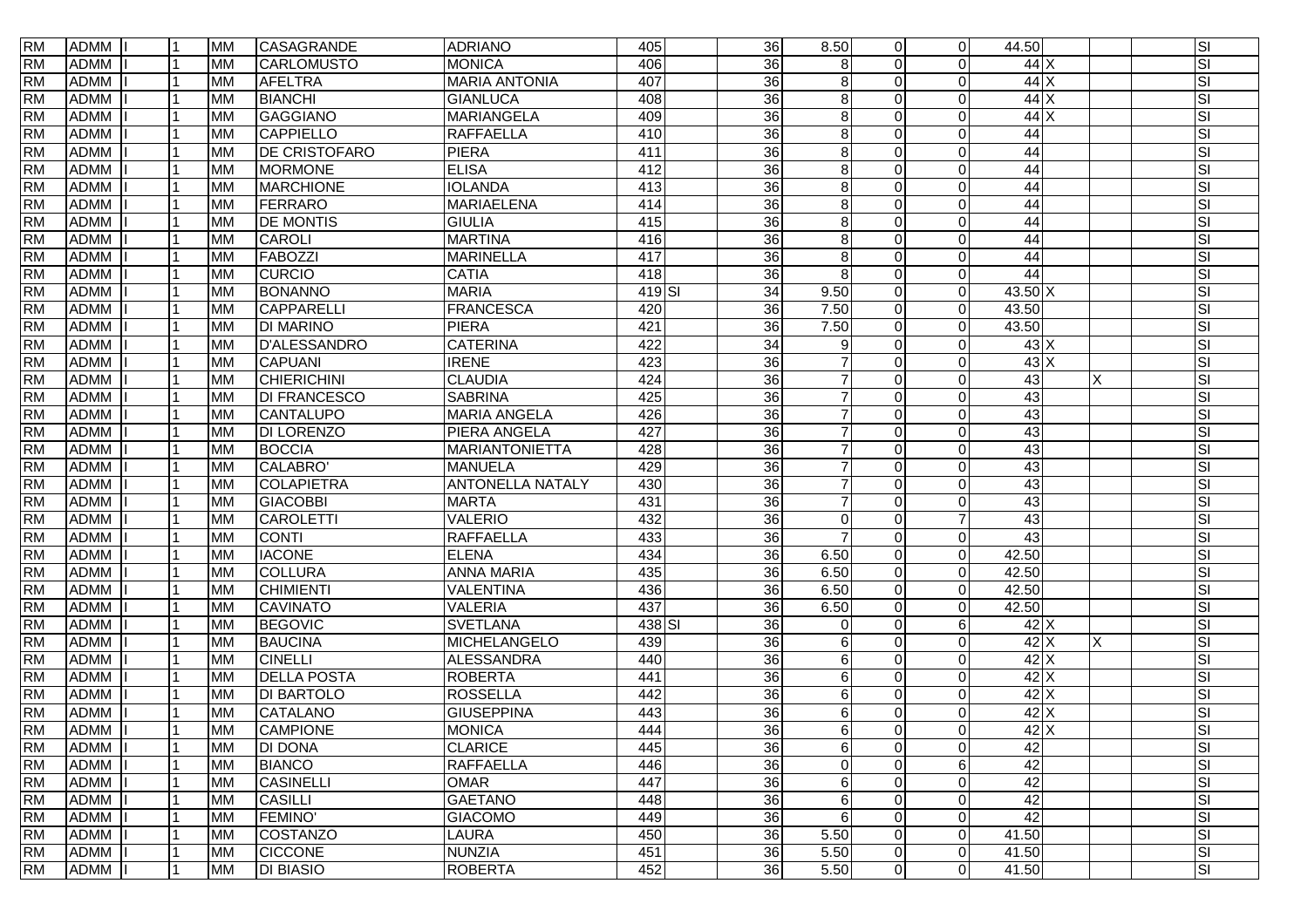| <b>RM</b> | <b>ADMM</b> |   | <b>MM</b> | <b>COSTANTINI</b>      | <b>MICHELA</b>         | 453    | 34              | 7.50                     | $\Omega$ | $\overline{0}$ | 41.50             |               | SI                      |
|-----------|-------------|---|-----------|------------------------|------------------------|--------|-----------------|--------------------------|----------|----------------|-------------------|---------------|-------------------------|
| <b>RM</b> | <b>ADMM</b> |   | <b>MM</b> | <b>BELLOTTI</b>        | <b>CECILIA</b>         | 454    | 36              | 5                        | $\Omega$ | $\Omega$       |                   | 41X           | SI                      |
| <b>RM</b> | <b>ADMM</b> |   | <b>MM</b> | <b>CICIA</b>           | <b>MICHELA</b>         | 455    | $\overline{36}$ | 5                        |          | $\Omega$       |                   | 41X           | SI                      |
| <b>RM</b> | <b>ADMM</b> |   | <b>MM</b> | <b>DI ZAZZO</b>        | STEFANIA               | 456    | $\overline{36}$ | 5                        |          | $\Omega$       |                   | 41X           | SI                      |
| <b>RM</b> | <b>ADMM</b> |   | <b>MM</b> | GIULIANI               | <b>ANDREA</b>          | 457    | $\overline{36}$ | 5                        |          | $\Omega$       | 41                |               | SI                      |
| <b>RM</b> | <b>ADMM</b> |   | <b>MM</b> | <b>CATAPANE</b>        | <b>MARIANNA</b>        | 458    | $\overline{36}$ | 5                        |          | $\Omega$       | 41                |               | SI                      |
| <b>RM</b> | <b>ADMM</b> |   | <b>MM</b> | <b>DI RAIMO</b>        | VALENTINA              | 459    | 36              | 5                        |          | $\Omega$       | 41                |               | SI                      |
| <b>RM</b> | <b>ADMM</b> |   | <b>MM</b> | <b>BIZZARRI</b>        | <b>ALESSANDRA</b>      | 460    | $\overline{36}$ | 4.50                     |          | $\mathbf{0}$   | 40.50 X           |               | SI                      |
| <b>RM</b> | <b>ADMM</b> |   | <b>MM</b> | <b>CIFERRI</b>         | <b>SYLVIA</b>          | 461    | 36              | 4.50                     |          | $\Omega$       | 40.50 X           |               | SI                      |
| <b>RM</b> | ADMM        |   | <b>MM</b> | FERRARA                | <b>LUCREZIA</b>        | 462    | $\overline{36}$ | 4.50                     |          | $\mathbf 0$    | 40.50 X           |               | SI                      |
| <b>RM</b> | <b>ADMM</b> |   | <b>MM</b> | <b>DI SANTO</b>        | <b>ALESSIA</b>         | 463    | $\overline{36}$ | 4.50                     |          | $\Omega$       | 40.50             |               | SI                      |
| <b>RM</b> | <b>ADMM</b> |   | <b>MM</b> | <b>CAPOROSSI</b>       | <b>GIULIA</b>          | 464    | $\overline{36}$ | 4.50                     |          | $\Omega$       | 40.50             |               | SI                      |
| <b>RM</b> | <b>ADMM</b> |   | <b>MM</b> | <b>BILELLO</b>         | NINI'                  | 465    | 36              | 4.50                     | 0        | $\Omega$       | 40.50             |               | SI                      |
| <b>RM</b> | <b>ADMM</b> |   | <b>MM</b> | <b>DI PAOLO</b>        | BENIAMINO              | 466    | $\overline{36}$ | 4.50                     | $\Omega$ | $\Omega$       | 40.50             |               | SI                      |
| <b>RM</b> | <b>ADMM</b> |   | <b>MM</b> | <b>FACCHINI</b>        | <b>SAMUELE</b>         | 467    | $\overline{36}$ | 4.50                     | $\Omega$ | $\Omega$       | 40.50             |               | SI                      |
| <b>RM</b> | <b>ADMM</b> |   | <b>MM</b> | <b>GALLUZZO</b>        | <b>GIORGIO</b>         | 468    | $\overline{36}$ | 4.50                     | $\Omega$ | $\mathbf{0}$   | 40.50             |               | SI                      |
| <b>RM</b> | <b>ADMM</b> |   | <b>MM</b> | FONTECCHIA             | <b>BARBARA</b>         | 469    | $\overline{36}$ | 4.50                     | $\Omega$ | $\overline{0}$ | 40.50             |               | SI                      |
| <b>RM</b> | <b>ADMM</b> |   | <b>MM</b> | FRISENDA               | <b>ENRICA</b>          | 470    | 36              |                          |          | $\mathbf 0$    |                   | 40X           | SI                      |
| <b>RM</b> | <b>ADMM</b> |   | <b>MM</b> | COLAGRANDE             | <b>NICOLETTA</b>       | 471    | $\overline{36}$ |                          |          | $\Omega$       |                   | $40 \times$   | SI                      |
| <b>RM</b> | <b>ADMM</b> |   | <b>MM</b> | COLANINNO              | <b>CARMELA</b>         | 472    | 36              |                          |          | $\Omega$       |                   | $40 \times$   | SI                      |
| <b>RM</b> | <b>ADMM</b> |   | <b>MM</b> | <b>DINO</b>            | <b>CHIARA</b>          | 473    | 36              | Δ                        | $\Omega$ | $\Omega$       |                   | 40X           | SI                      |
| <b>RM</b> | <b>ADMM</b> |   | <b>MM</b> | CAUTILLO               | <b>GIANMICHELE</b>     | 474    | 36              | $\boldsymbol{\varDelta}$ | $\Omega$ | $\Omega$       |                   | 40 X          | SI                      |
| <b>RM</b> | <b>ADMM</b> |   | <b>MM</b> | <b>FORTINI</b>         | <b>MARICA</b>          | 475    | $\overline{36}$ | Δ                        | ∩        | $\Omega$       | 40                |               | SI                      |
| <b>RM</b> | <b>ADMM</b> |   | <b>MM</b> | <b>CISTERNA</b>        | <b>SONIA</b>           | 476 SI | $\overline{24}$ | 7                        |          | 9              | 40                |               | SI                      |
| <b>RM</b> | <b>ADMM</b> |   | <b>MM</b> | <b>DI FIANDRA</b>      | <b>RICCARDO</b>        | 477    | 36              | $\overline{4}$           | $\Omega$ | $\Omega$       | 40                |               | SI                      |
| <b>RM</b> | <b>ADMM</b> |   | <b>MM</b> | CRIALESI               | <b>CHIARA</b>          | 478    | 36              | $\overline{4}$           |          | $\Omega$       | 40                |               | SI                      |
| <b>RM</b> | <b>ADMM</b> |   | <b>MM</b> | <b>IGGIOTTI</b>        | FABRIZIO               | 479    | 36              |                          | 0        | $\Omega$       | 40                |               | $\overline{\mathbf{s}}$ |
| <b>RM</b> | <b>ADMM</b> |   | <b>MM</b> | BONICIOLLI             | <b>GIULIANA</b>        | 480    | $\overline{36}$ |                          |          | $\Omega$       | 40                |               | SI                      |
| <b>RM</b> | <b>ADMM</b> |   | <b>MM</b> | <b>CUMBO</b>           | <b>FABRIZIO</b>        | 481    | $\overline{36}$ | $\Delta$                 | ∩        | $\Omega$       | 40                |               | SI                      |
| <b>RM</b> | <b>ADMM</b> |   | <b>MM</b> | <b>CICCOLELLA</b>      | ELISABETTA             | 482    | 36              | 3.50                     |          | $\Omega$       | $39.50 \text{ X}$ |               | SI                      |
| <b>RM</b> | <b>ADMM</b> |   | <b>MM</b> | <b>BELLISARIO</b>      | <b>ENRICA</b>          | 483    | 36              | 3.50                     | $\Omega$ | $\Omega$       | 39.50             |               | SI                      |
| <b>RM</b> | <b>ADMM</b> |   | <b>MM</b> | <b>CIOFFI</b>          | <b>RAFFAELE</b>        | 484    | 36              | 3                        | ∩        | $\Omega$       |                   | 39X           | SI                      |
| <b>RM</b> | <b>ADMM</b> |   | <b>MM</b> | <b>FAVOTTI</b>         | <b>CHIARA</b>          | 485    | 36              | 3                        |          | $\Omega$       |                   | 39X           | SI                      |
| <b>RM</b> | <b>ADMM</b> |   | <b>MM</b> | <b>CHIARETTI</b>       | <b>ANTONELLA</b>       | 486    | $\overline{36}$ | 3                        |          | $\Omega$       |                   | 39X           | SI                      |
| <b>RM</b> | <b>ADMM</b> |   | <b>MM</b> | <b>DE MASI</b>         | <b>SONIA</b>           | 487    | 36              | $\mathbf{3}$             |          | $\Omega$       | 39                |               | SI                      |
| <b>RM</b> | <b>ADMM</b> |   | <b>MM</b> | <b>CASAMASSIMA</b>     | <b>RAFFAELLA</b>       | 488    | 36              | $\mathbf{3}$             | ∩        | $\Omega$       | 39                |               | SI                      |
| <b>RM</b> | <b>ADMM</b> |   | <b>MM</b> | <b>CIRILLO</b>         | <b>FEDERICO</b>        | 489    | $\overline{36}$ | $\mathbf{3}$             |          | $\Omega$       | 39                |               | SI                      |
| <b>RM</b> | <b>ADMM</b> |   | <b>MM</b> | <b>DI CHIARA</b>       | <b>MARINA</b>          | 490    | $\overline{36}$ | 3                        |          | $\Omega$       | 39                |               | SI                      |
| <b>RM</b> | <b>ADMM</b> |   | <b>MM</b> | <b>CANNATA</b>         | <b>NICOLETTA</b>       | 491    | $\overline{36}$ | 3                        |          | $\Omega$       | 39                |               | SI                      |
| <b>RM</b> | ADMM I      | 1 | <b>MM</b> | <b>GABRIELE</b>        | <b>DANILA</b>          | 492    | $\overline{36}$ | 3                        | $\Omega$ | $\Omega$       | 39                |               | SI                      |
| <b>RM</b> | <b>ADMM</b> |   | <b>MM</b> | GIULIANI               | <b>MATTEO</b>          | 493    | $\overline{36}$ | 2.50                     | $\Omega$ | $\overline{0}$ | 38.50 X           |               | SI                      |
| <b>RM</b> | <b>ADMM</b> |   | <b>MM</b> | <b>BOVI</b>            | <b>ELEONORA</b>        | 494    | 36              | 2.50                     | $\Omega$ | $\overline{0}$ | $38.50 \text{ X}$ |               | SI                      |
| <b>RM</b> | <b>ADMM</b> |   | <b>MM</b> | <b>DI GIANDOMENICO</b> | <b>GUERINO VALERIO</b> | 495    | 36              | 2.50                     | $\Omega$ | $\overline{0}$ | 38.50 X           |               | SI                      |
| <b>RM</b> | <b>ADMM</b> |   | <b>MM</b> | <b>D'AMODIO</b>        | FRANCESCA              | 496    | $\overline{36}$ | 2.50                     | $\Omega$ | $\mathbf 0$    | 38.50             |               | SI                      |
| <b>RM</b> | <b>ADMM</b> |   | <b>MM</b> | <b>CRISTIANO</b>       | <b>GIOVANNA</b>        | 497    | 36              | 2.50                     | $\Omega$ | $\mathbf 0$    | 38.50             |               | SI                      |
| <b>RM</b> | <b>ADMM</b> |   | <b>MM</b> | <b>BONANNO</b>         | <b>ELEONORA</b>        | 498    | 30              | 8                        | $\Omega$ | $\mathbf 0$    |                   | 38X           | SI                      |
| <b>RM</b> | <b>ADMM</b> |   | <b>MM</b> | <b>DI DONATO</b>       | SILVIA                 | 499    | 36              | $\overline{c}$           | 0        | $\overline{0}$ |                   | $38$ $\times$ | SI                      |
| <b>RM</b> | ADMM        | 1 | <b>MM</b> | <b>BRAGA</b>           | <b>SIMONA</b>          | 500    | $\overline{36}$ | $\overline{2}$           | $\Omega$ | $\overline{0}$ |                   | 38X           | SI                      |
|           |             |   |           |                        |                        |        |                 |                          |          |                |                   |               |                         |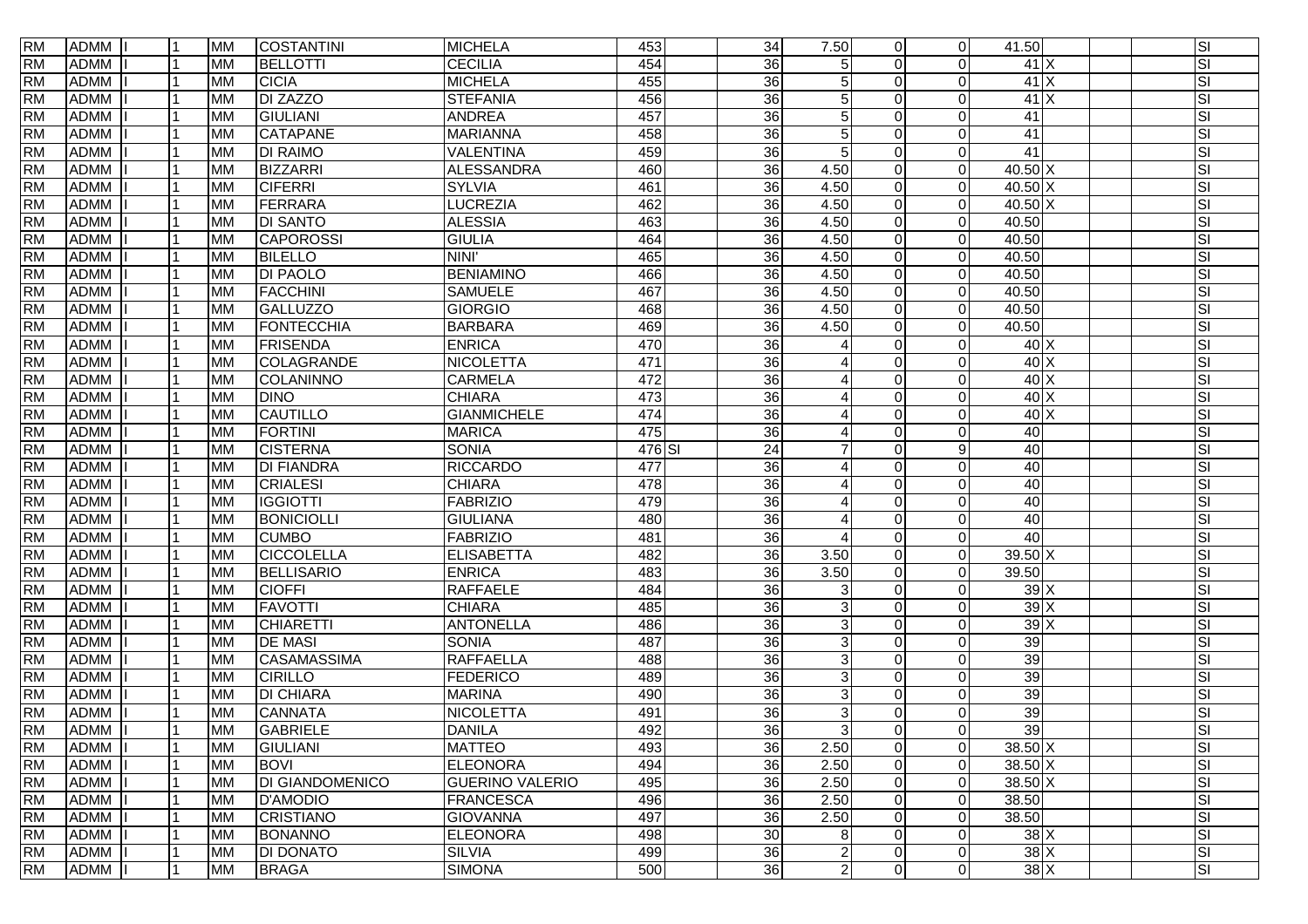| <b>RM</b> | <b>ADMM</b> | 11             | <b>MM</b> | <b>DELLA SIRIA</b>  | <b>MICAELA</b>       | 501              | 36              | $\overline{2}$ | $\Omega$ | $\overline{0}$ |                            | $38$ $\times$ | SI        |
|-----------|-------------|----------------|-----------|---------------------|----------------------|------------------|-----------------|----------------|----------|----------------|----------------------------|---------------|-----------|
| <b>RM</b> | <b>ADMM</b> |                | <b>MM</b> | FAINI               | <b>FRANCESCA</b>     | 502              | 36              | $\overline{a}$ | $\Omega$ | $\Omega$       |                            | 38X           | SI        |
| <b>RM</b> | <b>ADMM</b> |                | <b>MM</b> | <b>CAVONE</b>       | <b>ANNA</b>          | 503              | 36              | $\overline{a}$ | $\Omega$ | $\Omega$       |                            | 38X           | SI        |
| <b>RM</b> | <b>ADMM</b> |                | <b>MM</b> | <b>CARRINO</b>      | <b>FEDERICA</b>      | 504              | 36              | $\overline{2}$ | $\Omega$ | $\Omega$       | $\overline{38}$            |               | SI        |
| <b>RM</b> | <b>ADMM</b> |                | <b>MM</b> | <b>FIORENZA</b>     | <b>GIULIA</b>        | 505              | $\overline{36}$ | $\overline{a}$ | $\Omega$ | $\Omega$       | 38                         |               | SI        |
| <b>RM</b> | <b>ADMM</b> |                | <b>MM</b> | COLAGIOIA           | <b>FLAVIA</b>        | 506              | $\overline{36}$ | $\overline{a}$ | $\Omega$ | $\Omega$       | $\overline{38}$            |               | SI        |
| <b>RM</b> | <b>ADMM</b> |                | <b>MM</b> | <b>CIARLARIELLO</b> | <b>MARIANNA</b>      | 507              | $\overline{36}$ | $\overline{2}$ | 0        | $\Omega$       | $\overline{38}$            |               | SI        |
| <b>RM</b> | <b>ADMM</b> |                | <b>MM</b> | <b>DICORATO</b>     | <b>ANTONIA MARIA</b> | 508              | 36              | $\overline{a}$ | $\Omega$ | $\Omega$       | 38                         |               | SI        |
| <b>RM</b> | <b>ADMM</b> |                | <b>MM</b> | <b>AGNENI</b>       | <b>SARA</b>          | 509              | 36              | $\overline{2}$ | $\Omega$ | $\Omega$       | 38                         |               | SI        |
| <b>RM</b> | <b>ADMM</b> |                | <b>MM</b> | <b>ALELLO</b>       | <b>DAVIDE</b>        | 510              | 36              | $\overline{a}$ | $\Omega$ | $\Omega$       | 38                         |               | SI        |
| <b>RM</b> | <b>ADMM</b> |                | <b>MM</b> | <b>BELLUCCI</b>     | <b>ANGELO</b>        | 511              | 36              | $\overline{a}$ | $\Omega$ | $\Omega$       | $\overline{38}$            |               | SI        |
| <b>RM</b> | <b>ADMM</b> |                | <b>MM</b> | <b>DI SANTILLO</b>  | <b>AMBRA</b>         | $\overline{512}$ | $\overline{36}$ | $\overline{2}$ | $\Omega$ | $\Omega$       | $\overline{38}$            |               | SI        |
| <b>RM</b> | <b>ADMM</b> |                | <b>MM</b> | <b>CESTONI</b>      | <b>SILVIA</b>        | 513              | 36              | 1.50           | $\Omega$ | $\Omega$       | 37.50                      |               | SI        |
| <b>RM</b> | <b>ADMM</b> |                | <b>MM</b> | <b>BASSANO</b>      | <b>MARTINA</b>       | $\overline{514}$ | 36              | 1.50           | $\Omega$ | $\Omega$       | 37.50                      |               | SI        |
| <b>RM</b> | <b>ADMM</b> |                | <b>MM</b> | <b>BRAGELLI</b>     | <b>GIACOMO</b>       | 515              | 36              | 1.50           | $\Omega$ | $\Omega$       | 37.50                      |               | SI        |
| <b>RM</b> | <b>ADMM</b> |                | <b>MM</b> | <b>CARTONI</b>      | <b>SIMONETTA</b>     | 516              | 36              | 1.50           | $\Omega$ | $\Omega$       | 37.50                      |               | SI        |
| <b>RM</b> | <b>ADMM</b> | l 1            | <b>MM</b> | <b>BORRELLI</b>     | <b>KATIA</b>         | 517              | $\overline{36}$ | 1.50           | $\Omega$ | $\Omega$       | 37.50                      |               | SI        |
| <b>RM</b> | <b>ADMM</b> | l 1            | <b>MM</b> | <b>FASANO</b>       | <b>TERESA</b>        | 518              | $\overline{36}$ |                | $\Omega$ | $\Omega$       |                            | 37X           | SI        |
| <b>RM</b> | <b>ADMM</b> |                | <b>MM</b> | CAPPERUCCI          | <b>CLAUDIA</b>       | 519              | 36              |                | $\Omega$ | $\Omega$       |                            | 37X           | SI        |
| <b>RM</b> | <b>ADMM</b> |                | <b>MM</b> | <b>DIETRICH</b>     | <b>RITA</b>          | 520              | 36              |                |          | $\Omega$       |                            | 37X           | SI        |
| <b>RM</b> | <b>ADMM</b> |                | <b>MM</b> | BENEDETTI           | <b>LUIGI</b>         | 521              | 36              |                | $\Omega$ | $\Omega$       | $\overline{37}$            |               | SI        |
| <b>RM</b> | <b>ADMM</b> |                | <b>MM</b> | <b>D'AMBROSIO</b>   | <b>EMANUELA</b>      | 522              | 36              |                | $\Omega$ | $\Omega$       | 37                         |               | SI        |
| <b>RM</b> | <b>ADMM</b> |                | <b>MM</b> | <b>BOMBA</b>        | <b>GIORGIA</b>       | 523              | 36              |                | $\Omega$ | $\Omega$       | $\overline{37}$            |               | SI        |
| <b>RM</b> | <b>ADMM</b> |                | <b>MM</b> | CALCAGNINI          | <b>ERIKA</b>         | 524              | $\overline{36}$ |                | $\Omega$ | $\Omega$       | $\overline{37}$            |               | SI        |
| <b>RM</b> | <b>ADMM</b> |                | <b>MM</b> | <b>CENSI</b>        | <b>RACHELE</b>       | 525              | $\overline{36}$ |                | $\Omega$ | $\Omega$       | $\overline{37}$            |               | SI        |
| <b>RM</b> | <b>ADMM</b> | l 1            | <b>MM</b> | <b>AFFAITATI</b>    | <b>MARCO</b>         | 526              | 36              |                | $\Omega$ | $\Omega$       | 37                         |               | SI        |
| <b>RM</b> | <b>ADMM</b> |                | <b>MM</b> | <b>CAGGIANESE</b>   | <b>FRANCESCA</b>     | 527              | 36              |                | $\Omega$ | $\Omega$       | 37                         |               | SI        |
| <b>RM</b> | <b>ADMM</b> |                | <b>MM</b> | <b>DI RISIO</b>     | <b>GIAMMARIO</b>     | 528              | $\overline{36}$ |                | $\Omega$ | 0              | $\overline{37}$            |               | SI        |
| <b>RM</b> | <b>ADMM</b> |                | <b>MM</b> | <b>CIARLETTI</b>    | <b>ANNAPIERA</b>     | 529              | 36              |                | $\Omega$ | $\Omega$       | 37                         |               | SI        |
| <b>RM</b> | <b>ADMM</b> |                | <b>MM</b> | <b>D'AMATO</b>      | <b>GEMMA</b>         | 530              | 36              |                | $\Omega$ | $\Omega$       | $\overline{37}$            |               | SI        |
| <b>RM</b> | <b>ADMM</b> |                | <b>MM</b> | <b>BELMONTE</b>     | <b>ENRICA</b>        | 531              | 36              | 0.50           | $\Omega$ | $\Omega$       | $36.50\overline{\text{X}}$ |               | SI        |
| <b>RM</b> | <b>ADMM</b> |                | <b>MM</b> | <b>CARLEO</b>       | <b>ANNA FLAVIA</b>   | 532              | 36              | 0.50           | $\Omega$ | $\Omega$       | 36.50                      |               | SI        |
| <b>RM</b> | <b>ADMM</b> |                | <b>MM</b> | <b>FILIBERTI</b>    | <b>ALESSIA</b>       | 533              | 36              | 0.50           | $\Omega$ | $\Omega$       | 36.50                      |               | SI        |
| <b>RM</b> | <b>ADMM</b> |                | <b>MM</b> | D'ANASTASIO         | <b>MARTINA</b>       | 534              | 36              | 0.50           | $\Omega$ | $\Omega$       | 36.50                      |               | SI        |
| <b>RM</b> | <b>ADMM</b> |                | <b>MM</b> | <b>FILIPPI</b>      | <b>VALERIO</b>       | 535              | $\overline{36}$ | 0.50           | $\Omega$ | $\mathbf 0$    | 36.50                      |               | SI        |
| <b>RM</b> | <b>ADMM</b> |                | <b>MM</b> | <b>IGNEO</b>        | <b>GILDA</b>         | 536              | $\overline{36}$ | 0.50           | $\Omega$ | $\mathbf 0$    | 36.50                      |               | SI        |
| <b>RM</b> | <b>ADMM</b> |                | <b>MM</b> | <b>CAVALLO</b>      | <b>LUCIA PIA</b>     | 537              | $\overline{36}$ | 0.50           | $\Omega$ | $\Omega$       | 36.50                      |               | SI        |
| <b>RM</b> | <b>ADMM</b> |                | <b>MM</b> | <b>DI AGOSTINO</b>  | <b>DANIELA</b>       | 538              | 36              | 0.50           | $\Omega$ | $\Omega$       | 36.50                      |               | SI        |
| <b>RM</b> | <b>ADMM</b> | l 1            | <b>MM</b> | <b>BERARDO</b>      | <b>ROSA</b>          | 539              | 36              | 0.50           | $\Omega$ | $\mathbf 0$    | 36.50                      |               | SI        |
| <b>RM</b> | ADMM        | l 1            | <b>MM</b> | <b>GENNARI</b>      | <b>SARA</b>          | 540              | 36              | $\overline{0}$ | $\Omega$ | $\Omega$       |                            | 36X           | <b>SI</b> |
| <b>RM</b> | ADMM        |                | MM        | <b>DI LELLO</b>     | <b>FRANCESCA</b>     | 541              | 36              | $\overline{0}$ | $\Omega$ | 0              |                            | 36X           | SI        |
| <b>RM</b> | <b>ADMM</b> |                | <b>MM</b> | <b>DE LUCIA</b>     | <b>MARZIA</b>        | 542              | $\overline{36}$ | $\overline{0}$ | $\Omega$ | $\mathbf 0$    |                            | $36$ $\times$ | SI        |
| <b>RM</b> | <b>ADMM</b> | $\overline{1}$ | <b>MM</b> | <b>CALICCHIA</b>    | <b>ALESSIA</b>       | 543              | 36              | $\mathbf 0$    | $\Omega$ | $\mathbf 0$    |                            | 36X           | SI        |
| <b>RM</b> | <b>ADMM</b> |                | <b>MM</b> | <b>CHINAPPI</b>     | <b>STEFANIA</b>      | 544              | 36              | $\overline{0}$ | $\Omega$ | $\mathbf 0$    |                            | 36X           | SI        |
| <b>RM</b> | <b>ADMM</b> |                | <b>MM</b> | <b>BULTRINI</b>     | <b>PAOLO</b>         | 545              | 36              | $\mathbf 0$    | $\Omega$ | $\mathbf 0$    |                            | 36X           | SI        |
| <b>RM</b> | <b>ADMM</b> |                | <b>MM</b> | <b>CESARONI</b>     | <b>SARA</b>          | 546              | 36              | $\mathbf 0$    | $\Omega$ | $\Omega$       |                            | $36$ $\times$ | SI        |
| <b>RM</b> | <b>ADMM</b> | l 1            | <b>MM</b> | <b>DI BARI</b>      | <b>LIVIA</b>         | 547              | 36              | $\overline{0}$ | $\Omega$ | 0              |                            | $36 \times$   | SI        |
| <b>RM</b> | ADMM        | l 1            | <b>MM</b> | COZZI               | <b>GIULIA</b>        | 548              | 36              | $\overline{0}$ | $\Omega$ | $\mathbf 0$    |                            | 36X           | SI        |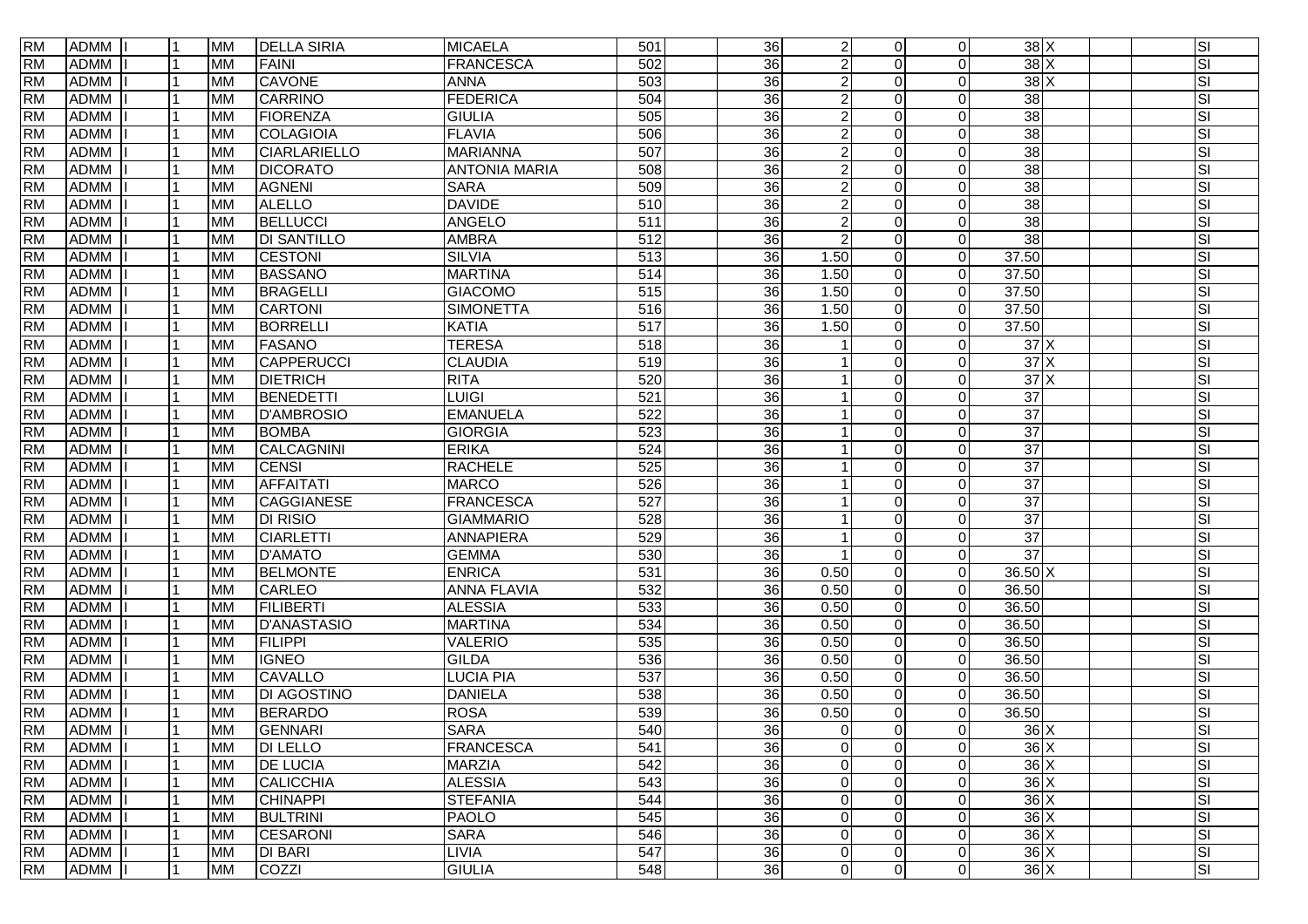| <b>RM</b> | <b>ADMM</b> | 11  | <b>MM</b> | <b>RUGGERI</b>      | <b>FEDERICA</b>     | 549              | 36              | $\overline{0}$  | $\Omega$       | $\mathbf 0$      | 36                | X | SI        |
|-----------|-------------|-----|-----------|---------------------|---------------------|------------------|-----------------|-----------------|----------------|------------------|-------------------|---|-----------|
| <b>RM</b> | <b>ADMM</b> |     | <b>MM</b> | <b>DINATALE</b>     | <b>FRANCESCO</b>    | 550              | 36              | $\Omega$        | $\Omega$       | $\Omega$         | $\overline{36}$   |   | SI        |
| <b>RM</b> | <b>ADMM</b> |     | <b>MM</b> | FEDERICI            | <b>MARCO</b>        | 551              | $\overline{36}$ | $\Omega$        | $\Omega$       | $\Omega$         | $\overline{36}$   |   | SI        |
| <b>RM</b> | <b>ADMM</b> |     | <b>MM</b> | CACCHIONE           | <b>LIVIO</b>        | 552              | 36              | $\Omega$        | $\Omega$       | $\Omega$         | $\overline{36}$   |   | SI        |
| <b>RM</b> | <b>ADMM</b> |     | <b>MM</b> | <b>CIORBA</b>       | <b>RICCARDO</b>     | 553              | 36              | $\mathbf 0$     | $\Omega$       | O                | $\overline{36}$   |   | SI        |
| <b>RM</b> | <b>ADMM</b> |     | <b>MM</b> | <b>GIOIA</b>        | <b>CARLOTTA</b>     | 554              | $\overline{36}$ | $\overline{0}$  | $\Omega$       | $\Omega$         | 36                |   | <b>SI</b> |
| <b>RM</b> | <b>ADMM</b> |     | <b>MM</b> | <b>BONETTI</b>      | <b>SERENA</b>       | 555              | $\overline{36}$ | $\Omega$        | <sup>n</sup>   | $\Omega$         | $\overline{36}$   |   | SI        |
| <b>RM</b> | <b>ADMM</b> |     | <b>MM</b> | <b>D'ALFONSO</b>    | <b>CLAUDIA</b>      | 556              | 36              | $\Omega$        |                | $\Omega$         | $\overline{36}$   |   | SI        |
| <b>RM</b> | <b>ADMM</b> |     | <b>MM</b> | FERDINANDI          | <b>STEFANIA</b>     | 557              | $\overline{36}$ | $\mathbf 0$     |                | $\Omega$         | 36                |   | SI        |
| <b>RM</b> | <b>ADMM</b> |     | <b>MM</b> | <b>BRACCIOFORTE</b> | <b>FRANCESCO</b>    | 558              | $\overline{36}$ | $\mathbf 0$     | $\Omega$       | $\Omega$         | $\overline{36}$   |   | SI        |
| <b>RM</b> | <b>ADMM</b> |     | <b>MM</b> | <b>BARBATO</b>      | <b>MAURIZIO</b>     | 559              | 36              | $\mathbf 0$     |                | O                | $\overline{36}$   |   | SI        |
| <b>RM</b> | <b>ADMM</b> |     | <b>MM</b> | <b>DE VITA</b>      | <b>MARIA</b>        | 560              | $\overline{36}$ | $\Omega$        | $\Omega$       | $\Omega$         | $\overline{36}$   |   | SI        |
| <b>RM</b> | <b>ADMM</b> |     | <b>MM</b> | <b>IGNOTI</b>       | <b>MARIA ANGELA</b> | 561              | $\overline{36}$ | $\mathbf 0$     | $\Omega$       | $\Omega$         | $\overline{36}$   |   | SI        |
| <b>RM</b> | <b>ADMM</b> |     | <b>MM</b> | COLACICCO           | <b>RITA</b>         | 562              | 36              | $\Omega$        | $\Omega$       | $\Omega$         | $\overline{36}$   |   | SI        |
| <b>RM</b> | <b>ADMM</b> |     | <b>MM</b> | <b>GHELLI</b>       | <b>DANIEL</b>       | 563              | $\overline{36}$ | $\mathbf 0$     | $\Omega$       | $\Omega$         | $\overline{36}$   |   | SI        |
| <b>RM</b> | <b>ADMM</b> |     | <b>MM</b> | <b>COMELLO</b>      | <b>CARLOTTA</b>     | 564              | $\overline{36}$ | $\Omega$        | $\Omega$       | $\Omega$         | 36                |   | SI        |
| <b>RM</b> | <b>ADMM</b> |     | <b>MM</b> | <b>SERINI</b>       | <b>GABRIELE</b>     | 565              | $\overline{36}$ | $\mathbf 0$     | 0              | $\Omega$         | 36                |   | SI        |
| <b>RM</b> | <b>ADMM</b> |     | <b>MM</b> | <b>CIALONE</b>      | <b>OTTAVIO</b>      | 566              | $\overline{34}$ | $\overline{a}$  | $\Omega$       | $\Omega$         | 36                |   | SI        |
| <b>RM</b> | <b>ADMM</b> |     | <b>MM</b> | <b>DI GIOIA</b>     | LUCIA               | 567              | $\overline{36}$ | $\mathbf 0$     |                | $\Omega$         | 36                |   | SI        |
| <b>RM</b> | <b>ADMM</b> |     | <b>MM</b> | <b>DE LUCA</b>      | <b>TONI</b>         | 568              | 36              | $\Omega$        | ∩              | $\Omega$         | $\overline{36}$   |   | SI        |
| <b>RM</b> | <b>ADMM</b> |     | <b>MM</b> | <b>DE MATTEIS</b>   | CHIARANGELA         | 569              | 36              | $\mathbf 0$     | $\Omega$       | $\Omega$         | 36                |   | SI        |
| <b>RM</b> | <b>ADMM</b> |     | <b>MM</b> | <b>CAPPELLARI</b>   | <b>MAURIZIO</b>     | 570              | 36              | $\Omega$        | $\Omega$       | $\Omega$         | $\overline{36}$   |   | SI        |
| <b>RM</b> | <b>ADMM</b> |     | <b>MM</b> | <b>CIAMMARUCHI</b>  | <b>FEDERICA</b>     | 571              | 34              |                 | $\Omega$       | $\Omega$         | 35X               |   | SI        |
| <b>RM</b> | <b>ADMM</b> |     | <b>MM</b> | <b>DI CARLO</b>     | <b>IRENE</b>        | $\overline{572}$ | 34              |                 | <sup>n</sup>   | $\Omega$         | 35X               |   | SI        |
| <b>RM</b> | <b>ADMM</b> |     | <b>MM</b> | <b>CULOTTA</b>      | <b>SIMONE</b>       | $\overline{573}$ | 34              | $\overline{0}$  | 0              | $\Omega$         | 34                |   | SI        |
| <b>RM</b> | <b>ADMM</b> |     | <b>MM</b> | FACCIA              | <b>PATRIZIA</b>     | 574              | $\overline{34}$ | $\Omega$        | $\Omega$       | $\Omega$         | $\overline{34}$   |   | SI        |
| <b>RM</b> | <b>ADMM</b> |     | <b>MM</b> | <b>CASTELLANA</b>   | <b>ELDA</b>         | $575$ $SI$       | $\overline{18}$ | 6.50            | $\Omega$       | 5                | 29.50             | X | SI        |
| <b>RM</b> | <b>ADMM</b> |     | <b>MM</b> | <b>DI MARCO</b>     | <b>GIOIA</b>        | 576              | $\overline{24}$ | 3               | $\Omega$       | $\Omega$         | $\overline{27}$   |   | SI        |
| <b>RM</b> | <b>ADMM</b> |     | <b>MM</b> | <b>SORRENTINO</b>   | <b>FABIO</b>        | 577 SI           | $\overline{24}$ | $\Omega$        | $\Omega$       | $\Omega$         | $\overline{24}$   |   | SI        |
| <b>RM</b> | <b>ADMM</b> |     | <b>MM</b> | <b>FRONTERA</b>     | <b>DEBORAH</b>      | $\overline{578}$ | 18              | $\overline{A}$  | ∩              | $\Omega$         | $\overline{22}$   |   | SI        |
| <b>RM</b> | <b>ADMM</b> |     | <b>MM</b> | <b>DORATO</b>       | <b>MARIA</b>        | 579              | 18              | 3               | $\Omega$       | $\Omega$         | 21X               |   | SI        |
| <b>RM</b> | <b>ADMM</b> |     | <b>MM</b> | <b>AMATO</b>        | <b>YLENIA</b>       | 580              | 18              | $\mathbf{3}$    | $\Omega$       | $\Omega$         | $21$ X            |   | SI        |
| <b>RM</b> | A022        |     | <b>MM</b> | <b>MASONI</b>       | <b>MANOLA</b>       | $\mathbf{1}$     | $\overline{7}$  | $\overline{7}$  | $\Omega$       | 240              | 254               |   |           |
| <b>RM</b> | A022        |     | <b>MM</b> | <b>TUTINO</b>       | <b>ANDREA</b>       | $\mathbf{2}$     | 53              | 36              | $\Omega$       | 161              | $250$ X           |   |           |
| <b>RM</b> | A022        |     | <b>MM</b> | <b>MADEO</b>        | <b>VINCENZO</b>     | 3                | $\overline{23}$ | $\overline{0}$  | $\Omega$       | $\overline{204}$ | 227               |   |           |
| <b>RM</b> | A022        |     | <b>MM</b> | <b>GAMBINO</b>      | <b>SONIA</b>        | $\overline{4}$   | $\overline{20}$ | $\mathbf 0$     | $\Omega$       | 204              | $224$ X           |   |           |
| <b>RM</b> | A022        |     | <b>MM</b> | <b>SCOCCA</b>       | LAURA               | 5 <sup>1</sup>   | 60              | $\Omega$        | $\Omega$       | 162              | 222X              |   |           |
| <b>RM</b> | A022        |     | <b>MM</b> | <b>LORENZI</b>      | <b>SARA</b>         | $6 \overline{6}$ | $\overline{53}$ | $\mathbf 0$     | $\Omega$       | 168              | $\overline{221}$  |   |           |
| <b>RM</b> | A022        |     | <b>MM</b> | <b>BARBANERA</b>    | <b>NICOLETTA</b>    | 7                | 9               | 12              | $\Omega$       | 168              | 189               |   |           |
| <b>RM</b> | A022        |     | <b>MM</b> | <b>ROTELLA</b>      | <b>PATRIZIA</b>     | 8 <sup>1</sup>   | 12 <sub>1</sub> | $\Omega$        | $\Omega$       | 169              | 181               |   |           |
| <b>RM</b> | A022        | l 1 | <b>MM</b> | CECCARELLI          | <b>LAURA</b>        | 9                | 23              | 3               | $\Omega$       | 144              | $170$ X           |   |           |
| <b>RM</b> | A022        |     | <b>MM</b> | <b>SARRI</b>        | <b>ALESSANDRA</b>   | 10               | 21              | $\sqrt{3}$      | $\Omega$       | 144              | $168$ X           |   |           |
| <b>RM</b> | A022        |     | <b>MM</b> | <b>PASSI</b>        | <b>ALESSIA</b>      | $\overline{11}$  | 54              | $\overline{7}$  | $\Omega$       | 100              | $161 \, \text{X}$ |   |           |
| <b>RM</b> | A022        |     | <b>MM</b> | <b>BARBATO</b>      | <b>ALESSANDRO</b>   | 12               | $\overline{24}$ | $\overline{12}$ | $\Omega$       | 120              | $156 \mathrm{X}$  | X |           |
| <b>RM</b> | A022        |     | <b>MM</b> | <b>CARUCCI</b>      | <b>ALESSANDRA</b>   | 13               | 54              | 11              | $\Omega$       | 90               | $155$ X           |   |           |
| <b>RM</b> | A022        |     | <b>MM</b> | <b>MANCINI</b>      | CARLO               | 14               | 54              | 0.50            | $\Omega$       | 96               | 150.50            |   |           |
| <b>RM</b> | A022        | l 1 | <b>MM</b> | <b>SEGATORI</b>     | <b>SAMANTA</b>      | 15               | 8               | 41              | $\Omega$       | 98               | 147               | X |           |
| <b>RM</b> | A022        | l 1 | <b>MM</b> | <b>GIUSTI</b>       | <b>FLAVIA</b>       | 16               | $\overline{36}$ | $\overline{0}$  | $\overline{0}$ | 108              | 144               |   |           |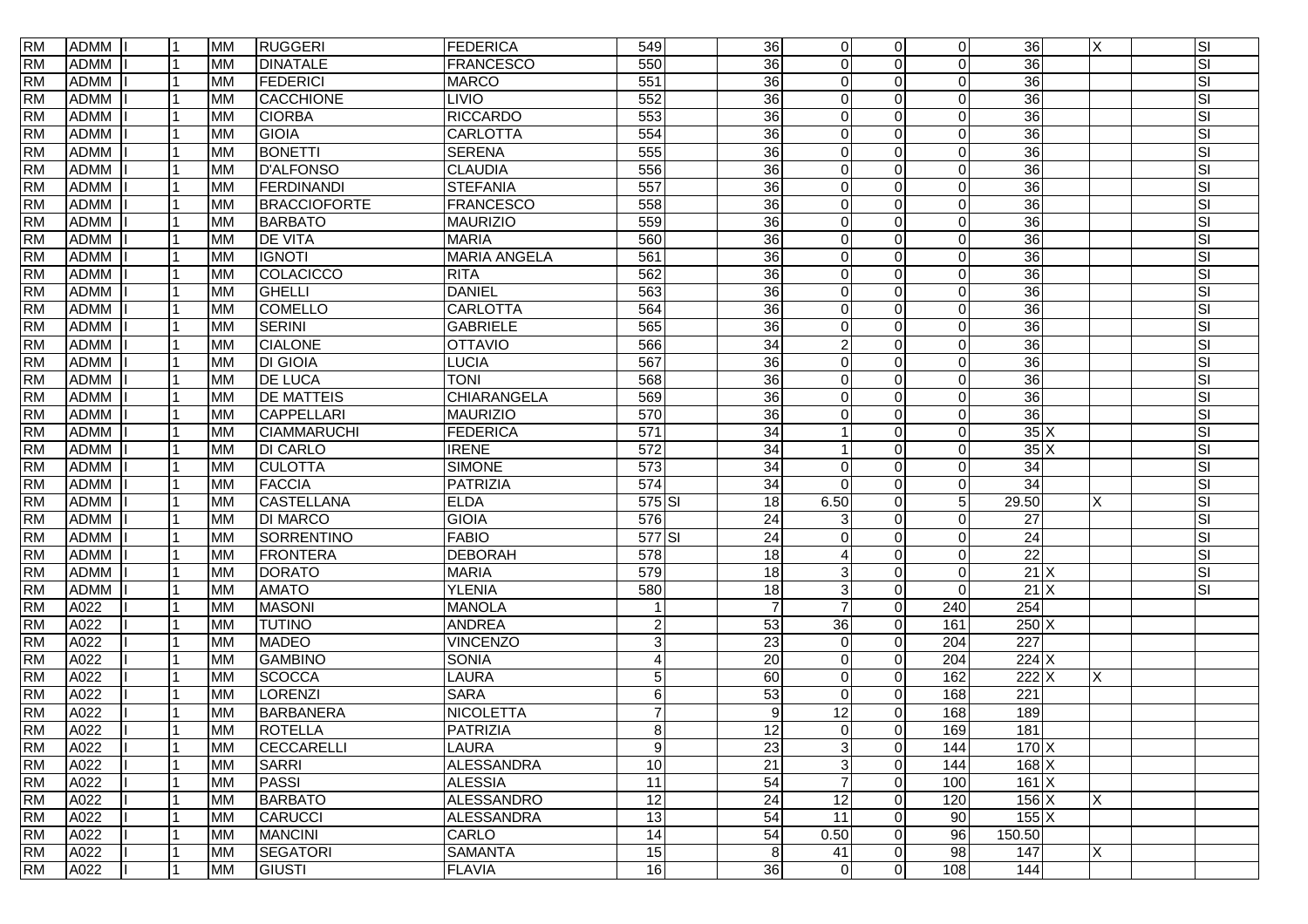| <b>RM</b> | A022 | l 1 | <b>MM</b> | <b>DE FABRITIIS</b> | <b>SABRINA</b>        | 17              | 54               | $\overline{0}$  | $\overline{0}$ | 84              | $138$ $X$         |                |  |
|-----------|------|-----|-----------|---------------------|-----------------------|-----------------|------------------|-----------------|----------------|-----------------|-------------------|----------------|--|
| <b>RM</b> | A022 |     | <b>MM</b> | <b>PROJETTI</b>     | <b>FRANCESCO</b>      | 18              | 54               | $\Omega$        | $\Omega$       | 84              | 138               |                |  |
| <b>RM</b> | A022 |     | <b>MM</b> | <b>CIPOLLA</b>      | <b>MARIA</b>          | 19              | 78               | 3               | $\Omega$       | 54              | 135X              | X              |  |
| <b>RM</b> | A022 |     | <b>MM</b> | <b>MASI</b>         | <b>ARIANNA</b>        | $\overline{20}$ | 8                | 11.50           | $\Omega$       | 115             | $134.50 \times$   |                |  |
| <b>RM</b> | A022 |     | <b>MM</b> | <b>NIGRO</b>        | <b>DANIELE</b>        | $\overline{21}$ | $\overline{77}$  | 3               | $\Omega$       | 52              | 132               |                |  |
| <b>RM</b> | A022 |     | <b>MM</b> | <b>MARINO</b>       | <b>SILVIA</b>         | $\overline{22}$ | 53               | 17              | $\Omega$       | 60              | 130X              |                |  |
| <b>RM</b> | A022 |     | <b>MM</b> | <b>MARONESE</b>     | <b>MANOEL</b>         | $\overline{23}$ | 54               | 20.50           | $\Omega$       | 54              | $128.50 \times$   |                |  |
| <b>RM</b> | A022 |     | <b>MM</b> | <b>VIRGILI</b>      | <b>DANIELE</b>        | 24              | 54               | $\overline{17}$ | $\Omega$       | 57              | $128$ X           |                |  |
| <b>RM</b> | A022 |     | <b>MM</b> | GARGANO             | LARA                  | $\overline{25}$ | 54               | 33.50           | $\Omega$       | 36              | 123.50            |                |  |
| <b>RM</b> | A022 |     | <b>MM</b> | GIULIANELLI         | <b>FRANCESCA</b>      | 26              | 48               | 10              | $\Omega$       | 64              | 122X              |                |  |
| <b>RM</b> | A022 |     | <b>MM</b> | PASQUALINI          | LEONARDO              | 27              | 54               | 6.50            | $\Omega$       | 60              | 120.50            |                |  |
| <b>RM</b> | A022 |     | <b>MM</b> | <b>DE IORIS</b>     | <b>RITA</b>           | $\overline{28}$ | 5                | $\Omega$        | $\Omega$       | 114             | 119X              |                |  |
| <b>RM</b> | A022 |     | <b>MM</b> | FERRAZZI            | <b>LAURA</b>          | 29              | $9\,$            |                 | $\Omega$       | 101             | 114X              |                |  |
| <b>RM</b> | A022 |     | <b>MM</b> | <b>NUZZO</b>        | <b>FEDERICA</b>       | 30              | 54               | 14.50           | $\Omega$       | 41              | $109.50 \times$   |                |  |
| <b>RM</b> | A022 |     | <b>MM</b> | <b>CONTE</b>        | <b>ROBERTA</b>        | $\overline{31}$ | 53               | 17.50           | $\Omega$       | $\overline{34}$ | $104.50 \times$   | X              |  |
| <b>RM</b> | A022 |     | <b>MM</b> | <b>LAMARCA</b>      | LOREDANA              | 32              | 54               |                 | $\Omega$       | 48              | $103 \times$      |                |  |
| <b>RM</b> | A022 |     | <b>MM</b> | <b>SANFILIPPO</b>   | <b>ANNA LAURA</b>     | 33              | 24               | $\overline{12}$ | $\overline{0}$ | 66              | 102X              | X              |  |
| <b>RM</b> | A022 |     | <b>MM</b> | PETRICONE           | <b>ANTONELLA</b>      | 34              | $\boldsymbol{8}$ | $\overline{13}$ | $\Omega$       | $\overline{81}$ | 102X              |                |  |
| <b>RM</b> | A022 |     | <b>MM</b> | <b>IERACI</b>       | <b>FEDERICA</b>       | $35$ $SI$       | 8                | 14              | $\Omega$       | 74              | 96X               | X              |  |
| <b>RM</b> | A022 |     | <b>MM</b> | <b>PENTA</b>        | <b>MATILDE</b>        | 36 SI           | 8                | 8               | $\Omega$       | 78              | $94 \times$       |                |  |
| <b>RM</b> | A022 |     | <b>MM</b> | <b>ALTOMONTE</b>    | <b>FLAVIA</b>         | 37              | 54               | 8               | $\Omega$       | 30              | 92X               |                |  |
| <b>RM</b> | A022 |     | <b>MM</b> | <b>CORRAO</b>       | <b>EMANUELA</b>       | 38              | 24               |                 | $\Omega$       | 66              | 91X               |                |  |
| <b>RM</b> | A022 |     | <b>MM</b> | <b>TOMASSINI</b>    | <b>FRANCESCA</b>      | 39              | 54               | 36              | $\Omega$       | $\Omega$        | 90                |                |  |
| <b>RM</b> | A022 |     | <b>MM</b> | LANZA               | <b>MARIANGELA</b>     | 40              | 53               | 6               | $\Omega$       | 30              | 89                |                |  |
| <b>RM</b> | A022 |     | <b>MM</b> | SORRENTINO          | <b>ANNALISA</b>       | 41              | 51               | $\overline{14}$ | $\Omega$       | 24              | 89                |                |  |
| <b>RM</b> | A022 |     | <b>MM</b> | <b>FALVO</b>        | <b>DANIELA</b>        | 42              | 12               | 3               | $\Omega$       | $\overline{72}$ | 87X               |                |  |
| <b>RM</b> | A022 |     | <b>MM</b> | <b>SANTI</b>        | <b>ANDREA</b>         | 43              | 20               | $\Omega$        | $\Omega$       | 63              | 83X               |                |  |
| <b>RM</b> | A022 |     | <b>MM</b> | MARICCHIOLO         | <b>MARIA LUISA</b>    | 44              | 54               | 4.50            | $\Omega$       | 24              | $82.50 \text{ X}$ |                |  |
| <b>RM</b> | A022 |     | <b>MM</b> | <b>CICERO</b>       | <b>MARIA CONCETTA</b> | 45              | $\overline{24}$  | $\Omega$        | $\Omega$       | 57.50           | $81.50 \text{ X}$ |                |  |
| <b>RM</b> | A022 |     | <b>MM</b> | CENCI               | <b>FRANCO</b>         | 46              | 11               | $\Omega$        | $\Omega$       | 70              | 81X               |                |  |
| <b>RM</b> | A022 |     | <b>MM</b> | <b>TEODORI</b>      | <b>IRENE</b>          | $\overline{47}$ | 8                | 14.50           | $\Omega$       | 57              | 79.50 X           |                |  |
| <b>RM</b> | A022 |     | <b>MM</b> | <b>SEVERINO</b>     | <b>ANDREA</b>         | 48              | 74               | $\Omega$        | $\Omega$       | $\Omega$        | 74                |                |  |
| <b>RM</b> | A022 |     | <b>MM</b> | <b>CACI</b>         | LAURA                 | 49              | 54               | 0.50            | $\Omega$       | 16              | 70.50             |                |  |
| <b>RM</b> | A022 |     | <b>MM</b> | <b>MATTAZZI</b>     | <b>PAOLA</b>          | 50              | $\boldsymbol{8}$ | 26              | $\Omega$       | 35              | 69 X              | Χ              |  |
| <b>RM</b> | A022 |     | <b>MM</b> | <b>ROMEO</b>        | <b>PAOLA</b>          | $\overline{51}$ | 8                | 9.50            | $\overline{0}$ | 51              | $68.50\text{X}$   |                |  |
| <b>RM</b> | A022 |     | <b>MM</b> | PANARELLO           | <b>RITA</b>           | 52              | 6                | $\Omega$        | $\Omega$       | 62              | 68X               |                |  |
| <b>RM</b> | A022 |     | <b>MM</b> | FABBRI              | <b>NICOLETTA</b>      | 53              | $\overline{11}$  | $\Omega$        | $\Omega$       | 53              | 64X               | X              |  |
| <b>RM</b> | A022 |     | <b>MM</b> | <b>ZAVAGLIA</b>     | PIETRO DOMENICO       | 54              | $\bf8$           | $\overline{12}$ | $\Omega$       | 43              | 63                |                |  |
| <b>RM</b> | A022 |     | <b>MM</b> | <b>D'AMICO</b>      | <b>SILVIA</b>         | 55              | 18               |                 | $\Omega$       | 42              | 61X               |                |  |
| <b>RM</b> | A022 |     | <b>MM</b> | <b>SCIPIONI</b>     | <b>ENRICO</b>         | 56              | 23               | $\Omega$        | $\Omega$       | 36              | 59X               |                |  |
| <b>RM</b> | A022 |     | <b>MM</b> | <b>SOLARI</b>       | <b>MARIANNA</b>       | $\overline{57}$ | $\overline{21}$  | $\mathbf 0$     | $\overline{0}$ | 38              | 59                | X              |  |
| <b>RM</b> | A022 |     | <b>MM</b> | <b>MACRI</b>        | <b>MARGHERITA</b>     | 58              | 54               | 1.50            | $\overline{0}$ |                 | 56.50             | $\overline{X}$ |  |
| <b>RM</b> | A022 |     | <b>MM</b> | QUARESIMA           | <b>VALENTINA</b>      | 59              | $\bf 8$          | $\mathbf 0$     | $\overline{0}$ | 44              | 52                |                |  |
| <b>RM</b> | A022 |     | <b>MM</b> | <b>MASTROSERIO</b>  | <b>ANGELA</b>         | 60              | $\mathsf g$      | 14              | $\overline{0}$ | 25              | 48                | X              |  |
| <b>RM</b> | A022 |     | <b>MM</b> | <b>PINGUE</b>       | <b>GIANNI</b>         | 61              | 8                | 16              | $\overline{0}$ | 24              | 48                |                |  |
| <b>RM</b> | A022 |     | <b>MM</b> | <b>MANGIARACINA</b> | <b>MARIARITA</b>      | 62              | 8                | $\overline{2}$  | $\overline{0}$ | 36              | 46 X              | $\times$       |  |
| <b>RM</b> | A022 |     | <b>MM</b> | <b>D'ABROSCA</b>    | <b>CECILIA</b>        | $63$ $SI$       | $\bf8$           | 6               | $\overline{0}$ | 27              | 41X               |                |  |
| <b>RM</b> | A022 |     | <b>MM</b> | <b>PATTI</b>        | <b>MARGHERITA</b>     | 64              | 5                | 6               | $\overline{0}$ | 28              | 39                |                |  |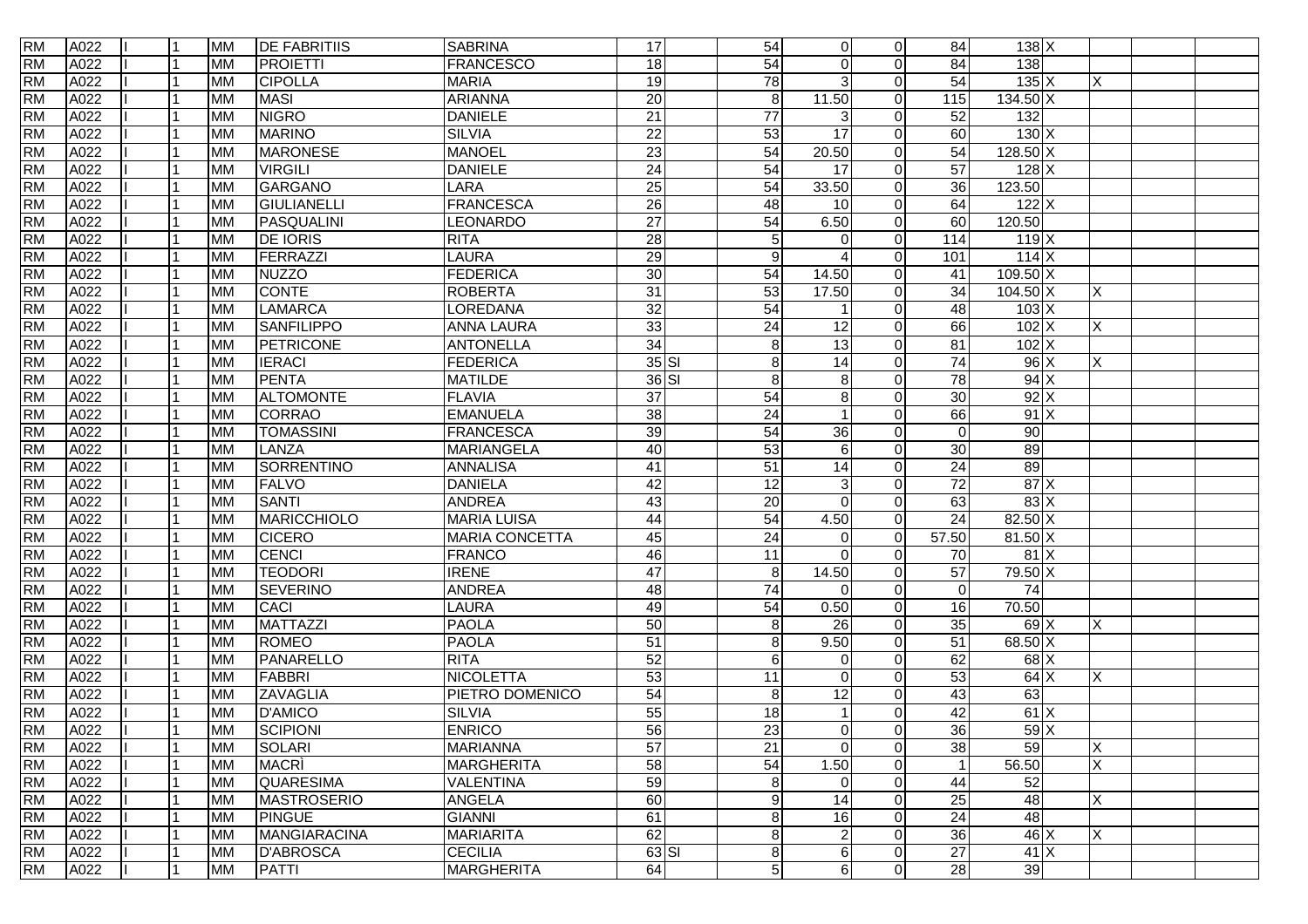| <b>RM</b> | A022 |   | <b>MM</b> | <b>GAETANI</b>         | MARIAFABIANA             | 65               | 8 <sup>8</sup>  | $\overline{5}$  | $\Omega$     | 19                       | 32X               |    |    |
|-----------|------|---|-----------|------------------------|--------------------------|------------------|-----------------|-----------------|--------------|--------------------------|-------------------|----|----|
| <b>RM</b> | A022 |   | <b>MM</b> | COPPOLA                | <b>ROSSELLA</b>          | 66               | 12              | 5               |              | 15                       | 32                | X  |    |
| <b>RM</b> | A022 |   | <b>MM</b> | <b>PACE</b>            | <b>FRANCESCA MATILDE</b> | 67               | 7               | $\Omega$        |              | $\overline{20}$          | $\overline{27}$   |    |    |
| <b>RM</b> | A022 |   | <b>MM</b> | <b>VERRASTRO</b>       | <b>BARBARA CRISTINA</b>  | $\overline{68}$  | 8               | 4               | ∩            | 13                       | 25                |    |    |
| <b>RM</b> | A022 |   | <b>MM</b> | <b>BRUSCO</b>          | <b>SIMONA</b>            | 69               | 8               | 15              |              | $\Omega$                 | 23                |    |    |
| <b>RM</b> | A022 |   | <b>MM</b> | SPECCHIO               | <b>PATRIZIA</b>          | 70               | 8               | $\overline{2}$  | $\Omega$     | $\overline{12}$          | 22X               |    |    |
| <b>RM</b> | A022 |   | <b>MM</b> | <b>DAMIOTTI</b>        | <b>RITA</b>              | 71               | $\overline{12}$ | 3               |              | 5                        | 20X               | X. |    |
| <b>RM</b> | A022 |   | <b>MM</b> | <b>MORO</b>            | RAFFAELLA                | 72               | 4               | $\overline{15}$ |              | $\Omega$                 | 19X               |    |    |
| <b>RM</b> | A022 |   | <b>MM</b> | <b>TASSINARI</b>       | <b>MARIA</b>             | 73               | 6               | 6               |              | $\Omega$                 | 12X               |    |    |
| <b>RM</b> | A022 |   | <b>MM</b> | <b>BELLANTONI</b>      | <b>MARIA</b>             | 74               | 11              | $\Omega$        |              | $\Omega$                 | 11                |    |    |
| <b>RM</b> | A022 |   | <b>MM</b> | MELIGRANA              | <b>MARIA ANTONIETTA</b>  | 75               |                 | $\overline{0}$  |              | $\Omega$                 | $\overline{7}$    |    |    |
| <b>RM</b> | A022 |   | <b>MM</b> | RACCO                  | <b>NICOLA</b>            | 76               | 7               | $\Omega$        | $\Omega$     | $\Omega$                 | $\overline{7}$    |    |    |
| <b>RM</b> | A022 |   | <b>MM</b> | <b>IACOBELLIS</b>      | <b>CARLA</b>             | $\overline{77}$  | 4               | 39              | $\Omega$     | 141                      | $184$ X           |    | SI |
| <b>RM</b> | A022 |   | <b>MM</b> | <b>MORINI</b>          | <b>ILARIA</b>            | 78               | 7               |                 | $\Omega$     | 138                      | 146 X             | X  | SI |
| <b>RM</b> | A022 |   | <b>MM</b> | CARDAMONE              | <b>KATIA</b>             | 79               | 6               | 3.50            | $\Omega$     | 96                       | $105.50 \times$   |    | SI |
| <b>RM</b> | A022 |   | <b>MM</b> | <b>DI GIOVANGIULIO</b> | <b>RENZO</b>             | $80$ SI          | 8               | $\overline{96}$ | <sup>n</sup> | $\Omega$                 | 104               |    | SI |
| <b>RM</b> | A022 |   | <b>MM</b> | <b>FILONI</b>          | <b>GAIA</b>              | 81               | 7               | 3.50            | $\Omega$     | $\overline{72}$          | $82.50 \text{ X}$ | X  | SI |
| <b>RM</b> | A022 |   | <b>MM</b> | COSTANTINO             | <b>GIUSIANA</b>          | 82               | 4               | 3               |              | 72                       | $79$ X            |    | SI |
| <b>RM</b> | A022 |   | <b>MM</b> | <b>BATTAFARANO</b>     | <b>MARIA</b>             | 83               | 6               | $\overline{2}$  |              | 68                       | 76X               |    | SI |
| <b>RM</b> | A022 |   | <b>MM</b> | <b>D'AMBROSIO</b>      | <b>CONCETTA</b>          | 84               | 5               | 12              |              | 58                       | 75                |    | SI |
| <b>RM</b> | A022 |   | <b>MM</b> | POTENZA                | <b>GIUSEPPE</b>          | 85               | 8               | 3.50            | $\Omega$     | 63                       | 74.50 X           | X  | SI |
| <b>RM</b> | A022 |   | <b>MM</b> | <b>MANIERI</b>         | <b>CECILIA</b>           | 86               | 8               | 7.50            | $\Omega$     | 50                       | 65.50             |    | SI |
| <b>RM</b> | A022 |   | <b>MM</b> | <b>DELLA VALLE</b>     | <b>BELINDA</b>           | $\overline{87}$  | 4               | 51              | $\Omega$     | $\Omega$                 | 55                |    | SI |
| <b>RM</b> | A022 |   | <b>MM</b> | <b>CATALDO</b>         | <b>GABRIELE</b>          | 88               | 53              | $\Omega$        |              | $\Omega$                 | 53                |    | SI |
| <b>RM</b> | A022 |   | <b>MM</b> | <b>SALERNO</b>         | <b>RAMONA</b>            | 89               | 8               | 9               | $\Omega$     | 30                       | 47X               |    | SI |
| <b>RM</b> | A022 |   | <b>MM</b> | LILLI                  | <b>MANLIO</b>            | 90               | $\,8\,$         | 39              |              | $\Omega$                 | 47                |    | SI |
| <b>RM</b> | A022 |   | <b>MM</b> | <b>CORSI</b>           | <b>MARIA</b>             | $\overline{91}$  | 8               | 38              | 0            | 0                        | 46                |    | SI |
| <b>RM</b> | A022 |   | <b>MM</b> | STILLITANO             | <b>CARMELA</b>           | 92               |                 | $\overline{37}$ |              | $\Omega$                 | 44                |    | SI |
| <b>RM</b> | A022 |   | <b>MM</b> | <b>ALESCI</b>          | <b>MARIA GRAZIA</b>      | 93               |                 | $\Omega$        |              | 36                       | 43                |    | SI |
| <b>RM</b> | A022 |   | <b>MM</b> | D'ORONZO               | COSIMO                   | 94               | 9               | $\overline{27}$ |              | $\Omega$                 | 36X               |    | SI |
| <b>RM</b> | A022 |   | <b>MM</b> | <b>CIOTOLI</b>         | <b>VIVIANA</b>           | 95               | 9               | 27              | $\Omega$     | $\Omega$                 | 36                |    | SI |
| <b>RM</b> | A022 |   | <b>MM</b> | <b>BEVILACQUA</b>      | <b>IRENE</b>             | 96               | 9               | 26              | $\Omega$     | $\Omega$                 | 35X               |    | SI |
| <b>RM</b> | A022 |   | <b>MM</b> | <b>DI VENUTA</b>       | <b>SIMONA</b>            | 97               | 6               | 29              |              | $\Omega$                 | 35                |    | SI |
| <b>RM</b> | A022 |   | <b>MM</b> | <b>SPILLA</b>          | <b>FEDERICA</b>          | 98               | 6               | $\overline{17}$ | $\Omega$     | $\overline{\mathcal{L}}$ | $27$ X            |    | SI |
| <b>RM</b> | A022 |   | <b>MM</b> | <b>FINELLI</b>         | SALVATORE                | 99               | 8               | $\overline{19}$ |              | $\Omega$                 | $\overline{27}$   |    | SI |
| <b>RM</b> | A022 |   | <b>MM</b> | <b>NIRO</b>            | <b>ANTONIA</b>           | 100              | 11              | 15              | 0            | $\Omega$                 | $\overline{26}$   |    | SI |
| <b>RM</b> | A022 |   | <b>MM</b> | PETTINATO              | PAOLO                    | 101              | 6               | 19.50           |              | $\Omega$                 | 25.50             |    | SI |
| <b>RM</b> | A022 |   | <b>MM</b> | <b>ORSI</b>            | <b>CRISTINA</b>          | 102              | 9               | 16              |              | $\Omega$                 | 25X               |    | SI |
| <b>RM</b> | A022 |   | <b>MM</b> | <b>ANTONETTI</b>       | <b>CRISTINA</b>          | 103              | 6               | 19              |              | $\Omega$                 | 25X               |    | SI |
| <b>RM</b> | A022 |   | <b>MM</b> | FRAGNELLI              | <b>ROSSELLA</b>          | 104              | 6 <sup>1</sup>  | 19              | $\Omega$     | $\Omega$                 | 25X               |    | SI |
| <b>RM</b> | A022 |   | <b>MM</b> | <b>CIPRIANI</b>        | <b>PIERA</b>             | 105              | 9               | 15.50           | $\Omega$     | $\overline{0}$           | $24.50 \text{ X}$ |    | SI |
| <b>RM</b> | A022 |   | <b>MM</b> | LATINI                 | FRANCESCA                | 106              | 9               | 15              | $\Omega$     | $\mathbf 0$              | 24X               |    | SI |
| <b>RM</b> | A022 |   | <b>MM</b> | VALVO                  | <b>MAGDA NOELI</b>       | 107              | 9               | 15              | $\Omega$     | $\mathbf 0$              | 24X               |    | SI |
| <b>RM</b> | A022 |   | <b>MM</b> | <b>DONADONI</b>        | PAOLA                    | 108              | 8               | 16              | $\Omega$     | 0                        | 24X               |    | SI |
| <b>RM</b> | A022 |   | <b>MM</b> | COLLELUORI             | <b>ELISABETTA</b>        | 109              | $\overline{7}$  | 17              | $\Omega$     | $\Omega$                 | 24X               |    | SI |
| <b>RM</b> | A022 |   | <b>MM</b> | FRIZZI                 | <b>ELISABETTA</b>        | 110              | 6               | 17.50           | $\Omega$     | $\mathbf 0$              | 23.50             |    | SI |
| <b>RM</b> | A022 |   | <b>MM</b> | LO CASCIO              | FRANCESCA                | $\overline{111}$ | 5               | 18              | $\Omega$     | $\overline{0}$           | 23X               |    | SI |
| <b>RM</b> | A022 | 1 | <b>MM</b> | <b>DI COLA</b>         | <b>MARTA</b>             | 112              | 7               | 16              | $\Omega$     | $\Omega$                 | 23                |    | SI |
|           |      |   |           |                        |                          |                  |                 |                 |              |                          |                   |    |    |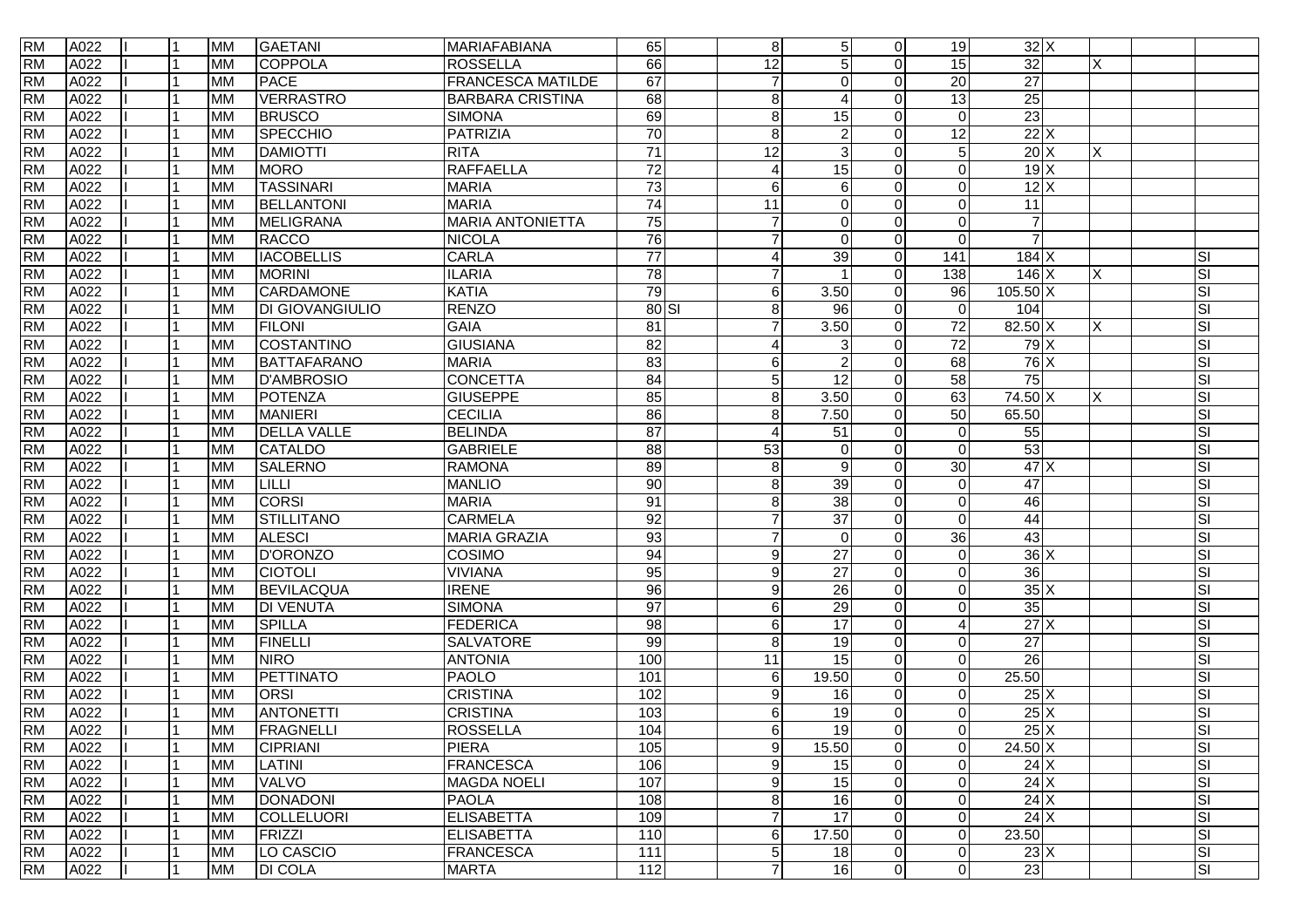| <b>RM</b> | A022 | 11  | <b>MM</b> | <b>DE MARCO</b>    | <b>ORNELLA</b>          | 113              | 5 <sub>5</sub>  | 17.50           | $\Omega$       | $\overline{0}$ | 22.50                     |  | SI |
|-----------|------|-----|-----------|--------------------|-------------------------|------------------|-----------------|-----------------|----------------|----------------|---------------------------|--|----|
| <b>RM</b> | A022 |     | <b>MM</b> | <b>MICARELLI</b>   | <b>DESIREE</b>          | 114              | 9               | 13              | $\Omega$       | $\Omega$       | $22$ $\times$             |  | SI |
| <b>RM</b> | A022 |     | <b>MM</b> | <b>ROSSINI</b>     | <b>MELISSA</b>          | 115              | 6               | 16              |                | $\Omega$       | $\overline{22}$           |  | SI |
| <b>RM</b> | A022 |     | <b>MM</b> | <b>SANTORIELLO</b> | <b>GIUSEPPINA</b>       | 116              | 7               | 14.50           | $\Omega$       | $\Omega$       | $21.50 \text{ X}$         |  | SI |
| <b>RM</b> | A022 |     | <b>MM</b> | <b>ANSALONE</b>    | <b>ANNA</b>             | 117              | 6               | 15              |                | $\Omega$       | 21X                       |  | SI |
| <b>RM</b> | A022 |     | <b>MM</b> | <b>MARINO</b>      | <b>FRANCESCA</b>        | 118              | 6               | $\Omega$        | $\Omega$       | 15             | $21$ X                    |  | SI |
| <b>RM</b> | A022 |     | <b>MM</b> | <b>SANTAMARIA</b>  | <b>ALESSIA</b>          | 119              |                 | 14              |                | $\Omega$       | $21$ X                    |  | SI |
| <b>RM</b> | A022 |     | <b>MM</b> | <b>MUSUMECI</b>    | <b>MARCELLA</b>         | 120              | 4               | 5               |                | 12             | 21X                       |  | SI |
| <b>RM</b> | A022 |     | <b>MM</b> | <b>DEMICHELIS</b>  | <b>CLAUDIA</b>          | 121              | 9               | 12              |                | $\Omega$       | $\overline{21}$           |  | SI |
| <b>RM</b> | A022 |     | <b>MM</b> | <b>TORA</b>        | <b>MICHELA</b>          | 122              | 5               | 3               |                | 12             | $20$ X                    |  | SI |
| <b>RM</b> | A022 |     | <b>MM</b> | LO VERME           | <b>STEFANO</b>          | 123              | 8               | $\overline{12}$ |                | $\mathbf 0$    | $\overline{20}$           |  | SI |
| <b>RM</b> | A022 |     | <b>MM</b> | <b>DELL'ANNO</b>   | <b>CIRO</b>             | 124              | $\overline{7}$  | $\overline{13}$ |                | $\Omega$       | 20                        |  | SI |
| <b>RM</b> | A022 |     | <b>MM</b> | <b>CARVELLI</b>    | <b>SIMONA</b>           | 125              | $\overline{7}$  | 12.50           |                | $\Omega$       | 19.50                     |  | SI |
| <b>RM</b> | A022 |     | <b>MM</b> | <b>FICARA</b>      | <b>MICHELA</b>          | 126              | 6               | 13              |                | $\Omega$       | 19X                       |  | SI |
| <b>RM</b> | A022 |     | <b>MM</b> | <b>LONOBILE</b>    | <b>ALESSANDRA</b>       | 127              | 8               | $\overline{11}$ | $\Omega$       | $\Omega$       | 19                        |  | SI |
| <b>RM</b> | A022 |     | <b>MM</b> | <b>SCHIAVO</b>     | <b>ALESSANDRA</b>       | 128              | $\,6$           | 12.50           | $\Omega$       | $\Omega$       | $18.50 \text{ X}$         |  | SI |
| <b>RM</b> | A022 |     | <b>MM</b> | <b>PAOLONI</b>     | SOLANGE                 | 129              | 9               | 9.50            | $\Omega$       | $\mathbf 0$    | $18.50 \text{ X}$         |  | SI |
| <b>RM</b> | A022 |     | <b>MM</b> | VALENZANO          | <b>MARIA ANNA</b>       | 130              | 6               | 12.50           | $\Omega$       | $\mathbf 0$    | 18.50 X                   |  | SI |
| <b>RM</b> | A022 |     | <b>MM</b> | <b>ROVAGNA</b>     | <b>MARTA</b>            | $\overline{131}$ | 8               | 10              | $\Omega$       | $\overline{0}$ | 18X                       |  | SI |
| <b>RM</b> | A022 |     | <b>MM</b> | <b>FILANNINO</b>   | <b>ROSSANA</b>          | 132              | 7               | 11              |                | $\Omega$       | 18                        |  | SI |
| <b>RM</b> | A022 |     | <b>MM</b> | SALVATELLI         | <b>FABIO</b>            | 133              | 6               | 12              | $\Omega$       | $\Omega$       | 18                        |  | SI |
| <b>RM</b> | A022 | 11  | <b>MM</b> | <b>DE SIMONE</b>   | <b>ANNA RITA</b>        | 134              | 9               | 9               |                | $\Omega$       | 18                        |  | SI |
| <b>RM</b> | A022 |     | <b>MM</b> | QUADRAROLI         | <b>MAURIZIO</b>         | 135              | 6               | $\Omega$        | $\Omega$       | 12             | 18                        |  | SI |
| <b>RM</b> | A022 |     | <b>MM</b> | <b>TRANFAGLIA</b>  | <b>SILVIA</b>           | 136              | $\,6$           | 11.50           |                | $\mathbf 0$    | $17.50 \text{ X}$         |  | SI |
| <b>RM</b> | A022 |     | <b>MM</b> | <b>DE ANGELIS</b>  | <b>FRANCESCA ROMANA</b> | 137              | 5               | 6.50            |                | 6              | $17.50 \text{ X}$         |  | SI |
| <b>RM</b> | A022 |     | <b>MM</b> | <b>TARTAGLIA</b>   | LAURA                   | 138              | $\overline{7}$  | 10.50           |                | $\mathbf 0$    | 17.50                     |  | SI |
| <b>RM</b> | A022 |     | <b>MM</b> | <b>CARUSI</b>      | <b>FRANCESCO</b>        | 139              | 8               | 9               | $\Omega$       | $\mathbf 0$    | 17X                       |  | SI |
| <b>RM</b> | A022 |     | <b>MM</b> | <b>DE PAOLIS</b>   | <b>TANIA</b>            | 140              | 8               | 9               |                | $\Omega$       | $17 \times$               |  | SI |
| <b>RM</b> | A022 |     | <b>MM</b> | <b>CILENTI</b>     | <b>ELENA</b>            | 141              | 6               | 5               |                | 6              | 17X                       |  | SI |
| <b>RM</b> | A022 |     | <b>MM</b> | <b>BARDINO</b>     | <b>FEDERICA</b>         | 142              |                 | 10              |                | $\Omega$       | $\overline{17}$           |  | SI |
| <b>RM</b> | A022 |     | <b>MM</b> | SIGNORELLI         | <b>VALERIA</b>          | 143              | 6               | 10.50           | $\Omega$       | $\Omega$       | 16.50 X                   |  | SI |
| <b>RM</b> | A022 |     | <b>MM</b> | <b>ESPOSITO</b>    | <b>GIADA VALENTINA</b>  | 144              | 5               | 11.50           | $\Omega$       | $\Omega$       | 16.50 X                   |  | SI |
| <b>RM</b> | A022 |     | <b>MM</b> | <b>SISINNI</b>     | <b>FRANCESCA</b>        | 145              | $5\phantom{.0}$ | 11.50           | $\Omega$       | $\Omega$       | 16.50                     |  | SI |
| <b>RM</b> | A022 |     | <b>MM</b> | <b>ALOI</b>        | <b>CLAUDIA</b>          | 146              | $\overline{7}$  | 9               |                | $\Omega$       | $16 \times$               |  | SI |
| <b>RM</b> | A022 |     | <b>MM</b> | <b>VERTUCCI</b>    | <b>GIOVANNA</b>         | 147              | 6               | 10              |                | $\mathbf 0$    | $16 \times$               |  | SI |
| <b>RM</b> | A022 |     | <b>MM</b> | <b>VITIELLO</b>    | <b>MADDALENA</b>        | 148              | 11              | 5               | $\Omega$       | $\Omega$       | $16 \times$               |  | SI |
| <b>RM</b> | A022 |     | <b>MM</b> | <b>CATERINO</b>    | <b>MORGANA ENZA</b>     | 149              | 6               | 10              |                | $\Omega$       | 16                        |  | SI |
| <b>RM</b> | A022 |     | <b>MM</b> | <b>SPARACO</b>     | <b>GIOVANNA</b>         | 150              | 8               | 8               |                | $\Omega$       | 16                        |  | SI |
| <b>RM</b> | A022 |     | <b>MM</b> | PELLEGRINO         | LUCIA IDA ELISA         | 151              | 7               | 9               |                | $\Omega$       | 16                        |  | SI |
| <b>RM</b> | A022 |     | <b>MM</b> | <b>BENNATI</b>     | <b>JLENIA</b>           | 152              | 6               | 10              | $\Omega$       | $\Omega$       | 16                        |  | SI |
| <b>RM</b> | A022 | 1   | <b>MM</b> | <b>MELONI</b>      | LAURA                   | 153              | $\bf 8$         | 8               | $\Omega$       | $\mathbf 0$    | 16                        |  | SI |
| <b>RM</b> | A022 |     | <b>MM</b> | <b>DENTE</b>       | <b>MICHELA</b>          | 154              | $\overline{7}$  | 8.50            | $\Omega$       | $\mathbf 0$    | $15.50 \text{ X}$         |  | SI |
| <b>RM</b> | A022 |     | <b>MM</b> | <b>LICCIARDI</b>   | <b>ANTONELLA</b>        | 155              | $\overline{7}$  | 8.50            | $\Omega$       | $\mathbf 0$    | 15.50                     |  | SI |
| <b>RM</b> | A022 |     | <b>MM</b> | <b>VALERIO</b>     | LAVINIA                 | 156              | 8               | 6.50            | $\Omega$       |                | 15.50                     |  | SI |
| <b>RM</b> | A022 |     | <b>MM</b> | <b>SABBI</b>       | <b>SARA</b>             | 157              | 8               | 7               | $\Omega$       | $\mathbf 0$    | 15X                       |  | SI |
| <b>RM</b> | A022 |     | <b>MM</b> | <b>MARESCA</b>     | <b>MARIA ROSARIA</b>    | 158              | 9               | 6               | $\Omega$       | $\mathbf 0$    | $15\overline{\mathrm{X}}$ |  | SI |
| <b>RM</b> | A022 | l 1 | <b>MM</b> | <b>RUSSO</b>       | <b>EMILIO</b>           | 159              | $\overline{5}$  | $10$            | $\Omega$       | $\mathbf 0$    | 15                        |  | SI |
| <b>RM</b> | A022 | l 1 | <b>MM</b> | <b>MARCHIONE</b>   | <b>IOLANDA</b>          | 160              | 7               | 8               | $\overline{0}$ | $\mathbf 0$    | 15                        |  | SI |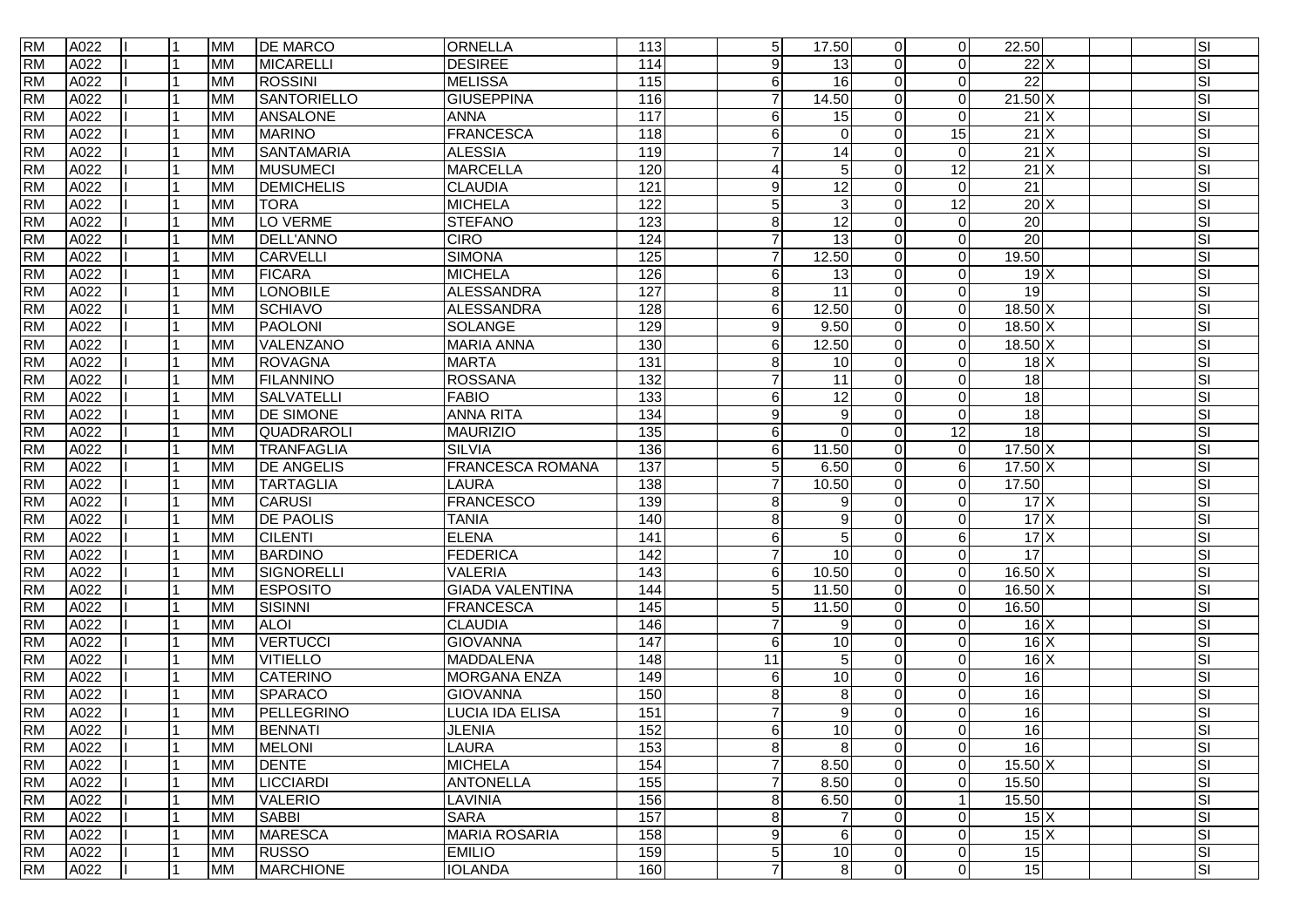| <b>RM</b> | A022 |   | <b>MM</b> | <b>LEPERA</b>        | VALENTINA            | 161               | $6 \overline{6}$ | 9                      | $\Omega$     | $\overline{0}$ | 15                |                           | SI                      |
|-----------|------|---|-----------|----------------------|----------------------|-------------------|------------------|------------------------|--------------|----------------|-------------------|---------------------------|-------------------------|
| <b>RM</b> | A022 |   | <b>MM</b> | <b>DI RIENZO</b>     | <b>MARGHERITA</b>    | 162               | $\overline{7}$   | 7.50                   | $\Omega$     | $\Omega$       | $14.50 \text{ X}$ |                           | SI                      |
| <b>RM</b> | A022 |   | <b>MM</b> | <b>LUMICISI</b>      | <b>SIMONA</b>        | 163               | 7                | 7.50                   |              | $\Omega$       | 14.50 X           |                           | SI                      |
| <b>RM</b> | A022 |   | <b>MM</b> | GRASSO               | <b>ANNA</b>          | 164               | 8                | 6.50                   | $\Omega$     | $\Omega$       | 14.50             |                           | SI                      |
| <b>RM</b> | A022 |   | <b>MM</b> | <b>CASAGRANDE</b>    | <b>ADRIANO</b>       | 165               | 6                | 8.50                   |              | $\Omega$       | 14.50             |                           | SI                      |
| <b>RM</b> | A022 |   | <b>MM</b> | NAPOLITANO           | <b>SERENELLA</b>     | 166               | 6                | 8.50                   | $\Omega$     | $\Omega$       | 14.50             |                           | SI                      |
| <b>RM</b> | A022 |   | <b>MM</b> | <b>FONTE</b>         | <b>GENNI</b>         | 167               | 6                | 8                      |              | $\Omega$       |                   | 14X                       | SI                      |
| <b>RM</b> | A022 |   | <b>MM</b> | <b>COLANGIULI</b>    | VANESSA              | 168               | 5                | 9                      |              | $\Omega$       |                   | 14X                       | SI                      |
| <b>RM</b> | A022 |   | <b>MM</b> | <b>CIPRO</b>         | <b>MORENA</b>        | 169               | $\overline{7}$   | $\overline{7}$         |              | $\Omega$       | 14                |                           | SI                      |
| <b>RM</b> | A022 |   | <b>MM</b> | <b>DE LUCA</b>       | <b>ANTONELLA</b>     | 170               | 8                | 6                      |              | $\Omega$       | 14                |                           | SI                      |
| <b>RM</b> | A022 |   | <b>MM</b> | <b>ESPOSITO</b>      | <b>TERESA LAURA</b>  | 171               | 5                | 9                      |              | $\Omega$       | 14                |                           | SI                      |
| <b>RM</b> | A022 |   | <b>MM</b> | COLICCHIO            | <b>BIAGIO</b>        | 172               | 6                | 8                      |              | $\Omega$       | 14                |                           | SI                      |
| <b>RM</b> | A022 |   | <b>MM</b> | <b>DALL'ARA</b>      | <b>MARIA IGNAZIA</b> | 173               | 4                | 10                     | $\Omega$     | $\Omega$       | 14                |                           | SI                      |
| <b>RM</b> | A022 |   | <b>MM</b> | <b>FORTE</b>         | <b>TATIANA</b>       | 174               | 6                | 8                      |              | $\Omega$       | 14                |                           | SI                      |
| <b>RM</b> | A022 |   | <b>MM</b> | <b>CENTIONI</b>      | <b>ALESSIO</b>       | $\frac{175}{175}$ | 6                | 7.50                   | $\Omega$     | $\Omega$       | $13.50 \text{ X}$ |                           | SI                      |
| <b>RM</b> | A022 |   | <b>MM</b> | <b>MENGHI</b>        | <b>BIANCA</b>        | 176               | 5                | 8.50                   |              | $\Omega$       | 13.50             |                           | SI                      |
| <b>RM</b> | A022 |   | <b>MM</b> | <b>MIGNONE</b>       | <b>ELISABETTA</b>    | 177               | 4                | 9.50                   | $\Omega$     | $\overline{0}$ | 13.50             |                           | SI                      |
| <b>RM</b> | A022 |   | <b>MM</b> | <b>CORESI</b>        | <b>ANNARITA</b>      | 178               | 8                | 5                      | $\Omega$     | $\mathbf 0$    |                   | $13\overline{\mathrm{X}}$ | SI                      |
| <b>RM</b> | A022 |   | <b>MM</b> | <b>CIAMBOTTA</b>     | <b>FEDERICA</b>      | 179               | 9                |                        |              | $\Omega$       |                   | 13X                       | SI                      |
| <b>RM</b> | A022 |   | <b>MM</b> | ALBANESE             | <b>RITA CINZIA</b>   | 180               | $\overline{7}$   | 6                      |              | $\Omega$       |                   | 13X                       | SI                      |
| <b>RM</b> | A022 |   | <b>MM</b> | LOMURNO              | <b>CECILIA</b>       | 181               | 6                | $\overline{7}$         | $\Omega$     | $\Omega$       |                   | 13X                       | SI                      |
| <b>RM</b> | A022 |   | <b>MM</b> | FIORENTINO           | <b>BRUNA</b>         | 182               | 6                | $\overline{7}$         |              | $\Omega$       |                   | 13X                       | SI                      |
| <b>RM</b> | A022 |   | <b>MM</b> | <b>SEGNERI</b>       | <b>GIULIA</b>        | 183               | 6                | 7                      | <sup>n</sup> | $\Omega$       | $\overline{13}$   |                           | SI                      |
| <b>RM</b> | A022 |   | <b>MM</b> | <b>D'ERRICO</b>      | <b>GIUSEPPE</b>      | 184               | 8                | 5                      |              | $\Omega$       | 13                |                           | SI                      |
| <b>RM</b> | A022 |   | <b>MM</b> | <b>D'ELIA</b>        | RAFFAELLA            | 185               | $\,8\,$          | 5                      | $\Omega$     | $\Omega$       | 13                |                           | SI                      |
| <b>RM</b> | A022 |   | <b>MM</b> | <b>BOZZELLI</b>      | <b>MARIANGELA</b>    | 186               | $\overline{7}$   | 5.50                   |              | $\Omega$       | $12.50 \text{ X}$ |                           | SI                      |
| <b>RM</b> | A022 |   | <b>MM</b> | CENCI                | <b>FEDERICA</b>      | 187               | 6                | 6.50                   | $\Omega$     | $\mathbf 0$    | $12.50 \text{ X}$ |                           | $\overline{\mathbf{s}}$ |
| <b>RM</b> | A022 |   | <b>MM</b> | <b>GAGLIANO</b>      | <b>NOEMI</b>         | 188               | $\overline{12}$  | 0.50                   |              | $\Omega$       | $12.50$ X         |                           | SI                      |
| <b>RM</b> | A022 |   | <b>MM</b> | <b>CARNEVALE</b>     | <b>VANESSA</b>       | 189               | $\overline{7}$   | 5.50                   | <sup>n</sup> | $\Omega$       | 12.50             |                           | SI                      |
| <b>RM</b> | A022 |   | <b>MM</b> | <b>TRATTELLI</b>     | <b>ANNA BELLA</b>    | 190               | 9                | 3.50                   |              | $\Omega$       | 12.50             |                           | SI                      |
| <b>RM</b> | A022 |   | <b>MM</b> | SCARPELLI            | ELEONORA             | 191               | 8                | 4.50                   | $\Omega$     | $\Omega$       | 12.50             |                           | SI                      |
| <b>RM</b> | A022 |   | <b>MM</b> | <b>MATTEIS</b>       | <b>EMILIANA</b>      | 192               | 6                | 6                      | ∩            | $\Omega$       |                   | $12$ $X$                  | SI                      |
| <b>RM</b> | A022 |   | <b>MM</b> | <b>FAVA</b>          | <b>CATERINA</b>      | 193               | 8                | Δ                      |              | $\Omega$       |                   | 12X                       | SI                      |
| <b>RM</b> | A022 |   | <b>MM</b> | MANGIAMELI           | SIMONPAOLO           | 194               | 8                | $\boldsymbol{\Lambda}$ |              | $\Omega$       |                   | 12X                       | SI                      |
| <b>RM</b> | A022 |   | <b>MM</b> | <b>DI BARTOLO</b>    | <b>ROSSELLA</b>      | 195               | 6                | 6                      |              | $\Omega$       |                   | 12X                       | SI                      |
| <b>RM</b> | A022 |   | <b>MM</b> | <b>CIOFFO</b>        | <b>CARMEN</b>        | 196               | 5                | 7                      | ∩            | $\Omega$       | 12                |                           | SI                      |
| <b>RM</b> | A022 |   | <b>MM</b> | ROSSELLI             | <b>SONIA</b>         | 197               | $\overline{7}$   | 5                      |              | $\Omega$       | $\overline{12}$   |                           | SI                      |
| <b>RM</b> | A022 |   | <b>MM</b> | PATRIZI              | FRANCESCA            | 198               | 5                | $\overline{7}$         |              | $\Omega$       | 12                |                           | SI                      |
| <b>RM</b> | A022 |   | <b>MM</b> | <b>CONTI</b>         | <b>ANNALISA</b>      | 199               | 5                | $\overline{7}$         |              | $\Omega$       | $\overline{12}$   |                           | SI                      |
| <b>RM</b> | A022 |   | <b>MM</b> | <b>DEL VESCOVO</b>   | LUCIANA              | 200               | 12 <sup>1</sup>  | $\Omega$               | $\Omega$     | $\Omega$       | 12                |                           | SI                      |
| <b>RM</b> | A022 |   | <b>MM</b> | <b>SAVINO</b>        | PROSPERINA           | 201               | 6                | 5.50                   | $\Omega$     | $\overline{0}$ | $11.50 \text{ X}$ |                           | SI                      |
| <b>RM</b> | A022 |   | <b>MM</b> | LEI                  | CARLO                | 202               | $\overline{7}$   | 4.50                   | $\Omega$     | $\overline{0}$ | $11.50 \text{ X}$ |                           | SI                      |
| <b>RM</b> | A022 |   | <b>MM</b> | <b>TARABORELLI</b>   | <b>SERENA</b>        | 203               | 6                | 5.50                   | $\Omega$     | $\overline{0}$ | 11.50             |                           | SI                      |
| <b>RM</b> | A022 |   | <b>MM</b> | <b>TROTTA</b>        | <b>ROSANNA</b>       | 204               | 5                | 6                      | $\Omega$     | $\mathbf 0$    |                   | $11 \times$               | SI                      |
| <b>RM</b> | A022 |   | <b>MM</b> | <b>CHIAVARONE</b>    | <b>MATTEO</b>        | 205               | $\overline{7}$   | 4                      | ∩            | $\mathbf 0$    |                   | $11 \times$               | SI                      |
| <b>RM</b> | A022 |   | <b>MM</b> | <b>BRUNO</b>         | LAURA                | 206               | 6                | 5                      | $\Omega$     | $\overline{0}$ |                   | $11 \times$               | SI                      |
| <b>RM</b> | A022 |   | <b>MM</b> | <b>LANFRANCA</b>     | <b>MARIA SERENA</b>  | 207               | 6                | 5                      | 0            | $\overline{0}$ |                   | $11 \times$               | SI                      |
| <b>RM</b> | A022 | 1 | <b>MM</b> | <b>DE BENEDICTIS</b> | <b>ILARIA</b>        | 208               | 5                | $\,6$                  | $\Omega$     | $\overline{0}$ |                   | $11 \times$               | SI                      |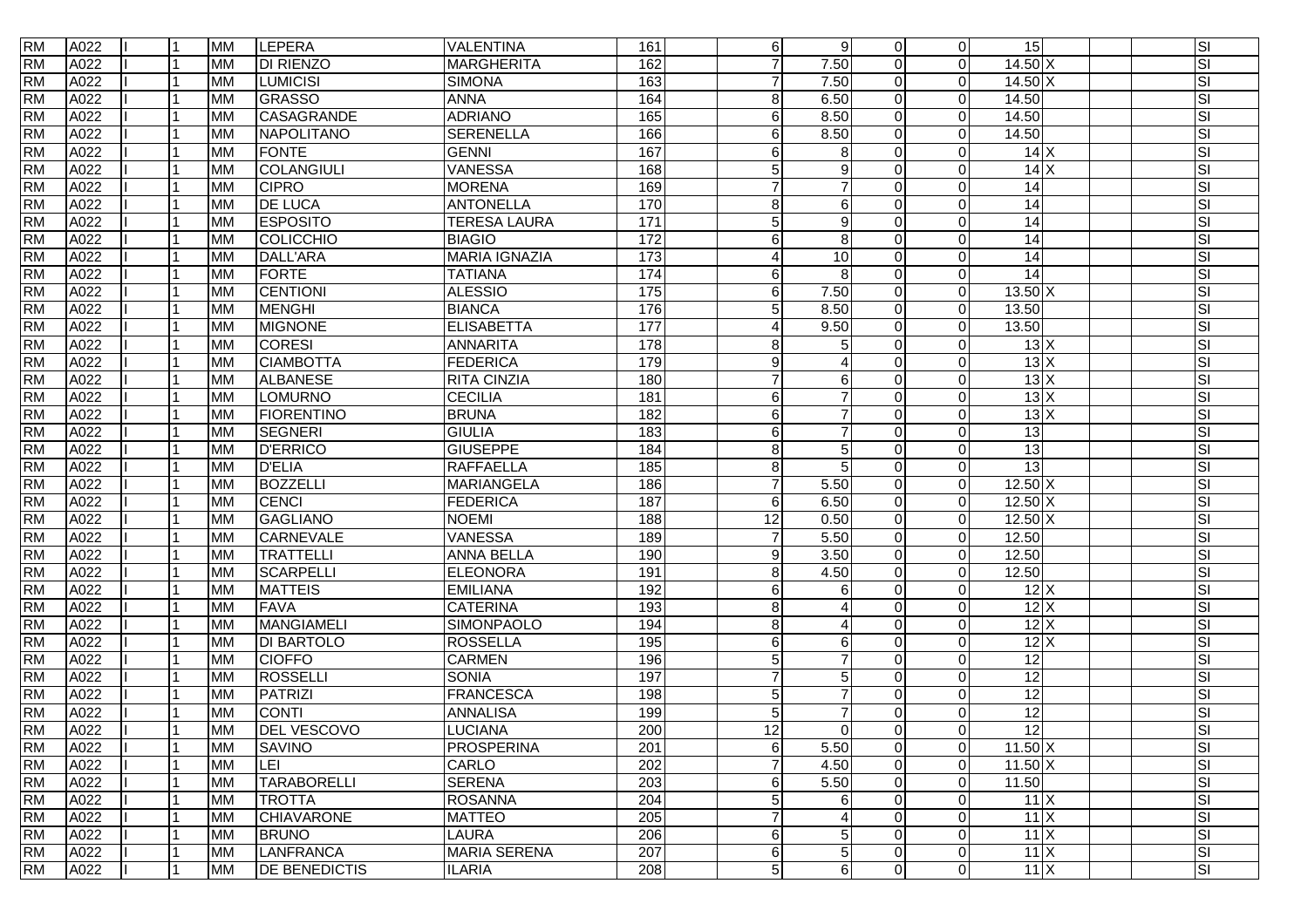| <b>RM</b> | A022 |   | <b>MM</b> | <b>MALORGIO</b>    | MARGHERITA            | 209              | 11               | $\overline{0}$         | $\Omega$ | $\overline{0}$ | $11 \times$       |               |   | SI |
|-----------|------|---|-----------|--------------------|-----------------------|------------------|------------------|------------------------|----------|----------------|-------------------|---------------|---|----|
| <b>RM</b> | A022 |   | <b>MM</b> | RANALDI            | <b>DAMIANO</b>        | 210              | 5 <sub>5</sub>   | 6                      | $\Omega$ | $\Omega$       | $\overline{11}$   |               |   | SI |
| <b>RM</b> | A022 |   | MM        | <b>ISAIA</b>       | <b>GIULIA</b>         | $\overline{211}$ |                  |                        |          | $\Omega$       | $\overline{11}$   |               |   | SI |
| <b>RM</b> | A022 |   | <b>MM</b> | <b>RITA</b>        | <b>MANUELA</b>        | $\overline{212}$ | 11               | $\Omega$               | ∩        | $\Omega$       | $\overline{11}$   |               |   | SI |
| <b>RM</b> | A022 |   | <b>MM</b> | <b>APOLITO</b>     | PASQUALE              | $\overline{213}$ | 5 <sub>5</sub>   | 6                      | ∩        | $\mathbf 0$    | $\overline{11}$   |               |   | SI |
| <b>RM</b> | A022 |   | MM        | <b>SERINI</b>      | <b>GABRIELE</b>       | $\overline{214}$ | 5 <sub>5</sub>   | 6                      | $\Omega$ | $\mathbf 0$    | 11                |               |   | SI |
| <b>RM</b> | A022 |   | <b>MM</b> | PALMUCCI           | <b>BARBARA</b>        | $\overline{215}$ | $6 \overline{6}$ | 5                      | ∩        | $\Omega$       | $\overline{11}$   |               |   | SI |
| <b>RM</b> | A022 |   | <b>MM</b> | PATERNO            | <b>LAURA</b>          | 216              | 11               | $\Omega$               | ∩        | $\Omega$       | 11                |               |   | SI |
| <b>RM</b> | A022 |   | <b>MM</b> | CAVALLO            | <b>DOMENICA</b>       | 217              | $6 \overline{6}$ | 4.50                   | $\Omega$ | $\mathbf 0$    | $10.50$ X         |               |   | SI |
| <b>RM</b> | A022 |   | <b>MM</b> | PACE               | <b>ALESSANDRA</b>     | 218              | $6 \overline{6}$ | 4.50                   | $\Omega$ | $\mathbf 0$    | $10.50$ X         |               |   | SI |
| <b>RM</b> | A022 |   | MM        | <b>AVERSA</b>      | <b>ROSARIA</b>        | 219              | 6                | 4.50                   | $\Omega$ | $\mathbf 0$    | $10.50 \text{ X}$ |               |   | SI |
| <b>RM</b> | A022 |   | <b>MM</b> | <b>IANNELLI</b>    | <b>GRAZIA</b>         | 220              | $\overline{7}$   | 3.50                   | ∩        | $\Omega$       | 10.50             |               |   | SI |
| <b>RM</b> | A022 |   | <b>MM</b> | ARNONE             | <b>MARIA CONCETTA</b> | $\overline{221}$ | 5 <sub>5</sub>   | 5.50                   | ∩        | $\mathbf 0$    | 10.50             |               |   | SI |
| <b>RM</b> | A022 |   | <b>MM</b> | <b>RICCIUTI</b>    | PASQUALE              | $\overline{222}$ | $\vert$          | 6.50                   | $\Omega$ | $\Omega$       | 10.50             |               |   | SI |
| <b>RM</b> | A022 |   | MM        | <b>MORENA</b>      | <b>DANIELA</b>        | 223              | 5                | 5                      | $\Omega$ | $\mathbf 0$    | 10X               |               |   | SI |
| <b>RM</b> | A022 |   | <b>MM</b> | <b>ANZI</b>        | <b>FABIO</b>          | 224              | $6 \overline{6}$ | $\overline{A}$         | $\Omega$ | $\Omega$       | 10X               |               |   | SI |
| <b>RM</b> | A022 |   | <b>MM</b> | <b>CUCCO</b>       | <b>GIUSEPPE</b>       | 225              | 5 <sup>1</sup>   | 4.50                   | $\Omega$ | $\mathbf 0$    | 9.50X             |               |   | SI |
| <b>RM</b> | A022 |   | <b>MM</b> | <b>MUCCIANTE</b>   | <b>ENRICA</b>         | 226              | 5 <sup>1</sup>   | 4.50                   | $\Omega$ | $\overline{0}$ | 9.50              |               |   | SI |
| <b>RM</b> | A022 |   | MM        | <b>CAPUTO</b>      | <b>JANET</b>          | $\overline{227}$ | 6                | 3.50                   | $\Omega$ | $\mathbf 0$    | 9.50              |               |   | SI |
| <b>RM</b> | A022 |   | <b>MM</b> | FEDERICI           | ALESSANDRO            | 228              | 5                | 4.50                   | ∩        | $\Omega$       | 9.50              |               |   | SI |
| <b>RM</b> | A022 |   | <b>MM</b> | <b>MARIANI</b>     | <b>MARTA</b>          | 229              | 9                | 0                      | $\Omega$ | $\mathbf 0$    |                   | 9X            |   | SI |
| <b>RM</b> | A022 |   | <b>MM</b> | GRILLI             | <b>GIORGIA</b>        | 230              | $\overline{7}$   | $\overline{2}$         | $\Omega$ | $\Omega$       |                   | 9X            |   | SI |
| <b>RM</b> | A022 |   | MM        | <b>FIACCONI</b>    | <b>MARTA</b>          | 231              | 7                | $\overline{2}$         | $\Omega$ | $\mathbf 0$    |                   | 9X            |   | SI |
| <b>RM</b> | A022 |   | <b>MM</b> | <b>ZANINOTTO</b>   | <b>GIULIA</b>         | 232              | 5 <sub>5</sub>   |                        | ∩        | $\Omega$       | 9                 |               |   | SI |
| <b>RM</b> | A022 |   | <b>MM</b> | <b>AMATO</b>       | <b>GIOVANNA</b>       | 233              | 8 <sup>1</sup>   |                        | ∩        | $\mathbf 0$    | $\overline{9}$    |               |   | SI |
| <b>RM</b> | A022 |   | <b>MM</b> | <b>TABOLACCI</b>   | <b>ANDREA</b>         | 234              | 9                | $\mathbf 0$            | $\Omega$ | $\mathbf 0$    | 9                 |               |   | SI |
| <b>RM</b> | A022 |   | <b>MM</b> | BALDACCHINO        | <b>DONATELLA</b>      | 235              | $6 \mid$         | 3                      | $\Omega$ | $\mathbf 0$    | $\overline{9}$    |               |   | SI |
| <b>RM</b> | A022 |   | <b>MM</b> | <b>GALONI</b>      | <b>EMANUELE</b>       | 236              | 5                |                        | ∩        | $\Omega$       | 9                 |               |   | SI |
| <b>RM</b> | A022 |   | <b>MM</b> | <b>SEGUELLA</b>    | FRANCESCA             | 237              | 4                | 5                      | ∩        | $\Omega$       | 9                 |               |   | SI |
| <b>RM</b> | A022 |   | <b>MM</b> | PUGLIESE           | VALENTINA             | 238              |                  |                        | ∩        | $\Omega$       | $\boldsymbol{9}$  |               |   | SI |
| <b>RM</b> | A022 |   | <b>MM</b> | GALLORINI          | <b>GIOVANNA</b>       | 239              | 5 <sub>5</sub>   | $\boldsymbol{\Lambda}$ | $\Omega$ | $\Omega$       | 9                 |               |   | SI |
| <b>RM</b> | A022 |   | MM        | <b>MORETTI</b>     | <b>FRANCESCA</b>      | 240              | 4                | 5                      | $\Omega$ | $\mathbf 0$    | 9                 |               |   | SI |
| <b>RM</b> | A022 |   | <b>MM</b> | FRANCO             | <b>CRISTINA</b>       | 241              | 5 <sup>1</sup>   | 3.50                   | $\Omega$ | $\overline{0}$ | $8.50 \times$     |               |   | SI |
| <b>RM</b> | A022 |   | <b>MM</b> | <b>MELLE</b>       | CARLA                 | 242              | $6 \overline{6}$ | 2.50                   | $\Omega$ | $\mathbf 0$    | $8.50 \times$     |               |   | SI |
| <b>RM</b> | A022 |   | <b>MM</b> | <b>RUGGERI</b>     | <b>FEDERICA</b>       | $\overline{243}$ | 5 <sub>5</sub>   | 3.50                   | $\Omega$ | $\mathbf 0$    | 8.50              |               | X | SI |
| <b>RM</b> | A022 |   | MM        | <b>DI TELLA</b>    | <b>SILVIA DANIELA</b> | 244              | 5                | 3.50                   | $\Omega$ | $\mathbf 0$    | 8.50              |               |   | SI |
| <b>RM</b> | A022 |   | <b>MM</b> | <b>CARNEVALE</b>   | <b>MARIA CAMILLA</b>  | $\overline{245}$ | 5 <sub>5</sub>   | 3                      | ∩        | $\Omega$       |                   | 8X            |   | SI |
| <b>RM</b> | A022 |   | <b>MM</b> | <b>SPINA</b>       | <b>GEORGIA</b>        | 246              | 5 <sub>5</sub>   | 3                      | ∩        | $\Omega$       |                   | 8X            |   | SI |
| <b>RM</b> | A022 |   | <b>MM</b> | SCOPONI            | <b>FABIOLA</b>        | $\overline{247}$ | $\vert$          | $\overline{4}$         | ∩        | $\Omega$       |                   | 8X            |   | SI |
| <b>RM</b> | A022 |   | <b>MM</b> | <b>SCACCHI</b>     | <b>SIMONA</b>         | 248              | 8 <sup>1</sup>   | $\Omega$               | $\Omega$ | $\Omega$       |                   | 8X            |   | SI |
| <b>RM</b> | A022 |   | <b>MM</b> | <b>APRILE</b>      | <b>ALESSIA LORETA</b> | $249$ SI         | 8 <sup>1</sup>   | $\mathsf{O}\xspace$    | $\Omega$ | $\overline{0}$ |                   | $\frac{8}{x}$ |   | SI |
| <b>RM</b> | A022 |   | <b>MM</b> | <b>DE SILVA</b>    | <b>ESTER</b>          | 250              | $6 \overline{6}$ | $\overline{c}$         | $\Omega$ | $\mathbf 0$    |                   | 8X            |   | SI |
| <b>RM</b> | A022 |   | <b>MM</b> | PROVANTINI         | <b>ELENA</b>          | 251              | $\overline{7}$   |                        | $\Omega$ | $\overline{0}$ |                   | $\frac{8}{x}$ |   | SI |
| <b>RM</b> | A022 |   | <b>MM</b> | <b>COGNIS</b>      | <b>LUANA</b>          | 252              | 4                | $\overline{A}$         | $\Omega$ | $\pmb{0}$      |                   | 8X            |   | SI |
| <b>RM</b> | A022 |   | MM        | <b>FALCETTA</b>    | <b>ILARIA</b>         | 253              | 8 <sup>1</sup>   | $\mathbf 0$            | O        | $\mathbf 0$    |                   | $\frac{8}{x}$ |   | SI |
| <b>RM</b> | A022 |   | <b>MM</b> | <b>CLAUDICANTE</b> | LAURA                 | 254              | 5 <sup>1</sup>   | 3                      | $\Omega$ | $\mathbf 0$    |                   | $\frac{8}{x}$ |   | SI |
| <b>RM</b> | A022 |   | <b>MM</b> | <b>VITRÒ</b>       | FRANCESCA             | $255$ SI         | $\bf 8$          | 0                      | $\Omega$ | $\overline{0}$ |                   | $\frac{8}{x}$ |   | SI |
| <b>RM</b> | A022 | 1 | <b>MM</b> | <b>GABRIELLI</b>   | PAOLA                 | 256              | 5 <sub>5</sub>   | 3                      | $\Omega$ | $\overline{0}$ |                   | 8X            |   | SI |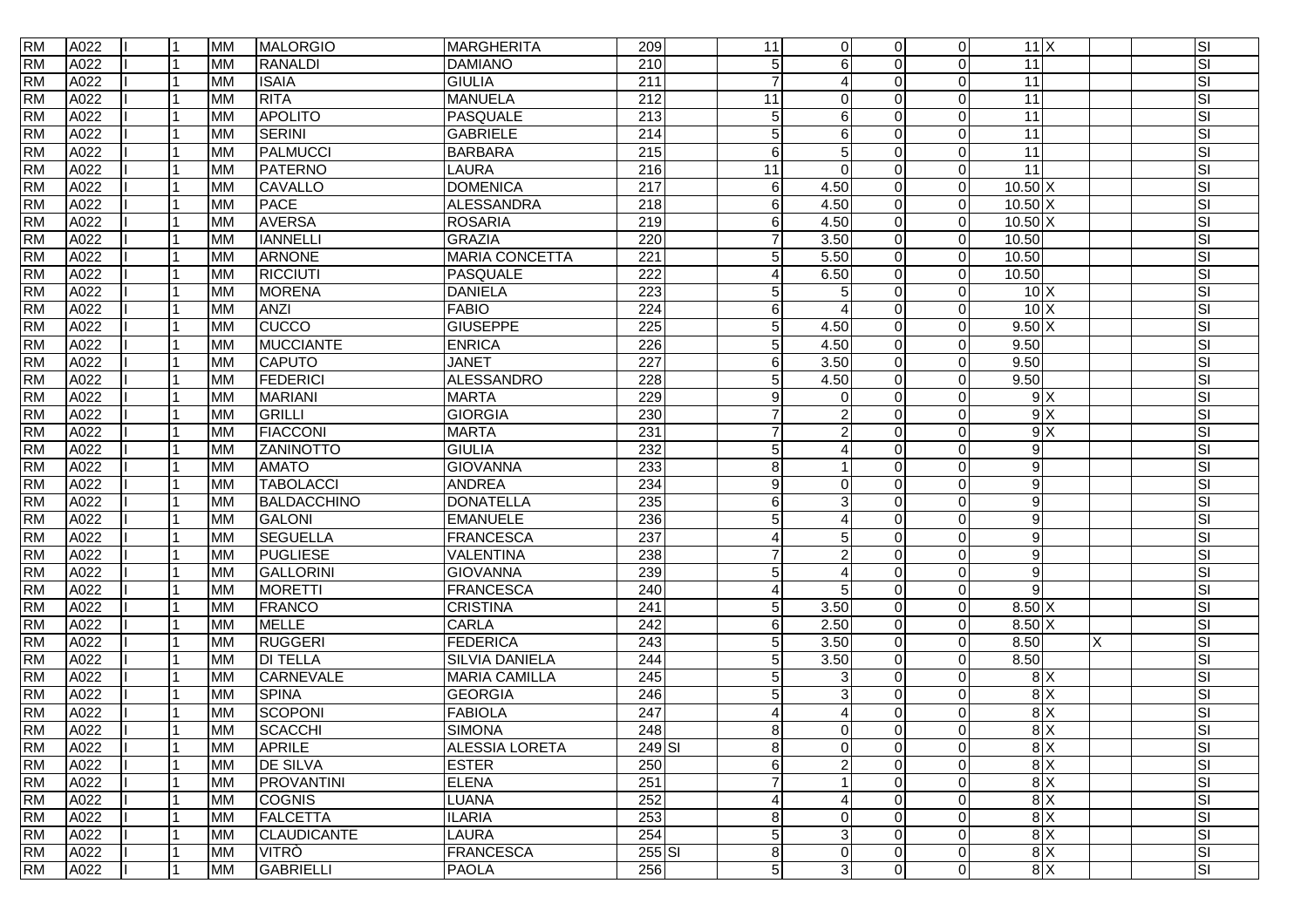| <b>RM</b> | A022 |  | MM        | PAZZAGLI           | LEONARDO                  | $257$ SI         | 8              | $\Omega$               | $\Omega$     | $\Omega$       | 8 <sup>1</sup>   |   | SI                      |
|-----------|------|--|-----------|--------------------|---------------------------|------------------|----------------|------------------------|--------------|----------------|------------------|---|-------------------------|
| <b>RM</b> | A022 |  | <b>MM</b> | <b>RIZZO</b>       | <b>CECILIA</b>            | 258              | $\overline{7}$ | 1                      | $\Omega$     | $\Omega$       | $\overline{8}$   |   | SI                      |
| <b>RM</b> | A022 |  | MM        | <b>LEONE</b>       | <b>MARTA</b>              | 259              | $\overline{5}$ | 3                      |              | $\Omega$       | $\bf 8$          |   | SI                      |
| <b>RM</b> | A022 |  | MM        | <b>PASCUCCI</b>    | <b>ARIANNA</b>            | 260              | 6              | $\overline{2}$         | $\Omega$     | $\Omega$       | $\bf 8$          |   | SI                      |
| <b>RM</b> | A022 |  | <b>MM</b> | <b>ROMA</b>        | <b>MIMMA</b>              | 261              | 4              | $\overline{A}$         |              | $\Omega$       | $\bf 8$          |   | SI                      |
| <b>RM</b> | A022 |  | <b>MM</b> | <b>FIORELLA</b>    | <b>ILARIA</b>             | 262              | 5              | 3                      | $\Omega$     | $\Omega$       | $\bf 8$          |   | SI                      |
| <b>RM</b> | A022 |  | ΜМ        | <b>DI CESARE</b>   | <b>CRISTINA</b>           | $263$ SI         | $\bf 8$        | $\Omega$               |              | $\Omega$       | $\bf 8$          |   | SI                      |
| <b>RM</b> | A022 |  | MM        | VAJANO             | <b>MARCO</b>              | 264              | $\overline{7}$ |                        | $\Omega$     | $\Omega$       | $\infty$         |   | SI                      |
| <b>RM</b> | A022 |  | <b>MM</b> | <b>SERVI</b>       | LAURA                     | 265              | 4              | $\boldsymbol{\Lambda}$ | $\Omega$     | $\Omega$       | 8 <sup>1</sup>   |   | SI                      |
| <b>RM</b> | A022 |  | <b>MM</b> | <b>GIANNONE</b>    | <b>MANUELA</b>            | 266              | 5              | 3                      | $\Omega$     | $\mathbf 0$    | $\infty$         |   | SI                      |
| <b>RM</b> | A022 |  | <b>MM</b> | <b>CUFARI</b>      | <b>GIUSEPPINA</b>         | 267              | 6              | 1.50                   |              | $\Omega$       | $7.50 \text{ X}$ | Х | SI                      |
| <b>RM</b> | A022 |  | MM        | <b>INFANTE</b>     | <b>LUIGINA</b>            | 268              | 4              | 3.50                   | $\Omega$     | $\Omega$       | $7.50 \text{ X}$ |   | SI                      |
| <b>RM</b> | A022 |  | <b>MM</b> | <b>GIACINTI</b>    | <b>MANUELA</b>            | 269              | 5              | 2.50                   | $\Omega$     | $\Omega$       | $7.50 \text{ X}$ |   | SI                      |
| <b>RM</b> | A022 |  | <b>MM</b> | <b>MATTIUCCI</b>   | <b>CHIARA</b>             | 270              | 5              | 2.50                   | $\Omega$     | $\Omega$       | 7.50             |   | SI                      |
| <b>RM</b> | A022 |  | MM        | <b>VELLEI</b>      | <b>FRANCESCO</b>          | 271              | 4              | 3.50                   | $\Omega$     | $\Omega$       | 7.50             |   | SI                      |
| <b>RM</b> | A022 |  | MM        | <b>PROIETTI</b>    | <b>MARIKA</b>             | $\overline{272}$ | $\overline{7}$ | $\Omega$               |              | $\Omega$       | 7X               |   | SI                      |
| <b>RM</b> | A022 |  | <b>MM</b> | <b>SMARGIASSI</b>  | ROSSELLA                  | 273              |                | 0                      | $\Omega$     | $\Omega$       | 7X               |   | SI                      |
| <b>RM</b> | A022 |  | <b>MM</b> | <b>TONDI</b>       | <b>BIANCAMARIA</b>        | 274              | 6              | $\overline{1}$         |              | $\mathbf 0$    | 7X               |   | SI                      |
| <b>RM</b> | A022 |  | ΜМ        | <b>DI GIULIO</b>   | <b>AZZURRA</b>            | $\overline{275}$ | 6              |                        | $\Omega$     | $\Omega$       | 7X               |   | SI                      |
| <b>RM</b> | A022 |  | МM        | <b>GILARDI</b>     | <b>ROSELLA</b>            | 276              | $\overline{7}$ | $\Omega$               |              | $\Omega$       | 7X               |   | SI                      |
| <b>RM</b> | A022 |  | <b>MM</b> | <b>TESTA</b>       | <b>DEBORAH</b>            | 277              | $\overline{7}$ | $\Omega$               | $\Omega$     | $\Omega$       | $\overline{7}$   |   | SI                      |
| <b>RM</b> | A022 |  | MM        | <b>BILELLO</b>     | <b>NINI</b>               | 278              | $\overline{7}$ | $\Omega$               |              | $\Omega$       | $\overline{7}$   |   | SI                      |
| <b>RM</b> | A022 |  | <b>MM</b> | <b>FRATINI</b>     | <b>ELENA</b>              | 279              |                | $\Omega$               | $\Omega$     | $\Omega$       | $\overline{7}$   |   | SI                      |
| <b>RM</b> | A022 |  | <b>MM</b> | <b>CALABRESI</b>   | <b>EVA</b>                | 280              | 6              |                        | <sup>0</sup> | $\Omega$       | $\overline{7}$   |   | SI                      |
| <b>RM</b> | A022 |  | <b>MM</b> | <b>VENUTI</b>      | <b>ADRIANA</b>            | 281              | $\overline{7}$ | $\Omega$               | $\Omega$     | $\Omega$       | $\overline{7}$   |   | SI                      |
| <b>RM</b> | A022 |  | MM        | <b>BISCONTI</b>    | <b>BARBARA</b>            | 282              | $\overline{5}$ | 0.50                   | $\Omega$     |                | 6.50X            |   | SI                      |
| <b>RM</b> | A022 |  | MM        | <b>D'ARCANGELI</b> | <b>ANDREA</b>             | 283              | 5              | 1.50                   | $\Omega$     | $\mathbf 0$    | 6.50             |   | $\overline{\mathbf{s}}$ |
| <b>RM</b> | A022 |  | MM        | <b>FACCHINI</b>    | <b>ANTONELLA</b>          | 284              | 5              | 1.50                   |              | $\Omega$       | 6.50             |   | SI                      |
| <b>RM</b> | A022 |  | MM        | ORLANDI            | <b>PAOLA</b>              | 285              | 5              | 1.50                   | $\Omega$     | $\Omega$       | 6.50             |   | SI                      |
| <b>RM</b> | A022 |  | <b>MM</b> | PETRUCCIANI        | <b>VALERIO</b>            | 286              | 5              | -1                     |              | $\Omega$       | 6X               |   | SI                      |
| <b>RM</b> | A022 |  | <b>MM</b> | <b>FLAMMINIO</b>   | FEDERICO                  | 287              | 6              | $\Omega$               | $\Omega$     | $\Omega$       | 6X               |   | SI                      |
| <b>RM</b> | A022 |  | MM        | <b>CAMMAROTA</b>   | <b>INCORONATA GISELLA</b> | 288              | 6              | $\Omega$               | <sup>0</sup> | $\Omega$       | 6X               |   | SI                      |
| <b>RM</b> | A022 |  | MM        | <b>FABRI</b>       | <b>CHIARA</b>             | 289              | $\overline{5}$ | $\overline{1}$         | ∩            | $\Omega$       | 6X               |   | SI                      |
| <b>RM</b> | A022 |  | <b>MM</b> | <b>OTRANTO</b>     | <b>SAVERIO</b>            | 290              | 6              | $\Omega$               |              | $\Omega$       | 6X               |   | SI                      |
| <b>RM</b> | A022 |  | <b>MM</b> | <b>ROMANO</b>      | <b>MIRIAM</b>             | 291              | 6              | $\Omega$               |              | $\Omega$       | 6X               |   | SI                      |
| <b>RM</b> | A022 |  | MM        | <b>MAROTTA</b>     | <b>ILEANA</b>             | 292              | 6              | 0                      | $\Omega$     | $\Omega$       | 6X               |   | SI                      |
| <b>RM</b> | A022 |  | МM        | <b>ARMENTANO</b>   | <b>SARA</b>               | 293              | 6              | $\Omega$               | $\Omega$     | $\Omega$       | $\frac{1}{6}$    |   | SI                      |
| <b>RM</b> | A022 |  | <b>MM</b> | <b>MAZZIERI</b>    | <b>MATTEO</b>             | 294              | 5              | -1                     |              | $\Omega$       | $\,6$            |   | SI                      |
| <b>RM</b> | A022 |  | MM        | <b>ZORZET</b>      | <b>ALESSIA</b>            | 295              | 5              | $\mathbf{1}$           |              | $\Omega$       | 6 <sup>1</sup>   |   | SI                      |
| <b>RM</b> | A022 |  | МM        | <b>CIUCCI</b>      | PIERA                     | 296              | 6              | $\Omega$               | $\Omega$     | $\Omega$       | 6 <sup>1</sup>   |   | $\overline{\mathsf{S}}$ |
| <b>RM</b> | A022 |  | <b>MM</b> | ZACCAGNINO         | <b>MARIA CARMELA</b>      | 297              | 5 <sub>5</sub> | 0.50                   | $\Omega$     | $\overline{0}$ | 5.50X            |   | SI                      |
| <b>RM</b> | A022 |  | <b>MM</b> | DA CORTE ZANDATINA | <b>CATERINA</b>           | 298              | 5 <sup>1</sup> | 0.50                   | $\Omega$     | $\mathbf 0$    | $5.50 \text{ X}$ |   | SI                      |
| <b>RM</b> | A022 |  | <b>MM</b> | <b>PALOMBI</b>     | <b>DANIELA</b>            | 299              | 4              | 1.50                   | $\Omega$     | $\overline{0}$ | $5.50$ X         |   | SI                      |
| <b>RM</b> | A022 |  | MM        | <b>VINCI</b>       | <b>ROSARIA</b>            | 300              | 4              | 1.50                   | $\Omega$     | $\mathbf 0$    | 5.50             |   | SI                      |
| <b>RM</b> | A022 |  | MM        | <b>QUARANTINI</b>  | <b>FRANCESCA</b>          | 301              | 4              | 1.50                   | $\Omega$     | $\mathbf 0$    | 5.50             |   | SI                      |
| <b>RM</b> | A022 |  | <b>MM</b> | <b>FERRO</b>       | <b>ROBERTA</b>            | 302              | 4              | 1.50                   | $\Omega$     | $\mathbf 0$    | 5.50             |   | SI                      |
| <b>RM</b> | A022 |  | MM        | LAGANA'            | <b>GIADA</b>              | 303              | $\mathbf 5$    | 0                      | 0            | $\mathbf 0$    | 5X               |   | SI                      |
| <b>RM</b> | A022 |  | MM        | ZINANNI            | <b>SONIA</b>              | 304              | 5              | $\overline{0}$         | $\Omega$     | $\overline{0}$ | 5X               |   | SI                      |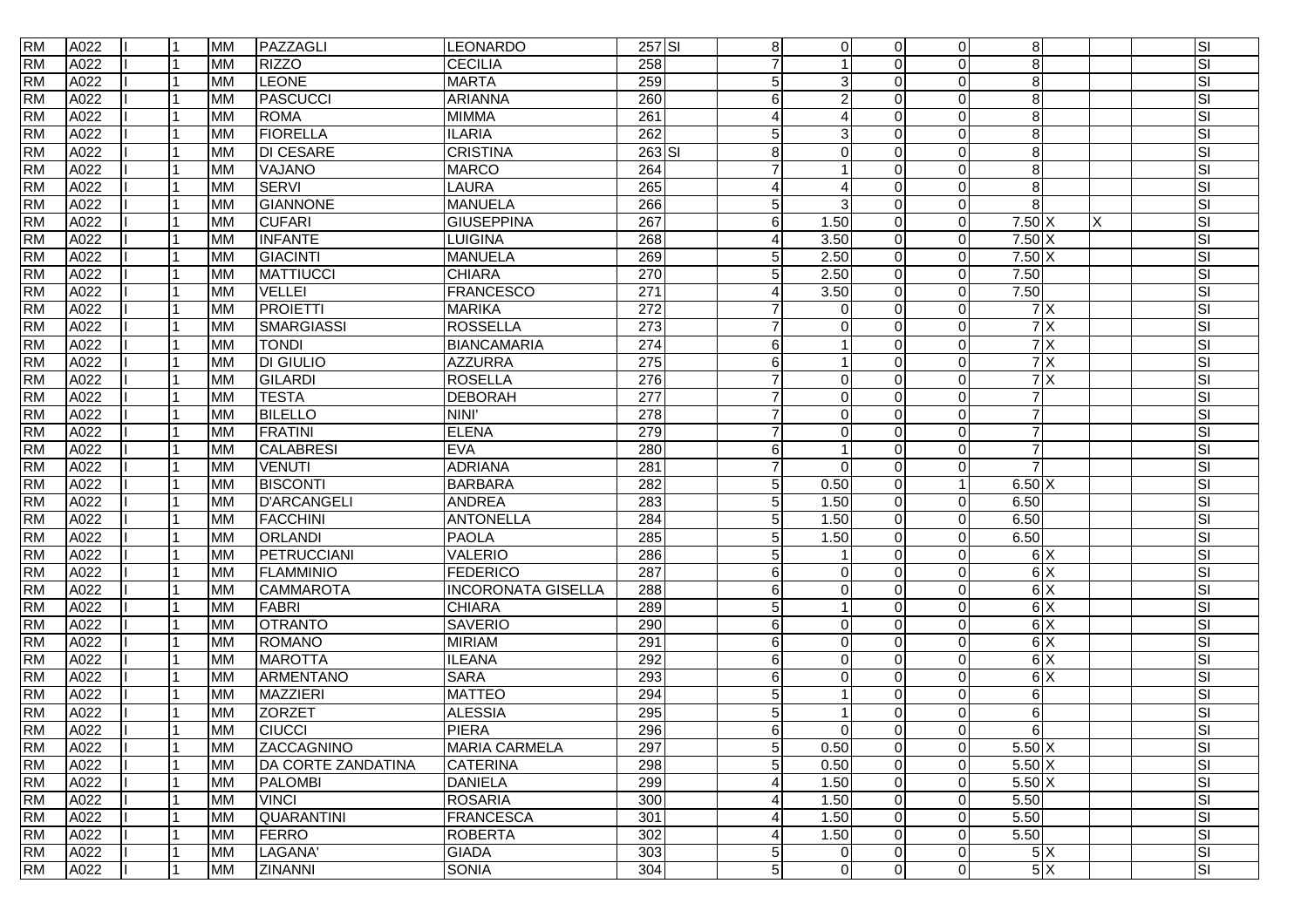| <b>RM</b> | A022 |  | MM        | <b>BORGNA</b>         | <b>DORIANA</b>         | 305              | $\overline{4}$  | $\mathbf{1}$    | $\Omega$ | $\overline{0}$  | 5X                       |   | SI |
|-----------|------|--|-----------|-----------------------|------------------------|------------------|-----------------|-----------------|----------|-----------------|--------------------------|---|----|
| <b>RM</b> | A022 |  | <b>MM</b> | <b>DEMARINIS</b>      | <b>SIMONA</b>          | 306              | 5               | $\Omega$        | $\Omega$ | $\Omega$        | 5X                       |   | SI |
| <b>RM</b> | A022 |  | MM        | ROCCHI                | <b>GIANNA</b>          | 307              | $\sqrt{5}$      | $\Omega$        |          | $\Omega$        | 5X                       |   | SI |
| <b>RM</b> | A022 |  | MM        | <b>IMPROTA</b>        | <b>ALESSIA</b>         | 308              | 5               | $\Omega$        | $\Omega$ | $\Omega$        | $\overline{\frac{5}{X}}$ |   | SI |
| <b>RM</b> | A022 |  | <b>MM</b> | <b>SERRI</b>          | <b>MANUELA</b>         | 309              | 5               | $\Omega$        |          | $\Omega$        | 5X                       |   | SI |
| <b>RM</b> | A022 |  | <b>MM</b> | <b>DI SABATINO</b>    | <b>BARBARA</b>         | $\overline{310}$ | 5               | $\Omega$        | $\Omega$ | $\Omega$        | 5X                       |   | SI |
| <b>RM</b> | A022 |  | <b>MM</b> | <b>MARINI</b>         | LAURA                  | 311              | $\sqrt{5}$      | $\Omega$        |          | $\Omega$        | 5X                       |   | SI |
| <b>RM</b> | A022 |  | MM        | <b>TREMATERRA</b>     | <b>PAOLA</b>           | 312              | $\overline{5}$  | $\Omega$        | $\Omega$ | $\Omega$        | 5X                       |   | SI |
| <b>RM</b> | A022 |  | <b>MM</b> | <b>NOBILI</b>         | <b>SABINA</b>          | 313              | 4               | $\overline{1}$  | $\Omega$ | $\Omega$        | 5X                       |   | SI |
| <b>RM</b> | A022 |  | <b>MM</b> | <b>SCARNATA</b>       | <b>MARIA</b>           | 314              | 5               | $\Omega$        | $\Omega$ | $\Omega$        | 5X                       |   | SI |
| <b>RM</b> | A022 |  | <b>MM</b> | <b>MIRENZI</b>        | <b>FEDERICA</b>        | 315              | 4               |                 |          | $\Omega$        | $\sqrt{5}$               |   | SI |
| <b>RM</b> | A022 |  | MM        | <b>CICALA</b>         | <b>ELENA</b>           | 316              | 4               | $\overline{1}$  | $\Omega$ | $\Omega$        | $\overline{5}$           |   | SI |
| <b>RM</b> | A022 |  | <b>MM</b> | <b>FRANQUELLI</b>     | <b>ANDREA</b>          | $\overline{317}$ | 5               | $\Omega$        | U        | $\Omega$        | $\sqrt{5}$               |   | SI |
| <b>RM</b> | A022 |  | <b>MM</b> | <b>PAUROSO</b>        | <b>CARLA</b>           | 318              | $\overline{5}$  | $\Omega$        |          | $\Omega$        | 5 <sub>5</sub>           |   | SI |
| <b>RM</b> | A022 |  | MM        | <b>GUTTORIELLO</b>    | <b>SARA</b>            | 319              | $\overline{5}$  | 0               | $\Omega$ | $\Omega$        | $\overline{5}$           |   | SI |
| <b>RM</b> | A022 |  | MM        | <b>GUIDA</b>          | <b>MARIALUISA</b>      | 320              | $\overline{0}$  | 5               | ∩        | $\Omega$        | 5 <sub>5</sub>           |   | SI |
| <b>RM</b> | A022 |  | <b>MM</b> | <b>ALFARONE</b>       | <b>SIMONA</b>          | 321              | $\overline{5}$  | $\mathbf 0$     | $\Omega$ | $\Omega$        | $\overline{5}$           |   | SI |
| <b>RM</b> | A022 |  | <b>MM</b> | <b>BESIA</b>          | <b>DOROTEA</b>         | 322              | 5               | $\Omega$        |          | $\mathbf 0$     | $\overline{5}$           |   | SI |
| <b>RM</b> | A022 |  | <b>MM</b> | <b>BARRA</b>          | <b>IVAN VINCENZO</b>   | $\overline{323}$ | 4               |                 |          | $\mathbf 0$     | $\overline{5}$           |   | SI |
| <b>RM</b> | A022 |  | МM        | <b>GINESI</b>         | <b>ALESSANDRO</b>      | 324              | 5               | $\Omega$        |          | $\Omega$        | 5                        |   | SI |
| <b>RM</b> | A022 |  | <b>MM</b> | <b>COGLIANDRO</b>     | GIUSEPPINA             | 325              | $\Omega$        | 4.50            | $\Omega$ | $\Omega$        | $4.50$ X                 |   | SI |
| <b>RM</b> | A022 |  | MM        | <b>FORMICHETTI</b>    | VANESSA                | 326              | 4               | 0.50            | $\Omega$ | $\Omega$        | 4.50                     |   | SI |
| <b>RM</b> | A022 |  | <b>MM</b> | <b>DI SIMONE</b>      | <b>FRANCESCA</b>       | 327              | 4               | $\Omega$        | $\Omega$ | $\Omega$        | 4X                       |   | SI |
| <b>RM</b> | A022 |  | ΜМ        | <b>TRAVERSO</b>       | <b>ELISA</b>           | 328              | 4               | $\Omega$        |          | $\Omega$        | 4X                       |   | SI |
| <b>RM</b> | A022 |  | <b>MM</b> | <b>CULTRERA</b>       | <b>MIRIAM</b>          | 329              |                 | $\Omega$        | $\Omega$ | $\Omega$        | 4                        |   | SI |
| <b>RM</b> | A022 |  | <b>MM</b> | <b>SERINO</b>         | <b>TIZIANA</b>         | 330              | ⊿               | $\Omega$        | $\Omega$ | $\Omega$        | $\overline{4}$           |   | SI |
| <b>RM</b> | A022 |  | MM        | PERCONTE LICATESE     | <b>ANTONELLA</b>       | 331              | 4               | $\Omega$        | $\Omega$ | $\Omega$        | 4                        |   | SI |
| <b>RM</b> | A049 |  | MM        | <b>MAZZONI</b>        | <b>FRANCESCA</b>       |                  | 11              | 1.50            | $\Omega$ | 376             | 388.50                   |   |    |
| <b>RM</b> | A049 |  | <b>MM</b> | <b>SILVA</b>          | NICOLA                 | $\overline{a}$   | 65              | 1.50            | $\Omega$ | 204             | 270.50                   |   |    |
| <b>RM</b> | A049 |  | <b>MM</b> | <b>PRUGNOLA</b>       | <b>MARIA RITA</b>      | 3                |                 | $\Omega$        | $\Omega$ | 249             | $256$ X                  |   |    |
| <b>RM</b> | A049 |  | <b>MM</b> | <b>TRENTADUE</b>      | <b>DENISE</b>          | $\overline{4}$   | 54              | 28              | $\Omega$ | 102             | $184$ X                  | X |    |
| <b>RM</b> | A049 |  | MM        | <b>TARTARO</b>        | GIANNI                 | $5\phantom{.0}$  | 6               | $\Omega$        | $\Omega$ | 171             | 177 X                    | X |    |
| <b>RM</b> | A049 |  | MM        | <b>CALIAN</b>         | <b>EUSEBIU DUMITRU</b> | 6                | 89              | $\Omega$        | $\Omega$ | 82              | $\frac{1}{171}$          |   |    |
| <b>RM</b> | A049 |  | <b>MM</b> | <b>RUSSO</b>          | <b>CINZIA</b>          | $\overline{7}$   | 36              | 18.50           | $\Omega$ | 98              | 152.50 X                 | X |    |
| <b>RM</b> | A049 |  | <b>MM</b> | <b>MEDICI</b>         | <b>MARIA ALEJANDRA</b> | 8S               | 97              | 3               | $\Omega$ | $\overline{32}$ | $\overline{132}$         |   |    |
| <b>RM</b> | A049 |  | MM        | <b>ADDEO</b>          | AMELIA                 | 9                | 12              | 3.50            | $\Omega$ | 115.50          | $\overline{131}$         |   |    |
| <b>RM</b> | A049 |  | MM        | <b>GRIMALDI</b>       | FABRIZIO               | $\overline{10}$  | 8               | $\Omega$        | $\Omega$ | 115             | $123$ X                  |   |    |
| <b>RM</b> | A049 |  | <b>MM</b> | <b>VALERIO</b>        | PAOLO                  | $\overline{11}$  | $\overline{54}$ | 3               | U        | 48              | 105                      |   |    |
| <b>RM</b> | A049 |  | MM        | <b>BERTANO</b>        | <b>NUNZIO</b>          | $\overline{12}$  | 53              | $\overline{7}$  |          | 42              | $102$ X                  | Χ |    |
| <b>RM</b> | A049 |  | MM        | <b>FABRI</b>          | <b>SERENA</b>          | 13               | 54              | $\Omega$        | $\Omega$ | 48              | 102                      |   |    |
| <b>RM</b> | A049 |  | <b>MM</b> | <b>FANTAUZZI</b>      | <b>MASSIMO</b>         | 14               | 54              | 5               | $\Omega$ | 41              | $100$ $X$                | X |    |
| <b>RM</b> | A049 |  | <b>MM</b> | <b>TESTA</b>          | <b>FRANCESCO</b>       | 15               | 54              | 16              | $\Omega$ | 24              | 94                       |   |    |
| <b>RM</b> | A049 |  | <b>MM</b> | <b>LOLLETTI</b>       | GIORGIA                | $16$ SI          | 54              | 3.50            | $\Omega$ | 30              | 87.50 X                  |   |    |
| <b>RM</b> | A049 |  | MM        | <b>CASSALIA</b>       | <b>GIUSEPPE</b>        | $\overline{17}$  | 11              |                 | $\Omega$ | 70              | 82                       |   |    |
| <b>RM</b> | A049 |  | MM        | <b>RICOTTA</b>        | <b>RICCARDO</b>        | 18               | 8               | 13.50           | $\Omega$ | $\overline{57}$ | 78.50 X                  |   |    |
| <b>RM</b> | A049 |  | <b>MM</b> | <b>TRAINO</b>         | FRANCESCA              | $19$ $SI$        | 8               | 9               | $\Omega$ | 57              | 74X                      |   |    |
| <b>RM</b> | A049 |  | <b>MM</b> | <b>EMANUELE</b>       | LUIGI                  | 20               | 66              | 4.50            | $\Omega$ | $\mathbf 0$     | 70.50 X                  | X |    |
| <b>RM</b> | A049 |  | MM        | <b>ESPINOSA TRULL</b> | PAU                    | 21               | 20              | $\overline{12}$ | $\Omega$ | 36              | 68                       |   |    |
|           |      |  |           |                       |                        |                  |                 |                 |          |                 |                          |   |    |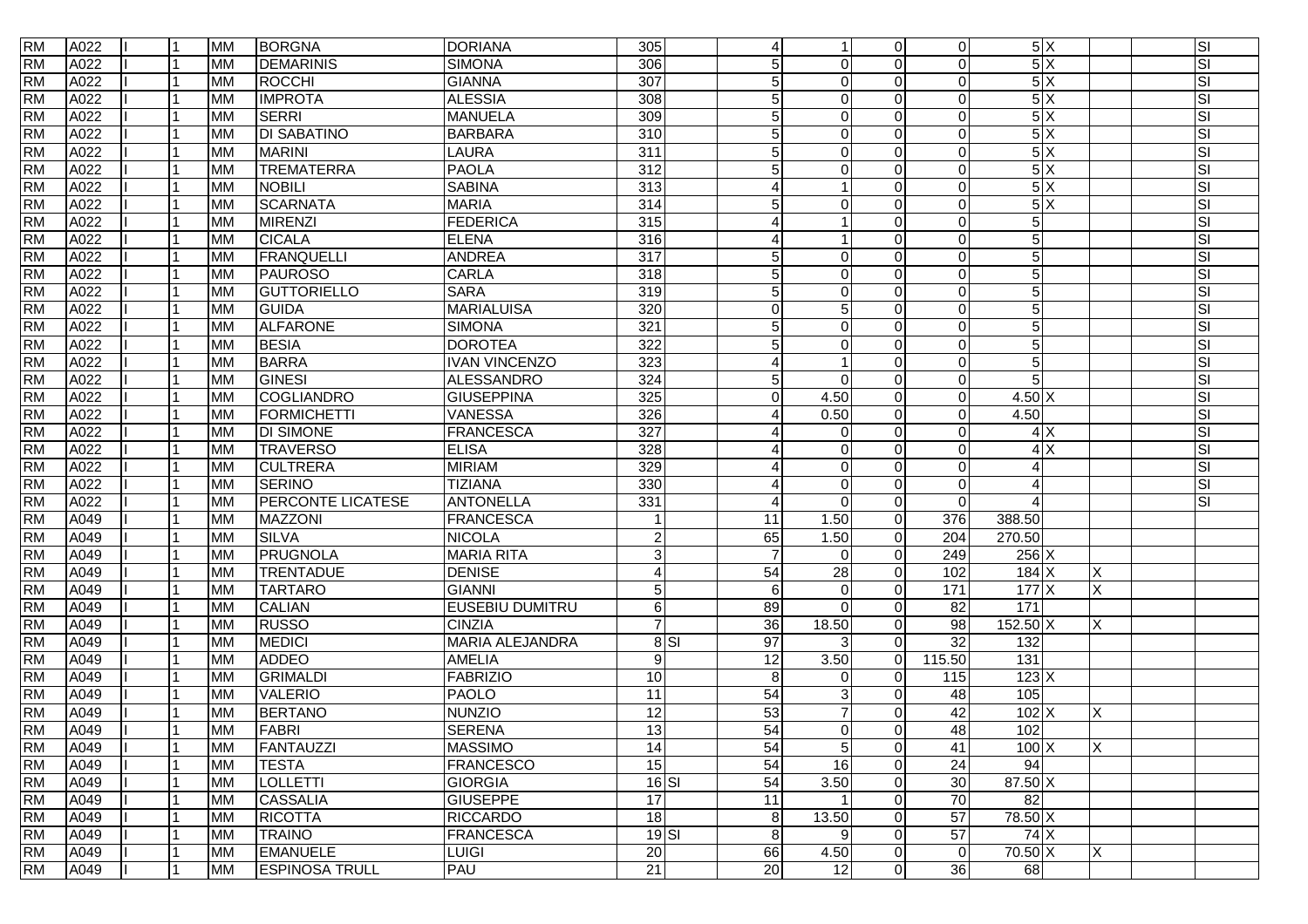| <b>RM</b> | A049             | 1              | <b>MM</b> | FERRARA                 | <b>GIUSEPPE</b>       | $\overline{22}$         | 6               | 25.50           | $\overline{0}$ | 26              | 57.50 X           | ΙX |           |
|-----------|------------------|----------------|-----------|-------------------------|-----------------------|-------------------------|-----------------|-----------------|----------------|-----------------|-------------------|----|-----------|
| <b>RM</b> | A049             |                | <b>MM</b> | <b>SCARDIA</b>          | <b>PAOLA</b>          | $\overline{23}$         | 9               | 6.50            | $\overline{0}$ | 38              | 53.50             |    |           |
| <b>RM</b> | A049             |                | <b>MM</b> | <b>SUSANNA</b>          | <b>LUISA</b>          | 24                      | $\overline{12}$ | $\overline{13}$ | $\overline{0}$ | $\overline{26}$ | 51X               |    |           |
| <b>RM</b> | A049             |                | <b>MM</b> | <b>TAMBUCCI</b>         | <b>ANNA RITA</b>      | 25                      | $\overline{7}$  | 7.50            | $\Omega$       | 36              | $50.50 \text{ X}$ |    |           |
| <b>RM</b> | A049             |                | <b>MM</b> | CATALANO                | <b>MARCELLA</b>       | $\overline{26}$         | $\overline{36}$ | 6               | $\Omega$       | $\overline{7}$  | 49                |    |           |
| <b>RM</b> | A049             |                | <b>MM</b> | <b>NARDI</b>            | <b>STEFANO</b>        | $\overline{27}$         | 12              | 6               | $\Omega$       | 29              | 47X               | Х  |           |
| <b>RM</b> | A049             |                | <b>MM</b> | <b>TOGNI</b>            | <b>ROBERTO</b>        | 28                      | 8               | 1.50            | $\Omega$       | $\overline{36}$ | 45.50             |    |           |
| <b>RM</b> | A049             |                | <b>MM</b> | <b>DELLA ROSSA</b>      | <b>ANTONELLA</b>      | $29$ $SI$               | 8               | 8               | $\Omega$       | 29              | 45X               |    |           |
| <b>RM</b> | A049             |                | <b>MM</b> | SANSONE                 | <b>STEFANO</b>        | 30                      | 6               | $\mathbf 0$     | $\Omega$       | 39              | 45X               | X  |           |
| <b>RM</b> | A049             |                | <b>MM</b> | BERNARDINI              | <b>FABRIZIO</b>       | 31                      | 4               | $\mathbf 0$     | $\Omega$       | 39              | 43                |    |           |
| <b>RM</b> | A049             |                | <b>MM</b> | MAURIZI                 | <b>STEFANO</b>        | $\overline{32}$         | 9               | 0               | $\Omega$       | 30              | 39                |    |           |
| <b>RM</b> | A049             |                | <b>MM</b> | <b>MAIURI</b>           | <b>BARBARA</b>        | 33                      | 8               | $\Omega$        | $\Omega$       | 23              | 31                |    |           |
| <b>RM</b> | A049             |                | <b>MM</b> | <b>PASTORE</b>          | <b>SANDRO</b>         | $\overline{34}$         | $\overline{12}$ | 4.50            | $\Omega$       | $\overline{12}$ | 28.50             |    |           |
| <b>RM</b> | A049             |                | <b>MM</b> | <b>DI FELICIANTONIO</b> | LUISA                 | 35                      | 11              | $\Omega$        | $\Omega$       | 16              | 27X               | X  |           |
| <b>RM</b> | A049             |                | <b>MM</b> | <b>CONTARDI</b>         | <b>DANIELA</b>        | 36                      | 9               | $\mathbf 0$     | $\Omega$       | $\overline{18}$ | 27                |    |           |
| <b>RM</b> | A049             |                | <b>MM</b> | <b>DAMIANO</b>          | <b>ANTONIETTA</b>     | $\overline{37}$         | 6               | $\overline{7}$  | $\Omega$       | 12              | 25X               |    |           |
| <b>RM</b> | A049             |                | <b>MM</b> | MELCHIONDA              | <b>ALESSANDRA</b>     | 38                      | 7               | $\mathbf 0$     | $\overline{0}$ | 17              | 24                |    |           |
| <b>RM</b> | A049             |                | <b>MM</b> | <b>DE GREGORIO</b>      | <b>MONICA</b>         | 39                      | 9               | $\overline{2}$  | $\Omega$       | $\overline{11}$ | 22X               |    |           |
| <b>RM</b> | A049             |                | <b>MM</b> | <b>SASSO</b>            | <b>MARIA CRISTINA</b> | 40                      | 6               | $\mathbf 0$     | $\Omega$       | 14              | 20X               |    |           |
| <b>RM</b> | A049             |                | <b>MM</b> | MORRIELLI               | <b>ANTONELLA</b>      | 41                      | 12              | 7.50            | $\Omega$       | $\Omega$        | 19.50             |    |           |
| <b>RM</b> | A049             |                | <b>MM</b> | <b>BUONOMINI</b>        | <b>CATERINA</b>       | 42                      | $\overline{7}$  | 9.50            | $\overline{0}$ | $\Omega$        | 16.50             |    |           |
| <b>RM</b> | A049             |                | <b>MM</b> | <b>BRUNO</b>            | <b>ILARIA</b>         | 43                      | 12              | $\Omega$        | $\Omega$       | $\Omega$        | 12                |    |           |
| <b>RM</b> | A049             |                | <b>MM</b> | <b>MUSUMECI</b>         | <b>SIMONA</b>         | 44                      | 12              | 0               | $\Omega$       | $\Omega$        | $\overline{12}$   |    |           |
| <b>RM</b> | A049             |                | <b>MM</b> | <b>RICCI</b>            | <b>GLORIA</b>         | 45                      | $\overline{12}$ | 0               | $\Omega$       | $\Omega$        | $\overline{12}$   |    |           |
| <b>RM</b> | A049             |                | <b>MM</b> | MASSAGLI                | <b>ALESSANDRA</b>     | 46                      | 12              | $\mathbf 0$     | $\Omega$       | $\Omega$        | 12                |    |           |
| <b>RM</b> | A049             |                | <b>MM</b> | <b>D'ANDREA</b>         | <b>DANILO</b>         | 47                      | $\overline{7}$  | 3               | $\Omega$       | $\Omega$        | 10X               |    |           |
| <b>RM</b> | A049             |                | <b>MM</b> | <b>TOMASSI</b>          | <b>DARIO</b>          | 48                      | 9               | 0               | $\Omega$       | $\Omega$        | 9                 |    |           |
| <b>RM</b> | A049             |                | <b>MM</b> | <b>MORRONE</b>          | <b>LUIGI</b>          | 49                      | 7               | $\Omega$        | $\Omega$       | $\overline{2}$  | 9                 |    |           |
| <b>RM</b> | A049             |                | <b>MM</b> | <b>CHIOMINTO</b>        | <b>ANNA</b>           | 50                      | 6               | 1.50            | $\Omega$       | $\Omega$        | 7.50              |    |           |
| <b>RM</b> | A049             |                | <b>MM</b> | <b>CROCE</b>            | <b>PENELOPE</b>       | $51$ SI                 | 8               | $\Omega$        | $\Omega$       | 100             | 108               |    | ΙSΙ       |
| <b>RM</b> | A049             |                | <b>MM</b> | COCCIA                  | <b>MARIKA</b>         | $52$ $SI$               | 8               | $\mathbf 0$     | $\Omega$       | 65              | 73                |    | <b>SI</b> |
| <b>RM</b> | A049             |                | <b>MM</b> | <b>CORVINO</b>          | <b>MATTEO</b>         | $53$ $SI$               | 8               | 12              | $\Omega$       | 52              | $\overline{72}$   |    | <b>SI</b> |
| <b>RM</b> | A049             |                | <b>MM</b> | <b>CIARAMELLA</b>       | <b>VINCENZO</b>       | $54$ $SI$               | 8               | $9\,$           | $\Omega$       | 21              | 38                |    | <b>SI</b> |
| <b>RM</b> | AD25             |                | <b>MM</b> | <b>MICELI</b>           | PASQUA                |                         | 66              | $\overline{12}$ | $\overline{0}$ | 84              | 162               | X  |           |
| <b>RM</b> | AD25             |                | <b>MM</b> | PASSARELLI              | <b>PASQUALE</b>       | $\mathbf{2}$            | $\overline{74}$ | $\overline{21}$ | $\overline{0}$ | 50              | 145X              |    |           |
| <b>RM</b> | AD25             |                | <b>MM</b> | <b>MIRABELLI</b>        | <b>FEDERICA</b>       | 3                       | 54              | 10              | $\overline{0}$ | $\overline{60}$ | 124X              |    |           |
| <b>RM</b> | AD25             |                | <b>MM</b> | <b>CRUCIANI</b>         | <b>ELEONORA</b>       | $\overline{\mathbf{4}}$ | 54              | 4.50            | $\Omega$       | 55              | 113.50            |    |           |
| <b>RM</b> | AD25             |                | <b>MM</b> | FRANCHINA               | <b>SANDRA</b>         | 5 <sup>1</sup>          | 5               | 16.50           | $\overline{0}$ | $\overline{72}$ | $93.50 \text{ X}$ | X  |           |
| <b>RM</b> | AD25             |                | <b>MM</b> | <b>TICLI</b>            | <b>VANESSA</b>        | $6 \overline{6}$        | 53              | 12.50           | 0              | 25              | 90.50             |    |           |
| <b>RM</b> | AD <sub>25</sub> | $\overline{1}$ | <b>MM</b> | PAPA                    | <b>FRANCESCO</b>      | $\overline{7}$          | $\overline{51}$ | 0.50            | $\Omega$       | 36              | 87.50 X           | ΙX |           |
| <b>RM</b> | AD <sub>25</sub> | $\overline{1}$ | <b>MM</b> | <b>ZIMARRI</b>          | <b>FRANCESCA</b>      | 8                       | 54              | $\overline{4}$  | $\overline{0}$ | 26              | 84                |    |           |
| <b>RM</b> | AD <sub>25</sub> |                | <b>MM</b> | <b>BURZACCA</b>         | <b>FRANCESCO</b>      | 9                       | 65              | 12              | $\overline{0}$ | $\overline{0}$  | $77 \times$       |    |           |
| <b>RM</b> | AD <sub>25</sub> |                | <b>MM</b> | <b>ZAMPETTI</b>         | <b>ANTONELLA</b>      | 10                      | $\overline{7}$  | 6               | $\overline{0}$ | 63              | $76$ $X$          | X  |           |
| <b>RM</b> | AD <sub>25</sub> |                | <b>MM</b> | PETRILLI                | <b>ALESSANDRA</b>     | $\overline{11}$         | 49              | 1.50            | $\overline{0}$ | $\overline{24}$ | 74.50             |    |           |
| <b>RM</b> | AD <sub>25</sub> |                | <b>MM</b> | <b>DE LUCA</b>          | <b>BARBARA</b>        | 12                      | 6               | 3               | $\overline{0}$ | 64              | 73 X              |    |           |
| <b>RM</b> | AD <sub>25</sub> |                | <b>MM</b> | CORTEGIANI              | <b>DANIELE</b>        | 13                      | 63              | 0               | $\overline{0}$ | $\overline{2}$  | 65                |    |           |
| <b>RM</b> | AD25             |                | <b>MM</b> | <b>LA PORTA</b>         | <b>SARA</b>           | 14                      | 54              | $\mathbf 0$     | $\overline{0}$ | 6               | 60                |    |           |
| <b>RM</b> | AD25             | $\overline{1}$ | <b>MM</b> | <b>AUGUSTA</b>          | <b>TIZIANA</b>        | 15                      | 4               | 8.50            | $\overline{0}$ | 37              | 49.50             |    |           |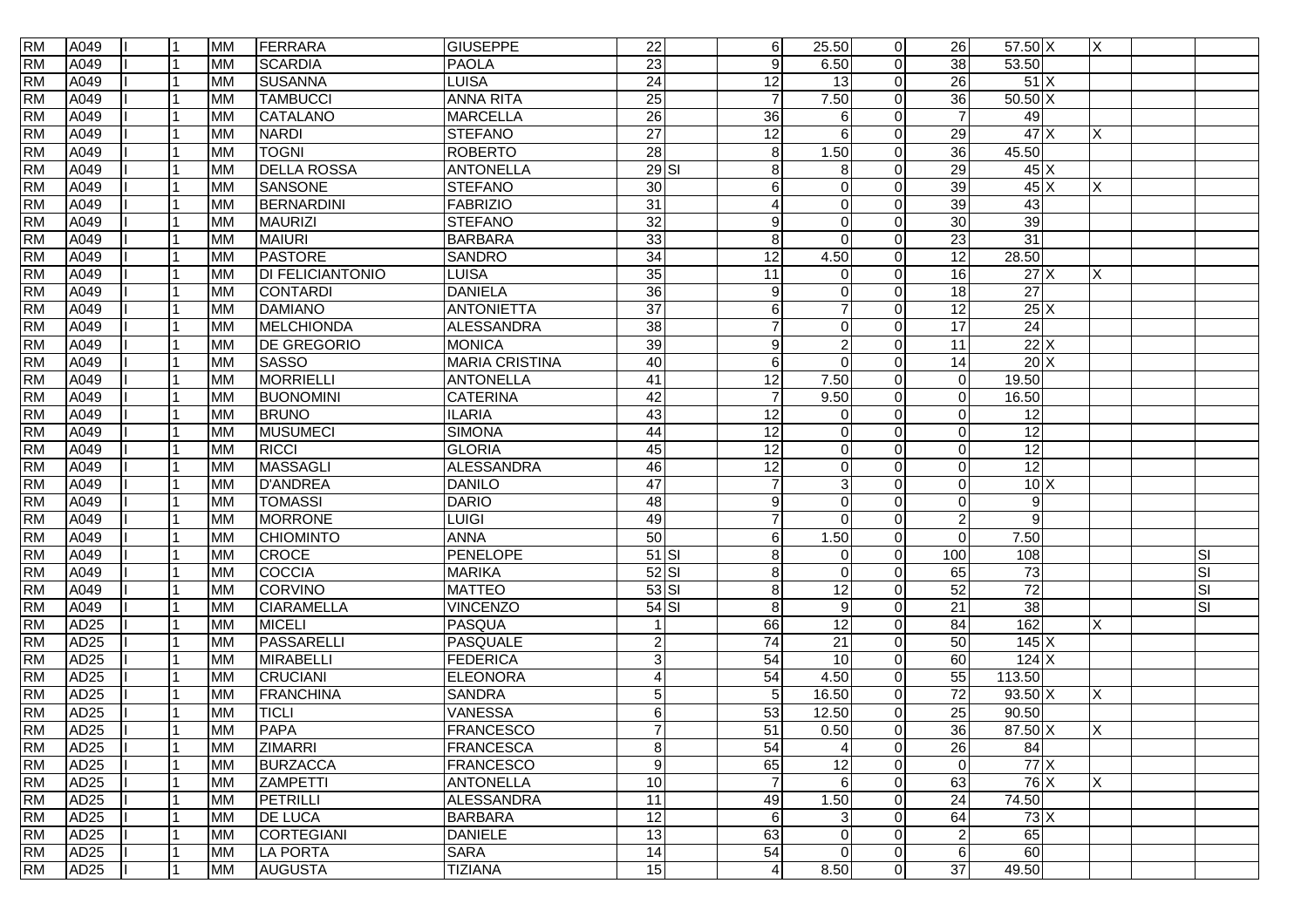| <b>RM</b> | AD25             | l 1 | <b>MM</b> | <b>AIELLO</b>        | <b>IDA</b>                | 16               |        | 12               | 1.50            | $\overline{0}$  | $\overline{0}$  | 13.50             | X                       |           |
|-----------|------------------|-----|-----------|----------------------|---------------------------|------------------|--------|------------------|-----------------|-----------------|-----------------|-------------------|-------------------------|-----------|
| <b>RM</b> | AD25             |     | <b>MM</b> | <b>MARRACINO</b>     | <b>RAFFAELLA</b>          | 17               |        | 6                | $\Omega$        | $\Omega$        | $\Omega$        | 6X                | $\overline{\mathsf{x}}$ |           |
| <b>RM</b> | AD25             |     | <b>MM</b> | <b>BERTI</b>         | <b>MICAELA</b>            | $\frac{1}{8}$    |        | 5                | $\Omega$        | $\Omega$        | $\Omega$        | 5X                |                         |           |
| <b>RM</b> | <b>AD25</b>      |     | <b>MM</b> | <b>CASELLA</b>       | <b>MONICA</b>             | 19               |        | 5                | $\Omega$        | $\Omega$        | $\Omega$        | 5                 |                         |           |
| <b>RM</b> | AD <sub>25</sub> |     | <b>MM</b> | <b>MATTA</b>         | <b>ALESSANDRO</b>         | $\overline{20}$  |        | 54               | 9               | $\Omega$        | $\Omega$        | 63                |                         | <b>SI</b> |
| <b>RM</b> | AG56             |     | <b>MM</b> | <b>NESE</b>          | <b>GIUSEPPE</b>           | $\overline{1}$   |        | $\overline{7}$   | 18              | 30              | 338             | 393X              | ΙX                      |           |
| <b>RM</b> | AG56             |     | <b>MM</b> | <b>DE LONGIS</b>     | <b>MARTINA</b>            | $\overline{c}$   |        | $\overline{78}$  | $\overline{13}$ | 54              | 48              | 193               |                         |           |
| <b>RM</b> | <b>AG56</b>      |     | <b>MM</b> | <b>SABIA</b>         | <b>FLAVIA</b>             | دی               |        | 75               | 18.50           | $\Omega$        | 60              | 153.50 X          |                         |           |
| <b>RM</b> | AG56             |     | <b>MM</b> | <b>RICCI</b>         | LUANA                     |                  | $4$ SI | $\boldsymbol{8}$ | 5               | 6               | 118             | $137$ X           | X                       |           |
| <b>RM</b> | AG56             |     | <b>MM</b> | <b>MINOIA</b>        | <b>FLAVIA</b>             | 5                |        | 8                | 6               | $\Omega$        | 43              | 57X               |                         |           |
| <b>RM</b> | AG56             |     | <b>MM</b> | MONTEFORTE           | PASQUALE                  | 6                |        | 8                | $\Omega$        | $\Omega$        | $\Omega$        | 8                 |                         |           |
| <b>RM</b> | <b>AG56</b>      |     | <b>MM</b> | <b>CILONA</b>        | <b>ALESSANDRO</b>         | $\overline{7}$   |        | 11               | 9               | 38              | 90              | 148               |                         | ΙSΙ       |
| <b>RM</b> | AI56             |     | <b>MM</b> | PAGLIARULO           | <b>MARCO</b>              |                  |        | $\overline{24}$  | 7.50            | $\overline{58}$ | $\overline{72}$ | $161.50 \times$   | X                       |           |
| <b>RM</b> | AI56             |     | <b>MM</b> | <b>DI CRISTOFARO</b> | <b>MASSIMO</b>            | $\overline{a}$   |        | 8                | 6               | 36              | 102             | $152$ X           |                         |           |
| <b>RM</b> | A028             |     | <b>MM</b> | <b>MASTRANTONIO</b>  | <b>STEFANIA</b>           | 1                |        | 12               | 15              | $\Omega$        | 276             | $303 \vert X$     |                         |           |
| <b>RM</b> | A028             |     | <b>MM</b> | <b>TAGLIOLINI</b>    | <b>ANNA</b>               | $\overline{c}$   |        | $\overline{24}$  | $\Omega$        | $\Omega$        | 164             | 188               |                         |           |
| <b>RM</b> | A028             |     | <b>MM</b> | PELLEGRINI           | <b>GIULIA</b>             | 3                |        | $\overline{77}$  | 15              | $\overline{0}$  | 76              | $168$ X           |                         |           |
| <b>RM</b> | A028             |     | <b>MM</b> | <b>MAGGIO</b>        | <b>MADDALENA</b>          | $\overline{4}$   |        | 12               | 3               | $\Omega$        | 144             | 159X              |                         |           |
| <b>RM</b> | A028             |     | <b>MM</b> | GRAZIANO             | ALFREDO PASQUALE          | $\overline{5}$   |        | $\overline{20}$  | $\mathbf 0$     | $\Omega$        | 128             | $148$ X           |                         |           |
| <b>RM</b> | A028             |     | <b>MM</b> | FAMA                 | <b>CRISTINA</b>           | $\,6$            |        | 24               | $\Omega$        | $\Omega$        | 124             | $148$ $X$         |                         |           |
| <b>RM</b> | A028             |     | <b>MM</b> | <b>CIOFFI</b>        | <b>GIUSEPPE</b>           | $\overline{7}$   |        | $\overline{24}$  | $\Omega$        | $\Omega$        | 120             | 144               |                         |           |
| <b>RM</b> | A028             |     | <b>MM</b> | CASTRILLO            | <b>BENEDETTA</b>          | $\bf 8$          |        | 54               | 13              | $\Omega$        | 72              | $139$ $X$         |                         |           |
| <b>RM</b> | A028             |     | <b>MM</b> | <b>CLUCHER</b>       | <b>GIAN GUIDO</b>         | $\boldsymbol{9}$ |        | 61               | 8               | $\Omega$        | 69              | 138X              | X                       |           |
| <b>RM</b> | A028             |     | <b>MM</b> | <b>NOVELLI</b>       | <b>MICAELA</b>            | 10               |        | 24               | $\Omega$        | $\Omega$        | 108             | 132               |                         |           |
| <b>RM</b> | A028             |     | <b>MM</b> | <b>NOTO</b>          | LUCIA                     | 11               |        | 66               | 10.50           | $\Omega$        | 55              | $131.50 \times$   |                         |           |
| <b>RM</b> | A028             |     | <b>MM</b> | <b>SIMEONE</b>       | <b>ALESSIA</b>            | $\overline{12}$  |        | 50               | $\Omega$        | $\Omega$        | $\overline{81}$ | 131 X             | X                       |           |
| <b>RM</b> | A028             |     | <b>MM</b> | <b>DE PERINI</b>     | <b>ALESSANDRA</b>         | 13               |        | $\boldsymbol{8}$ | $\overline{27}$ | $\Omega$        | 94              | 129               |                         |           |
| <b>RM</b> | A028             |     | <b>MM</b> | <b>NASTA</b>         | <b>FRANCESCA</b>          | $\overline{14}$  |        | 8                | 24.50           | $\Omega$        | 96              | $128.50 \times$   |                         |           |
| <b>RM</b> | A028             |     | <b>MM</b> | <b>DE SANCTIS</b>    | <b>ROSANGELA</b>          | 15               |        | $\overline{24}$  | 15              | $\Omega$        | 88              | 127               |                         |           |
| <b>RM</b> | A028             |     | <b>MM</b> | <b>PAOLONE</b>       | <b>RAFFAELLA</b>          | 16               |        | 11               | 11              | $\Omega$        | 105             | $\overline{127}$  |                         |           |
| <b>RM</b> | A028             |     | <b>MM</b> | PIERSANTI            | <b>STEFANIA</b>           | $\overline{17}$  |        | 8                | 40.50           | $\Omega$        | 72              | 120.50 X          | X                       |           |
| <b>RM</b> | A028             |     | <b>MM</b> | <b>TORRIERI</b>      | <b>FRANCESCA</b>          | 18               |        | 54               | Δ               | $\Omega$        | 60              | 118               |                         |           |
| <b>RM</b> | A028             |     | <b>MM</b> | <b>TESCIONE</b>      | <b>INES</b>               | 19               |        | 54               | 12              | $\Omega$        | 48              | 114               |                         |           |
| <b>RM</b> | A028             |     | <b>MM</b> | <b>GUIDA</b>         | <b>GIANPIERO</b>          | $\overline{20}$  |        | $\bf 8$          | 69              | $\Omega$        | 36              | $113$ X           | Χ                       |           |
| <b>RM</b> | A028             |     | <b>MM</b> | <b>DI FIORE</b>      | <b>MARIA RITA</b>         | $\overline{21}$  |        | 5                | $\mathbf 0$     | $\Omega$        | 107             | $112$ X           | X                       |           |
| <b>RM</b> | A028             |     | <b>MM</b> | <b>ARCURI</b>        | <b>ANTONIO</b>            | $\overline{22}$  |        | 15               | $\Omega$        | $\Omega$        | 96              | $\overline{111}$  | Χ                       |           |
| <b>RM</b> | A028             |     | <b>MM</b> | <b>DI FLORIO</b>     | <b>ALESSIA</b>            | $\overline{23}$  |        | $\boldsymbol{8}$ | 56              | $\Omega$        | 46              | 110X              |                         |           |
| <b>RM</b> | A028             |     | <b>MM</b> | <b>MASTROPIETRO</b>  | <b>LORETANA</b>           | $\overline{24}$  |        | 21               | $\Omega$        | $\Omega$        | 87.50           | 108.50            |                         |           |
| <b>RM</b> | A028             |     | <b>MM</b> | <b>MALLONI</b>       | <b>MARCELLO</b>           | 25               |        | 53               | $\mathbf 0$     | $\Omega$        | 55              | 108               |                         |           |
| <b>RM</b> | A028             |     | <b>MM</b> | LERONE               | LAURA                     | 26               |        | $\infty$         | 37              | $\Omega$        | 60              | 105X              |                         |           |
| <b>RM</b> | A028             |     | <b>MM</b> | <b>PUGLISI</b>       | <b>MARIA AUSILIATRICE</b> | $\overline{27}$  |        | 8 <sup>1</sup>   | 14              | $\overline{0}$  | 80              | 102 X             |                         |           |
| <b>RM</b> | A028             |     | <b>MM</b> | <b>LUCIANI</b>       | <b>ANTONELLA</b>          | 28               |        | 8                |                 | $\overline{0}$  | 84              | 99X               |                         |           |
| <b>RM</b> | A028             |     | <b>MM</b> | <b>DE GRISOGONO</b>  | <b>FEDERICO MARIA</b>     | 29               |        | $\bf 8$          | 20.50           | $\overline{0}$  | 68              | $96.50 \text{ X}$ |                         |           |
| <b>RM</b> | A028             |     | <b>MM</b> | <b>REALI</b>         | VALENTINA                 | 30               |        | 8                | 28              | $\overline{0}$  | 60              | $96$ $\times$     |                         |           |
| <b>RM</b> | A028             |     | <b>MM</b> | <b>LA ROSA</b>       | <b>PIERGIORGIO</b>        | 31               |        | 8                | 87              | $\overline{0}$  | $\overline{0}$  | 95                |                         |           |
| <b>RM</b> | A028             |     | <b>MM</b> | <b>DELLA VENTURA</b> | <b>VINCENZA</b>           | 32               |        | 66               | 5.50            | $\overline{0}$  | 18              | 89.50             |                         |           |
| <b>RM</b> | A028             |     | <b>MM</b> | <b>STIRPE</b>        | <b>MARIARITA</b>          | 33               |        | 58               | 0               | $\overline{0}$  | 28              | 86                |                         |           |
| <b>RM</b> | A028             |     | <b>MM</b> | <b>AMICUCCI</b>      | <b>PAOLO</b>              | 34               |        | 27.50            | $\mathbf 0$     | $\overline{0}$  | 58              | 85.50 X           | $\mathsf{X}$            |           |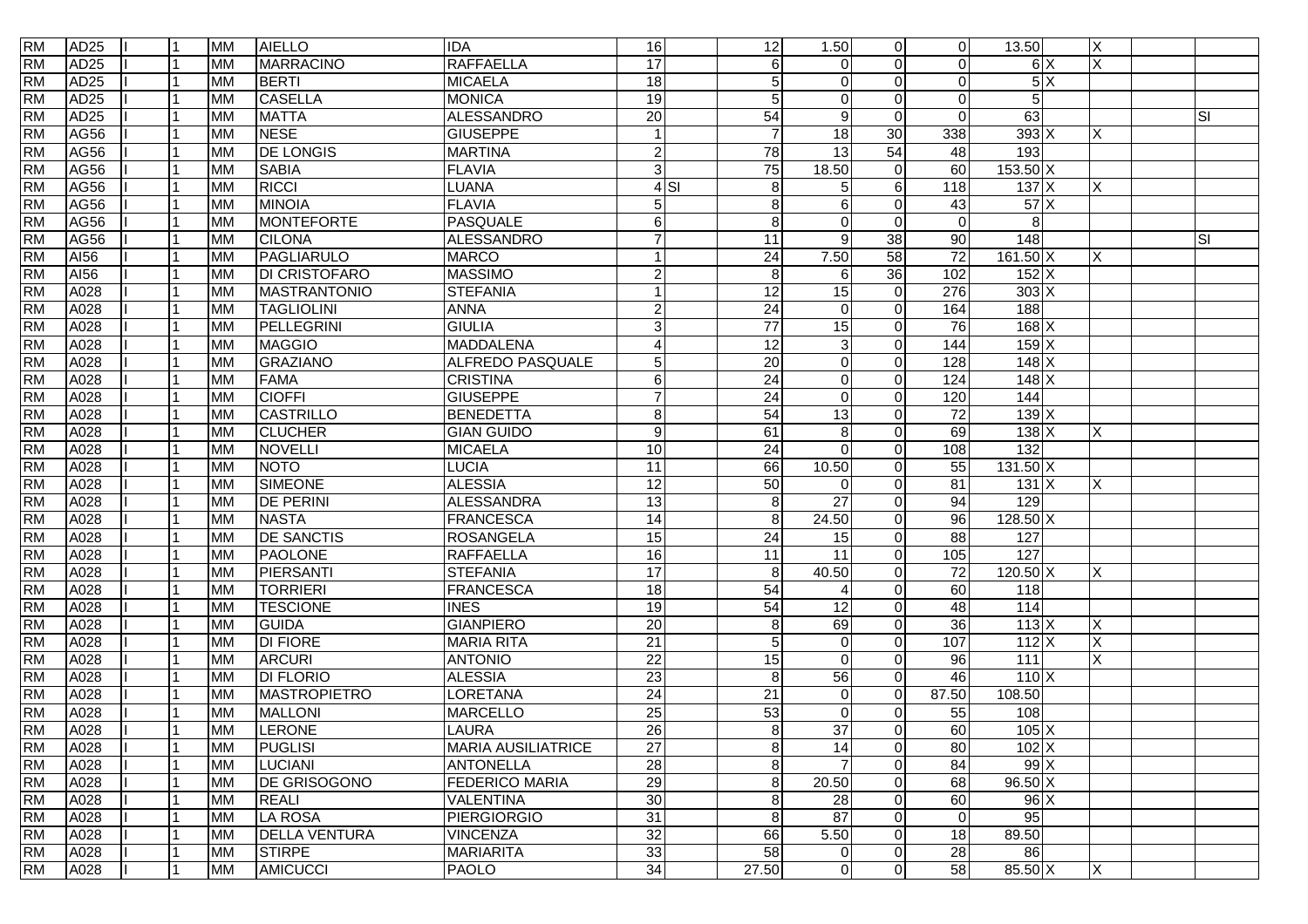| <b>RM</b> | A028             |  | <b>MM</b> | <b>DE STEFANO</b> | <b>ROSALBA</b>          | 35               | 8 <sup>1</sup>   | 33                      | $\overline{0}$ | 44               | 85 X                       | X            |                         |
|-----------|------------------|--|-----------|-------------------|-------------------------|------------------|------------------|-------------------------|----------------|------------------|----------------------------|--------------|-------------------------|
| <b>RM</b> | A028             |  | <b>MM</b> | <b>LOMBARDO</b>   | <b>NADIA</b>            | 36               | 9                | 1.50                    | $\Omega$       | 70               | $80.50 \text{ X}$          | X            |                         |
| <b>RM</b> | A028             |  | <b>MM</b> | <b>FIORILLO</b>   | <b>VALENTINA</b>        | $\overline{37}$  | 53               |                         | $\Omega$       | 14               | $\overline{74}$            |              |                         |
| <b>RM</b> | A028             |  | <b>MM</b> | <b>FICI</b>       | <b>LAURA</b>            | $\overline{38}$  | 8                | $\overline{14}$         | $\Omega$       | 48               | 70X                        |              |                         |
| <b>RM</b> | A028             |  | <b>MM</b> | <b>BARBA</b>      | <b>MICHELE</b>          | 39               | 54               | 5.50                    | $\Omega$       | 10               | $69.50 \text{ X}$          |              |                         |
| <b>RM</b> | A028             |  | <b>MM</b> | <b>NOBILI</b>     | <b>ANNALISA</b>         | 40               | 8                | 27                      | $\Omega$       | $\overline{34}$  | 69X                        |              |                         |
| <b>RM</b> | A028             |  | <b>MM</b> | <b>TRIFIRO'</b>   | <b>ELISABETTA</b>       | 41               | $\boldsymbol{8}$ | $\overline{24}$         | $\Omega$       | $\overline{36}$  | $68$ $\times$              |              |                         |
| <b>RM</b> | A028             |  | <b>MM</b> | <b>CIOCCARI</b>   | <b>EMANUELA</b>         | $\overline{42}$  | 66               | 1.50                    | $\Omega$       | $\Omega$         | 67.50                      |              |                         |
| <b>RM</b> | A028             |  | <b>MM</b> | <b>MARI</b>       | <b>EMANUELA</b>         | 43               | $\boldsymbol{8}$ | 51                      | $\Omega$       | 8 <sup>1</sup>   | 67X                        |              |                         |
| <b>RM</b> | A028             |  | <b>MM</b> | MORGANTE          | LILIANA                 | 44               | 8                | 20                      | $\Omega$       | 36               | 64X                        |              |                         |
| <b>RM</b> | A028             |  | <b>MM</b> | <b>RUSSO</b>      | <b>KATIA</b>            | 45               | 8                | 10.50                   | $\Omega$       | 42               | 60.50 X                    |              |                         |
| <b>RM</b> | A028             |  | <b>MM</b> | STORNIOLO         | <b>ANTONELLO</b>        | 46               | 8                | 12                      | $\Omega$       | 34               | 54X                        |              |                         |
| <b>RM</b> | A028             |  | <b>MM</b> | <b>SALEMME</b>    | <b>MARINELLA</b>        | 47               | $\boldsymbol{8}$ | 14                      | $\Omega$       | 30               | 52                         | Χ            |                         |
| <b>RM</b> | A028             |  | <b>MM</b> | <b>SANTONI</b>    | <b>DANIELA</b>          | 48               | $\overline{12}$  | $\Omega$                | $\Omega$       | $\overline{36}$  | 48X                        |              |                         |
| <b>RM</b> | A028             |  | <b>MM</b> | PETROZZI          | <b>FABIO</b>            | 49               | 8                | 15                      | $\Omega$       | $\overline{24}$  | 47X                        |              |                         |
| <b>RM</b> | A028             |  | <b>MM</b> | <b>BARONE</b>     | <b>LUANA</b>            | 50               | 8                |                         | $\Omega$       | 36               | $45\overline{\phantom{a}}$ |              |                         |
| <b>RM</b> | A028             |  | <b>MM</b> | <b>ATTANASIO</b>  | <b>SONIA</b>            | 51               | 41               | $\mathbf 0$             | $\Omega$       | $\Omega$         | 41                         |              |                         |
| <b>RM</b> | A028             |  | <b>MM</b> | PAGANI            | <b>FRANCESCA</b>        | 52               | 8                | $\mathbf 0$             | $\Omega$       | 30               | $38$ $\times$              | X            |                         |
| <b>RM</b> | A028             |  | <b>MM</b> | <b>INGROSSO</b>   | <b>ELEONORA</b>         | 53               | 27.50            | 3                       | $\Omega$       | $6 \overline{6}$ | 36.50 X                    |              |                         |
| <b>RM</b> | A028             |  | <b>MM</b> | BALDASSARRE       | <b>ANTONELLA</b>        | 54               | 8                | $\Omega$                | $\Omega$       | 26               | 34X                        |              |                         |
| <b>RM</b> | A028             |  | <b>MM</b> | NORELLI           | <b>GIUSEPPE</b>         | 55               | 8                | 3                       | $\Omega$       | 16               | $\overline{27}$            | X            |                         |
| <b>RM</b> | A028             |  | <b>MM</b> | <b>SERVAGI</b>    | <b>ERIKA</b>            | 56               | 12               | $\Omega$                | $\Omega$       | 12               | 24                         |              |                         |
| <b>RM</b> | A028             |  | <b>MM</b> | <b>DONATO</b>     | <b>EUGENIO</b>          | $\overline{57}$  | 8                | 5.50                    | $\Omega$       | 4                | 17.50 X                    | ΙX.          |                         |
| <b>RM</b> | A028             |  | <b>MM</b> | GREGANTI          | <b>GABRIELLA</b>        | 58               | 6                | 6                       | $\Omega$       | 3                | 15                         |              |                         |
| <b>RM</b> | A028             |  | <b>MM</b> | <b>SCALTRITO</b>  | <b>VALENTINA PORZIA</b> | 59               | 12               | 0.50                    | $\Omega$       | $\Omega$         | 12.50                      |              |                         |
| <b>RM</b> | A028             |  | <b>MM</b> | <b>RUSSO</b>      | <b>SIMONA</b>           | 60               | 6                | $\Omega$                | $\Omega$       | $\Omega$         | 6                          |              |                         |
| <b>RM</b> | A028             |  | <b>MM</b> | <b>DE MEO</b>     | <b>SIMONA</b>           | 61               | 5                | $\Omega$                | $\Omega$       | 62               | 67                         |              | <b>SI</b>               |
| <b>RM</b> | A028             |  | <b>MM</b> | BIANCOLILLO       | LOREDANA                | 62               | 5                | 26                      | $\Omega$       | $\Omega$         | 31X                        |              | $\overline{\mathbf{s}}$ |
| <b>RM</b> | AB <sub>25</sub> |  | <b>MM</b> | <b>CALABRO</b>    | <b>ROBERTA</b>          |                  | 60               | $\Omega$                | $\Omega$       | 219              | 279X                       |              |                         |
| <b>RM</b> | AB <sub>25</sub> |  | <b>MM</b> | COCCIOLETTA       | <b>ANNA LAURA</b>       | $\overline{c}$   | 66               | 43                      | $\Omega$       | 155              | 264X                       | X            |                         |
| <b>RM</b> | AB <sub>25</sub> |  | <b>MM</b> | <b>POPA</b>       | VALENTINA MARIANA       | $\mathbf{3}$     | 98               | 36.50                   | $\Omega$       | 102              | 236.50 X                   |              |                         |
| <b>RM</b> | AB25             |  | <b>MM</b> | <b>RUGGIERO</b>   | <b>PIETRO</b>           | 4                | 66               | 20                      | $\Omega$       | 138              | 224 X                      |              |                         |
| <b>RM</b> | AB25             |  | <b>MM</b> | <b>LAMBERTI</b>   | <b>ALESSIA</b>          | $\overline{5}$   | 75               | 5.50                    | $\Omega$       | 134              | 214.50                     |              |                         |
| <b>RM</b> | AB25             |  | <b>MM</b> | CONFALONI         | <b>TIZIANA</b>          | $\,6$            | 66               | 6                       | $\Omega$       | 121              | $193$ X                    |              |                         |
| <b>RM</b> | AB <sub>25</sub> |  | <b>MM</b> | PREDA             | <b>ERIKA</b>            | $\overline{7}$   | 9                | $\Omega$                | $\Omega$       | 177              | 186                        |              |                         |
| <b>RM</b> | <b>AB25</b>      |  | <b>MM</b> | <b>NOVELLI</b>    | <b>FRANCESCA</b>        | 8                | 51               | 14                      | $\Omega$       | 113              | 178X                       |              |                         |
| <b>RM</b> | <b>AB25</b>      |  | <b>MM</b> | <b>ARTENI</b>     | <b>OLIMPIA MIRELA</b>   | $\boldsymbol{9}$ | $\overline{87}$  | $\overline{2}$          | $\Omega$       | 84               | $173 \mathrm{X}$           |              |                         |
| <b>RM</b> | AB <sub>25</sub> |  | <b>MM</b> | <b>DI PAOLA</b>   | <b>MARIA</b>            | 10               | 19               | 3.50                    | $\Omega$       | 148              | $170.50 \times$            |              |                         |
| <b>RM</b> | AB <sub>25</sub> |  | <b>MM</b> | <b>SICA</b>       | <b>STEFANIA</b>         | $\overline{11}$  | 19               | $\overline{\mathbf{c}}$ | $\Omega$       | 144              | $165$ X                    |              |                         |
| <b>RM</b> | AB <sub>25</sub> |  | <b>MM</b> | <b>BORGIA</b>     | <b>SOFIA</b>            | 12               | 50               | $\overline{18}$         | $\Omega$       | 96               | $164$ X                    | ΙX           |                         |
| <b>RM</b> | AB <sub>25</sub> |  | <b>MM</b> | <b>FORTE</b>      | <b>FRANCESCA</b>        | 13               | 19               | 5.50                    | $\overline{0}$ | 136.50           | 161 X                      |              |                         |
| <b>RM</b> | AB25             |  | <b>MM</b> | PASSARELLI        | PASQUALE                | $\overline{14}$  | $\overline{74}$  | 24                      | $\overline{0}$ | 54               | $152$ X                    |              |                         |
| <b>RM</b> | AB25             |  | <b>MM</b> | <b>GALANTINO</b>  | <b>CINZIA</b>           | 15               | $\,6$            | 0                       | $\overline{0}$ | 145              | $151$ X                    |              |                         |
| <b>RM</b> | <b>AB25</b>      |  | <b>MM</b> | <b>COLARUSSO</b>  | MARIAIMMACOLATA         | 16               | $\overline{20}$  | $\mathbf 0$             | $\overline{0}$ | 131              | 151                        |              |                         |
| <b>RM</b> | AB25             |  | <b>MM</b> | <b>DESIATO</b>    | <b>FILOMENA</b>         | 17               | 50               | 6                       | $\overline{0}$ | 94               | $150$ $X$                  |              |                         |
| <b>RM</b> | <b>AB25</b>      |  | <b>MM</b> | <b>MICELI</b>     | <b>PASQUA</b>           | 18               | 53               | 12                      | $\overline{0}$ | 84               | 149                        | $\times$     |                         |
| <b>RM</b> | <b>AB25</b>      |  | <b>MM</b> | <b>BALUTIU</b>    | RALUCA DIANA            | $\overline{19}$  | 85               | 14.50                   | $\overline{0}$ | 48               | $147.50 \times$            |              |                         |
| <b>RM</b> | AB25             |  | <b>MM</b> | <b>POLO</b>       | <b>MARINA PAOLA</b>     | 20               | $\overline{7}$   | 3                       | $\overline{0}$ | 134              | $144$ X                    | $\mathsf{X}$ |                         |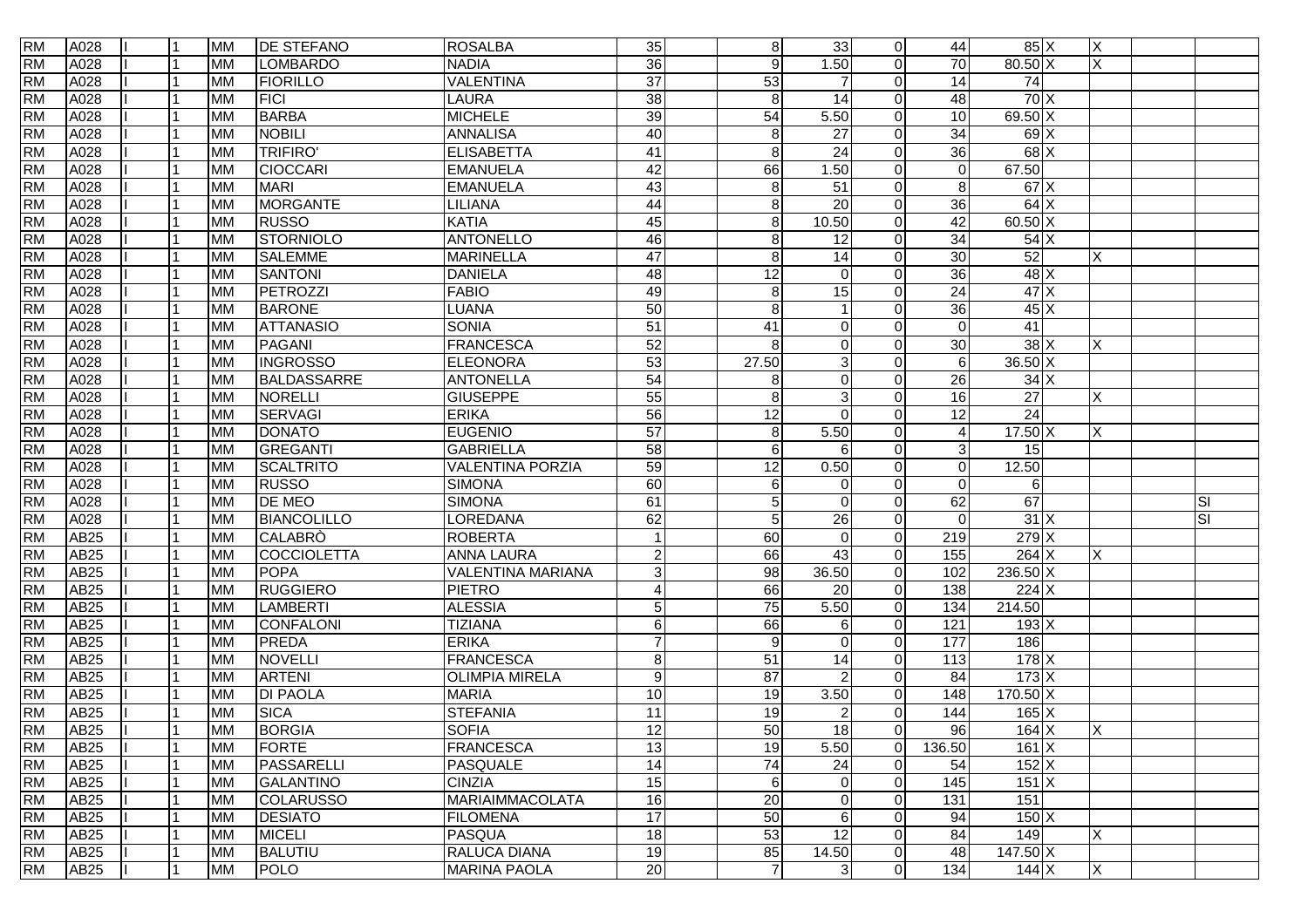| <b>RM</b> | AB25             | l 1 | <b>MM</b> | <b>DE RENZIS</b>           | <b>RACHELE</b>          | 21              | 24              | 3               | $\overline{0}$ | 113             | 140X                               |          |  |
|-----------|------------------|-----|-----------|----------------------------|-------------------------|-----------------|-----------------|-----------------|----------------|-----------------|------------------------------------|----------|--|
| <b>RM</b> | AB <sub>25</sub> |     | <b>MM</b> | GRAPPASONNI                | <b>IDA</b>              | $\overline{22}$ | $\overline{7}$  | $\Omega$        | $\Omega$       | 133             | 140                                |          |  |
| <b>RM</b> | AB <sub>25</sub> |     | <b>MM</b> | COSTIGLIOLA                | CHIARA MARIA            | $\overline{23}$ | 54              | 1.50            | $\overline{0}$ | 84              | 139.50                             |          |  |
| <b>RM</b> | AB <sub>25</sub> |     | <b>MM</b> | <b>D'ASCENZO</b>           | <b>EMANUELE</b>         | $\overline{24}$ | $\overline{54}$ | 14.50           | $\Omega$       | 68              | $136.50 \times$                    |          |  |
| <b>RM</b> | AB <sub>25</sub> |     | <b>MM</b> | <b>NECCIA</b>              | <b>MARIA ANTONIETTA</b> | $\overline{25}$ | 50              | 14.50           | $\Omega$       | $\overline{72}$ | 136.50                             | X        |  |
| <b>RM</b> | AB <sub>25</sub> |     | <b>MM</b> | <b>TICCI</b>               | <b>SIMONA</b>           | 26              | 21              | $\Omega$        | $\Omega$       | 115             | $136 \times$                       |          |  |
| <b>RM</b> | <b>AB25</b>      |     | <b>MM</b> | <b>CAMPOLO</b>             | <b>VALERIA</b>          | $\overline{27}$ | 53              | $\Omega$        | $\Omega$       | 78              | 131X                               | Х        |  |
| <b>RM</b> | AB25             |     | <b>MM</b> | PROCACCIANTI               | <b>VALERIA</b>          | $\overline{28}$ | 54              | 13              | $\Omega$       | 60              | 127X                               | X        |  |
| <b>RM</b> | AB25             |     | <b>MM</b> | <b>FORTE</b>               | <b>MARIANNA</b>         | 29              | 62              | 1.50            | $\Omega$       | 60              | $123.50 \times$                    | X        |  |
| <b>RM</b> | <b>AB25</b>      |     | <b>MM</b> | <b>D'ANTONIO</b>           | <b>ROSA</b>             | $\overline{30}$ | 19              | 25              | $\Omega$       | $\overline{78}$ | $122$ X                            |          |  |
| <b>RM</b> | <b>AB25</b>      |     | <b>MM</b> | <b>PRAINO</b>              | <b>MARIOLINA</b>        | 31              | 21              | 6               | $\Omega$       | 95              | $122$ X                            |          |  |
| <b>RM</b> | <b>AB25</b>      |     | <b>MM</b> | <b>AURELI MATTAROCCHIA</b> | <b>PAMELA</b>           | 32              | 21              | 6               | $\Omega$       | 92              | 119X                               | X        |  |
| <b>RM</b> | AB <sub>25</sub> |     | <b>MM</b> | <b>CONVERSINI</b>          | <b>LUIGI</b>            | 33              | $\overline{54}$ | 4.50            | $\Omega$       | 60              | 118.50                             |          |  |
| <b>RM</b> | AB <sub>25</sub> |     | <b>MM</b> | <b>MASUCCI</b>             | <b>ANTONIETTA</b>       | 34              | 51              | 8               | $\Omega$       | 58              | 117X                               | X        |  |
| <b>RM</b> | <b>AB25</b>      |     | <b>MM</b> | STUDENIKINA                | NADEZDA                 | 35              | 102             | 15              | $\Omega$       | $\Omega$        | $\frac{117}{117}$                  |          |  |
| <b>RM</b> | <b>AB25</b>      |     | <b>MM</b> | <b>MARTINELLI</b>          | <b>ANTONIO</b>          | 36              | $\overline{54}$ |                 | $\Omega$       | 54              | 115X                               |          |  |
| <b>RM</b> | <b>AB25</b>      |     | <b>MM</b> | COLANGELO                  | <b>MONICA</b>           | $\overline{37}$ | 31              | 5               | $\Omega$       | 79              | 115X                               | X        |  |
| <b>RM</b> | <b>AB25</b>      |     | <b>MM</b> | <b>CANDIDO</b>             | <b>VINCENZA</b>         | 38              | 53              | 3               | $\Omega$       | 59              | 115                                | X        |  |
| <b>RM</b> | AB25             |     | <b>MM</b> | CASTELLANO                 | <b>FLAVIA</b>           | 39              | 23              | 18.50           | $\Omega$       | $\overline{72}$ | $113.50$ X                         |          |  |
| <b>RM</b> | AB25             |     | <b>MM</b> | <b>GIOVANE</b>             | <b>FEDERICA</b>         | 40              | 50              | $\Omega$        | $\Omega$       | 60              | 110X                               |          |  |
| <b>RM</b> | AB <sub>25</sub> |     | <b>MM</b> | GUARAGNA                   | <b>CHIARA</b>           | 41              | 50              | $\Omega$        | $\Omega$       | 60              | 110X                               |          |  |
| <b>RM</b> | AB <sub>25</sub> |     | <b>MM</b> | <b>RUDOLPH</b>             | <b>HERTA</b>            | 42              | 54              |                 | $\Omega$       | 54              | 109                                |          |  |
| <b>RM</b> | AB <sub>25</sub> |     | <b>MM</b> | <b>SASSI</b>               | LUCIA GIOVANNA          | 43              | 21              | $\Omega$        | $\Omega$       | 85              | 106                                |          |  |
| <b>RM</b> | <b>AB25</b>      |     | <b>MM</b> | <b>BOSICA</b>              | <b>TERESA</b>           | 44              | 11              | $\Omega$        | $\Omega$       | 91              | 102                                |          |  |
| <b>RM</b> | <b>AB25</b>      |     | <b>MM</b> | <b>DE ROSA</b>             | <b>VALERIA</b>          | 45              | $\overline{51}$ | $\overline{10}$ | $\Omega$       | 38              | 99                                 |          |  |
| <b>RM</b> | <b>AB25</b>      |     | <b>MM</b> | <b>DE PAOLIS</b>           | <b>ISABELLA</b>         | 46              | 51              | $\overline{13}$ | $\Omega$       | $\overline{34}$ | $98$ $\times$                      | X        |  |
| <b>RM</b> | AB <sub>25</sub> |     | <b>MM</b> | <b>GURINA</b>              | <b>IULIIA</b>           | $\overline{47}$ | 66              | 8               | $\Omega$       | $\overline{24}$ | $98$ $\times$                      |          |  |
| <b>RM</b> | <b>AB25</b>      |     | <b>MM</b> | <b>NIGRO</b>               | <b>MARIA CHIARA</b>     | 48              | 45              | 3               | $\Omega$       | 49.50           | $97.50 \text{ X}$                  | X        |  |
| <b>RM</b> | AB <sub>25</sub> |     | <b>MM</b> | <b>MARRELLA</b>            | <b>AIDA</b>             | 49              | 53              |                 | $\Omega$       | 36              | 96X                                |          |  |
| <b>RM</b> | AB <sub>25</sub> |     | <b>MM</b> | <b>ARGENIO</b>             | <b>ANTONELLA</b>        | 50              | 19              | 3.50            | $\Omega$       | $\overline{72}$ | $94.50 \text{ X}$                  | X        |  |
| <b>RM</b> | AB <sub>25</sub> |     | <b>MM</b> | <b>TUCCI</b>               | <b>SILVIA</b>           | 51              | 53              | 0.50            | $\Omega$       | 39              | $92.50 \text{ X}$                  | ΙX.      |  |
| <b>RM</b> | AB25             |     | <b>MM</b> | SINIBALDI                  | <b>ENRICA</b>           | 52              | 19              | 14              | $\Omega$       | 59              | $92\overline{X}$                   |          |  |
| <b>RM</b> | AB25             |     | <b>MM</b> | <b>IVANOVA</b>             | TSVETANKA IVANOVA       | 53              | $90\,$          | $\Omega$        | $\Omega$       | $\Omega$        | 90                                 |          |  |
| <b>RM</b> | AB25             |     | <b>MM</b> | <b>CIRELLI</b>             | <b>SARA</b>             | 54              | 89              | $\mathbf 0$     | $\Omega$       | $\Omega$        | 89                                 |          |  |
| <b>RM</b> | <b>AB25</b>      |     | <b>MM</b> | PEDONE                     | <b>ROSSELLA</b>         | 55              | 53              | 5               | $\Omega$       | 30              | $88$ $\times$                      |          |  |
| <b>RM</b> | <b>AB25</b>      |     | <b>MM</b> | <b>BARLETTA</b>            | <b>ANGELO</b>           | 56              | 17              | 0               | $\Omega$       | $\overline{71}$ | 88X                                |          |  |
| <b>RM</b> | <b>AB25</b>      |     | <b>MM</b> | <b>DI BARTOLOMEO</b>       | <b>MIRIAM</b>           | 57              | 53              | 5               | $\Omega$       | 30              | $\overline{88}$                    |          |  |
| <b>RM</b> | AB <sub>25</sub> |     | <b>MM</b> | <b>PIANE</b>               | <b>ERNESTA</b>          | $\overline{58}$ | 21              | $\Omega$        | $\Omega$       | 66              | 87X                                |          |  |
| <b>RM</b> | AB <sub>25</sub> |     | <b>MM</b> | <b>RUSSO</b>               | <b>ODETTE</b>           | 59              | $\overline{21}$ |                 | $\Omega$       | 64              | 86                                 |          |  |
| <b>RM</b> | AB <sub>25</sub> |     | <b>MM</b> | PELLINO                    | <b>ILARIA</b>           | 60              | 20              | 15              | $\Omega$       | $\overline{48}$ | $83\overline{\smash{\mid X \mid}}$ |          |  |
| <b>RM</b> | AB25             |     | <b>MM</b> | <b>SMAREGLIA</b>           | ELENA AZZURRA           | 61              | 51              | 3.50            | $\overline{0}$ | $\overline{27}$ | 81.50                              |          |  |
| <b>RM</b> | <b>AB25</b>      |     | <b>MM</b> | SPINELLI                   | <b>ALAN</b>             | 62              | 51              |                 | $\overline{0}$ | 22              | 80                                 | $\times$ |  |
| <b>RM</b> | <b>AB25</b>      |     | <b>MM</b> | <b>RUFINI</b>              | <b>EMANUELA</b>         | 63              | 19              |                 | $\overline{0}$ | 54              | 74X                                |          |  |
| <b>RM</b> | AB25             |     | <b>MM</b> | <b>BRANCACCIO</b>          | <b>MARINA</b>           | 64              | 54              | 12.50           | $\overline{0}$ | $6 \,$          | 72.50                              |          |  |
| <b>RM</b> | AB25             |     | <b>MM</b> | <b>MICCHIA</b>             | <b>ROSA</b>             | 65              | $\overline{7}$  | 3               | $\overline{0}$ | 60              | 70                                 |          |  |
| <b>RM</b> | <b>AB25</b>      |     | <b>MM</b> | PANZERA                    | <b>MARIA</b>            | 66              | 8               | 0.50            | $\overline{0}$ | 61              | 69.50 X                            | X        |  |
| <b>RM</b> | <b>AB25</b>      |     | <b>MM</b> | <b>VISCO</b>               | <b>STEFANO</b>          | 67              | $\overline{32}$ | 0               | $\overline{0}$ | 36              | 68                                 |          |  |
| <b>RM</b> | AB25             | l 1 | <b>MM</b> | <b>BILINSKA</b>            | <b>ANETA ELZBIETA</b>   | 68              | 43              | 12              | $\overline{0}$ | 12              | 67                                 |          |  |
|           |                  |     |           |                            |                         |                 |                 |                 |                |                 |                                    |          |  |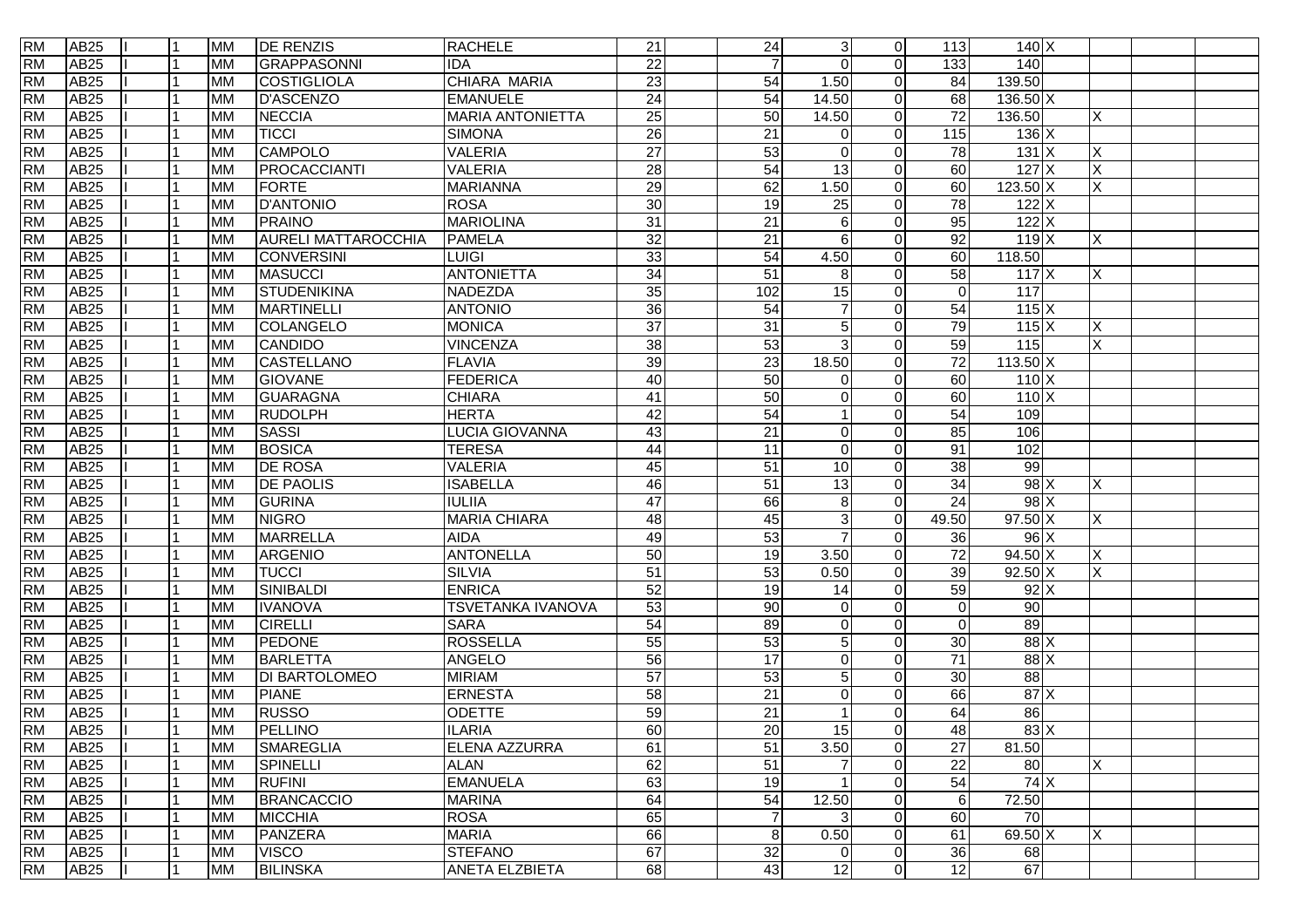| <b>RM</b> | AB <sub>25</sub> | 11  | <b>MM</b> | <b>SPINA</b>          | <b>SIMONA</b>          | 69              | $6 \overline{6}$ | $\overline{0}$  | $\Omega$     | 60                       | 66                        |   |           |    |
|-----------|------------------|-----|-----------|-----------------------|------------------------|-----------------|------------------|-----------------|--------------|--------------------------|---------------------------|---|-----------|----|
| <b>RM</b> | <b>AB25</b>      |     | <b>MM</b> | <b>LORELLI</b>        | <b>ANNALISA</b>        | 70              | $\overline{12}$  | $\mathbf{3}$    | $\Omega$     | 49                       | 64X                       |   |           |    |
| <b>RM</b> | AB <sub>25</sub> |     | <b>MM</b> | <b>MELUCCI</b>        | COSMO                  | $\overline{71}$ | $\overline{21}$  | 10              | $\Omega$     | 32                       | 63X                       |   |           |    |
| <b>RM</b> | <b>AB25</b>      |     | <b>MM</b> | <b>DE SANTIS</b>      | <b>ROBERTO</b>         | 72              | 6                | 10              | $\Omega$     | 47                       | 63X                       |   |           |    |
| <b>RM</b> | AB <sub>25</sub> |     | <b>MM</b> | <b>TUVONI</b>         | <b>DANIELA</b>         | 73              | $\overline{32}$  | $\Omega$        | $\Omega$     | 29                       | 61X                       |   |           |    |
| <b>RM</b> | AB <sub>25</sub> |     | <b>MM</b> | <b>ZACCAGNINO</b>     | <b>VITINA</b>          | $74$ $SI$       | 8                | 23.50           | $\Omega$     | 24                       | 55.50                     |   |           |    |
| <b>RM</b> | <b>AB25</b>      |     | <b>MM</b> | CECCARELLI            | <b>PAOLO</b>           | 75              | 12               | 12              | $\Omega$     | 30                       | 54X                       | х |           |    |
| <b>RM</b> | AB25             |     | <b>MM</b> | <b>AUGUSTA</b>        | <b>TIZIANA</b>         | 76              | 4                | 8.50            | $\Omega$     | 38                       | 50.50                     |   |           |    |
| <b>RM</b> | AB25             |     | <b>MM</b> | <b>UNICH</b>          | <b>CATERINA</b>        | $\overline{77}$ | 8                | $\overline{12}$ | $\Omega$     | 30                       | 50X                       | X |           |    |
| <b>RM</b> | AB25             |     | <b>MM</b> | <b>DI SANTE</b>       | ANGELA                 | 78              | 6                | $\mathbf{3}$    | $\Omega$     | 40                       | 49                        | X |           |    |
| <b>RM</b> | AB25             |     | <b>MM</b> | <b>LIPPOLIS</b>       | <b>MONICA</b>          | 79              | 6                | 43              | $\Omega$     | $\mathbf 0$              | 49                        |   |           |    |
| <b>RM</b> | <b>AB25</b>      |     | <b>MM</b> | <b>PIEMARI</b>        | <b>FEDERICA</b>        | 80              | $\overline{16}$  | $\Omega$        | $\Omega$     | 30                       | 46                        |   |           |    |
| <b>RM</b> | AB <sub>25</sub> |     | <b>MM</b> | <b>SAIZ MARCULETA</b> | <b>ELISABETH</b>       | 81              | $\overline{19}$  | $\Omega$        | $\Omega$     | 26                       | 45                        |   |           |    |
| <b>RM</b> | AB <sub>25</sub> |     | <b>MM</b> | MARCHIO'              | <b>ANDREA</b>          | 82              |                  | 3               | $\Omega$     | 33                       | $43 \times$               | X |           |    |
| <b>RM</b> | AB <sub>25</sub> |     | <b>MM</b> | <b>RICCIO</b>         | LUISA                  | 83              | 12               | $\mathbf 0$     | $\Omega$     | 29                       | 41                        |   |           |    |
| <b>RM</b> | <b>AB25</b>      |     | <b>MM</b> | <b>PLAVSA</b>         | <b>ANA</b>             | 84              | $\overline{20}$  | $\overline{0}$  | <sup>n</sup> | $\overline{18}$          | 38                        |   |           |    |
| <b>RM</b> | <b>AB25</b>      | l 1 | <b>MM</b> | <b>MELIDDO</b>        | <b>MARIA</b>           | 85              | 9                | $\mathbf{3}$    | $\Omega$     | $\overline{12}$          | 24X                       | X |           |    |
| <b>RM</b> | <b>AB25</b>      | l 1 | <b>MM</b> | <b>RAINONE</b>        | <b>GRAZIA</b>          | 86              | $\overline{12}$  | $\,6$           | $\Omega$     | $\boldsymbol{\varDelta}$ | 22X                       |   |           |    |
| <b>RM</b> | <b>AB25</b>      |     | <b>MM</b> | PAZZINI               | <b>ROBERTA</b>         | 87              | $\overline{20}$  | $\overline{0}$  | $\Omega$     | $\Omega$                 | $\overline{20}$           |   |           |    |
| <b>RM</b> | <b>AB25</b>      |     | <b>MM</b> | <b>MILITO</b>         | <b>CESARINA</b>        | 88              | 8                | $\overline{12}$ |              | $\Omega$                 | 20                        |   |           |    |
| <b>RM</b> | <b>AB25</b>      |     | <b>MM</b> | <b>SCALA</b>          | <b>ANTONIETTA</b>      | 89              | 5                | 13              | $\Omega$     | $\Omega$                 | $\overline{18}$           |   |           |    |
| <b>RM</b> | AB25             |     | <b>MM</b> | <b>RUGGIERO</b>       | <b>ANNALISA</b>        | 90              | 11               | 6               | $\Omega$     | $\Omega$                 | 17                        |   |           |    |
| <b>RM</b> | <b>AB25</b>      |     | <b>MM</b> | <b>CAROLI</b>         | <b>VALENTINA</b>       | 91              | 9                | 1.50            | $\Omega$     | 6                        | 16.50                     |   |           |    |
| <b>RM</b> | <b>AB25</b>      |     | <b>MM</b> | <b>LA MATTINA</b>     | <b>MARINA</b>          | 92              | 6                | 4.50            | 0            | 6                        | 16.50                     |   |           |    |
| <b>RM</b> | <b>AB25</b>      |     | <b>MM</b> | <b>JEREBICA</b>       | <b>INGRID</b>          | 93              | 9                | $\Omega$        | $\Omega$     | 6                        | $15\overline{\text{X}}$   |   |           |    |
| <b>RM</b> | <b>AB25</b>      | l 1 | <b>MM</b> | <b>MARTINO</b>        | <b>AMBRA</b>           | 94              | $\overline{12}$  |                 | $\Omega$     | $\overline{2}$           | 15X                       |   |           |    |
| <b>RM</b> | <b>AB25</b>      |     | <b>MM</b> | <b>TECCHIATI</b>      | <b>INES FEDERICA</b>   | 95              | 8                | $\overline{7}$  | $\Omega$     | $\Omega$                 | $15\overline{\mathrm{X}}$ |   |           |    |
| <b>RM</b> | <b>AB25</b>      |     | <b>MM</b> | <b>SALUCCI</b>        | <b>FABIOLA</b>         | 96              | 6                | $\mathbf 0$     | $\Omega$     | 6                        | 12X                       |   |           |    |
| <b>RM</b> | <b>AB25</b>      |     | <b>MM</b> | PATERNOSTRO           | <b>GIORGIA</b>         | 97              | $\overline{12}$  | $\Omega$        | $\Omega$     | $\Omega$                 | 12                        |   |           |    |
| <b>RM</b> | <b>AB25</b>      |     | <b>MM</b> | <b>TROTTA</b>         | <b>LUCILLA</b>         | $\overline{98}$ | 11               | $\overline{0}$  | $\Omega$     | $\Omega$                 | $\overline{11}$           |   |           |    |
| <b>RM</b> | AB25             |     | <b>MM</b> | POSSENTI              | <b>CINZIA</b>          | 99              | $\overline{7}$   | $\mathbf{3}$    | $\Omega$     | $\Omega$                 | $10$                      |   |           |    |
| <b>RM</b> | AB25             |     | <b>MM</b> | <b>TYLKOVICH</b>      | <b>TATSIANA</b>        | 100             | 8                | $\overline{0}$  | $\Omega$     | $\Omega$                 | $\bf 8$                   |   |           |    |
| <b>RM</b> | AB25             |     | <b>MM</b> | <b>CASELLA</b>        | <b>MONICA</b>          | 101             | $\overline{7}$   | $\overline{0}$  | $\Omega$     | $\Omega$                 | $\overline{7}$            |   |           |    |
| <b>RM</b> | <b>AB25</b>      |     | <b>MM</b> | FRASCA                | <b>FEDERICA</b>        | 102             | 7                | $\mathbf 0$     | $\Omega$     | $\Omega$                 | $\overline{7}$            |   |           |    |
| <b>RM</b> | <b>AB25</b>      |     | <b>MM</b> | STRAMACCIONI          | <b>AMELIA</b>          | 103             | 6                | $\overline{0}$  | $\Omega$     | $\Omega$                 | $\,6$                     |   |           |    |
| <b>RM</b> | <b>AB25</b>      |     | <b>MM</b> | <b>MARANDOLA</b>      | <b>LEANDRO</b>         | 104             | 5                | $\overline{0}$  | $\Omega$     | 0                        | $\overline{5}$            |   |           |    |
| <b>RM</b> | <b>AB25</b>      |     | <b>MM</b> | <b>TESTA</b>          | <b>FEDERICA</b>        | 105             | Δ                | $\Omega$        | $\Omega$     | $\Omega$                 | $\overline{A}$            |   |           |    |
| <b>RM</b> | AB <sub>25</sub> |     | <b>MM</b> | DOBRODZIEJ            | <b>MARTA MAGDALENA</b> | 106             | 98               | 3               | $\Omega$     | 24                       | 125                       |   | SI        |    |
| <b>RM</b> | AB <sub>25</sub> |     | <b>MM</b> | <b>MANCINI</b>        | <b>CECILIA</b>         | 107             | 8                | 3               | $\Omega$     | 105                      | $116$ X                   |   | SI        |    |
| <b>RM</b> | <b>AB25</b>      | l 1 | <b>MM</b> | <b>CARUSO</b>         | <b>LORETTA</b>         | 108 SI          | 8                | $\Omega$        | $\Omega$     | 96                       | 104X                      |   | <b>SI</b> |    |
| <b>RM</b> | AB25             |     | MM        | <b>ALTAMURA</b>       | <b>LUCIA</b>           | 109 SI          | 8                | 8.50            | $\Omega$     | 86                       | 102.50                    |   |           | SI |
| <b>RM</b> | AB25             |     | <b>MM</b> | <b>CUCURACHI</b>      | LOREDANA               | 110             | 6                | 16.50           | $\Omega$     | 58                       | $80.50$ X                 | X | SI        |    |
| <b>RM</b> | AB25             |     | <b>MM</b> | <b>BOVE</b>           | <b>LUCIA</b>           | 111             | 8                | 10.50           | $\Omega$     | 54                       | 72.50 X                   |   | SI        |    |
| <b>RM</b> | AB <sub>25</sub> |     | <b>MM</b> | <b>SIMEONE</b>        | <b>SILVANA</b>         | 112             | 4                | 6.50            | $\Omega$     | 60                       | 70.50                     |   | SI        |    |
| <b>RM</b> | AB25             |     | <b>MM</b> | SANTACROCE            | <b>VINCENZA</b>        | 113             | 8                | 13              | $\Omega$     | 44                       | 65                        |   | SI        |    |
| <b>RM</b> | AB25             |     | <b>MM</b> | <b>MATTA</b>          | <b>ALESSANDRO</b>      | 114             | 54               | 9               | $\Omega$     | $\mathbf 0$              | 63                        |   | SI        |    |
| <b>RM</b> | <b>AB25</b>      |     | <b>MM</b> | <b>MIELE</b>          | <b>CATERINA</b>        | $\boxed{115}$   | 5 <sup>1</sup>   | 9               | $\Omega$     | 48                       | 62                        |   | SI        |    |
| <b>RM</b> | AB <sub>25</sub> | l 1 | <b>MM</b> | <b>CIRAOLO</b>        | LAVINIA                | $116$ $SI$      | 8 <sup>1</sup>   | 5.50            | $\Omega$     | 42                       | 55.50                     |   |           | SI |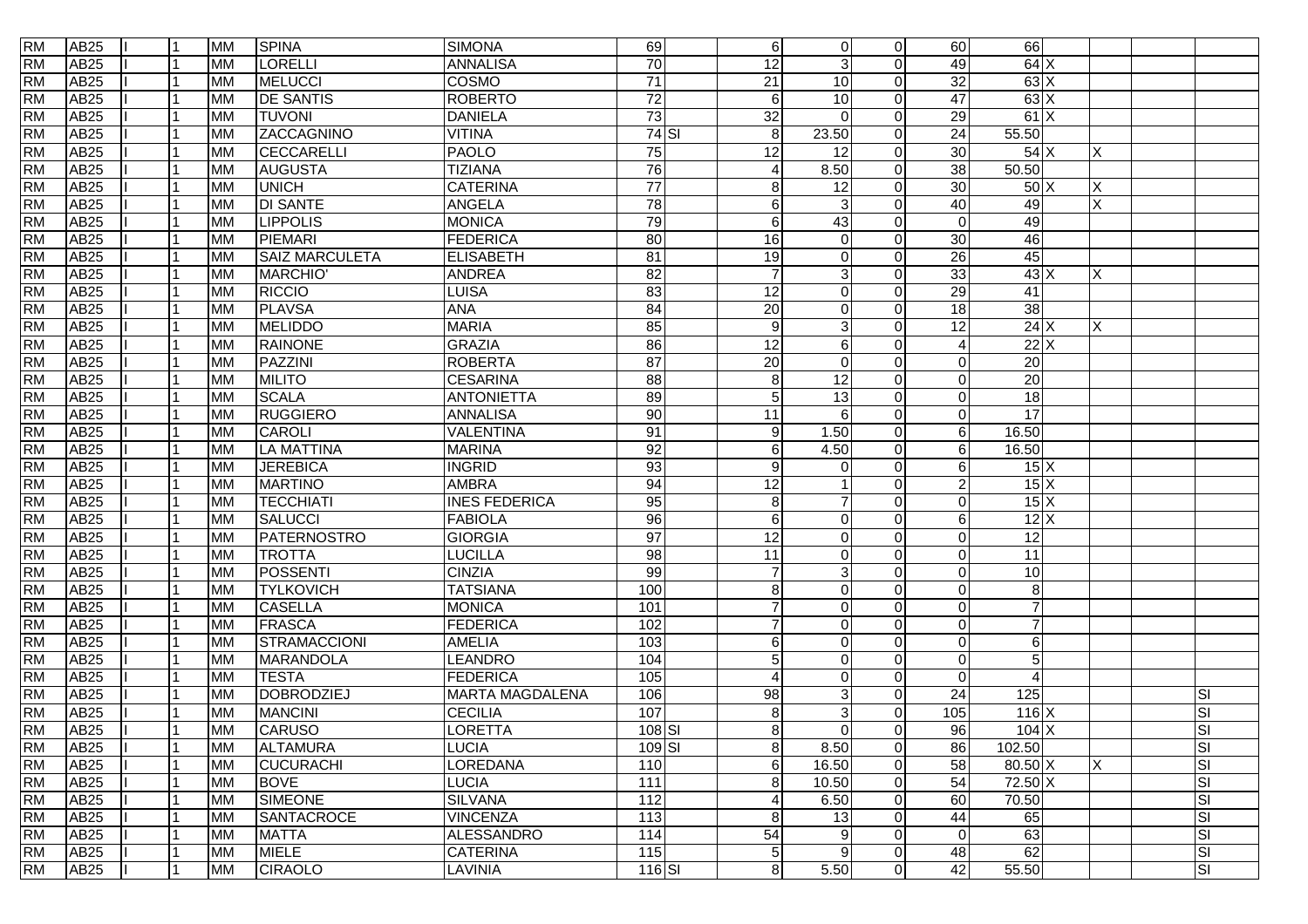| <b>RM</b> | AB25             | 11  | <b>MM</b> | <b>MOSCATELLI</b> | <b>FLAVIA</b>          | $117$ $SI$         |          | 8 <sup>1</sup>  | $\overline{0}$ | $\Omega$ | 43              | 51                 |   | SI                      |
|-----------|------------------|-----|-----------|-------------------|------------------------|--------------------|----------|-----------------|----------------|----------|-----------------|--------------------|---|-------------------------|
| <b>RM</b> | <b>AB25</b>      |     | <b>MM</b> | <b>TOCCI</b>      | <b>ZAIRA MARIA</b>     | 118 SI             |          | 8               | 22             | $\Omega$ | $\Omega$        | 30X                |   | SI                      |
| <b>RM</b> | <b>AB25</b>      |     | <b>MM</b> | <b>D'ASCANIO</b>  | <b>SILVIA</b>          | $119$ $SI$         |          | 8               | 14             | $\Omega$ | $\Omega$        | $\overline{22}$    |   | SI                      |
| <b>RM</b> | <b>AB25</b>      |     | <b>MM</b> | SIDARI            | <b>ANNA</b>            | $120$ $SI$         |          | 8               | 13             | $\Omega$ | $\Omega$        | $\overline{21}$    |   | SI                      |
| <b>RM</b> | <b>AB25</b>      |     | <b>MM</b> | <b>MAVILIA</b>    | <b>NORMA</b>           | $121$ SI           |          | 8               | 12             | $\Omega$ | $\Omega$        | 20X                |   | SI                      |
| <b>RM</b> | <b>AB25</b>      |     | <b>MM</b> | <b>DEL MONTE</b>  | <b>NICOLETTA</b>       | $122$ SI           |          | 8               | 4.50           | $\Omega$ | 6               | 18.50              |   | SI                      |
| <b>RM</b> | <b>AB25</b>      |     | <b>MM</b> | <b>MORMONE</b>    | <b>ELISA</b>           | 123                |          | 8               | 8              | 0        | $\Omega$        | 16                 |   | SI                      |
| <b>RM</b> | AB25             |     | <b>MM</b> | CALABRO'          | <b>MANUELA</b>         | 124                |          | 8               |                | $\Omega$ | $\Omega$        | 15                 |   | SI                      |
| <b>RM</b> | AB25             |     | <b>MM</b> | <b>SARNELLI</b>   | <b>ALESSANDRA</b>      | $125$ $SI$         |          | 8               | 6.50           | $\Omega$ | $\Omega$        | 14.50              |   | SI                      |
| <b>RM</b> | AB25             |     | <b>MM</b> | <b>CARBONE</b>    | LAURA                  | 126                |          | 8               | 5              | $\Omega$ | $\Omega$        | 13                 |   | SI                      |
| <b>RM</b> | <b>AB25</b>      |     | <b>MM</b> | <b>QUARATO</b>    | <b>SONIA</b>           | 127                |          | 8               | 3              | $\Omega$ | $\Omega$        | 11                 |   | SI                      |
| <b>RM</b> | <b>AB25</b>      |     | <b>MM</b> | <b>DI SERIO</b>   | <b>SIMONA</b>          | 128                |          | 8               | 3              | $\Omega$ | $\Omega$        | $\overline{11}$    |   | SI                      |
| <b>RM</b> | AB <sub>25</sub> |     | <b>MM</b> | <b>TORNESE</b>    | <b>ROSANNA</b>         | $129$ $SI$         |          | 8               | -1             | $\Omega$ | $\Omega$        | 9X                 |   | $\overline{\mathsf{S}}$ |
| <b>RM</b> | AB <sub>25</sub> |     | <b>MM</b> | <b>DE SANTIS</b>  | <b>PAMELA</b>          | $130$ $SI$         |          | 8               | $\overline{0}$ | $\Omega$ | $\Omega$        | $\overline{8}$ X   |   | SI                      |
| <b>RM</b> | AB <sub>25</sub> |     | <b>MM</b> | <b>MORETTI</b>    | <b>CLAUDIA</b>         | $131$ $SI$         |          | 8               | $\overline{0}$ | $\Omega$ | $\Omega$        | 8X                 |   | SI                      |
| <b>RM</b> | <b>AB25</b>      |     | <b>MM</b> | <b>EUGENI</b>     | <b>PAOLA</b>           | $132$ $SI$         |          | 8               | $\overline{0}$ | 0        | $\Omega$        | $\overline{8}$ X   |   | SI                      |
| <b>RM</b> | <b>AB25</b>      | l 1 | <b>MM</b> | <b>FARINA</b>     | <b>VELIA</b>           | $\overline{133}$   |          | 8               | $\overline{0}$ | $\Omega$ | $\Omega$        | $\overline{8}$     |   | SI                      |
| <b>RM</b> | <b>AB25</b>      | l 1 | <b>MM</b> | <b>TESTA</b>      | <b>VALERIA</b>         | 134 SI             |          | 8               | $\overline{0}$ | $\Omega$ | $\Omega$        | $\overline{8}$     |   | SI                      |
| <b>RM</b> | <b>AB25</b>      |     | <b>MM</b> | OPRANDI           | <b>GIOVANNI</b>        | $135\overline{SI}$ |          | 8               | $\overline{0}$ |          | $\Omega$        | 8                  |   | SI                      |
| <b>RM</b> | <b>AB25</b>      |     | <b>MM</b> | <b>PINGITORE</b>  | <b>MATILDE</b>         | $136$ $SI$         |          | 8               | $\overline{0}$ |          | $\Omega$        | 8                  |   | SI                      |
| <b>RM</b> | <b>B001</b>      |     | <b>MM</b> | <b>CENCI</b>      | <b>STEFANO</b>         |                    | $1$ $SI$ | 8               | 19             | $\Omega$ | 18              | 45X                |   |                         |
| <b>RM</b> | <b>B001</b>      |     | <b>MM</b> | <b>DEL LUNGO</b>  | <b>ANDREA</b>          |                    | $2$ $SI$ | 8               | 11             | $\Omega$ | 18              | $\overline{37}$    |   |                         |
| <b>RM</b> | <b>B001</b>      |     | <b>MM</b> | <b>DI TELLA</b>   | <b>LUIGI</b>           | 3                  |          | 4               | 3              | $\Omega$ | $\Omega$        | 7X                 |   |                         |
| <b>RM</b> | <b>AL56</b>      |     | <b>MM</b> | FANTOZZI          | <b>WALTER</b>          | $\mathbf{1}$       |          | 33              | 27.50          | 32       | 154             | 246.50             |   |                         |
| <b>RM</b> | <b>AL56</b>      |     | <b>MM</b> | <b>SILVESTRI</b>  | <b>GIAN MARCO</b>      | $\mathbf{2}$       |          | $\overline{77}$ | 6              | 30       | 46              | 159                |   |                         |
| <b>RM</b> | <b>AL56</b>      | l 1 | <b>MM</b> | <b>FERRACUTI</b>  | <b>ANDREA</b>          | 3                  |          | 78              | 13             |          | $\overline{36}$ | $131$ X            |   |                         |
| <b>RM</b> | <b>AL56</b>      |     | <b>MM</b> | <b>SABIA</b>      | <b>ITALO</b>           |                    | $4$ SI   | 8               | $\overline{0}$ | 8        | 64              | 80X                | X |                         |
| <b>RM</b> | <b>AL56</b>      |     | <b>MM</b> | <b>IANNILLI</b>   | <b>GREGORIO</b>        | $\overline{5}$     |          | 9               |                | $\Omega$ | 37              | 47X                |   |                         |
| <b>RM</b> | AL <sub>56</sub> |     | <b>MM</b> | <b>DI MARTINO</b> | <b>GIANNI</b>          | $6 \overline{6}$   |          | 5               | 0.50           | $\Omega$ | 62              | 67.50              |   | SI                      |
| <b>RM</b> | <b>AA25</b>      |     | <b>MM</b> | <b>GIULIANO</b>   | <b>ROSA</b>            | $\mathbf{1}$       |          | 78              | 6              | $\Omega$ | 175             | $259$ X            |   |                         |
| <b>RM</b> | AA25             |     | <b>MM</b> | <b>RAU</b>        | <b>DANIELA</b>         | $\mathbf{2}$       |          | 21              | 0.50           | $\Omega$ | 187             | 208.50             | X |                         |
| <b>RM</b> | <b>AA25</b>      |     | <b>MM</b> | <b>CATALANI</b>   | <b>TIZIANA</b>         | $\overline{3}$     |          | 21              |                | $\Omega$ | 180             | 202 X              |   |                         |
| <b>RM</b> | AA25             |     | <b>MM</b> | <b>CONFALONI</b>  | <b>TIZIANA</b>         | $\overline{4}$     |          | 66              | 6              | $\Omega$ | 121             | 193X               |   |                         |
| <b>RM</b> | <b>AA25</b>      |     | <b>MM</b> | <b>MELLUSO</b>    | <b>ANNA MARIA</b>      | 5 <sub>5</sub>     |          | 20              | 0.50           | $\Omega$ | 168             | 188.50 X           |   |                         |
| <b>RM</b> | <b>AA25</b>      |     | <b>MM</b> | <b>BOCCIA</b>     | <b>GRAZIELLA</b>       | $6 \overline{6}$   |          | $\overline{73}$ | 0.50           | $\Omega$ | 113             | $186.50 \text{ X}$ |   |                         |
| <b>RM</b> | <b>AA25</b>      |     | <b>MM</b> | <b>RUSTEMI</b>    | <b>VETIOLA</b>         | $\overline{7}$     |          | 86              | 9              | $\Omega$ | 90              | 185X               |   |                         |
| <b>RM</b> | <b>AA25</b>      |     | <b>MM</b> | <b>BURLACU</b>    | <b>RODICA</b>          | 8 <sup>1</sup>     |          | 83              | 6.50           | $\Omega$ | 90              | 179.50             |   |                         |
| <b>RM</b> | <b>AA25</b>      |     | <b>MM</b> | MAXIMINIAN        | <b>IULIA</b>           | $\overline{9}$     |          | $\overline{87}$ | 5.50           | $\Omega$ | $\overline{78}$ | 170.50             |   |                         |
| <b>RM</b> | <b>AA25</b>      |     | <b>MM</b> | <b>IMPERATO</b>   | LAURA                  | 10                 |          | 20              | $\overline{2}$ | $\Omega$ | 146             | $168$ X            |   |                         |
| <b>RM</b> | <b>AA25</b>      | l 1 | <b>MM</b> | <b>SPIRIDON</b>   | <b>GEORGIANA</b>       | 11                 |          | 86              | $\Omega$       | $\Omega$ | $\overline{72}$ | $158$ X            |   |                         |
| <b>RM</b> | AA25             |     | <b>MM</b> | <b>MEDDI</b>      | <b>CLAUDIA</b>         | 12                 |          | 24              | 3              | $\Omega$ | 129             | 156                |   |                         |
| <b>RM</b> | AA25             |     | <b>MM</b> | LOCCHI            | <b>FEDERICA</b>        | 13                 |          | 53              | $\mathbf{3}$   | $\Omega$ | 99              | 155 X              |   |                         |
| <b>RM</b> | AA25             |     | <b>MM</b> | PARISELLA         | <b>SIMONA</b>          | 14                 |          | 23              | $\overline{4}$ | $\Omega$ | 128             | 155                |   |                         |
| <b>RM</b> | <b>AA25</b>      |     | <b>MM</b> | <b>LABEYRIE</b>   | <b>GARANCE</b>         | 15                 |          | 58              | 12.50          | $\Omega$ | 84              | 154.50             |   |                         |
| <b>RM</b> | AA25             |     | <b>MM</b> | <b>CRAVENA</b>    | <b>CHIARA</b>          | 16                 |          | 77              | $\overline{2}$ | $\Omega$ | 74              | $153$ X            | X |                         |
| <b>RM</b> | AA25             |     | <b>MM</b> | <b>COLARUSSO</b>  | <b>MARIAIMMACOLATA</b> | 17                 |          | 8               | $\mathbf 0$    | $\Omega$ | 142             | 150                |   |                         |
| <b>RM</b> | AA25             |     | <b>MM</b> | <b>DIODATO</b>    | <b>NADIA</b>           | 18                 |          | 21              | $\overline{0}$ | $\Omega$ | 126             | 147                |   |                         |
| <b>RM</b> | AA25             | l 1 | <b>MM</b> | <b>IEMMA</b>      | <b>PIERA</b>           | 19                 |          | 21              | 22.50          | $\Omega$ | 101             | 144.50 X           |   |                         |
|           |                  |     |           |                   |                        |                    |          |                 |                |          |                 |                    |   |                         |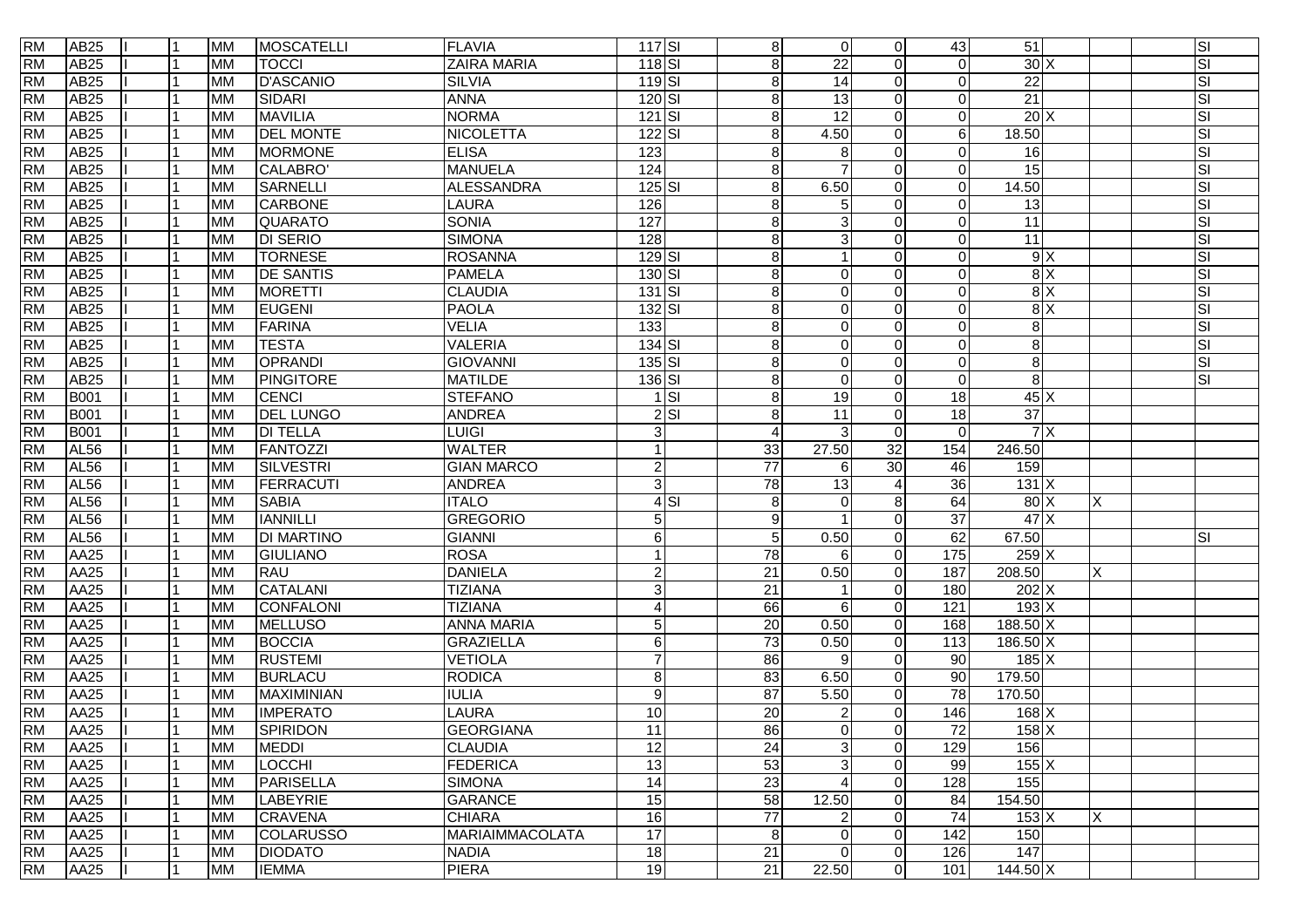| <b>RM</b> | AA25             | 11  | <b>MM</b> | <b>MAGGIO</b>      | <b>DANIELA</b>        | 20              | 11              | 13.50           | $\overline{0}$ | 120             | $144.50\overline{X}$ | ΙX       |                         |
|-----------|------------------|-----|-----------|--------------------|-----------------------|-----------------|-----------------|-----------------|----------------|-----------------|----------------------|----------|-------------------------|
| <b>RM</b> | AA25             |     | <b>MM</b> | <b>NOBILI</b>      | <b>FRANCESCA</b>      | $\overline{21}$ | $\overline{21}$ | $\mathbf 0$     | $\overline{0}$ | 118             | 139                  |          |                         |
| <b>RM</b> | AA25             |     | <b>MM</b> | <b>FALASCO</b>     | <b>CORRADO</b>        | $\overline{22}$ | $\overline{20}$ | 9               | $\Omega$       | 107             | 136                  |          |                         |
| <b>RM</b> | <b>AA25</b>      |     | <b>MM</b> | FREZZA             | <b>VALERIA</b>        | $\overline{23}$ | $\overline{19}$ | 3               | $\Omega$       | 113             | 135                  |          |                         |
| <b>RM</b> | <b>AA25</b>      |     | <b>MM</b> | MASSACCESI         | <b>VALERIA</b>        | $\overline{24}$ | 20              | $\mathbf 0$     | $\Omega$       | 111             | 131X                 |          |                         |
| <b>RM</b> | AA25             |     | <b>MM</b> | MONGELLUZZO        | <b>NOEMI</b>          | 25              | 21              | 3               | $\overline{0}$ | 106             | 130X                 | X        |                         |
| <b>RM</b> | <b>AA25</b>      |     | <b>MM</b> | PAPI               | <b>GRAZIA</b>         | 26              | 49              |                 | $\Omega$       | 79              | 129X                 |          |                         |
| <b>RM</b> | AA25             |     | <b>MM</b> | <b>DI COCCO</b>    | <b>SABRINA</b>        | $\overline{27}$ | $\overline{51}$ | $\Omega$        | $\Omega$       | $\overline{78}$ | 129X                 |          |                         |
| <b>RM</b> | <b>AA25</b>      |     | <b>MM</b> | <b>ARCI</b>        | CARLA                 | 28              | 33              | 19              | $\Omega$       | 74.50           | $126.50 \times$      | Χ        |                         |
| <b>RM</b> | AA25             |     | <b>MM</b> | COMITE MASCAMBRUNO | <b>MARTA</b>          | 29              | 54              |                 | $\Omega$       | 62              | 123                  |          |                         |
| <b>RM</b> | <b>AA25</b>      |     | <b>MM</b> | <b>DI FOGGIA</b>   | <b>FRANCA</b>         | 30              | 19              | 0.50            | $\overline{0}$ | 101             | $120.50$ X           |          |                         |
| <b>RM</b> | <b>AA25</b>      |     | <b>MM</b> | <b>PALMIERI</b>    | <b>ROSSELLA</b>       | 31              | $\overline{7}$  | 17.50           | $\Omega$       | 96              | $120.50 \times$      |          |                         |
| <b>RM</b> | <b>AA25</b>      |     | <b>MM</b> | <b>ERMELLINO</b>   | <b>ANTONELLA</b>      | $\overline{32}$ | 53              | 4.50            | $\overline{0}$ | 62.50           | $120$ X              |          |                         |
| <b>RM</b> | <b>AA25</b>      |     | <b>MM</b> | <b>TUPPUTI</b>     | <b>ANTONIA</b>        | 33              | 19              | 3.50            | $\Omega$       | 96              | $118.50 \times$      |          |                         |
| <b>RM</b> | <b>AA25</b>      |     | <b>MM</b> | SOTTILE            | <b>MARTA</b>          | 34              | 8               | 0               | $\Omega$       | 109             | 117X                 |          |                         |
| <b>RM</b> | <b>AA25</b>      |     | <b>MM</b> | GASHI              | <b>ALBANE</b>         | 35              | $\overline{98}$ | 5               | $\Omega$       | $\overline{12}$ | 115                  | X        |                         |
| <b>RM</b> | <b>AA25</b>      |     | <b>MM</b> | <b>ROCCAS</b>      | <b>PAOLA</b>          | 36              | $\overline{7}$  | $\overline{7}$  | $\overline{0}$ | 100             | 114                  |          |                         |
| <b>RM</b> | <b>AA25</b>      |     | <b>MM</b> | SCOGNAMILLO        | LUANA                 | $\overline{37}$ | $\overline{19}$ | $\mathbf 0$     | $\Omega$       | $\overline{90}$ | 109X                 |          |                         |
| <b>RM</b> | <b>AA25</b>      |     | <b>MM</b> | <b>MELE</b>        | <b>PIERA</b>          | 38              | 20              | 1.50            | $\overline{0}$ | 86              | $107.50 \times$      |          |                         |
| <b>RM</b> | <b>AA25</b>      |     | <b>MM</b> | STOCCHI            | <b>ANNARITA</b>       | 39              | 51              | $\Omega$        | $\Omega$       | 56              | 107                  |          |                         |
| <b>RM</b> | <b>AA25</b>      |     | <b>MM</b> | CARPINO            | <b>ELISABETTA</b>     | 40              | 53              | 0.50            | $\overline{0}$ | 50              | $103.50$ X           |          |                         |
| <b>RM</b> | AA25             |     | <b>MM</b> | SGRO'              | <b>PASQUALE</b>       | 41              | 54              | 8               | $\Omega$       | 38              | $100 \times$         |          |                         |
| <b>RM</b> | <b>AA25</b>      |     | <b>MM</b> | <b>CIRILLO</b>     | <b>DANIELA</b>        | 42              | 21              | $\overline{18}$ | $\Omega$       | 60              | 99X                  |          |                         |
| <b>RM</b> | <b>AA25</b>      |     | <b>MM</b> | PISTOCCHIO         | <b>SONIA MARIA</b>    | 43              | 11              | 3               | $\Omega$       | 81              | 95X                  |          |                         |
| <b>RM</b> | <b>AA25</b>      |     | <b>MM</b> | <b>GURRIERI</b>    | <b>MICAELA</b>        | 44              | 24              | $\overline{0}$  | $\Omega$       | 66              | 90X                  |          |                         |
| <b>RM</b> | <b>AA25</b>      |     | <b>MM</b> | POPESCU            | <b>MIRONA</b>         | 45              | 8               | $\overline{14}$ | $\Omega$       | 60              | 82X                  |          |                         |
| <b>RM</b> | <b>AA25</b>      |     | <b>MM</b> | PEZZOLA            | <b>EMILIO</b>         | 46              | 8               | 13              | $\Omega$       | 60              | $81 \times$          |          |                         |
| <b>RM</b> | <b>AA25</b>      |     | <b>MM</b> | SOPRANO            | <b>CRISTINA</b>       | 47              | 7               | 0               | $\Omega$       | $\overline{72}$ | 79X                  | Χ        |                         |
| <b>RM</b> | <b>AA25</b>      |     | <b>MM</b> | <b>CERULLO</b>     | <b>SABINE</b>         | 48              | 51              | $\Omega$        | $\Omega$       | $\overline{24}$ | 75X                  |          |                         |
| <b>RM</b> | <b>AA25</b>      |     | <b>MM</b> | <b>CIRONE</b>      | <b>DANIELA</b>        | 49              | $\overline{7}$  | 3.50            | $\Omega$       | 64              | 74.50 X              |          |                         |
| <b>RM</b> | <b>AA25</b>      |     | <b>MM</b> | <b>SACHESPI</b>    | <b>ELISA</b>          | 50              | 35              | 3               | $\Omega$       | 36              | 74                   |          |                         |
| <b>RM</b> | <b>AA25</b>      |     | <b>MM</b> | <b>STERI</b>       | LUIGIA                | $\overline{51}$ | 21              | 9.50            | $\Omega$       | 39              | 69.50 X              |          |                         |
| <b>RM</b> | AA25             |     | <b>MM</b> | VANNOZZI           | <b>AURORA</b>         | 52              | 49              | 1.50            | $\Omega$       | 12              | 62.50                |          |                         |
| <b>RM</b> | <b>AA25</b>      |     | <b>MM</b> | <b>MANCINI</b>     | <b>MARCELLA</b>       | 53              | 6               | 3               | $\Omega$       | 49              | 58                   |          |                         |
| <b>RM</b> | <b>AA25</b>      |     | <b>MM</b> | <b>MOSCHETTA</b>   | <b>ELENA</b>          | 54              | 8               |                 | $\Omega$       | $\overline{42}$ | 51                   | X        |                         |
| <b>RM</b> | <b>AA25</b>      |     | <b>MM</b> | <b>BLYSKAL</b>     | <b>KATARZYNA ANNA</b> | 55              | $\overline{32}$ | 1.50            | $\overline{0}$ | $\mathbf 0$     | 33.50                |          |                         |
| <b>RM</b> | <b>AA25</b>      |     | <b>MM</b> | CAROLI             | <b>VALENTINA</b>      | 56              | 9               | 1.50            | $\Omega$       | 6               | 16.50                |          |                         |
| <b>RM</b> | <b>AA25</b>      |     | <b>MM</b> | <b>SILVESTRI</b>   | <b>DARIA LIJUBA</b>   | 57              | 6               | 6               | $\Omega$       | $\Omega$        | $12$ $\times$        |          |                         |
| <b>RM</b> | <b>AA25</b>      |     | <b>MM</b> | <b>TRUINI</b>      | <b>MANOLA</b>         | 58              | 6               | 3.50            | $\overline{0}$ | 120             | $129.50 \times$      |          | SI                      |
| <b>RM</b> | <b>AA25</b>      |     | <b>MM</b> | <b>CUCURACHI</b>   | LOREDANA              | 59              | $\overline{7}$  | 16.50           | $\Omega$       | 102             | $125.50\times$       | $\times$ | <b>SI</b>               |
| <b>RM</b> | AA25             |     | <b>MM</b> | MICHELANGELI       | <b>SILVIA</b>         | 60              | $\overline{7}$  | 0               | $\overline{0}$ | 117             | 124                  |          | SI                      |
| <b>RM</b> | AA25             |     | <b>MM</b> | PIZZUTI            | <b>MARIALETIZIA</b>   | 61              | 6               | 15              | $\overline{0}$ | 94              | $115$ X              |          | SI                      |
| <b>RM</b> | AA25             |     | <b>MM</b> | LANZILLI           | <b>ANNA</b>           | 62              | 5               | 4.50            | $\overline{0}$ | 93              | $102.50 \times$      |          | SI                      |
| <b>RM</b> | AA25             |     | <b>MM</b> | PISCIAROLI         | <b>CHIARA</b>         | 63              | 4               | 1.50            | $\overline{0}$ | 91              | $96.50\overline{X}$  |          | SI                      |
| <b>RM</b> | AA25             |     | <b>MM</b> | <b>MANCA</b>       | VALENTINA             | 64              | 12              | 24              | $\Omega$       | 48              | 84X                  |          | SI                      |
| <b>RM</b> | AA25             |     | <b>MM</b> | PIEROZZI           | <b>EMANUELA</b>       | 65              | 5               | $\mathbf 0$     | $\overline{0}$ | 78              | 83                   |          | SI                      |
| <b>RM</b> | AA <sub>25</sub> |     | <b>MM</b> | SCIGLIANO          | <b>IMMACOLATA</b>     | 66              | 6               | $\mathbf 0$     | $\overline{0}$ | 76              | $82$ X               |          | SI                      |
| <b>RM</b> | AA25             | l 1 | <b>MM</b> | <b>PRIZIO</b>      | <b>ADALGISA</b>       | 67              | 11              | 0.50            | $\overline{0}$ | 60              | $71.50 \text{ X}$    |          | $\overline{\mathbb{S}}$ |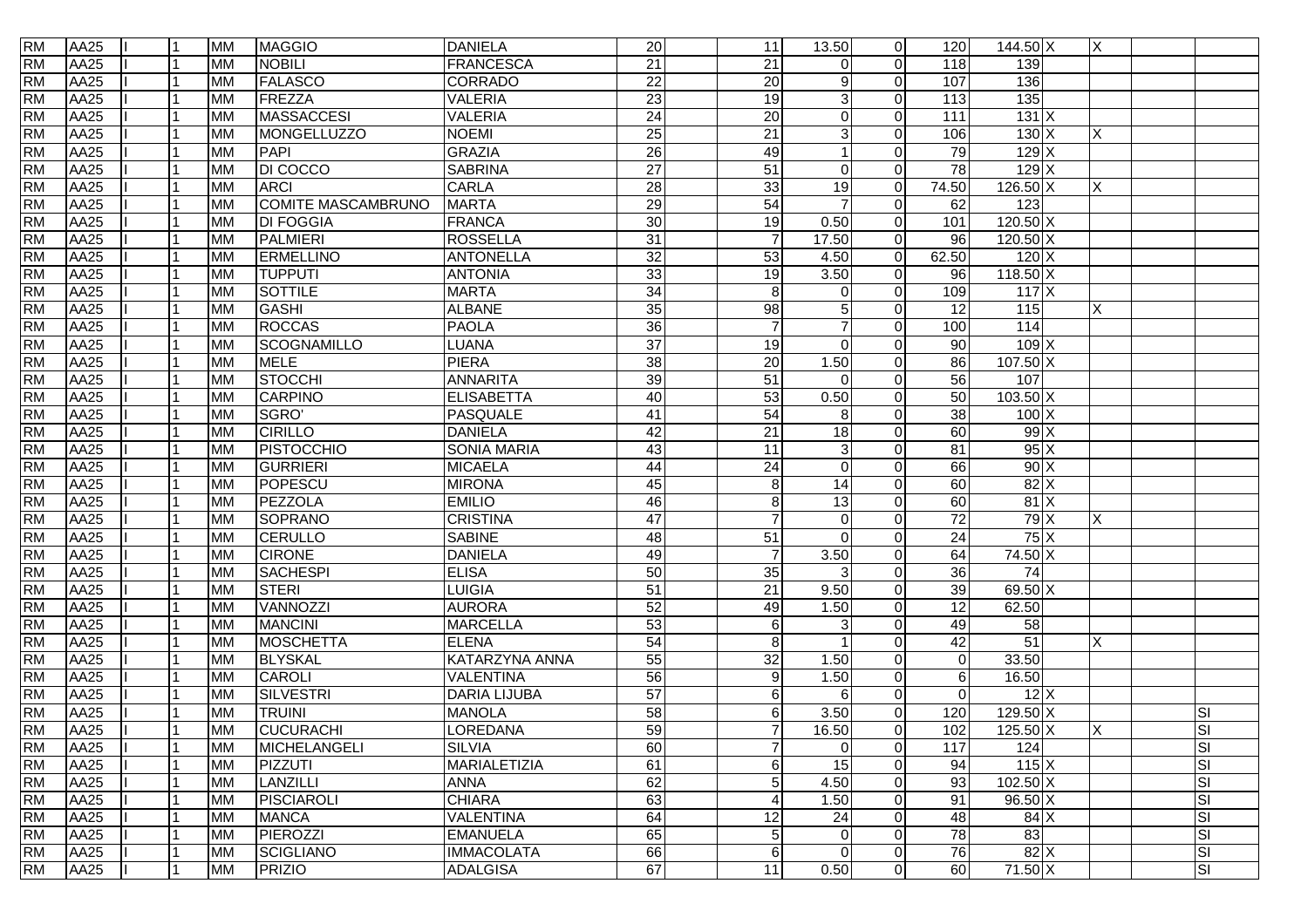| <b>RM</b> | AA25        |   | <b>MM</b> | <b>LAURITO</b>     | <b>SILVANA FRANCESCA</b> | 68               | 4               | 1.50                      | $\Omega$ | 66              | 71.50             |   | SI |
|-----------|-------------|---|-----------|--------------------|--------------------------|------------------|-----------------|---------------------------|----------|-----------------|-------------------|---|----|
| <b>RM</b> | AA25        |   | <b>MM</b> | <b>SPATARO</b>     | <b>GIOELLA</b>           | 69               | 9               | $\overline{c}$            | $\Omega$ | $\overline{57}$ | 68                | X | SI |
| <b>RM</b> | AA25        |   | <b>MM</b> | <b>SILVESTRI</b>   | <b>CHIARA</b>            | 70               | 6               | $\Omega$                  |          | 60              | 66                |   | SI |
| <b>RM</b> | <b>AA25</b> |   | <b>MM</b> | <b>TALARICO</b>    | FABRIZIA                 | $\overline{71}$  | 4               | $\Omega$                  |          | 60              | 64X               |   | SI |
| <b>RM</b> | AA25        |   | <b>MM</b> | <b>PIRO</b>        | <b>MARTINA</b>           | 72               | 8               | 8                         |          | 48              | 64                |   | SI |
| <b>RM</b> | <b>AA25</b> |   | <b>MM</b> | BONAVENTURA        | <b>FRANCESCA</b>         | 73               | 11              | 10                        | $\Omega$ | $\overline{36}$ | 57                |   | SI |
| <b>RM</b> | AA25        |   | <b>MM</b> | <b>ROSSI</b>       | <b>ELEONORA</b>          | 74               | 4               | $\Omega$                  |          | 52              | $56$ $X$          |   | SI |
| <b>RM</b> | AA25        |   | <b>MM</b> | SICILIANO          | <b>DANIELA</b>           | 75               | $\sqrt{5}$      | 0.50                      |          | 42              | 47.50             |   | SI |
| <b>RM</b> | <b>AA25</b> |   | <b>MM</b> | <b>MELLA</b>       | <b>CLAUDIA</b>           | 76               | 5               | $\Omega$                  |          | 40              | $45$ $X$          |   | SI |
| <b>RM</b> | <b>AA25</b> |   | <b>MM</b> | <b>MADONNA</b>     | <b>ALESSANDRA</b>        | 77               | Δ               | $\Omega$                  |          | 41              | 45                |   | SI |
| <b>RM</b> | AA25        |   | <b>MM</b> | <b>ROCCO</b>       | <b>FRANCESCA</b>         | 78               | 6               | $\Omega$                  |          | 36              | 42X               |   | SI |
| <b>RM</b> | <b>AA25</b> |   | <b>MM</b> | <b>DE LISO</b>     | <b>ANNALISA</b>          | 79               | 9               | $\overline{23}$           |          | $\Omega$        | 32                |   | SI |
| <b>RM</b> | <b>AA25</b> |   | <b>MM</b> | <b>BASILI</b>      | CLAUDIA                  | 80               | $\overline{12}$ | 10                        | 0        | $\Omega$        | 22X               |   | SI |
| <b>RM</b> | <b>AA25</b> |   | <b>MM</b> | <b>DEL SIGNORE</b> | <b>ALESSANDRA</b>        | $\overline{81}$  | 8               | 12                        | $\Omega$ | $\Omega$        | 20X               |   | SI |
| <b>RM</b> | AA25        |   | <b>MM</b> | <b>FRANGIONE</b>   | <b>ROSARIA</b>           | 82               | 9               | 6                         | $\Omega$ | $\Omega$        | 15                |   | SI |
| <b>RM</b> | <b>AA25</b> |   | <b>MM</b> | <b>NOVELLI</b>     | <b>EMMA</b>              | $\overline{83}$  | 5               | 8                         |          | $\Omega$        | 13X               |   | SI |
| <b>RM</b> | AA25        |   | <b>MM</b> | <b>BOCCHIO</b>     | <b>CAROLE JENNIFER</b>   | 84               | 6               | $\overline{7}$            | 0        | $\Omega$        | 13X               |   | SI |
| <b>RM</b> | AA25        |   | <b>MM</b> | <b>MATRUNDOLA</b>  | <b>OLIVIER</b>           | 85               | $\overline{7}$  | 4.50                      |          | $\overline{0}$  | $11.50 \text{ X}$ |   | SI |
| <b>RM</b> | AA25        |   | <b>MM</b> | PACCHIELE          | <b>MONICA</b>            | 86               | 7               |                           |          | $\Omega$        | $11 \times$       |   | SI |
| <b>RM</b> | AA25        |   | <b>MM</b> | <b>BOLOGNESE</b>   | VALENTINA                | $\overline{87}$  | 5               | 5                         |          | $\Omega$        | 10X               |   | SI |
| <b>RM</b> | <b>AA25</b> |   | <b>MM</b> | <b>MONNET</b>      | <b>OLGA</b>              | 88               | 8               | $\Omega$                  | $\Omega$ | $\Omega$        | $\frac{8}{x}$     |   | SI |
| <b>RM</b> | AA25        |   | <b>MM</b> | NIESPOLO           | <b>MARIA ROSARIA</b>     | 89               | $\overline{7}$  |                           | $\Omega$ | $\Omega$        | 8X                |   | SI |
| <b>RM</b> | <b>AA25</b> |   | <b>MM</b> | <b>DI AGOSTINO</b> | <b>DANIELA</b>           | 90               |                 | 0.50                      | $\Omega$ | $\Omega$        | 7.50              |   | SI |
| <b>RM</b> | AA25        |   | <b>MM</b> | <b>ALELLO</b>      | <b>DAVIDE</b>            | 91               | 5               | 2                         | ∩        | $\Omega$        | 7                 |   | SI |
| <b>RM</b> | AA25        |   | <b>MM</b> | FALENI             | <b>PAOLA</b>             | 92               | $\,6\,$         | $\Omega$                  | $\Omega$ | $\Omega$        | 6X                |   | SI |
| <b>RM</b> | AA25        |   | <b>MM</b> | <b>PUCA</b>        | <b>MARIA</b>             | 93               | 5               | $\overline{0}$            |          | $\Omega$        | 5X                |   | SI |
| <b>RM</b> | AA25        |   | <b>MM</b> | CARAVAGGI          | ELEONORA                 | 94               | 5               | $\mathbf 0$               | 0        | $\Omega$        | 5X                |   | SI |
| <b>RM</b> | <b>AA25</b> |   | <b>MM</b> | <b>DI CARLO</b>    | <b>IRENE</b>             | 95               |                 |                           |          | $\Omega$        | 5X                |   | SI |
| <b>RM</b> | <b>AA25</b> |   | <b>MM</b> | <b>CAFFARI</b>     | <b>SONIA</b>             | 96               | 4               | $\Omega$                  | $\Omega$ | $\Omega$        | $\overline{4}$    |   | SI |
| <b>RM</b> | A001        |   | <b>MM</b> | <b>MORETTI</b>     | <b>CHIARA</b>            |                  | 66              | $\Omega$                  | $\Omega$ | 180             | 246X              |   |    |
| <b>RM</b> | A001        |   | <b>MM</b> | CARONIA            | FRANCESCO                | $2 \overline{)}$ | 66              | 23                        | $\Omega$ | 102             | 191               |   |    |
| <b>RM</b> | A001        |   | <b>MM</b> | PENNELLA           | <b>LAURA MICHELA</b>     | $\overline{3}$   | 8               | $\mathbf 0$               | $\Omega$ | 179             | 187 X             |   |    |
| <b>RM</b> | A001        |   | <b>MM</b> | MARTINI            | <b>MARIA LETIZIA</b>     | $\overline{4}$   | 24              | $\overline{15}$           | $\Omega$ | 123.50          | $162.50 \times$   |   |    |
| <b>RM</b> | A001        |   | <b>MM</b> | <b>BONANNI</b>     | LARA                     | 5 <sup>1</sup>   | $\overline{24}$ | $\mathbf 0$               | 0        | 132             | $156$ X           |   |    |
| <b>RM</b> | A001        |   | <b>MM</b> | <b>CIAMBELLA</b>   | <b>DANIELA</b>           | $6 \overline{6}$ | 6               | 9                         | $\Omega$ | 132             | 147X              |   |    |
| <b>RM</b> | A001        |   | <b>MM</b> | <b>VETTORI</b>     | <b>SIMONA</b>            | $\overline{7}$   | 51              | 8                         | 0        | $\overline{74}$ | $133 \times$      | х |    |
| <b>RM</b> | A001        |   | <b>MM</b> | <b>BOCCIA</b>      | <b>ILLIA</b>             | 8 <sup>1</sup>   | 66              | 8                         | $\Omega$ | $\overline{47}$ | 121X              |   |    |
| <b>RM</b> | A001        |   | <b>MM</b> | STEFANINI          | <b>UMBERTO</b>           | $\overline{9}$   | 8               | 28.50                     | 0        | 84              | 120.50            |   |    |
| <b>RM</b> | A001        |   | <b>MM</b> | <b>FEDE</b>        | <b>PAOLA</b>             | $10$ $SI$        | 8               | 6                         |          | 96              | $110 \mathrm{X}$  |   |    |
| <b>RM</b> | A001        |   | MM        | D'ANGIOLELLA       | <b>ANTONIO</b>           | 11               | 8 <sup>1</sup>  | 16.50                     | $\Omega$ | 72              | 96.50             |   |    |
| <b>RM</b> | A001        | 1 | <b>MM</b> | <b>MINGIONE</b>    | GIANGASPARE              | 12               | 54              | 5.50                      | $\Omega$ | 30              | 89.50             |   |    |
| <b>RM</b> | A001        |   | <b>MM</b> | FACCIOLO           | <b>DANIELE</b>           | 13               | 12              | 75                        | $\Omega$ | $\overline{0}$  | 87 X              |   |    |
| <b>RM</b> | A001        |   | <b>MM</b> | <b>CHELO</b>       | PAOLO                    | $\overline{14}$  | $\overline{78}$ | $\ensuremath{\mathsf{3}}$ | $\Omega$ | $\mathbf 0$     | 81                |   |    |
| <b>RM</b> | A001        |   | <b>MM</b> | <b>FUSCO</b>       | <b>FEDELE MARCO</b>      | 15               | $\,8\,$         | 13                        | $\Omega$ | 58              | $79$ $X$          | X |    |
| <b>RM</b> | A001        |   | <b>MM</b> | <b>LIOTTA</b>      | GIUSEPPINA               | 16               | $\overline{7}$  | $\mathbf 0$               | $\Omega$ | 72              | $79$ $X$          |   |    |
| <b>RM</b> | A001        |   | <b>MM</b> | <b>FARINA</b>      | <b>CARLA</b>             | 17               | 78              | $\mathbf 0$               | $\Omega$ | $\mathbf 0$     | 78                |   |    |
| <b>RM</b> | A001        |   | <b>MM</b> | <b>GAGLIO</b>      | <b>ELISABETTA</b>        | 18               | 21              | $\mathbf 0$               | $\Omega$ | 51              | 72                |   |    |
| <b>RM</b> | A001        | 1 | <b>MM</b> | <b>AUTORINO</b>    | <b>ANTONELLA</b>         | 19               | 65              | $\overline{7}$            | $\Omega$ | $\overline{0}$  | 72                |   |    |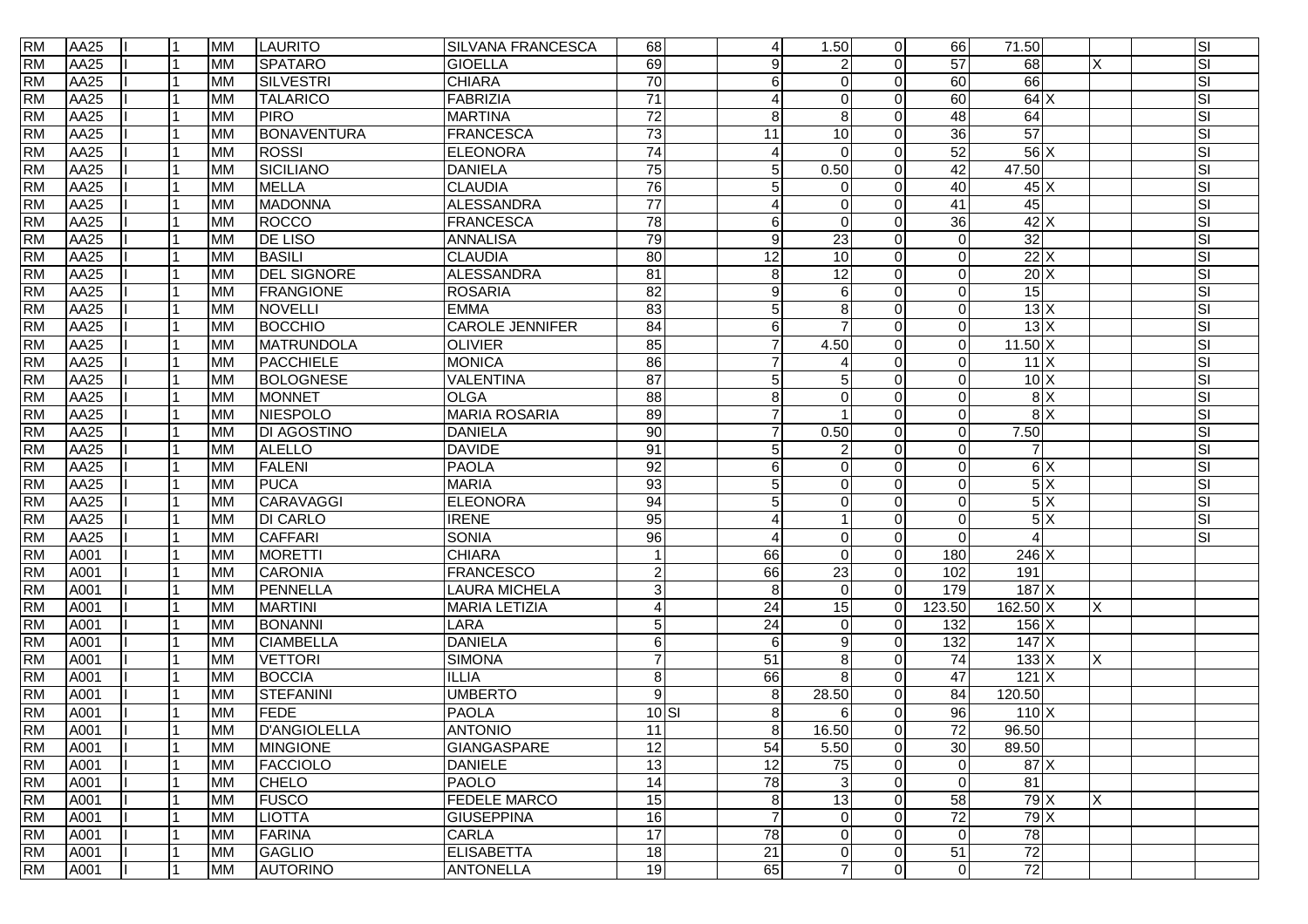| <b>RM</b> | A001 | 11  | <b>MM</b> | PETRELLI                  | <b>FABIO</b>          | 20              | 8               | 10                     | $\overline{0}$ | 52              | $70 \times$      |                         |    |
|-----------|------|-----|-----------|---------------------------|-----------------------|-----------------|-----------------|------------------------|----------------|-----------------|------------------|-------------------------|----|
| <b>RM</b> | A001 |     | <b>MM</b> | <b>MANCUSO</b>            | <b>ROBERTA RITA</b>   | $21$ SI         | 8               | 11.50                  | $\Omega$       | 49              | 68.50 X          |                         |    |
| <b>RM</b> | A001 |     | <b>MM</b> | PETRI                     | <b>IVO</b>            | $\overline{22}$ | 54              | $\Omega$               | $\Omega$       | 14              | 68               |                         |    |
| <b>RM</b> | A001 |     | <b>MM</b> | PICCHI                    | <b>SUSANNA</b>        | $\overline{23}$ | 9               | $\Omega$               | $\Omega$       | 55              | 64               |                         |    |
| <b>RM</b> | A001 |     | <b>MM</b> | <b>REGGIANI</b>           | <b>ELVIRA</b>         | $\overline{24}$ | 8               | 31                     | $\Omega$       | 24              | 63X              |                         |    |
| <b>RM</b> | A001 |     | <b>MM</b> | <b>VATTERONI</b>          | <b>CARLA</b>          | 25              | 12              | 3                      | $\Omega$       | 44              | 59X              |                         |    |
| <b>RM</b> | A001 |     | <b>MM</b> | PIROZZI                   | <b>GIUSEPPINA</b>     | $26$ SI         | 8               |                        | $\Omega$       | 42              | $\overline{57}$  |                         |    |
| <b>RM</b> | A001 |     | <b>MM</b> | <b>ACRIVOULIS</b>         | <b>MARIA</b>          | $\overline{27}$ | 5               | $\mathbf{3}$           | $\Omega$       | 44              | 52X              |                         |    |
| <b>RM</b> | A001 |     | <b>MM</b> | <b>DE STEFANO</b>         | LIDIA                 | $\overline{28}$ | 51              | $\Omega$               | $\Omega$       | $\Omega$        | 51               |                         |    |
| <b>RM</b> | A001 |     | <b>MM</b> | <b>GAGLIONE</b>           | <b>MARIANNA</b>       | 29              | 8               | 6                      | $\Omega$       | 36              | 50X              |                         |    |
| <b>RM</b> | A001 |     | <b>MM</b> | <b>MOROTTI</b>            | <b>ANDREA</b>         | 30              | 8               | 3                      | $\Omega$       | 38              | 49X              | X                       |    |
| <b>RM</b> | A001 |     | <b>MM</b> | <b>GIORDANO</b>           | <b>FABRIZIO</b>       | 31              | 9               | $\overline{32}$        | $\Omega$       | 7.50            | 48.50 X          | X                       |    |
| <b>RM</b> | A001 |     | <b>MM</b> | <b>BATTISTA</b>           | <b>LUCIANO</b>        | $\overline{32}$ | 11              | $\Omega$               | $\Omega$       | 36              | $47$ X           |                         |    |
| <b>RM</b> | A001 |     | <b>MM</b> | <b>DE BIASE</b>           | <b>BRUNELLA</b>       | 33              | 9               | 6                      | $\Omega$       | 32              | 47               |                         |    |
| <b>RM</b> | A001 |     | <b>MM</b> | <b>BOERIO</b>             | <b>SARA</b>           | 34              | 8               | 11.50                  | $\Omega$       | 25              | 44.50 X          |                         |    |
| <b>RM</b> | A001 |     | <b>MM</b> | PIETRONIRO                | <b>GIUSEPPE</b>       | 35              | 11              | $\Omega$               | $\Omega$       | $\overline{32}$ | 43               |                         |    |
| <b>RM</b> | A001 |     | <b>MM</b> | <b>CACCAVALE</b>          | <b>VINCENZO</b>       | 36              | $\overline{11}$ | $\overline{c}$         | $\Omega$       | $\overline{28}$ | $41 \times$      |                         |    |
| <b>RM</b> | A001 |     | <b>MM</b> | <b>TERRACCIANO</b>        | <b>VANESSA KEZIA</b>  | $\overline{37}$ | 8               | 9                      | $\Omega$       | $\overline{24}$ | $41 \times$      |                         |    |
| <b>RM</b> | A001 |     | <b>MM</b> | <b>CIRINNA</b>            | <b>CHIARA</b>         | $\overline{38}$ | 8               | 22                     | $\Omega$       | 8               | 38X              |                         |    |
| <b>RM</b> | A001 |     | <b>MM</b> | <b>MOTTOLA</b>            | <b>ANTONIETTA</b>     | 39              | 6               | $6\phantom{1}6$        | $\Omega$       | 25              | 37X              |                         |    |
| <b>RM</b> | A001 |     | <b>MM</b> | <b>MARCHI</b>             | <b>ALESSANDRO</b>     | 40              | 11              | $\Omega$               | $\Omega$       | 20              | $31 \times$      | Χ                       |    |
| <b>RM</b> | A001 |     | <b>MM</b> | <b>D'EMILIA</b>           | <b>DONATELLA</b>      | $41$ SI         | 26.50           | 3.50                   | $\Omega$       | $\mathbf{0}$    | 30X              | X                       |    |
| <b>RM</b> | A001 |     | <b>MM</b> | ROTONDELLA                | <b>MARCELLO</b>       | 42              | 12              | 15                     | $\Omega$       | $\mathbf{0}$    | 27               | Χ                       |    |
| <b>RM</b> | A001 |     | <b>MM</b> | <b>RICCI</b>              | <b>NERINA</b>         | 43              | 8               | 6                      | $\Omega$       | 12              | 26               |                         |    |
| <b>RM</b> | A001 |     | <b>MM</b> | <b>VALLARIO</b>           | <b>PAOLA</b>          | 44              | $\overline{12}$ | $\overline{7}$         | $\Omega$       | $\overline{2}$  | $\overline{21}$  |                         |    |
| <b>RM</b> | A001 |     | <b>MM</b> | <b>ROMAGNANI CENCIONI</b> | LUDOVICO              | 45              | 12              | 6                      | $\Omega$       | $\mathbf{0}$    | $\overline{18}$  |                         |    |
| <b>RM</b> | A001 |     | <b>MM</b> | CAMPAGNANO                | <b>FILOMENA</b>       | 46              | 8               | 9                      | $\Omega$       |                 | $\overline{18}$  |                         |    |
| <b>RM</b> | A001 |     | <b>MM</b> | <b>ZEDDA</b>              | <b>NICOLA</b>         | 47              | 11              | $\boldsymbol{\Lambda}$ | $\Omega$       | $\Omega$        | $\overline{15}$  |                         |    |
| <b>RM</b> | A001 |     | <b>MM</b> | <b>DE BELVIS</b>          | <b>LUCIANO</b>        | 48              | 9               | $\overline{A}$         | $\Omega$       | $\Omega$        | 13               | X                       |    |
| <b>RM</b> | A001 |     | <b>MM</b> | <b>CONSALVI</b>           | <b>FRANCESCA</b>      | 49              | $\overline{12}$ | $\Omega$               | $\Omega$       | $\Omega$        | 12               |                         |    |
| <b>RM</b> | A001 |     | <b>MM</b> | <b>TAMBURRO</b>           | <b>MARCO</b>          | $\overline{50}$ | 4               | $\Omega$               | $\Omega$       | 8               | 12               |                         |    |
| <b>RM</b> | A001 |     | <b>MM</b> | <b>CARAPELLA</b>          | <b>FERNANDO</b>       | 51              | 12              | 0                      | $\Omega$       | $\Omega$        | 12               |                         |    |
| <b>RM</b> | A001 |     | <b>MM</b> | <b>CHIMENTON</b>          | <b>FLAVIO</b>         | 52              | 11              | $\mathbf 0$            | $\Omega$       | $\Omega$        | $\overline{11}$  |                         |    |
| <b>RM</b> | A001 |     | <b>MM</b> | PASSARIELLO               | <b>MARTA</b>          | 53              | $\overline{7}$  | 3                      | $\Omega$       | $\Omega$        | 10X              |                         |    |
| <b>RM</b> | A001 |     | <b>MM</b> | <b>VIGILANTE</b>          | <b>MARIA GIUSTINA</b> | 54              | 8               |                        | $\Omega$       | $\mathbf{0}$    | $\overline{9}$   |                         |    |
| <b>RM</b> | A001 |     | <b>MM</b> | <b>BONELLI</b>            | <b>ARIANNA</b>        | 55              | 6               | 3                      | $\Omega$       | $\Omega$        | $\boldsymbol{9}$ |                         |    |
| <b>RM</b> | A001 |     | <b>MM</b> | <b>NORCIA</b>             | <b>ANTONELLA</b>      | 56              | 8               | $\Omega$               | $\Omega$       | $\Omega$        | 8X               |                         |    |
| <b>RM</b> | A001 |     | <b>MM</b> | <b>RUSCIO</b>             | <b>DANILO</b>         | $\overline{57}$ | 8               | $\Omega$               | $\Omega$       | $\Omega$        | 8                |                         |    |
| <b>RM</b> | A001 |     | <b>MM</b> | <b>CHIEPPA</b>            | <b>GIOVANNA</b>       | 58              | 6               | $\mathbf 0$            | 0              | $\Omega$        | 6                | Χ                       |    |
| <b>RM</b> | A001 |     | <b>MM</b> | <b>COCCO</b>              | <b>MARIANGELA</b>     | 59              | 6               | $\Omega$               | $\Omega$       | $\Omega$        | 6                |                         |    |
| <b>RM</b> | A001 |     | <b>MM</b> | <b>AMATO</b>              | <b>YLENIA</b>         | 60              | 9               | $\,8\,$                | $\overline{0}$ | $\mathbf{0}$    | $17 \times$      |                         | SI |
| <b>RM</b> | A001 |     | <b>MM</b> | <b>GUIDA</b>              | <b>VINCENZO</b>       | 61 SI           | 8               | 7.50                   | $\overline{0}$ | $\Omega$        | 15.50            |                         | SI |
| <b>RM</b> | A001 |     | <b>MM</b> | <b>D'ERRICO</b>           | <b>VINCENZO</b>       | $62$ SI         | 8               | $\mathbf 0$            | $\overline{0}$ | $\mathbf{0}$    | $\, 8$           |                         | SI |
| <b>RM</b> | A001 |     | <b>MM</b> | <b>D'ANASTASIO</b>        | <b>MARTINA</b>        | 63              | 5               | 0.50                   | $\overline{0}$ | $\mathbf 0$     | 5.50             |                         | SI |
| <b>RM</b> | AJ56 |     | <b>MM</b> | <b>TEDESCHINI</b>         | <b>FEDERICA</b>       |                 | 61              | 11.50                  | $\overline{0}$ | 195             | 267.50 X         | Χ                       |    |
| <b>RM</b> | AJ56 |     | <b>MM</b> | <b>SIMIONATO</b>          | <b>LAURA</b>          | $\mathbf{2}$    | 6               | 15                     | 35             | 168             | $224$ X          | $\overline{\mathsf{x}}$ |    |
| <b>RM</b> | AJ56 |     | <b>MM</b> | <b>TANI</b>               | <b>EUGENIO</b>        | $\mathbf{3}$    | 78              | 15                     | $\overline{0}$ | 124             | 217X             | Χ                       |    |
| <b>RM</b> | AJ56 | l 1 | <b>MM</b> | <b>BUSACCA</b>            | <b>GIANMATTEO</b>     | $\overline{4}$  | 12              | 6                      | $\overline{0}$ | 156             | 174X             | X                       |    |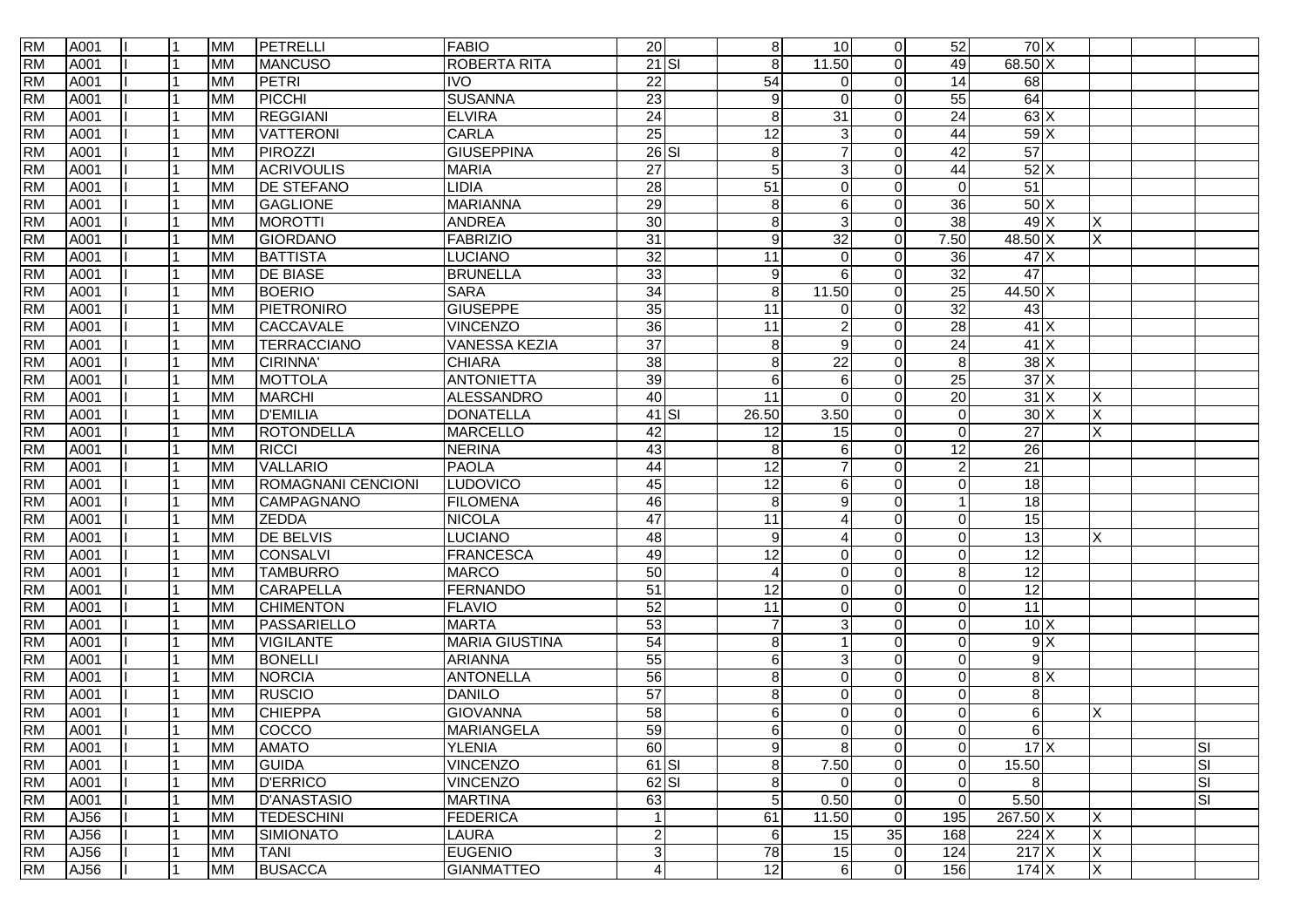| <b>RM</b> | AJ56        |  | <b>MM</b> | <b>RUDIKA</b>            | <b>JELENA</b>          | 5 <sub>5</sub>  | 89               | $\overline{7}$        | $\overline{0}$  | 69              | $165$ X           |          |            |
|-----------|-------------|--|-----------|--------------------------|------------------------|-----------------|------------------|-----------------------|-----------------|-----------------|-------------------|----------|------------|
| <b>RM</b> | AJ56        |  | <b>MM</b> | <b>ROLANDO</b>           | <b>TIZIANA</b>         | $\,6$           | 58               | 0.50                  | 36              | 66              | 160.50            | X        |            |
| <b>RM</b> | AJ56        |  | <b>MM</b> | <b>EMALDI</b>            | <b>DANIELA</b>         | $\overline{7}$  | 66               | 15                    | $\Omega$        | 60              | 141               | X        |            |
| <b>RM</b> | AJ56        |  | <b>MM</b> | LUKASZEWICZ              | <b>JOANNA</b>          | 8               | $\overline{36}$  | 5.50                  | $\overline{20}$ | 78              | $139.50 \times$   |          |            |
| <b>RM</b> | AJ56        |  | <b>MM</b> | <b>STELLA</b>            | <b>ANGELA</b>          | $9\,$           | $\overline{78}$  | 3                     | $\Omega$        | 49              | $130$ X           | X        |            |
| <b>RM</b> | AJ56        |  | <b>MM</b> | <b>ANTONICA BORGOVAN</b> | <b>IULIA ALEXANDRA</b> | 10              | 50               | 15                    | 34              | 24              | 123X              |          |            |
| <b>RM</b> | AJ56        |  | <b>MM</b> | <b>BOSSA</b>             | <b>ALESSANDRA</b>      | $\overline{11}$ | 66               | 3.50                  | $\Omega$        | $\overline{52}$ | $121.50 \times$   |          |            |
| <b>RM</b> | AJ56        |  | <b>MM</b> | <b>RETICO</b>            | <b>MARIA</b>           | $\overline{12}$ | 58               | 35                    | $\Omega$        | 24              | 117X              | X        |            |
| <b>RM</b> | AJ56        |  | <b>MM</b> | <b>VECE</b>              | <b>CRISTINA</b>        | 13              | 8                | 20.50                 | 8               | 74              | 110.50            |          |            |
| <b>RM</b> | AJ56        |  | <b>MM</b> | <b>BURCHERI</b>          | <b>GRAZIELLA</b>       | 14              | 54               | 15.50                 | $\Omega$        | 36              | $105.50$ X        |          |            |
| <b>RM</b> | AJ56        |  | <b>MM</b> | PELLICCIA                | <b>CHIARA</b>          | 15              | 54               | 21                    | $\Omega$        | 19              | 94X               | Χ        |            |
| <b>RM</b> | AJ56        |  | <b>MM</b> | <b>RUGGERI</b>           | <b>MONIA</b>           | 16              | $\overline{24}$  | $\Omega$              | $\Omega$        | 64              | $88$ $\times$     |          |            |
| <b>RM</b> | AJ56        |  | <b>MM</b> | CULLE <sup>®</sup>       | <b>ALFREDO</b>         | 17              | 54               | 10                    | $\Omega$        | 15              | 79X               |          |            |
| <b>RM</b> | AJ56        |  | <b>MM</b> | <b>TANZI</b>             | <b>MICHELA</b>         | $18$ $SI$       | 8                | 5                     | $\Omega$        | 60              | 73X               |          |            |
| <b>RM</b> | AJ56        |  | <b>MM</b> | <b>BALZANO</b>           | <b>SONIA</b>           | 19              | $\overline{12}$  | $\Omega$              | $\Omega$        | 60              | $\overline{72}$   |          |            |
| <b>RM</b> | AJ56        |  | <b>MM</b> | <b>MOLLICA NIUTTA</b>    | <b>EMANUELE</b>        | $\overline{20}$ | 59               | 0.50                  | $\Omega$        | $\overline{12}$ | 71.50             |          |            |
| <b>RM</b> | AJ56        |  | <b>MM</b> | <b>CORVI</b>             | <b>ALDO</b>            | $\overline{21}$ | 65               | 3                     | $\Omega$        | $\Omega$        | $68$ X            |          |            |
| <b>RM</b> | AJ56        |  | <b>MM</b> | <b>TUFANO</b>            | ROSARIO ALESSIO        | $\overline{22}$ | 8                | 9.50                  | $\overline{31}$ | 15              | $63.50\text{X}$   |          |            |
| <b>RM</b> | AJ56        |  | <b>MM</b> | VECCHIO                  | <b>VERONICA</b>        | 23              | 8                | 11                    | 18              | $\overline{24}$ | 61X               |          |            |
| <b>RM</b> | AJ56        |  | <b>MM</b> | <b>ZAZZA</b>             | <b>CARLA</b>           | $24$ SI         | 8                | 8                     | $\Omega$        | 44              | 60X               |          |            |
| <b>RM</b> | AJ56        |  | <b>MM</b> | GIALLINI                 | <b>EMANUELE</b>        | $25$ $SI$       | 8                | 15                    | 14              | 21              | $58$ $\times$     | $\times$ |            |
| <b>RM</b> | AJ56        |  | <b>MM</b> | <b>BONANNO</b>           | <b>FLAVIO</b>          | 26              | 8                | 6.50                  | 6               | 24              | 44.50             |          |            |
| <b>RM</b> | AJ56        |  | <b>MM</b> | RONCA                    | <b>MARCO</b>           | $\overline{27}$ | $\overline{32}$  | $\Omega$              | 12              | $\Omega$        | 44                |          |            |
| <b>RM</b> | AJ56        |  | <b>MM</b> | <b>SURIAN</b>            | <b>GIOVANNA ELENA</b>  | 28              | 8                | 10.50                 | 6               | 18              | 42.50             |          |            |
| <b>RM</b> | AJ56        |  | <b>MM</b> | COZZONE                  | <b>PERLA</b>           | $29$ SI         | 8                | 3                     | $6 \mid$        | 25              | 42                |          |            |
| <b>RM</b> | AJ56        |  | <b>MM</b> | FEOLA                    | <b>RICCARDA</b>        | $\overline{30}$ | 8                | $\Omega$              | $\Omega$        | $\overline{24}$ | 32                |          |            |
| <b>RM</b> | AJ56        |  | <b>MM</b> | CADEDDU                  | <b>DAVIDE</b>          | $\overline{31}$ | 8                | 5                     | 6               | $6 \,$          | $\overline{25}$   |          |            |
| <b>RM</b> | AJ56        |  | <b>MM</b> | <b>RUSSO</b>             | <b>MARIA</b>           | 32              | 8                | 5                     | 0               | $\Omega$        | 13X               |          |            |
| <b>RM</b> | AJ56        |  | <b>MM</b> | <b>KETKOVIK</b>          | <b>DANIELA</b>         | 33              | 56               | $\Omega$              | 6               | 13              | $\overline{75}$   |          | ΙSΙ        |
| <b>RM</b> | AJ56        |  | <b>MM</b> | CAPOCCELLO               | <b>IRENE</b>           | $\overline{34}$ | 6                | $\Omega$              | 6               | $\Omega$        | 12                |          | <u>isi</u> |
| <b>RM</b> | <b>AK56</b> |  | <b>MM</b> | <b>VIGLIAR</b>           | <b>GIANLUCA</b>        | $\mathbf{1}$    | 8                |                       | 16              | 59              | 87X               |          |            |
| <b>RM</b> | <b>AK56</b> |  | <b>MM</b> | <b>SALVATI</b>           | <b>PRIMO</b>           | $\overline{c}$  | 62               | 10.50                 | $\Omega$        | $\Omega$        | 72.50             |          |            |
| <b>RM</b> | A030        |  | <b>MM</b> | <b>NESE</b>              | <b>GIUSEPPE</b>        | $\overline{1}$  | $\overline{7}$   | 18                    | $\Omega$        | 247             | $272$ X           | X        |            |
| <b>RM</b> | A030        |  | <b>MM</b> | PICCIONI                 | <b>STEFANIA</b>        | $\overline{c}$  | $\overline{12}$  | $\Omega$              | $\Omega$        | 240             | $252$ X           |          |            |
| <b>RM</b> | A030        |  | <b>MM</b> | CAROTENUTO               | ORNELLA                | ω               | $\overline{24}$  | 14                    | $\overline{0}$  | 204             | 242               |          |            |
| <b>RM</b> | A030        |  | <b>MM</b> | SORIANO                  | <b>DANIELE</b>         | 4               | 63               | 6                     | $\Omega$        | 144             | 213X              |          |            |
| <b>RM</b> | A030        |  | <b>MM</b> | ANDRIULLI                | <b>BIAGIO</b>          | $\sqrt{5}$      | $\boldsymbol{9}$ | 13                    | $\Omega$        | 186             | 208               |          |            |
| <b>RM</b> | A030        |  | <b>MM</b> | ROSATI                   | <b>PIETRO</b>          | $\,6$           | 11               | $\Omega$              | $\Omega$        | 170             | $181 \times$      |          |            |
| <b>RM</b> | A030        |  | <b>MM</b> | SPERATI                  | <b>ELISABETTA</b>      | $\overline{7}$  | $\overline{23}$  | $\Omega$              | $\Omega$        | 158             | 181 X             | X        |            |
| <b>RM</b> | A030        |  | <b>MM</b> | MORELLI                  | DANIELA                | 8 <sup>1</sup>  | 66               | 6                     | $\Omega$        | 108             | 180X              | $\times$ |            |
| <b>RM</b> | A030        |  | <b>MM</b> | <b>DI MARCO</b>          | <b>MARIO</b>           | $9\,$           | 5 <sup>1</sup>   | $\mathbf 0$           | $\overline{0}$  | 172             | 177X              | X        |            |
| <b>RM</b> | A030        |  | <b>MM</b> | <b>MORELLI</b>           | <b>IRENE</b>           | $\overline{10}$ | 54               | 12                    | $\overline{0}$  | 98              | $164$ X           |          |            |
| <b>RM</b> | A030        |  | <b>MM</b> | <b>FIOCCO</b>            | MASSIMILIANO           | 11              | $\overline{23}$  | 0                     | $\overline{0}$  | 138             | $161 \, X$        |          |            |
| <b>RM</b> | A030        |  | <b>MM</b> | <b>MAGNI</b>             | <b>ELENA</b>           | $\overline{12}$ | $\overline{24}$  | 3                     | $\Omega$        | 132             | $159$ X           |          |            |
| <b>RM</b> | A030        |  | <b>MM</b> | CIREDDU                  | LUCA                   | 13              | 53               | 3                     | $\Omega$        | 98              | $154$ X           |          |            |
| <b>RM</b> | A030        |  | <b>MM</b> | <b>TROFANCHOUK</b>       | <b>SVETLANA</b>        | 14              | 110              | $\boldsymbol{\Delta}$ | $\overline{0}$  | 36              | $150 \text{ X}$   |          |            |
| <b>RM</b> | A030        |  | <b>MM</b> | <b>QUARESIMA</b>         | <b>STEFANO</b>         | 15              | 54               | 21                    | $\overline{0}$  | $\overline{72}$ | $147$ X           |          |            |
| <b>RM</b> | A030        |  | <b>MM</b> | <b>ERRICO AGNELLO</b>    | <b>ATTILIO</b>         | 16              | 23               | 0.50                  | $\overline{0}$  | 120             | $143.50 \times X$ |          |            |
|           |             |  |           |                          |                        |                 |                  |                       |                 |                 |                   |          |            |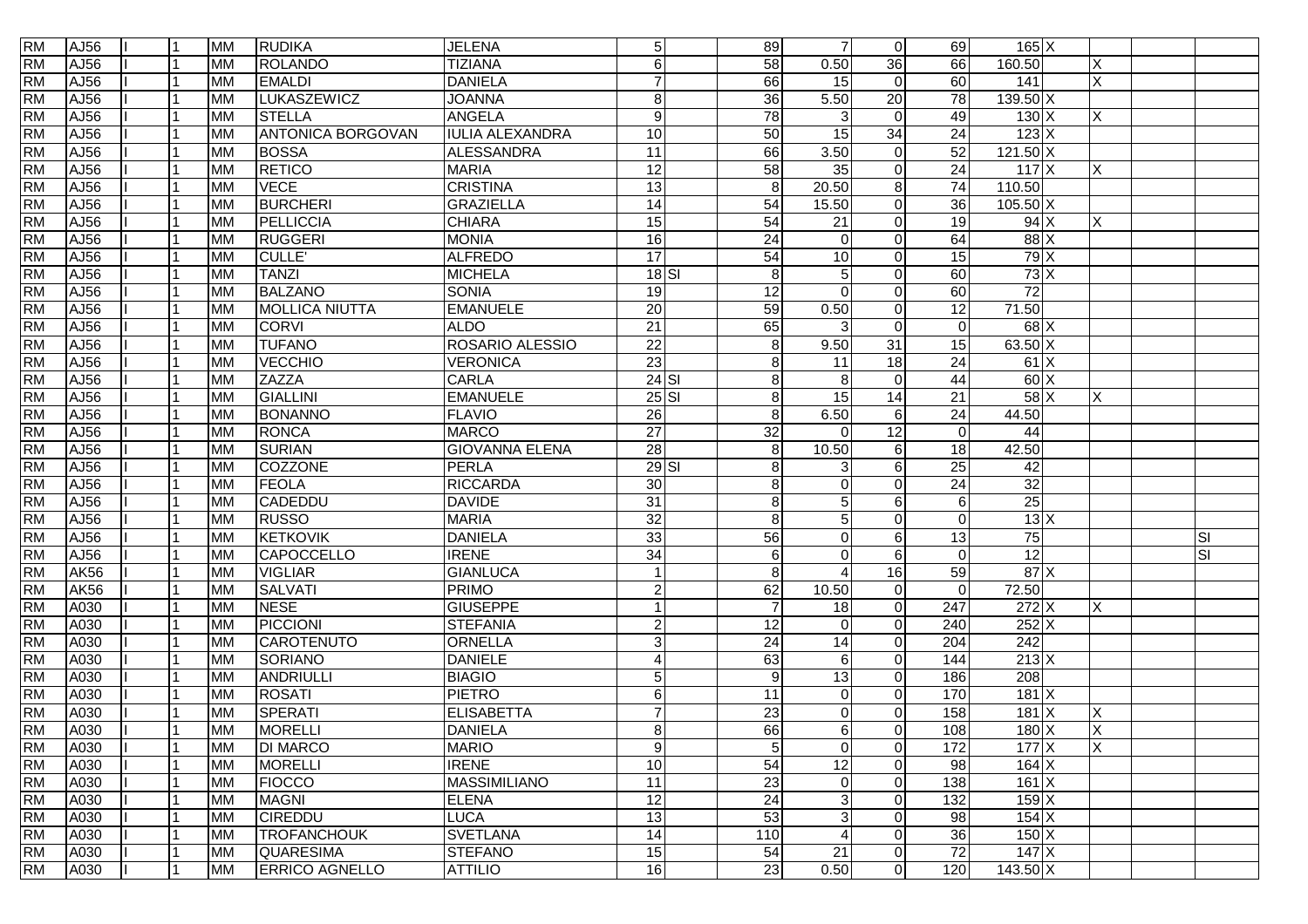| <b>RM</b> | A030 | l 1 | <b>MM</b> | <b>FAVOINO</b>           | <b>MARCELLO</b>        | 17              | 54               | 5.50            | $\overline{0}$ | 81                | 140.50            | X   |  |
|-----------|------|-----|-----------|--------------------------|------------------------|-----------------|------------------|-----------------|----------------|-------------------|-------------------|-----|--|
| <b>RM</b> | A030 |     | <b>MM</b> | <b>SCARPA</b>            | <b>RITA</b>            | 18              | 8 <sup>1</sup>   | 4.50            | $\overline{0}$ | 128               | 140.50            |     |  |
| <b>RM</b> | A030 |     | <b>MM</b> | <b>RUGGERI</b>           | <b>MONIA</b>           | 19              | 24               | $\Omega$        | $\Omega$       | 114               | 138X              |     |  |
| <b>RM</b> | A030 |     | <b>MM</b> | GIOSUE <sup>®</sup>      | <b>ELEONORA</b>        | $\overline{20}$ | 53               | 6.50            | $\Omega$       | $\overline{78}$   | $137.50 \times$   | X   |  |
| <b>RM</b> | A030 |     | <b>MM</b> | <b>DI BIANCO</b>         | <b>PIETRO</b>          | $\overline{21}$ | 66               | 8               | $\Omega$       | 60                | 134               |     |  |
| <b>RM</b> | A030 |     | <b>MM</b> | <b>RICCI</b>             | LUANA                  | $\overline{22}$ | 11               | 5               | $\Omega$       | $\frac{115}{115}$ | 131X              | ΙX. |  |
| <b>RM</b> | A030 |     | <b>MM</b> | <b>SABATINO</b>          | <b>EDOARDO</b>         | $\overline{23}$ | 49               |                 | $\Omega$       | $\overline{74}$   | 130X              |     |  |
| <b>RM</b> | A030 |     | <b>MM</b> | <b>COSACCHI</b>          | <b>SIMONA</b>          | 24              | $\infty$         | $\Omega$        | $\Omega$       | 120               | 128               |     |  |
| <b>RM</b> | A030 |     | <b>MM</b> | <b>SGROI</b>             | <b>ALESSANDRO</b>      | $\overline{25}$ | 54               | 13              | $\Omega$       | 60                | $127$ X           |     |  |
| <b>RM</b> | A030 |     | <b>MM</b> | SCARAMELLA               | <b>DANIELE</b>         | 26              | $\overline{24}$  | 9               | $\Omega$       | $90\,$            | $123$ X           |     |  |
| <b>RM</b> | A030 |     | <b>MM</b> | <b>ROMEO</b>             | <b>ANDREA</b>          | 27              | 54               | 13              | $\Omega$       | 54                | 121               | Χ   |  |
| <b>RM</b> | A030 |     | <b>MM</b> | <b>VECE</b>              | <b>CRISTINA</b>        | $\overline{28}$ | 8                | 20.50           | $\Omega$       | 90                | 118.50            |     |  |
| <b>RM</b> | A030 |     | <b>MM</b> | <b>MARZIALI</b>          | <b>ELEONORA</b>        | $\overline{29}$ | 36               | 4.50            | $\overline{0}$ | $\overline{78}$   | 118.50            |     |  |
| <b>RM</b> | A030 |     | <b>MM</b> | <b>PAVEL</b>             | <b>ANCA</b>            | 30              | 71               | 3               | $\Omega$       | 38                | $112$ X           |     |  |
| <b>RM</b> | A030 |     | <b>MM</b> | COLACECI                 | <b>FABIO</b>           | $\overline{31}$ | 24               | $\Omega$        | $\Omega$       | 86                | 110X              |     |  |
| <b>RM</b> | A030 |     | <b>MM</b> | <b>BURCHERI</b>          | <b>GRAZIELLA</b>       | 32              | 54               | $\overline{17}$ | $\Omega$       | 36                | 107X              |     |  |
| <b>RM</b> | A030 |     | <b>MM</b> | <b>BARTOLINI</b>         | <b>ALESSIO</b>         | 33              | $\infty$         | $\Omega$        | $\Omega$       | 98                | $106 \times$      |     |  |
| <b>RM</b> | A030 |     | <b>MM</b> | <b>NUCCI</b>             | <b>ADRIANO</b>         | 34              | 49               | $\Omega$        | $\Omega$       | 57                | $106 \times$      |     |  |
| <b>RM</b> | A030 |     | <b>MM</b> | PISCHETOLA               | <b>LUCIANO</b>         | 35              | $\overline{24}$  | 3.50            | $\overline{0}$ | $\overline{72}$   | 99.50 X           |     |  |
| <b>RM</b> | A030 |     | <b>MM</b> | SIMONELLI                | <b>GIANLUCA</b>        | 36              | 53               |                 | $\Omega$       | 39                | 99                |     |  |
| <b>RM</b> | A030 |     | <b>MM</b> | <b>MEREU</b>             | <b>LUCA</b>            | $\overline{37}$ | $\,6\,$          | 7.50            | $\overline{0}$ | 84                | 97.50             |     |  |
| <b>RM</b> | A030 |     | <b>MM</b> | <b>GIALLINI</b>          | <b>EMANUELE</b>        | 38              | 54               | 15              | $\Omega$       | 27                | 96X               | X   |  |
| <b>RM</b> | A030 |     | <b>MM</b> | PELLICCIA                | <b>CHIARA</b>          | 39              | 54               | 21              | $\Omega$       | $\overline{20}$   | 95X               | X   |  |
| <b>RM</b> | A030 |     | <b>MM</b> | <b>PERFETTO</b>          | <b>NADIA</b>           | 40              | $\boldsymbol{8}$ | 17              | $\Omega$       | 70                | 95                | X   |  |
| <b>RM</b> | A030 |     | <b>MM</b> | <b>ESPOSITO</b>          | <b>SUSANNA</b>         | 41              | $\overline{11}$  | 4.50            | $\Omega$       | 78                | $93.50 \text{ X}$ |     |  |
| <b>RM</b> | A030 |     | <b>MM</b> | <b>TESTA</b>             | <b>SABRINA</b>         | 42              | 12               | 5               | $\Omega$       | 76                | $93 \times$       | X   |  |
| <b>RM</b> | A030 |     | <b>MM</b> | <b>DALLI CARDILLO</b>    | <b>GIUSEPPE</b>        | 43              | 4                | $\Omega$        | $\Omega$       | 89                | $93 \times$       |     |  |
| <b>RM</b> | A030 |     | <b>MM</b> | <b>VIGLIAR</b>           | <b>GIANLUCA</b>        | $\overline{44}$ | 8                | Δ               | $\Omega$       | 80                | 92X               |     |  |
| <b>RM</b> | A030 |     | <b>MM</b> | <b>MARZANO</b>           | <b>ANNA</b>            | 45              | 8                | 11              | $\Omega$       | $\overline{72}$   | 91X               |     |  |
| <b>RM</b> | A030 |     | <b>MM</b> | ZAZZA                    | <b>CARLA</b>           | $46$ SI         | 8                | 8               | $\Omega$       | $\overline{74}$   | 90X               |     |  |
| <b>RM</b> | A030 |     | <b>MM</b> | LONGO                    | <b>PAOLO</b>           | 47              | 12               | 15              | $\Omega$       | 61                | 88 X              |     |  |
| <b>RM</b> | A030 |     | <b>MM</b> | <b>AVALLONE</b>          | <b>ALESSANDRO</b>      | 48              | 54               | 18              | $\Omega$       | 14                | 86                |     |  |
| <b>RM</b> | A030 |     | <b>MM</b> | SERGI                    | <b>ISABELLA</b>        | 49              | $\overline{7}$   | 3               | $\Omega$       | 74                | 84X               |     |  |
| <b>RM</b> | A030 |     | <b>MM</b> | PELLICCIA                | <b>GIORGIANA</b>       | 50              | $\overline{78}$  | 6               | $\Omega$       | $\Omega$          | 84                |     |  |
| <b>RM</b> | A030 |     | <b>MM</b> | <b>ANTONICA BORGOVAN</b> | <b>IULIA ALEXANDRA</b> | $\overline{51}$ | 50               | 15              | $\Omega$       | 18                | 83X               |     |  |
| <b>RM</b> | A030 |     | <b>MM</b> | <b>NICOSIA</b>           | <b>PIETRO</b>          | 52              | 54               | 9               | $\Omega$       | 18                | 81X               |     |  |
| <b>RM</b> | A030 |     | <b>MM</b> | <b>LEONARDIS</b>         | <b>TANAQUILLA</b>      | 53              | 63               | 6               | $\Omega$       | 12                | 81X               |     |  |
| <b>RM</b> | A030 |     | <b>MM</b> | <b>NARDINI</b>           | <b>PAOLA</b>           | 54              | $\overline{7}$   | 6               | $\Omega$       | 68                | 81                |     |  |
| <b>RM</b> | A030 |     | <b>MM</b> | PALMIERI                 | <b>ADRIANO</b>         | 55              | 8                | 4.50            | $\Omega$       | 64                | 76.50 X           |     |  |
| <b>RM</b> | A030 |     | <b>MM</b> | <b>CULLE</b>             | <b>ALFREDO</b>         | 56              | 54               | 10              | $\Omega$       | 12                | 76X               |     |  |
| <b>RM</b> | A030 |     | <b>MM</b> | <b>GREVE</b>             | <b>FRANCESCO</b>       | $\overline{57}$ | 8 <sup>1</sup>   | 19              | $\overline{0}$ | 49                | $\overline{76}$   |     |  |
| <b>RM</b> | A030 |     | <b>MM</b> | <b>FRULIO</b>            | <b>ANTONIO</b>         | $\overline{58}$ | $\sqrt{5}$       | $\overline{12}$ | $\overline{0}$ | 58                | $75 \times$       |     |  |
| <b>RM</b> | A030 |     | <b>MM</b> | <b>FUSCO</b>             | <b>FEDELE MARCO</b>    | 59              | 8                | 13              | $\overline{0}$ | 52                | 73X               | X   |  |
| <b>RM</b> | A030 |     | <b>MM</b> | <b>TANZI</b>             | <b>MICHELA</b>         | 60 SI           | 8                | 5               | $\overline{0}$ | 60                | $73 \times$       |     |  |
| <b>RM</b> | A030 |     | <b>MM</b> | <b>SALVATI</b>           | <b>PRIMO</b>           | 61              | 62               | 10.50           | $\overline{0}$ | $\overline{0}$    | 72.50             |     |  |
| <b>RM</b> | A030 |     | <b>MM</b> | <b>FATUZZO</b>           | CARLO                  | 62              | 66               | 0               | $\overline{0}$ | $6 \mid$          | 72                |     |  |
| <b>RM</b> | A030 |     | <b>MM</b> | <b>MOLLICA NIUTTA</b>    | <b>EMANUELE</b>        | 63              | 59               | 0.50            | $\overline{0}$ | $\overline{12}$   | 71.50             |     |  |
| <b>RM</b> | A030 |     | <b>MM</b> | <b>SABIA</b>             | <b>ITALO</b>           | $64$ SI         | $\boldsymbol{8}$ | $\overline{0}$  | $\overline{0}$ | 63                | 71X               | X   |  |
|           |      |     |           |                          |                        |                 |                  |                 |                |                   |                   |     |  |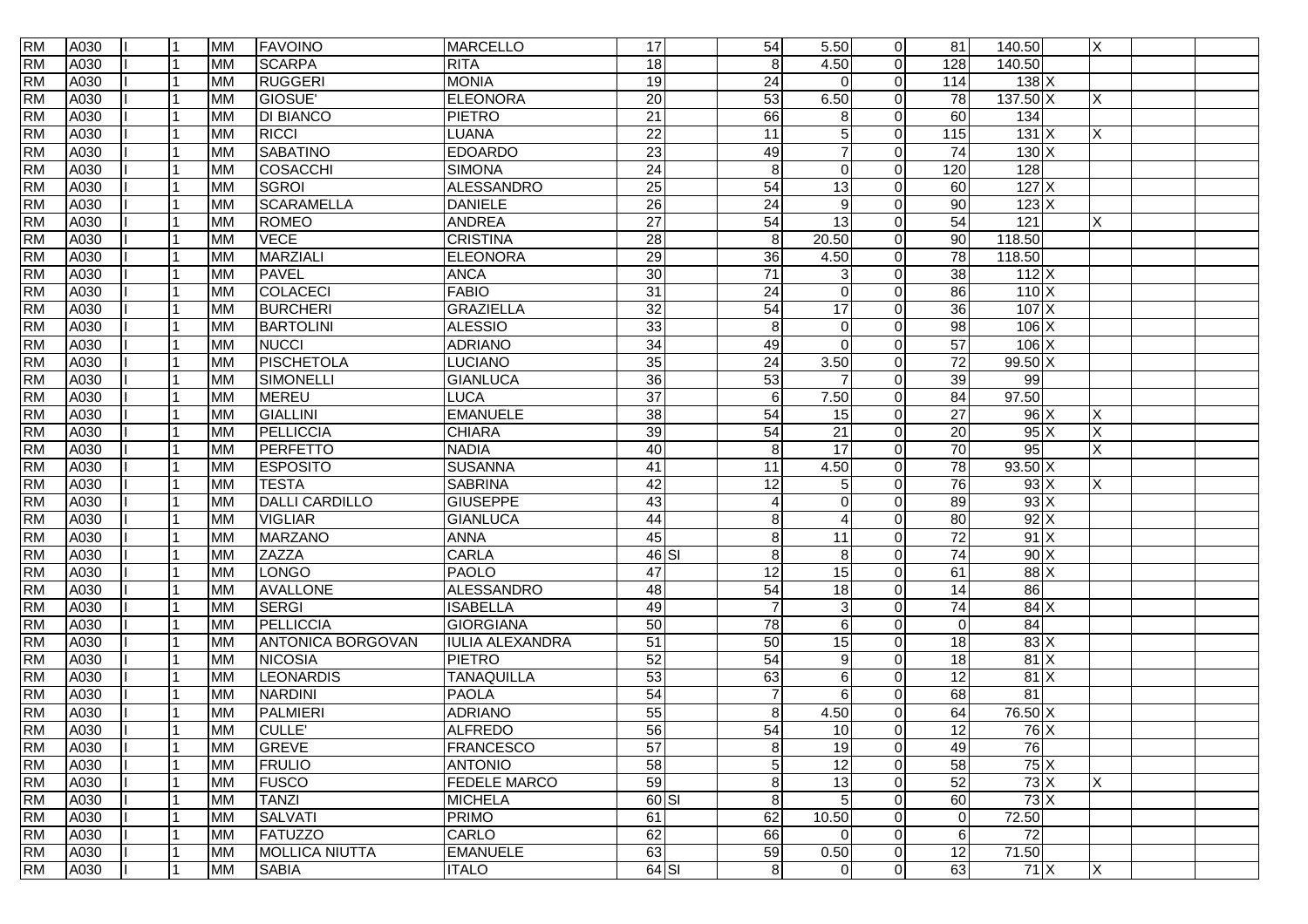| <b>RM</b> | A030 |  | <b>MM</b> | <b>DISTEFANO</b>       | <b>GRAZIA</b>         | 65              | 36              | 8.50            | 0              | 25              | 69.50             |             |                           |
|-----------|------|--|-----------|------------------------|-----------------------|-----------------|-----------------|-----------------|----------------|-----------------|-------------------|-------------|---------------------------|
| <b>RM</b> | A030 |  | <b>MM</b> | <b>INFUSSI</b>         | <b>IVANO</b>          | 66              | 8               | 18              | $\Omega$       | 42              | 68 X              | X           |                           |
| <b>RM</b> | A030 |  | <b>MM</b> | <b>CORVI</b>           | <b>ALDO</b>           | 67              | 65              | 3               | $\Omega$       | $\Omega$        | $68$ $\times$     |             |                           |
| <b>RM</b> | A030 |  | <b>MM</b> | <b>GIAMPIETRO</b>      | <b>IOLANDA</b>        | 68              | 8               | 13              | $\Omega$       | 42              | 63                |             |                           |
| <b>RM</b> | A030 |  | <b>MM</b> | <b>RANCIC</b>          | <b>ALEKSANDRA</b>     | 69              | 8               | 3               | $\Omega$       | 51              | $62$ $\times$     | X           |                           |
| <b>RM</b> | A030 |  | <b>MM</b> | <b>COLETTA</b>         | <b>UMBERTO</b>        | $\overline{70}$ | 8               | 3               | O              | 46              | 57                |             |                           |
| <b>RM</b> | A030 |  | <b>MM</b> | <b>MILAN</b>           | <b>ANDREA</b>         | $\overline{71}$ | 6               | $\Omega$        | 0              | 48              | 54                |             |                           |
| <b>RM</b> | A030 |  | <b>MM</b> | <b>MINOIA</b>          | <b>FLAVIA</b>         | 72              | 8               | 6               | $\Omega$       | $\overline{37}$ | 51X               |             |                           |
| <b>RM</b> | A030 |  | <b>MM</b> | COZZONE                | <b>PERLA</b>          | $73$ $SI$       | 8               | 3               | 0              | $\overline{37}$ | 48                |             |                           |
| <b>RM</b> | A030 |  | <b>MM</b> | <b>CARRETTI</b>        | <b>CARLA</b>          | $\overline{74}$ | 8               | 9.50            | $\Omega$       | 30              | 47.50 X           | X           |                           |
| <b>RM</b> | A030 |  | <b>MM</b> | <b>FICORELLA</b>       | <b>MARCO</b>          | 75              | 8               |                 | O              | 36              | 46 X              | $\mathsf X$ |                           |
| <b>RM</b> | A030 |  | <b>MM</b> | <b>VECCHIO</b>         | <b>VERONICA</b>       | 76              | 8               | $\overline{11}$ | $\Omega$       | 24              | $43 \times$       |             |                           |
| <b>RM</b> | A030 |  | <b>MM</b> | <b>SURIAN</b>          | <b>GIOVANNA ELENA</b> | $\overline{77}$ | 8               | 10.50           | $\Omega$       | $\overline{24}$ | 42.50             |             |                           |
| <b>RM</b> | A030 |  | <b>MM</b> | <b>QUARTULLO</b>       | <b>EMANUELA</b>       | 78              | 8               | 8.50            | $\Omega$       | 24              | 40.50 X           |             |                           |
| <b>RM</b> | A030 |  | <b>MM</b> | PERGOLIZZI             | <b>ANTONINO</b>       | 79              | $\overline{12}$ |                 | O              | $\overline{24}$ | 39                |             |                           |
| <b>RM</b> | A030 |  | <b>MM</b> | <b>IZZO</b>            | <b>GIOVANNI</b>       | $80$ $SI$       | 8               | 6.50            | $\Omega$       | 24              | $38.50\text{X}$   | X           |                           |
| <b>RM</b> | A030 |  | <b>MM</b> | <b>BONANNO</b>         | <b>FLAVIO</b>         | 81              | 8               | 6.50            | $\Omega$       | 24              | 38.50             |             |                           |
| <b>RM</b> | A030 |  | <b>MM</b> | <b>DE PROPRIS</b>      | <b>ELISABETTA</b>     | 82              | 24              | $\Omega$        | $\Omega$       | $\overline{12}$ | 36                |             |                           |
| <b>RM</b> | A030 |  | <b>MM</b> | <b>MARASCHINI</b>      | <b>EMANUELE</b>       | 83              | 8               | 3.50            | $\Omega$       | 24              | $35.50$ X         |             |                           |
| <b>RM</b> | A030 |  | <b>MM</b> | <b>TUFANO</b>          | ROSARIO ALESSIO       | 84              | 8               | 9.50            | $\Omega$       | 16              | $33.50$ X         |             |                           |
| <b>RM</b> | A030 |  | <b>MM</b> | <b>RONCA</b>           | <b>MARCO</b>          | 85              | $\overline{32}$ | $\Omega$        | $\Omega$       | $\Omega$        | 32                |             |                           |
| <b>RM</b> | A030 |  | <b>MM</b> | <b>FEOLA</b>           | <b>RICCARDA</b>       | 86              | 8               | $\Omega$        | $\Omega$       | 24              | 32                |             |                           |
| <b>RM</b> | A030 |  | <b>MM</b> | <b>RENZI</b>           | <b>RENZO</b>          | $\overline{87}$ | 8               | 3               | O              | 20              | 31                | X           |                           |
| <b>RM</b> | A030 |  | <b>MM</b> | MICELOTTA              | <b>JENNY</b>          | 88              | 9               | 3               | 0              | 18              | $\overline{30}$   |             |                           |
| <b>RM</b> | A030 |  | <b>MM</b> | COLASANTI              | <b>MARCO</b>          | 89              | 8               | 0.50            | $\Omega$       | $\overline{18}$ | $26.50 \text{ X}$ |             |                           |
| <b>RM</b> | A030 |  | <b>MM</b> | CADEDDU                | <b>DAVIDE</b>         | 90              | 8               | 5               | 0              | 10              | 23                |             |                           |
| <b>RM</b> | A030 |  | <b>MM</b> | VANNUCCI               | VASCO                 | $\overline{91}$ | 8               | 3               | O              | $6 \mid$        | 17                |             |                           |
| <b>RM</b> | A030 |  | <b>MM</b> | <b>MACCHIA</b>         | <b>MICAELA</b>        | 92              | 9               | 7.50            |                | $\Omega$        | 16.50             |             |                           |
| <b>RM</b> | A030 |  | <b>MM</b> | <b>RUBINI</b>          | <b>ENRICA</b>         | 93              | 9               |                 | $\Omega$       | $\Omega$        | 13X               |             |                           |
| <b>RM</b> | A030 |  | <b>MM</b> | <b>RUSSO</b>           | <b>MARIA</b>          | 94              | 8               | 5               | $\Omega$       | $\Omega$        | 13X               |             |                           |
| <b>RM</b> | A030 |  | <b>MM</b> | <b>BIANCHI</b>         | <b>ROBERTA</b>        | 95              | 12              | $\Omega$        | $\Omega$       | $\Omega$        | 12                |             |                           |
| <b>RM</b> | A030 |  | <b>MM</b> | <b>ZANGHI</b>          | <b>EMANUELA</b>       | 96              | 8               | 3               | 0              | $\Omega$        | 11                |             |                           |
| <b>RM</b> | A030 |  | <b>MM</b> | <b>BENCIVENGA</b>      | <b>FRANCESCA</b>      | 97              | 8               | 3               | $\Omega$       | $\Omega$        | 11                |             |                           |
| <b>RM</b> | A030 |  | <b>MM</b> | <b>QUAGLIOZZI</b>      | <b>MARIA PAOLA</b>    | $\overline{8}$  | 8               | 3               | $\Omega$       | $\Omega$        | $\overline{11}$   |             |                           |
| <b>RM</b> | A030 |  | <b>MM</b> | MONTEFORTE             | <b>PASQUALE</b>       | 99              | 8               | $\Omega$        | $\Omega$       | $\Omega$        | 8                 |             |                           |
| <b>RM</b> | A030 |  | <b>MM</b> | <b>DONATI</b>          | <b>ELEONORA</b>       | 100             | 8               | $\Omega$        | $\Omega$       | 126             | 134X              |             | <b>SI</b>                 |
| <b>RM</b> | A030 |  | <b>MM</b> | <b>FERRARI</b>         | RAFFAELE SALVATORE    | 101             | $\overline{7}$  | 3               | $\Omega$       | 109             | 119               |             | SI                        |
| <b>RM</b> | A030 |  | <b>MM</b> | <b>DEL VERME</b>       | <b>EMANUELE</b>       | 102             | $\overline{11}$ | 28.50           | $\Omega$       | $\overline{74}$ | $113.50 \times$   |             | <b>SI</b>                 |
| <b>RM</b> | A030 |  | <b>MM</b> | <b>CARRIERI</b>        | <b>FABIO</b>          | 103             | 7               | 0.50            | $\Omega$       | 72              | 79.50             |             | <b>SI</b>                 |
| <b>RM</b> | A030 |  | <b>MM</b> | <b>LICASTRO</b>        | <b>VALENTINA</b>      | 104             | $\mathbf{Q}$    | $\Omega$        | $\Omega$       | 68              | $\overline{77}$   |             | <b>SI</b>                 |
| <b>RM</b> | A030 |  | <b>MM</b> | <b>CALABRESE</b>       | MADDALENA             | 105             | 11              | $\overline{0}$  | $\mathbf 0$    | 62              | 73                |             | $ \overline{\mathbb{S}} $ |
| <b>RM</b> | A030 |  | <b>MM</b> | <b>CIPRIGNO</b>        | <b>MASSIMO</b>        | 106             | 9               | 2.50            | $\overline{0}$ | 60              | 71.50 X           | X           | $ \overline{s} $          |
| <b>RM</b> | A030 |  | <b>MM</b> | <b>DI LORENZO</b>      | <b>MARCO</b>          | 107             | 6               | 3               | $\Omega$       | 62              | 71X               |             | <b>SI</b>                 |
| <b>RM</b> | A030 |  | <b>MM</b> | GIACCIO                | <b>ASSUNTO</b>        | 108             | 6               | 3.50            | $\Omega$       | 61              | 70.50             |             | $ \overline{s} $          |
| <b>RM</b> | A030 |  | <b>MM</b> | FERRERI                | <b>FLAVIO</b>         | 109             | 9               | $\Omega$        | $\Omega$       | 60              | 69                |             | SI                        |
| <b>RM</b> | A030 |  | <b>MM</b> | <b>DI PIETRANTONIO</b> | <b>DANIELA</b>        | 110             | 5               | $\Omega$        | $\overline{0}$ | 60              | $65 \times$       |             | <b>SI</b>                 |
| <b>RM</b> | A030 |  | <b>MM</b> | <b>CENERAZZO</b>       | <b>ANTONIETTA</b>     | 111             | 8               | 5.50            | 0              | 51              | $64.50 \text{ X}$ |             | <b>SI</b>                 |
| <b>RM</b> | A030 |  | <b>MM</b> | <b>FALCONE</b>         | <b>MICOL</b>          | 112             | 9               | 3.50            | 0              | 48              | 60.50 X           |             | $ \overline{\mathbb{S}} $ |